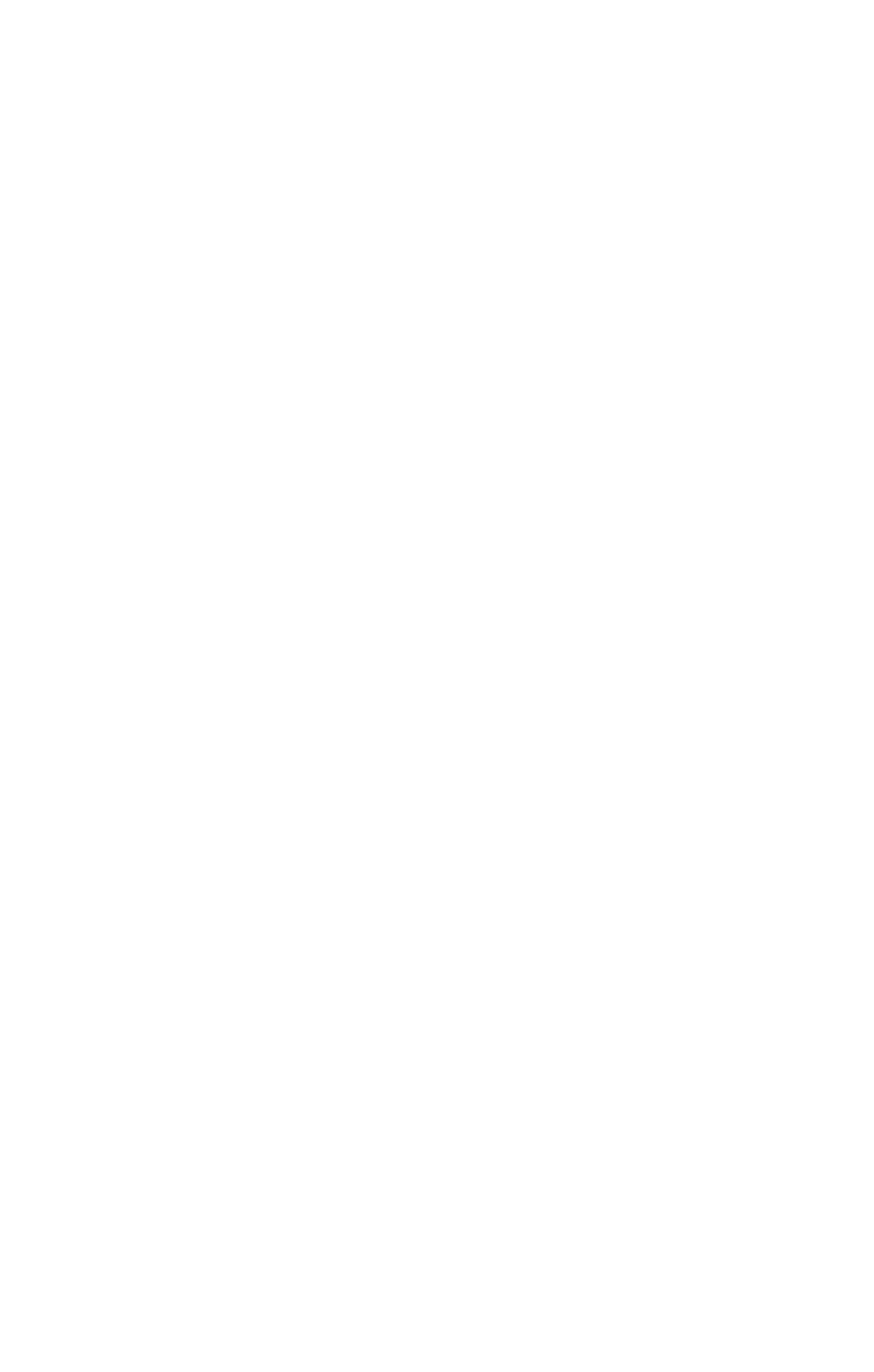# We're (Nearly) All Victims Now! How political correctness is undermining our liberal culture

David G. Green

Civitas: Institute for the Study of Civil Society London Registered Charity No. 1085494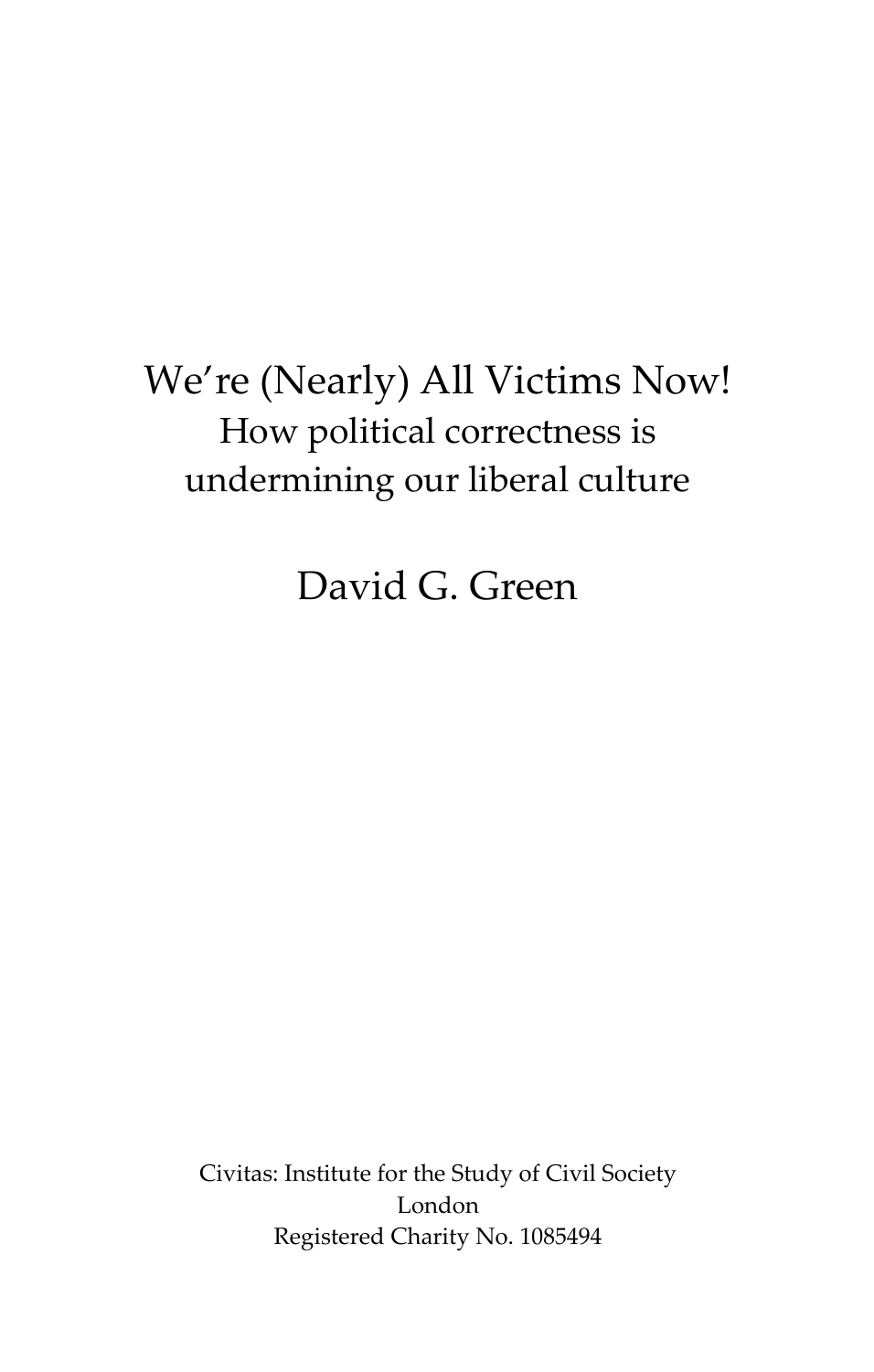First Published October 2006

## © The Institute for the Study of Civil Society 2006 77 Great Peter Street London SW1P 2EZ Civitas is a registered charity (no. 1085494) and a company limited by guarantee, registered in England and Wales (no. 04023541)

email: books@civitas.org.uk

All rights reserved

ISBN (10) 1‐903386‐53‐5 ISBN (13) 978‐1‐903386‐53‐8

Independence: The Institute for the Study of Civil Society (Civitas) is a registered educational charity (No. 1085494) and a company limited by guarantee (No. 04023541). Civitas is financed from a variety of private sources to avoid overreliance on any single or small group of donors.

All publications are independently refereed. All the Institute's publications seek to further its objective of promoting the advancement of learning. The views expressed are those of the authors, not of the Institute.

> Typeset by Civitas

Printed in Great Britain by The Cromwell Press Trowbridge, Wiltshire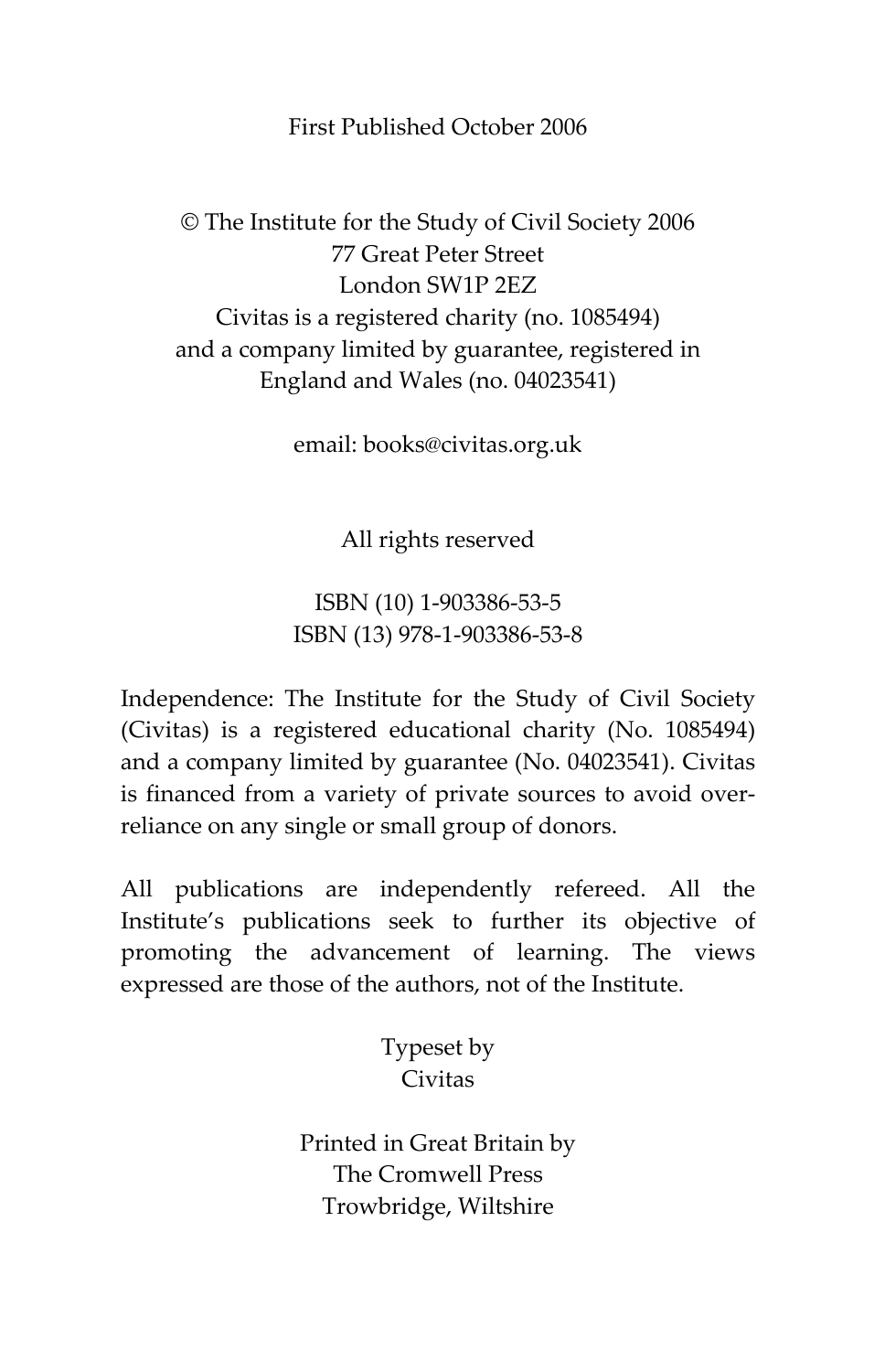# *Contents*

|              |                                                            | Page |
|--------------|------------------------------------------------------------|------|
| Author       |                                                            | vi   |
| Preface      |                                                            | vii  |
| Introduction |                                                            | 1    |
| 1            | Why modern victimhood is not compatible<br>with liberalism | 9    |
| $\mathbf{2}$ | Impact on democracy                                        | 30   |
| 3            | Victim status and legal equality                           | 45   |
| 4            | Conclusions                                                | 73   |
| <b>Notes</b> |                                                            | 79   |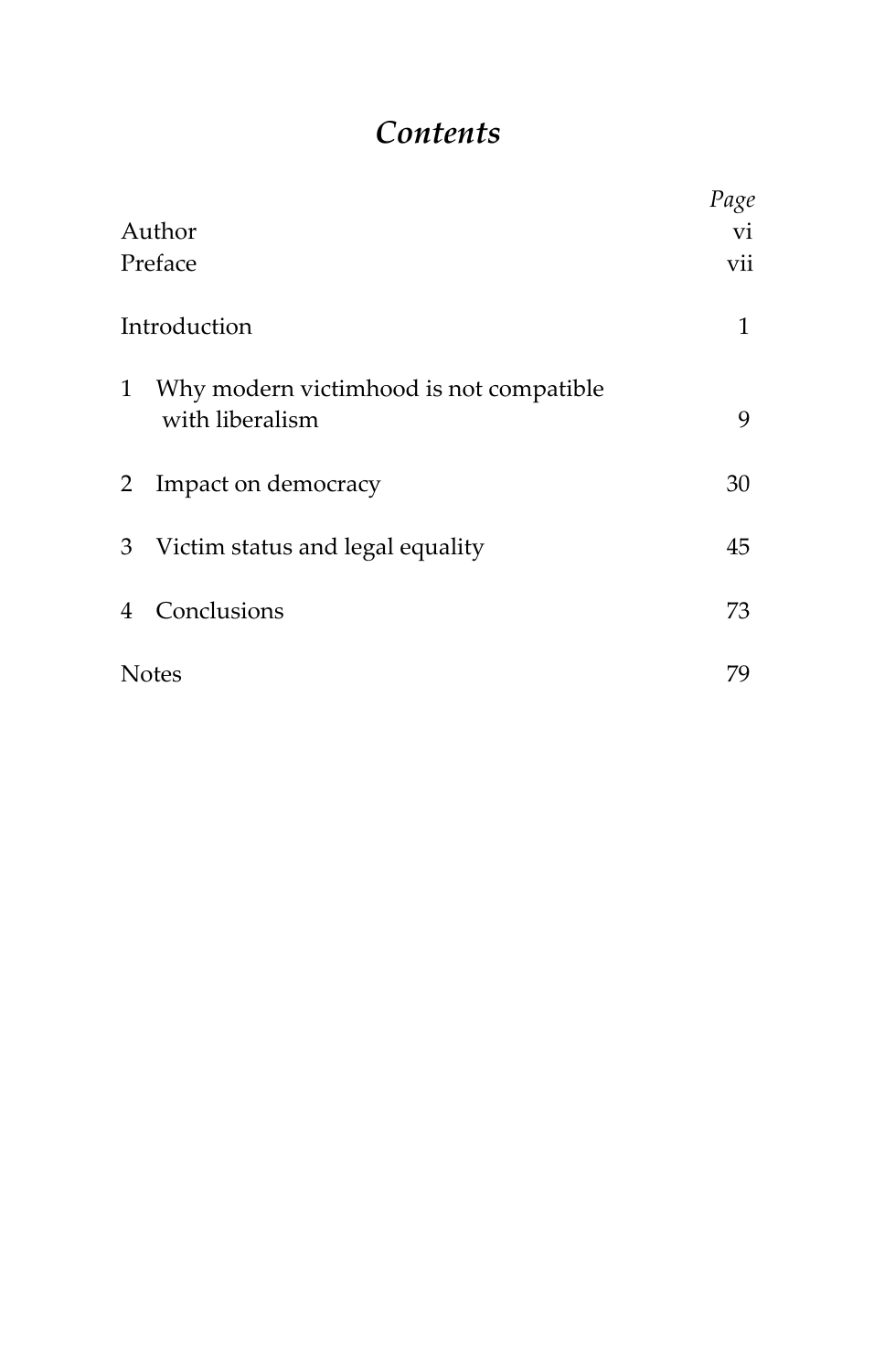# *Author*

**David G. Green** is the Director of Civitas. His books include *The New Right: The Counter Revolution in Political, Economic and Social Thought*, Wheatsheaf, 1987; *Reinventing Civil Society*, IEA, 1993; *Community Without Politics: A Market Approach to Welfare Reform*, IEA 1996; *Benefit Dependency: How Welfare Undermines Independence*, IEA, 1999; *Delay, Denial and Dilution*, IEA, 1999 (with Laura Casper); *Stakeholder Health Insurance*, Civitas, 2000; *Health Care in France and Germany: Lessons for the UK*, Civitas 2001 (with Ben Irvine); *Crime and Civil Society*, Civitas 2005 (with Emma Grove and Nadia Martin). He wrote the chapter on 'The Neo-Liberal Perspective' in Blackwell's *The Student's Companion to Social Policy*, (2nd edn) 2003.

He writes occasionally for newspapers, including in recent years pieces in the *Guardian* (on health reform), *The Times* (on race, NHS reform and crime), the *Sunday Telegraph* (on crime and victim culture) and the *Daily Telegraph* (on crime, immigration and welfare reform).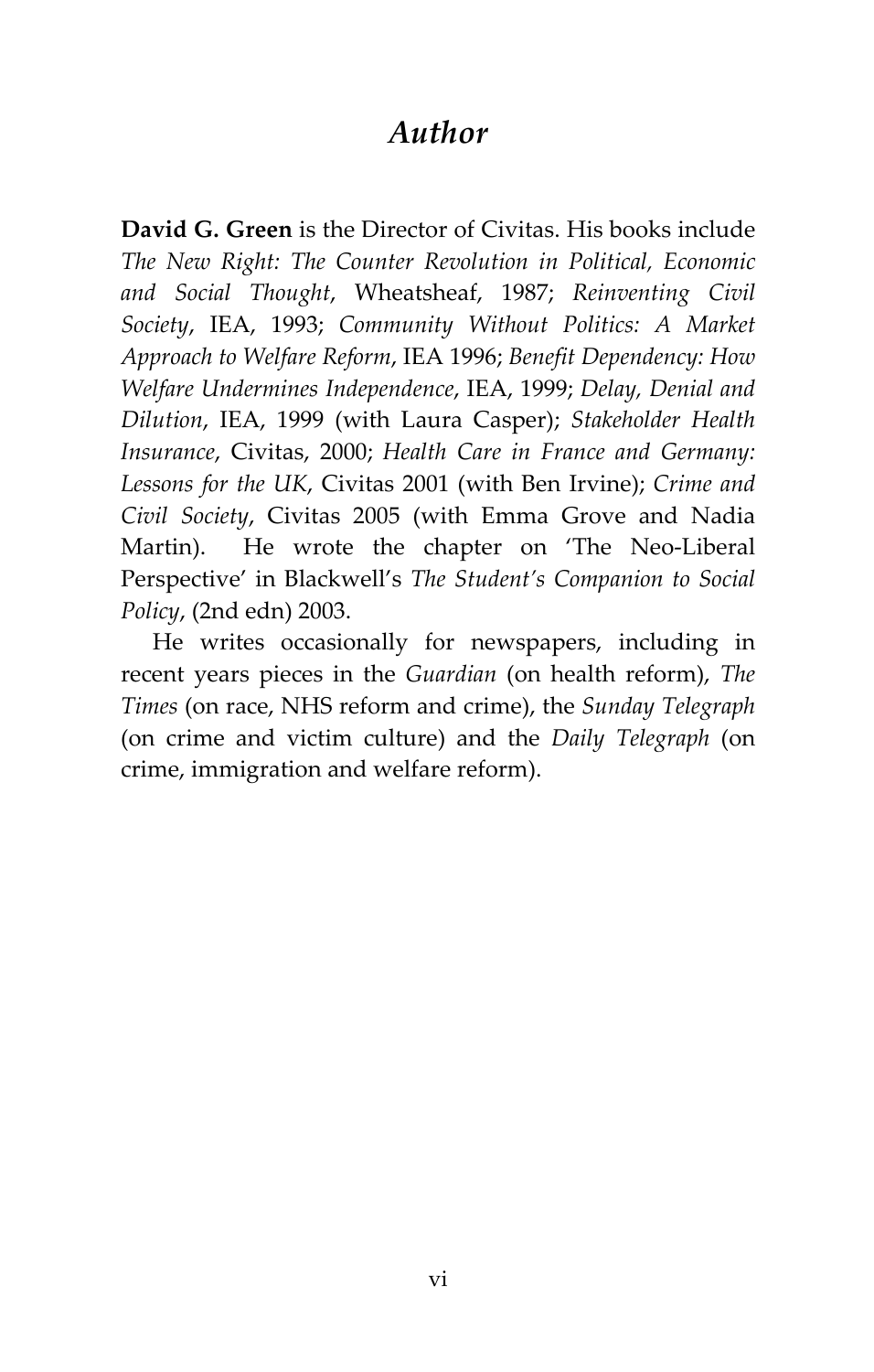# *Preface*

We have all noticed that terms such as racism, sexism, ageism, disablism, Islamophobia, and homophobia have become commonplace in public discussion. Like most people I have occasionally laughed at some of the more absurd uses of this language, but in recent years the politically‐recognised victim status described by this list of 'isms' and phobias has begun to do lasting harm to our liberal culture. Moreover, the officially protected victim groups are no longer in the minority but add up to 73 per cent of the population.

Many were surprised to learn in June 2006 that the law now considers the murder of a gay man as a more serious crime than the murder of someone who is not gay. The murderers of Jody Dobrowski on Clapham Common were given 28 years when, according to the judge, if they had voiced no hostility towards the victim's sexuality, the sentence would have been halved. The case sparked some media comment. Was it really worse than the murder of medical student, Daniel Pollen, in Romford, Essex in July 2005—a killing that was captured on CCTV and appeared to be without obvious motive? The judge thought so in June 2006, and the 'starting point' for calculating the sentence of Daniel Pollen's killer will be only 15 years. Is animosity to gays a worse motive than, for example, a calculated killing to silence a witness—perhaps when a rapist murders his female victim to prevent her giving evidence? Or is it worse than a drive‐by shooting that takes innocent life at random?

Singling out groups for special protection has had the inevitable consequence that others have begun to ask 'Why not us too?' Initially race was the only protected category when the 1998 Crime and Disorder Act created 'hate crime', but Muslim leaders complained and religion was soon added. Then pressure groups representing disabled people,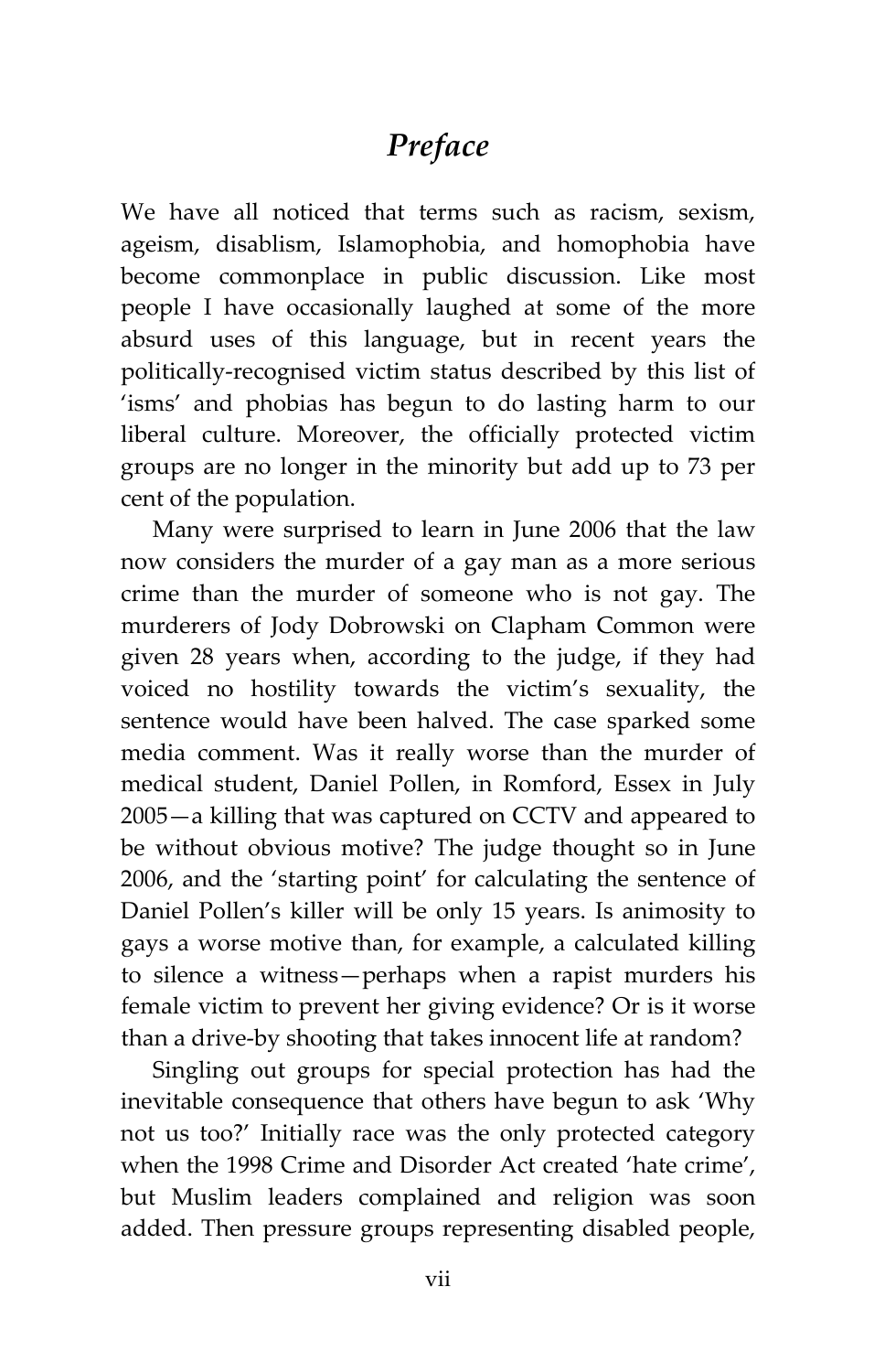as well as gays and lesbians, demanded to be included. The Government quickly agreed. Special legal status has now been given to four groups, and harsher penalties are available for crimes committed against individuals because of their sexual orientation, race, religion or a disability. But why stop at four? The Commission for Equality and Human Rights (CEHR), when it begins its work in 2007, will protect the same four groups plus two others, defined by gender and age. If the CEHR demands that crimes against women should also be officially classified as 'hate crimes', what intellectually coherent case could be made against it? And if members of Age Concern called for old people to be added to the list, what arguments could be used against them? Sooner or later, with only a minority of people outside the protected groups, we might ask ourselves what was wrong with the law before 1998? Is it not more consistent with our tradition of legal equality to believe that to murder or assault anyone, whoever they are, regardless of the group they identify with, is equally wrong?

We might go further and ask ourselves whether we have fallen into the trap that George Orwell warned about in *Animal Farm*—the corruption of the ideal of equality by power? Initially the 'seven commandments' on the farm wall included 'All animals are equal'. Later, the wall was repainted overnight leaving only one commandment: 'All animals are equal, but some animals are more equal than others'.

Some other episodes seem to fit the pattern. Groups who have been politically recognised as victims are starting to use their power to silence people who have had the cheek to criticise them. A phone call to the police by victim activists has led to people who have made perfectly reasonable contributions to public debate being warned off. Lynette Burrows, for example, argued that gay adoption was more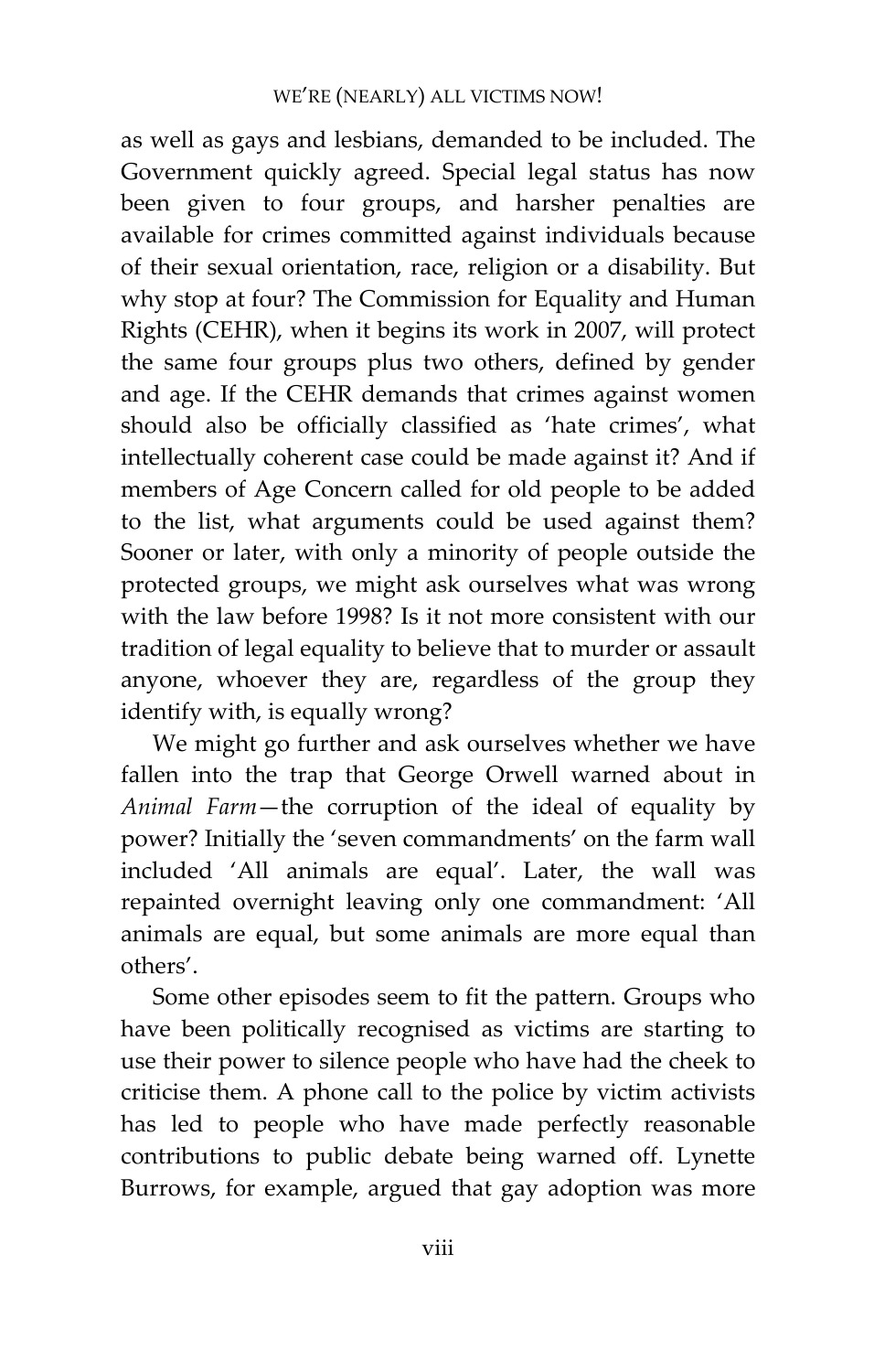#### PREFACE

risky for children than adoption by a married couple, and was questioned by the police. And so too was Sir Iqbal Sacranie who, while leader of the Muslim Council of Britain, voiced the disapproval of his religion for homosexuality. We may agree or disagree with these commentators, but if police power can be used to silence critics, have the victims becoming the aggressors, as Orwell warned? These are among the questions this short book tries to answer.

I am very grateful to Civitas researcher, Nick Seddon, for his assistance with chapter 3 and to Norman Dennis, Justin Shaw and Ken Minogue for their invaluable comments on all the chapters.

*David G. Green*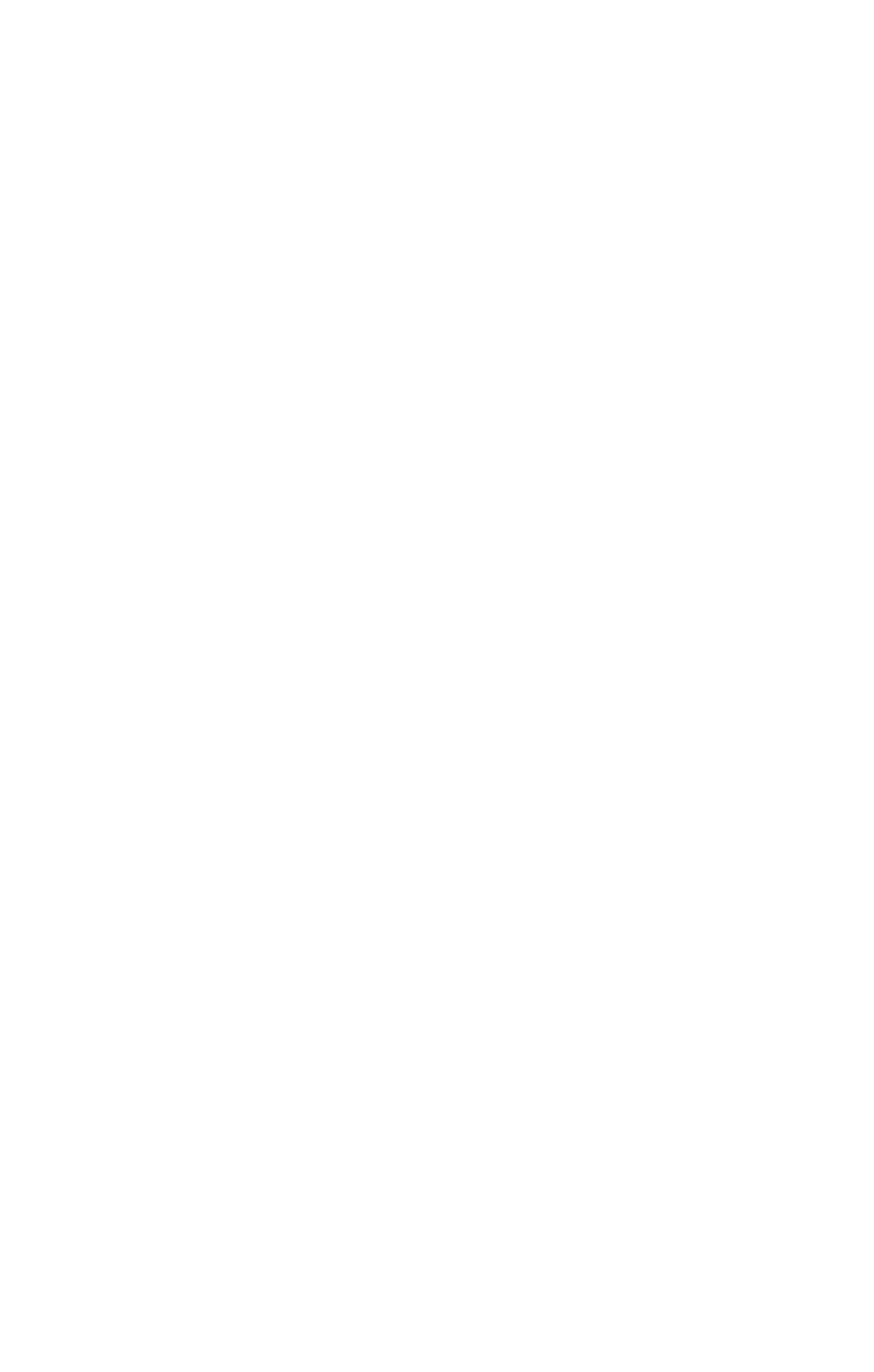# **Introduction**

To be a victim is to be harmed by an external event or oppressed by someone else, things that most people avoid wherever possible. Yet a striking feature of modern Britain is that many people want to be classified as victims. They do so because of the advantages it brings. Victimhood makes it possible to demand special protection in the workplace not available to other employees. It makes it possible to benefit from quotas, like the targets that require government departments to ensure that a defined percentage of public servants are from ethnic minorities. And it may be possible to demand that police powers are used against people who criticise you.

The word victim still retains its old meaning, and victims still inspire ordinary sympathy from kindly people. But today to be classified as a victim is to be given a special political status, which has no necessary connection with real hardship or actual oppression. Victimhood as a political status is best understood as the outcome of a political strategy by some groups aimed at gaining preferential treatment. In free societies groups often organise to gain advantages for themselves, but the increase in the number and power of groups seeking politically‐mandated victim‐ hood raises some deeper questions, as subsequent chapters will explain. Group victimhood is not compatible with our heritage of liberal democracy in three particular ways: it is inconsistent with the moral equality that underpins liberalism; it weakens our democratic culture; and it undermines legal equality.

First, the rise of victimhood as a strategy for gaining political power—that is, gaining control of the coercive apparatus of the state—is incompatible with Britain's herit‐ age of liberalism. Why? Because it treats group identity based on birth, especially racial identity, as more important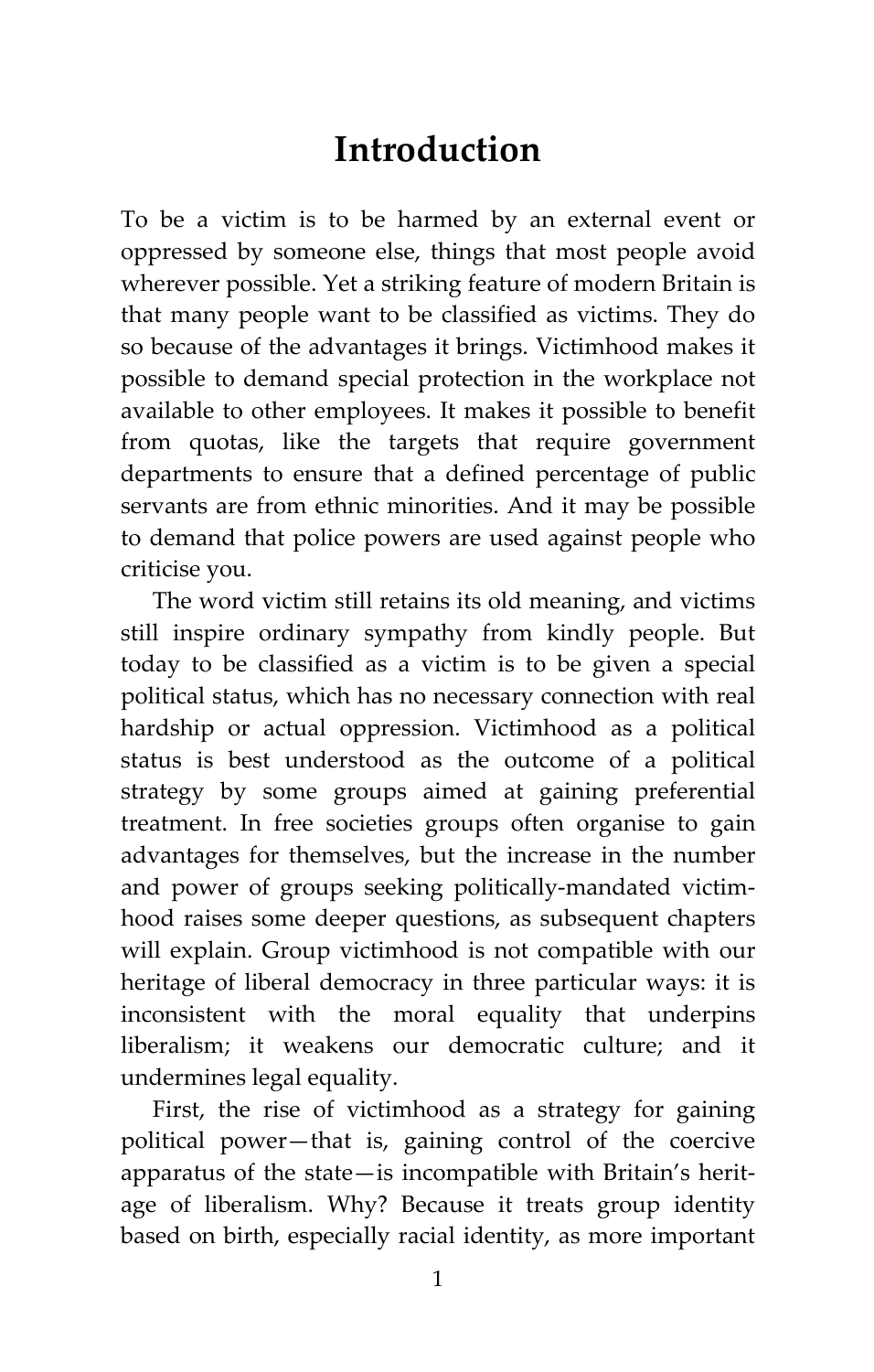#### WE'RE (NEARLY) ALL VICTIMS NOW!

than individual characteristics. This cuts into the foun‐ dations of liberalism, which seeks to release the best in individuals by freeing them from the constraints that might be imposed by their origins. Among the basic building blocks of liberalism is the idea that individuals should be judged by the personal qualities they can change and not by the characteristics ascribed to them by any accident of birth. To make assumptions about individuals based purely on ascribed characteristics such as parentage or race is to be prejudiced. Liberalism has insisted that individuals can rise above their circumstances. They can change, improve, or grow in skill and understanding. Consequently to attach paramount importance to ascribed characteristics today is to reverse hundreds of years of progress in triumphing over prejudice. The result has been to undermine a central component of liberalism: the sense of personal responsibility founded on moral equality, on which a free society relies. This concern is the subject of chapter 1.

Second, as chapter 2 discusses, the quest for preferential status has had a harmful effect on our democratic process and the political culture that nurtures it. In any democratic system there is a tension between two tendencies: majoritarian democracy and deliberative democracy. At its best our system is deliberative. Policies are made, not by gaining power and forcing decisions through, but by open debate that relies on modifying the opinions of others through the mutual learning that may emerge from listening and reflecting before deciding, a view classically expressed by Milton in *Areopagitica*: 'Let [Truth] and falsehood grapple; who ever knew Truth put to the worse, in a free and open encounter?'[1](#page-95-0)

Victim groups encourage a majoritarian view, which emphasises gaining advantage at the expense of others through the use of the coercive powers of the state. We are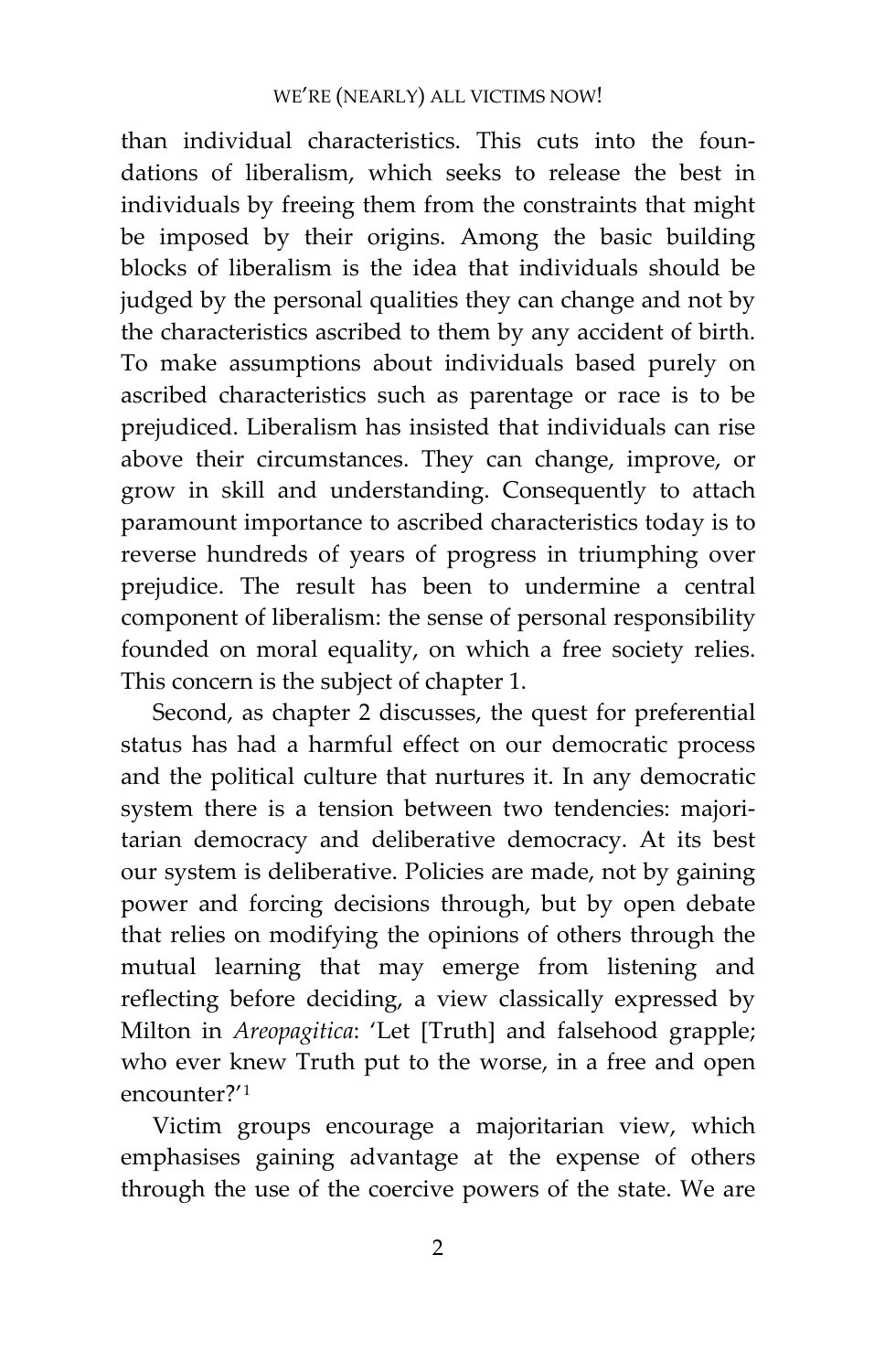#### INTRODUCTION

used to interest groups pressing their case as part of a democratic process that allows opposing views to be accommodated through reasoned discussion and com‐ promise. But modern victim groups create entrenched social divisions by defining opponents as oppressors who not only must be defeated by the state, but silenced by the state. It weakens the toleration and give-and-take that have been central to our political culture, and even encourages aggression. The underlying assumption of the growing culture of victimhood has been that one group is the victim and another is the oppressor: women are the victims of male discrimination; ethnic minorities of white discrimination; and disabled people of discrimination at the hands of the non‐disabled. In each of these cases there is a commission with coercive powers to protect the victims: the Equal Opportunities Commission, the Commission for Racial Equality and the Disability Rights Commission. Moreover, victim status can insulate a group from criticism that would apply to anyone else. It does so by implying that all critics must be oppressors. The pseudo-psychiatric term 'Islamophobia', for example, suggests not simply that every criticism of Muslims is motivated by unreasonably exaggerated fear or hostility. It is a statement that any criticism of Muslims is evidence of clinical pathology. Yet, the label 'Islamophobic' is often attached to valid criticisms of particular Muslims whose behaviour has laid them open to legitimate censure.

Third, as chapter 3 considers, legal equality has also been undermined, in two senses. The creation of 'hate crimes' has weakened police and judicial impartiality. Some crimes are punished more severely when they are racially or religiously aggravated, thus treating the same crime as more serious when committed against a member of an ethnic minority than when it is committed against a white person. Second,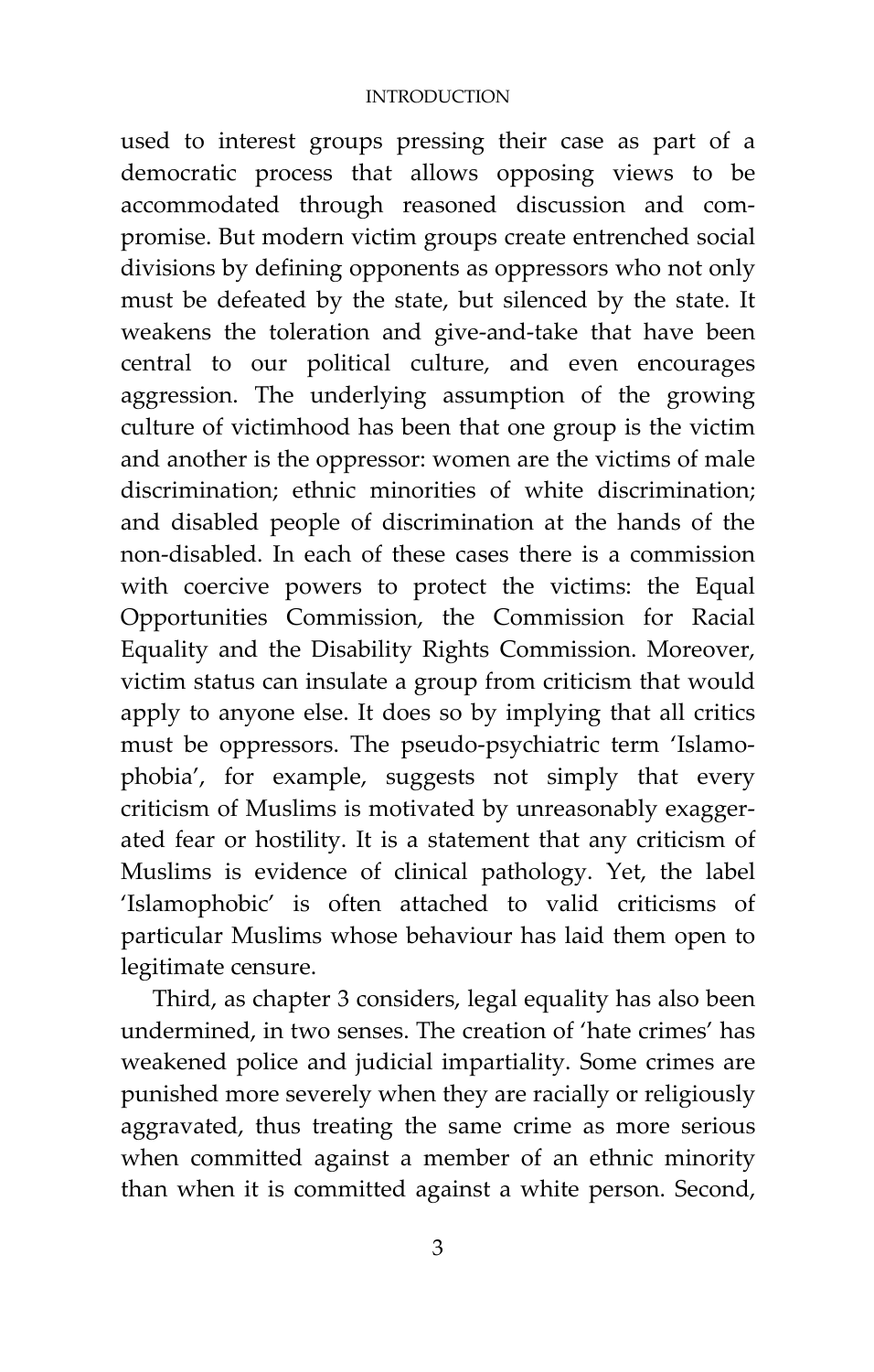anti-discrimination laws have been gradually transformed so that they are no longer confined to *prohibiting* discrimination against individuals because of their group membership; on the contrary, they facilitate and even call for, preferential treatment of people defined by their group identity.

The most troubling consequence of the emergence of rule by victim groups—'victimocracy'—is that we have become confused about the core elements of our own liberal‐ democratic culture. As a result, we have become weak defenders of our own precious heritage of freedom. Fundamental debates about moral equality, freedom and democracy have become confused in a fog of concern about avoiding offence even (perhaps most of all) to people who threaten us with violence. We are exhorted as individuals not only to show, but emotionally to feel, equal respect for both the core beliefs of liberalism and for rival ideas that are not compatible with a free society, even those that explicitly demand its destruction. These concerns are explained more fully in later chapters, but first let's look at the scale of the problem.

#### *The scale*

The number of protected groups is multiplying and the sheer scale has become a problem in itself. As time passes, there are fewer people left who are unable to claim victim status. From 2007, the government intends to establish a Commission for Equality and Human Rights (CEHR) that will protect six groups: the traditional three, plus those defined by sexual orientation, age, and religion or belief. In doing so, it continues a process begun in 1965, with the Race Relations Act, which led to the Race Relations Board in 1966, later transformed into the Commission for Racial Equality (CRE). The next landmark was the Equal Pay Act 1970,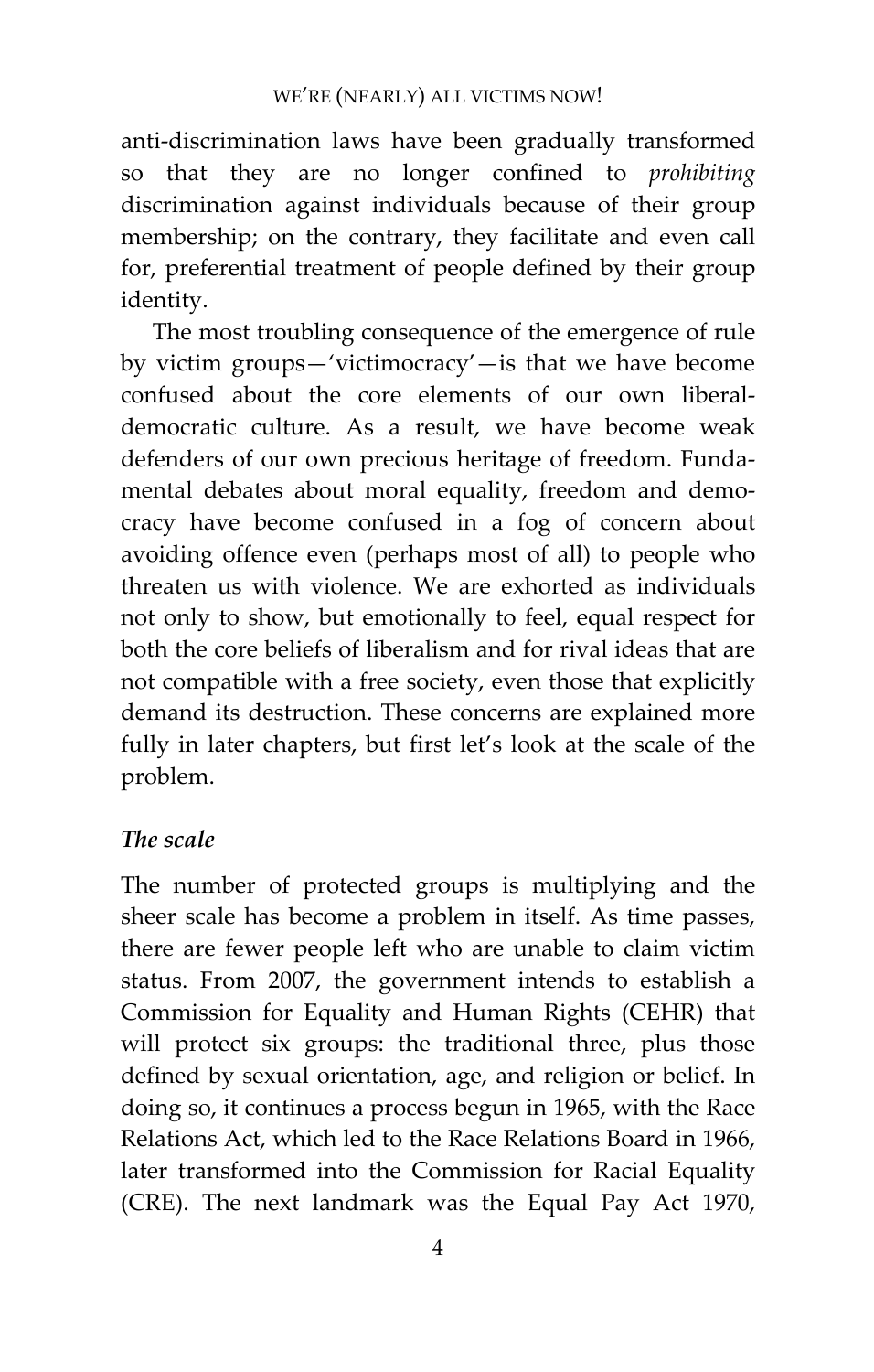#### INTRODUCTION

which came into force in 1975, when the Sex Discrimination Act also became law. The Equal Opportunities Commission (EOC) was established in 1975. Twenty years then elapsed before the Disability Discrimination Act of 1995, but it was not until 2000 that the Disability Rights Commission (DRC) was founded. The Equality Act 2006 established the CEHR, which starts work in October 2007 and includes the work of the DRC and EOC from that date. It will take over the work of the CRE by the end of March 2009.

## *How many victims?*

Two calculations have been made: one based on the claim of some victim groups that they are subject to multiple discrimination (which has the paradoxical result that the total number of victims exceeds 100 per cent of the population) and one that avoids overlap.

Counting only the six official 'protected' groups we reach about 73 per cent per cent of the total population of the country, as Table 1 shows. The largest group is women, who make up 51 per cent of the population. The 2001 Census found that ethnic minorities make up about eight per cent of the population in total and that males comprise about half of all ethnic minority persons, or about four per cent of the total population. According to the Disability Rights Commission 48 per cent of disabled people of working age are female and 19 per cent of the population of working age are disabled.[2](#page-95-1) Overall, the DRC claims that 22 per cent of the population are disabled and, assuming half are female, we need to add 11 per cent.

The other three categories are a little more difficult to calculate. Eighteen per cent of the population are pensioners, but the white paper on the CEHR also describes those aged 55‐64 as subject to discrimination in the workplace. Moreover, it considers that people aged 16‐24 can be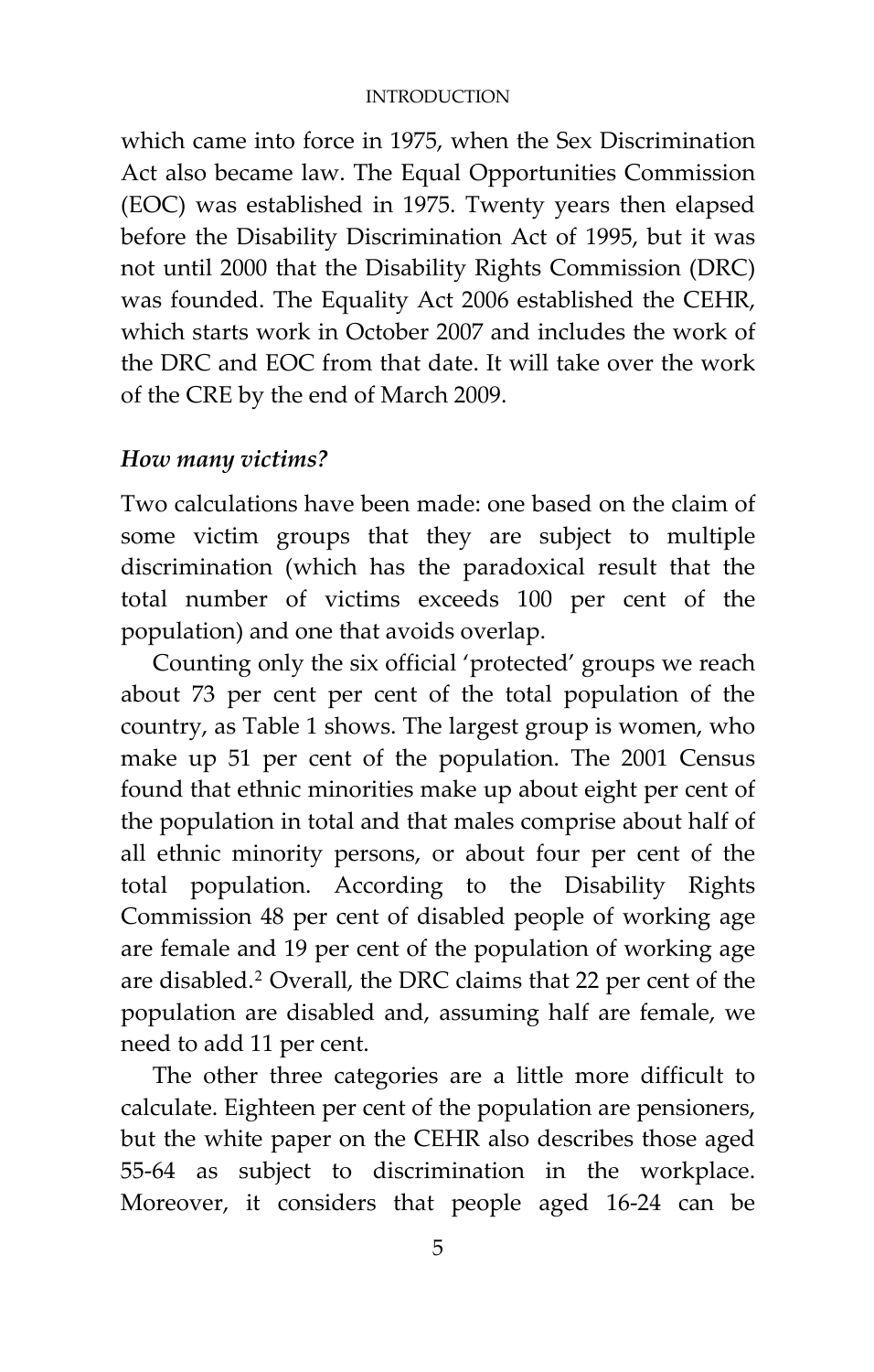disadvantaged in the labour market 'because of assumptions about their lack of ability and experience'.[3](#page-95-1) However, I have only counted pensioners. In 2003 there were about 4.038 million males of pension age, some 6.8 per cent of the UK population. A further adjustment to avoid double counting ethnic minority males of pension age produces an estimate of 6.2 per cent of the total population, and a further adjustment to avoid double counting disabled people leaves [4](#page-95-1).8 per cent. $4$ 

#### *Table 1*

### *Members of victimhood groups as a percentage of total population, adjusted for overlaps*

|                                                             | $\%$ |
|-------------------------------------------------------------|------|
| Female gender                                               | 51   |
| Ethnic minority males                                       |      |
| Disabled males (less ethnic minorities)                     | 11   |
| Male pensioners (less ethnic minorities and disabled)       | h    |
| Gay males (less ethnic minorities, disabled and pensioners) |      |
| <b>Grand Total</b>                                          | 73   |

Religion and belief are also not straightforward. Nearly 72 per cent of people said they were Christian at the time of the 2001 Census and 5.4 per cent belonged to non‐Christian faiths. Strictly speaking, legal protection, applies to all faiths, and the term 'Christianophobia' recently put in an appear‐ ance, but it would be stretching credulity to declare that 72 per cent of the population were victims merely because they put 'CofE' on their census form. Assuming that half the non-Christians are males produces an estimate of 2.7 per cent, but most are from ethnic minorities and so I have made no addition for religion.

There are no official estimates of gays and lesbians and I have based the estimate of five per cent on the largest survey so far carried out in the UK, by the Wellcome Foundation,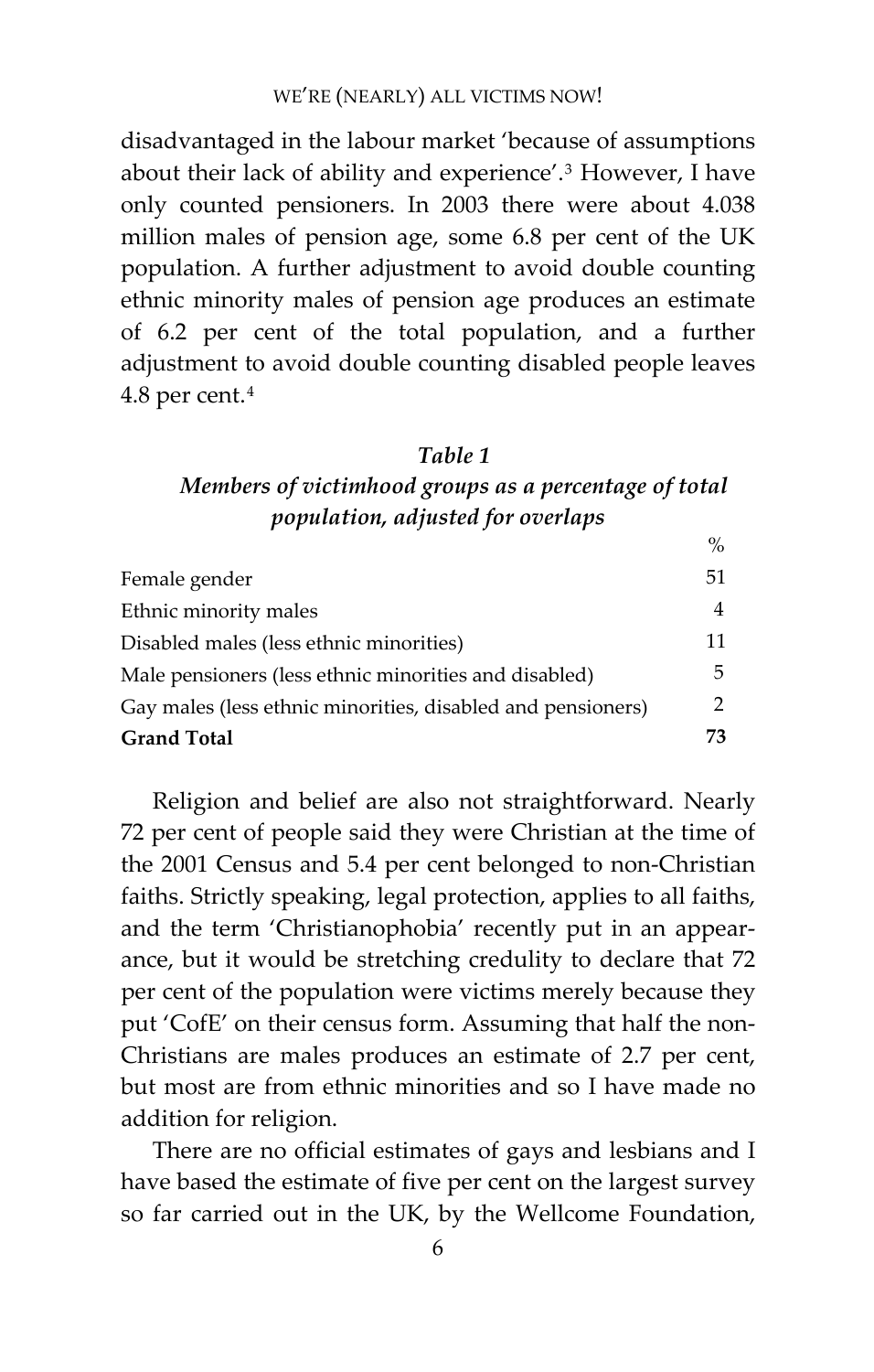#### INTRODUCTION

published in 1994 and based on a sample of 20,000 people.<sup>[5](#page-95-1)</sup> To avoid double counting I have assumed that half are male (2.5 per cent) and made further reductions to avoid double counting ethnic minorities, disabled people and pensioners, leaving two per cent.

#### *Allowing for multiple discrimination*

If we take seriously the claim of some victim groups that they encounter 'multiple discrimination', the total number of victims adds up to 109 per cent of the total population of the country. This counter‐intuitive result reflects the rise of 'identities' that allow many people to claim to be victims several times over. Stonewall, for example, claims on its website that 'a Black gay man might experience homophobia from parts of the Black community, racism from some parts of the gay community, and both racism and homophobia from everyone else!'[6](#page-95-1)

#### *Table 2*

## *Members of victimhood groups as a percentage of total population, adjusted for multiple discrimination*

|                    | $\frac{0}{0}$ |
|--------------------|---------------|
| Female gender      | 51            |
| Ethnic minority    | 8             |
| Disabled           | 22            |
| Non-Christian      | 5             |
| Elderly            | 18            |
| Gay or lesbian     | 5             |
| <b>Grand Total</b> | 109           |

How was the estimate of 109 per cent reached? 51 per cent of the population are women and ethnic minorities make up another eight per cent, according to the 2001 Census, and some 22 per cent of the population of Great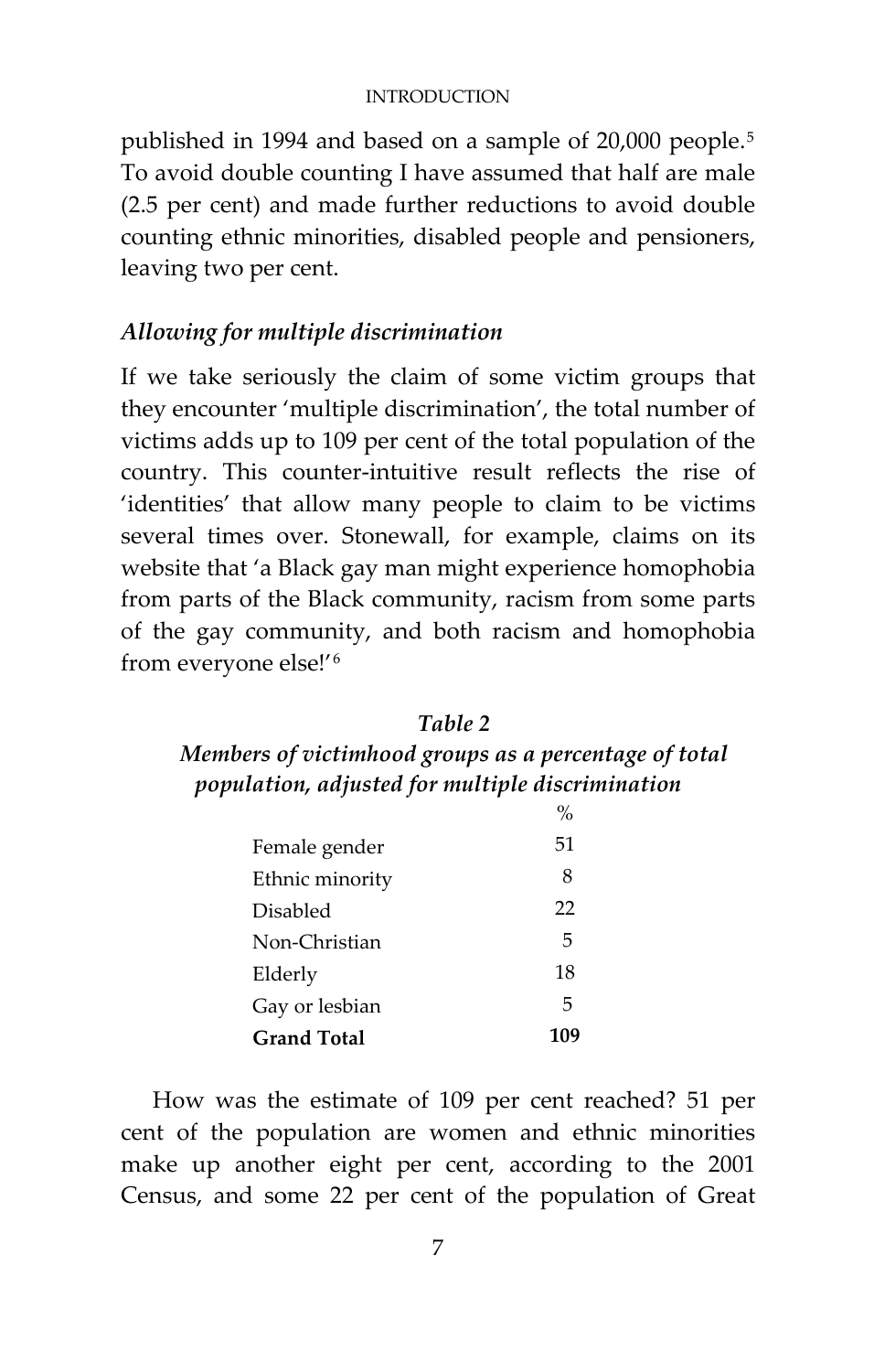Britain are said to be disabled.<sup>[7](#page-95-1)</sup> Eighteen per cent of the population are pensioners. And at the time of the 2001 Census about five per cent belonged to non‐Christian faiths. A similar proportion were gays and lesbians.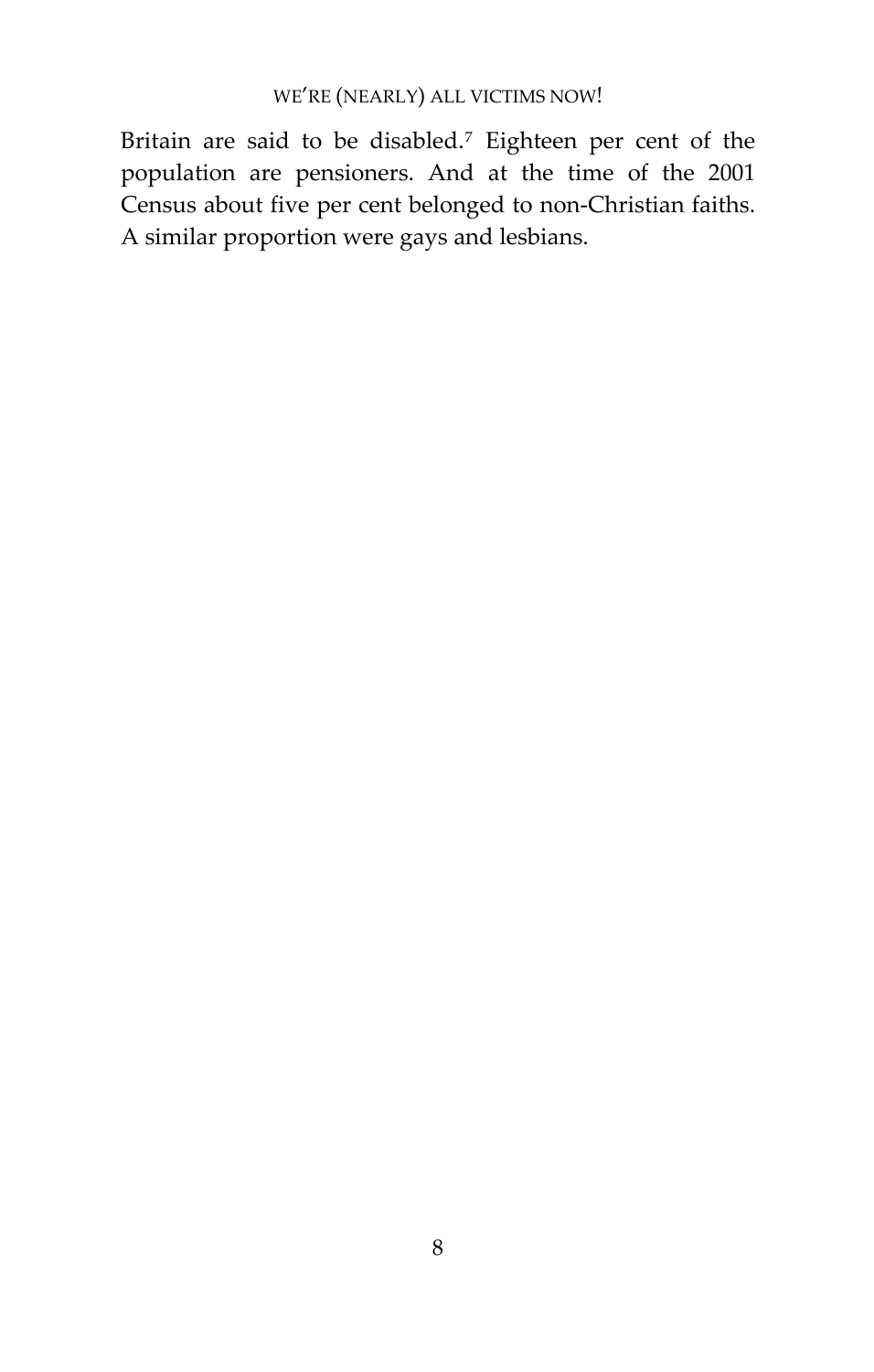# **Why modern victimhood is not compatible with liberalism**

## **Our Tradition of Liberalism**

Britain is a liberal democracy and, despite challenges, its guiding philosophy since the seventeenth century has been liberalism. Admittedly the term 'liberalism' is somewhat ambiguous, but there is no better alternative. John Locke encapsulated the essential ideas in 1689. His ideal might be called 'homeland liberty', because it is based on the assumption that a free people living in a particular land have come together to frame a system of government for themselves. Locke used the word 'commonwealth' to describe such an independent community of people: 'By *common‐wealth*, I must be understood all along to mean, not a democracy, or any form of government, but *any independent community'*. [1](#page-95-1)

Locke described the essence of the English heritage of law and how it differed from the more authoritarian Continental tradition. We should have a 'standing rule to live by, common to every one of that society' which meant, 'A liberty to follow my own will in all things, where the rule prescribes not; and not to be subject to the inconstant, uncertain, unknown, arbitrary will of another man'.[2](#page-95-1) English law, in other words, was a method not only of exercising the power of the state, but also of excluding the state from various areas of social life—of protecting our right to use our energy, resources and time to improve our own lives and our shared institutions as we thought best. The law provided a clear warning when force could be used against us—and otherwise left us free. The tradition that has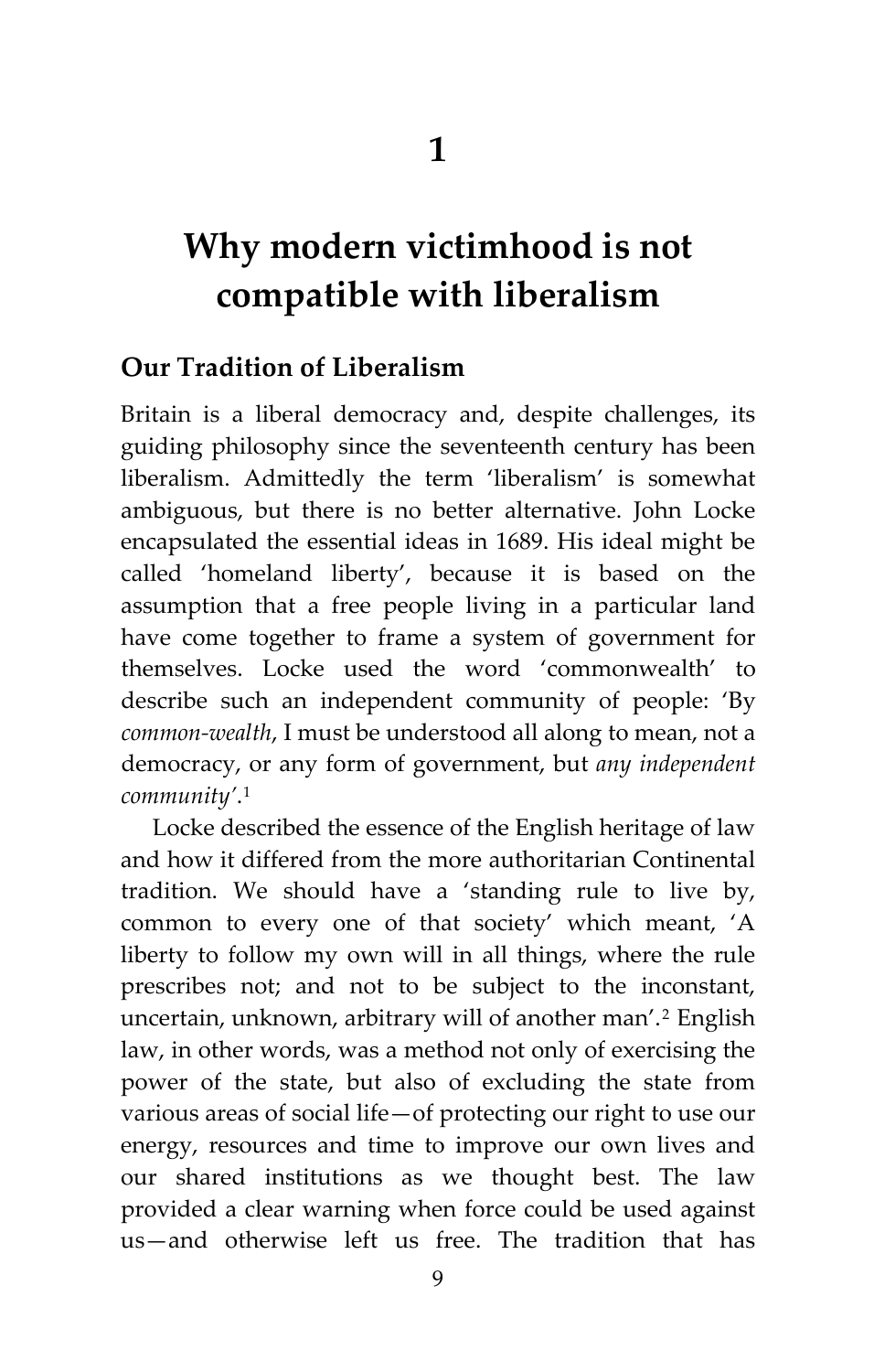typically prevailed on the Continent is very different. Law is not a device for protecting the liberty of the individual, but rather a weapon in the hands of the authorities to enforce their will $3$ 

Locke reminds us of the ultimate reason for valuing free‐ dom. It is not so much that it has helped to make us prosperous but, above all, because it has institutionalised the moral equality of individuals. In our natural (by which he meant God‐given, rather than pre‐social) state, he said, there was equality, 'wherein all the power and jurisdiction is reciprocal, no one having more than another'.[4](#page-95-1) All individuals were moral equals in the same sense that all are equal in the sight of God. If all were to come face to face with their Maker at the end of their lives, they must be allowed to take personal responsibility for choosing fact from error and right from wrong. Consequently, there must be freedom of study, thought, discussion, conscience and action. And government should, therefore, be based on consent.

At the beginning of the twenty‐first century, hostility to homeland liberty comes from three types of collectivism: the first might be called 'patriotic' collectivism, the second 'cosmopolitan' and the third 'sectarian'.

## *Patriotic collectivism*

The first variety of collectivism reflects the traditional animosity of authoritarians towards liberty. They want to put no serious limits on what the government can do, so that the hands of the authorities are not tied as they go about their purposes. Collectivism appeals to two main types of people: those who imagine they will be leaders, issuing instructions that are invariably said to be for the greater good; and those who are content to be led—sometimes only too glad to give their votes to leaders who promise to release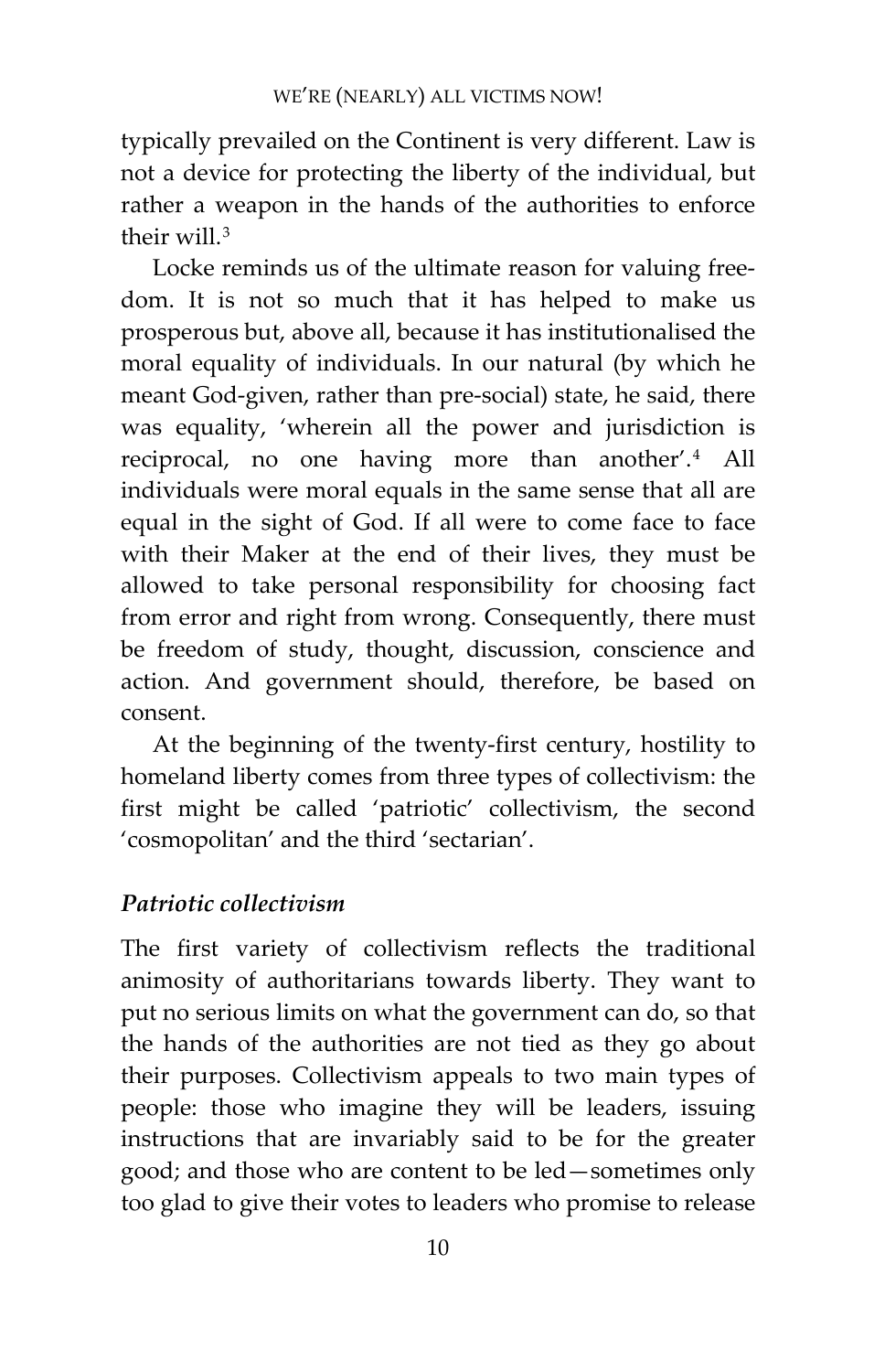them from all the main cares and responsibilities of modern life. Much welfare spending, for instance, is calculated to appeal to this group.

Collectivists make very different assumptions from liberals about what people are like and how a society is united. For collectivists, individual character and conduct are determined by social and economic conditions. Strictly speaking, deterministic theories imply that future events are inescapable, but in practice modern determinists believe that a few leaders can rise above economic and social forces. Societies are united, therefore, under the command of leaders who see things more clearly than the masses.

The liberal view is that people are moral agents, capable of exercising personal responsibility. They are united, not by leaders but by shared beliefs and commitments and their attachment to a political system based on equality under the law. Theirs is the social solidarity of people who expect a lot of one another and who demand much of themselves.

Collectivists usually put forward a well‐established list of criticisms. The most common involve identifying themselves with the public good and liberals with its opposite. These claims boil down to three main assertions: liberals favour atomised individualism; liberals ignore the common good; and liberals favour unfettered selfishness or egoism. All can be rebutted.

Social atomisation was not defended by any mainstream liberal, such as Locke, Hume or Smith. How did the misunderstanding arise? Liberals were critics of the social order of their day, which was aristocratic and hierarchical. For them, in law and politics, people should be treated on their individual merits, not according to their birth. They especially objected to the idea of inherited social superiority. In that sense they were individualists, but their individualism took the form of belief in equality before the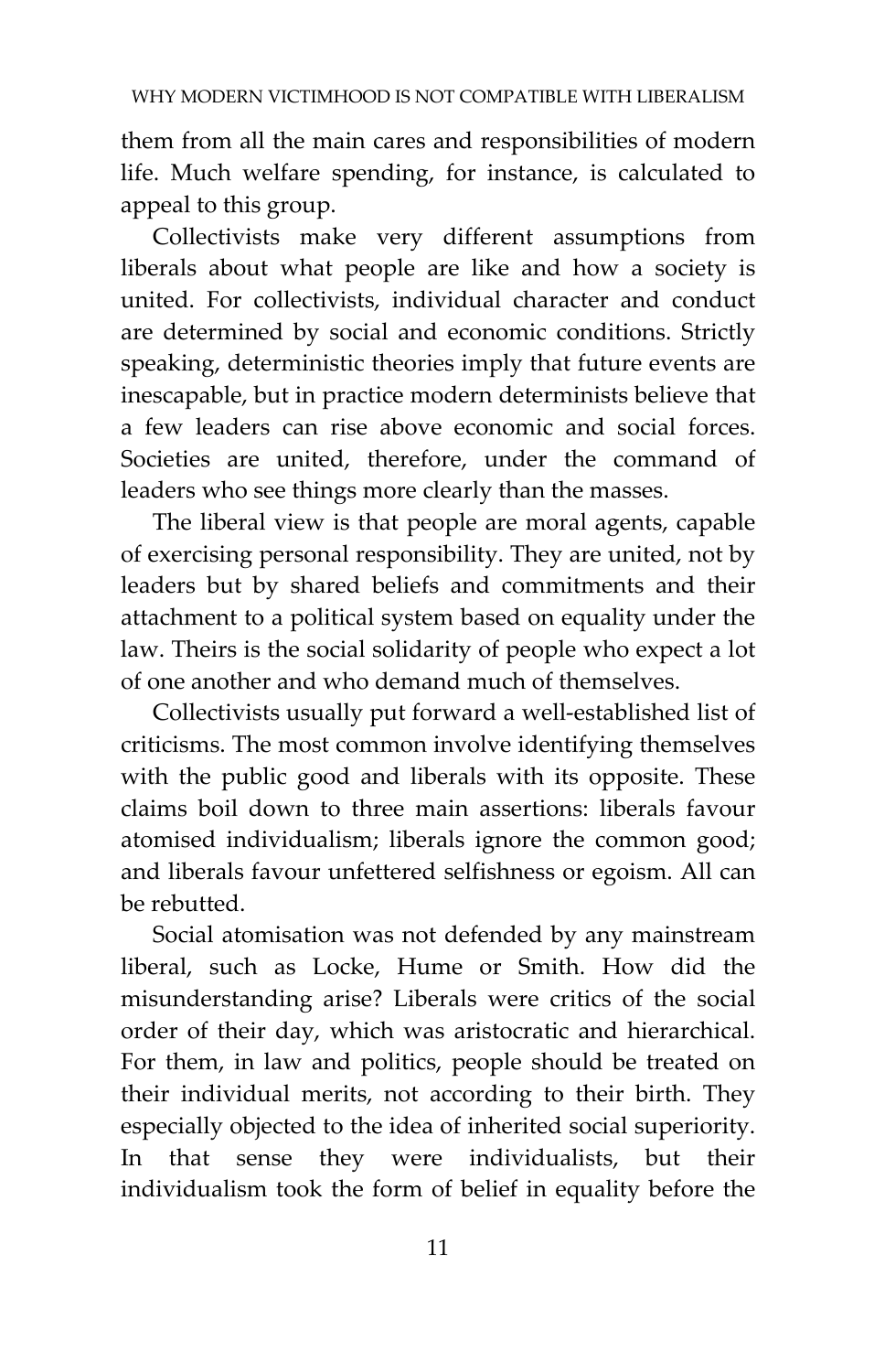law, a social 'invention'. They knew only too well that shared beliefs and institutions were the bedrock of society. Justice, said Adam Smith was 'the main pillar that upholds the whole edifice',<sup>[5](#page-95-1)</sup> but people should also seek to do right according to conscience: 'That the sense of duty should be the sole principle of our conduct, is nowhere the precept of Christianity; but that it should be the ruling and the governing one, as philosophy, and as, indeed, common sense, directs'.<sup>[6](#page-95-1)</sup> These were not the words of someone who thought that we are all isolated individuals. On the contrary, the liberty of the individual guided by conscience was seen as a pre‐condition for mutually beneficial social interaction. Liberal individualism was from the outset a theory of the individual in society: 'The liberty of man, in society', said Locke, was 'to be under no other legislative power, but that established, by consent'.[7](#page-95-1)

Were liberals indifferent to the common good? Locke repeatedly uses the terms the common good and the public good throughout the *Second Treatise of Government*. It is true that he was suspicious of those who *pretended* to desire the common good, as was Adam Smith, but that was an objection to pretence, not the reality. The early liberals were suspicious of those who wanted to impose religious orthodoxy allegedly for the common good, but thought that justice and free enquiry were genuine public goods.<sup>[8](#page-95-1)</sup>

Did liberals celebrate selfishness and look down on public altruism? Again, liberals were very far from celebrating untrammelled egoism. Blackstone, for example, writing about self‐defence, said that the 'public peace' was a 'superior consideration to any one man's private property'. Moreover, if private force were permitted as a remedy for private injuries, 'all social justice must cease', because the strong would rule over the weak.<sup>[9](#page-95-1)</sup> Locke's use of the term 'property' has given rise to the suspicion that he favoured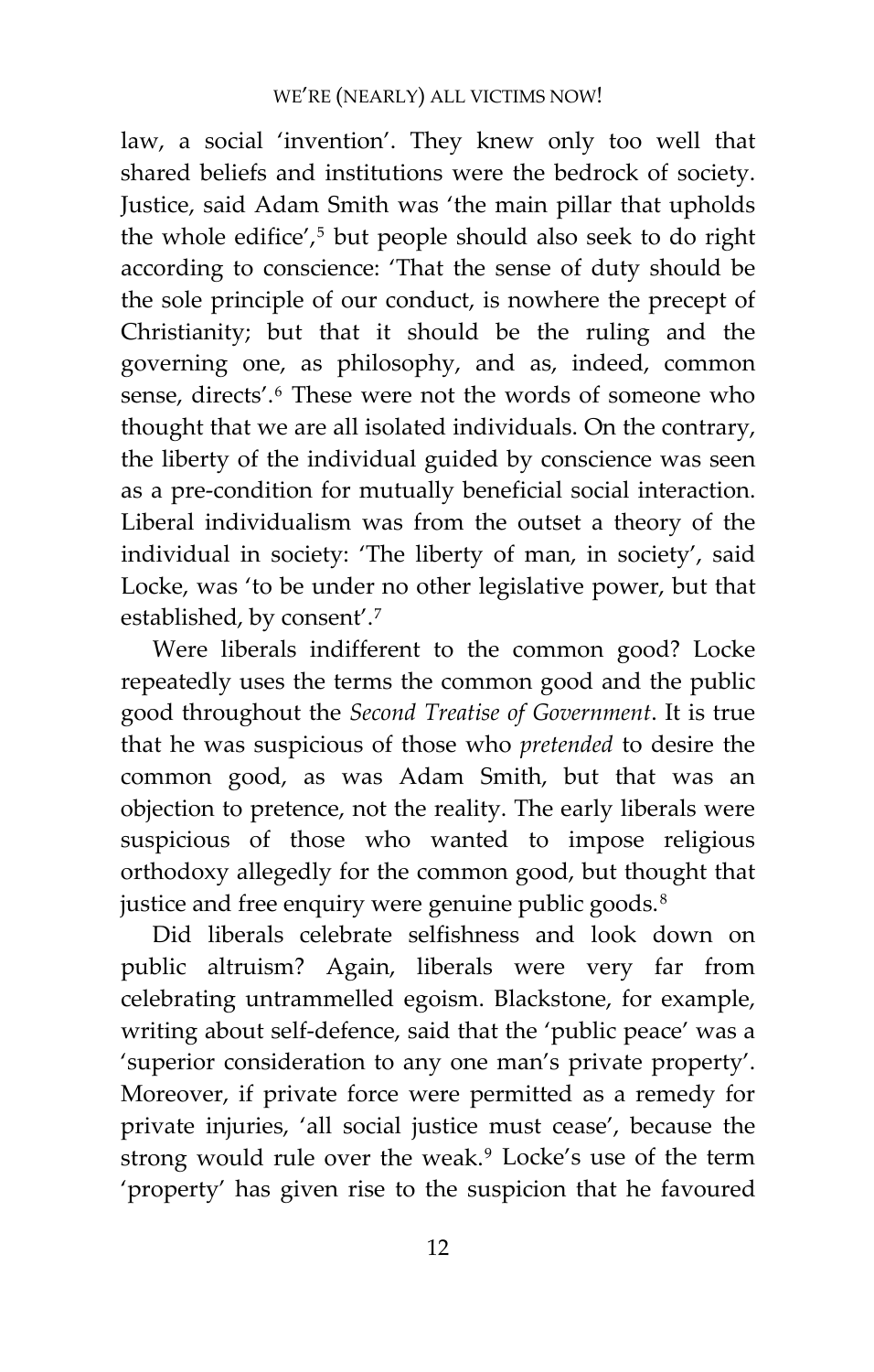'property above people', but he uses the term to refer to the lives and liberties of individuals. In the language of the time, slaves were said to lack property in themselves. Far from celebrating egoism, Locke thought that 'Self‐love will make men partial to themselves and their Friends'. Moreover, 'ill Nature, Passion and Revenge will carry them too far in punishing others'. Government was necessary 'to restrain the partiality and violence of men'[.10](#page-95-1) Liberty was the right to do everything not prohibited by law, not the right to do anything whatsoever. As Locke famously insisted, liberty was not a 'state of licence'.[11](#page-95-1) Adam Smith left no room for doubt about his own hopes:

to feel much for others, and little for ourselves, that to restrain our selfish, and to indulge our benevolent, affections, constitutes the perfection of human nature; and can alone produce among mankind that harmony of sentiments and passions in which consists their whole grace and propriety.[12](#page-95-1)

But why have I called the collectivists who advanced these criticisms of liberalism patriotic? Before answering that question, I need to explain what I mean by the two rival brands of collectivism, cosmopolitan and sectarian.<sup>[13](#page-95-1)</sup>

## *Cosmopolitan collectivism*

The main inspiration for cosmopolitan collectivism is disapproval of nationalism. For cosmopolitan collectivists, nationalism is synonymous with aggression towards foreigners. Such critics want nation‐states to be replaced by supra‐national institutions, which they contend will be more likely to encourage peace. Today, the utopian inter‐ nationalism of the cosmopolitan collectivists attaches itself to the United Nations and the European Union.

But, as many writers have shown, there is no necessary connection between a legitimate love of the culture and beliefs of a particular country and aggression towards foreigners. George Orwell famously distinguished between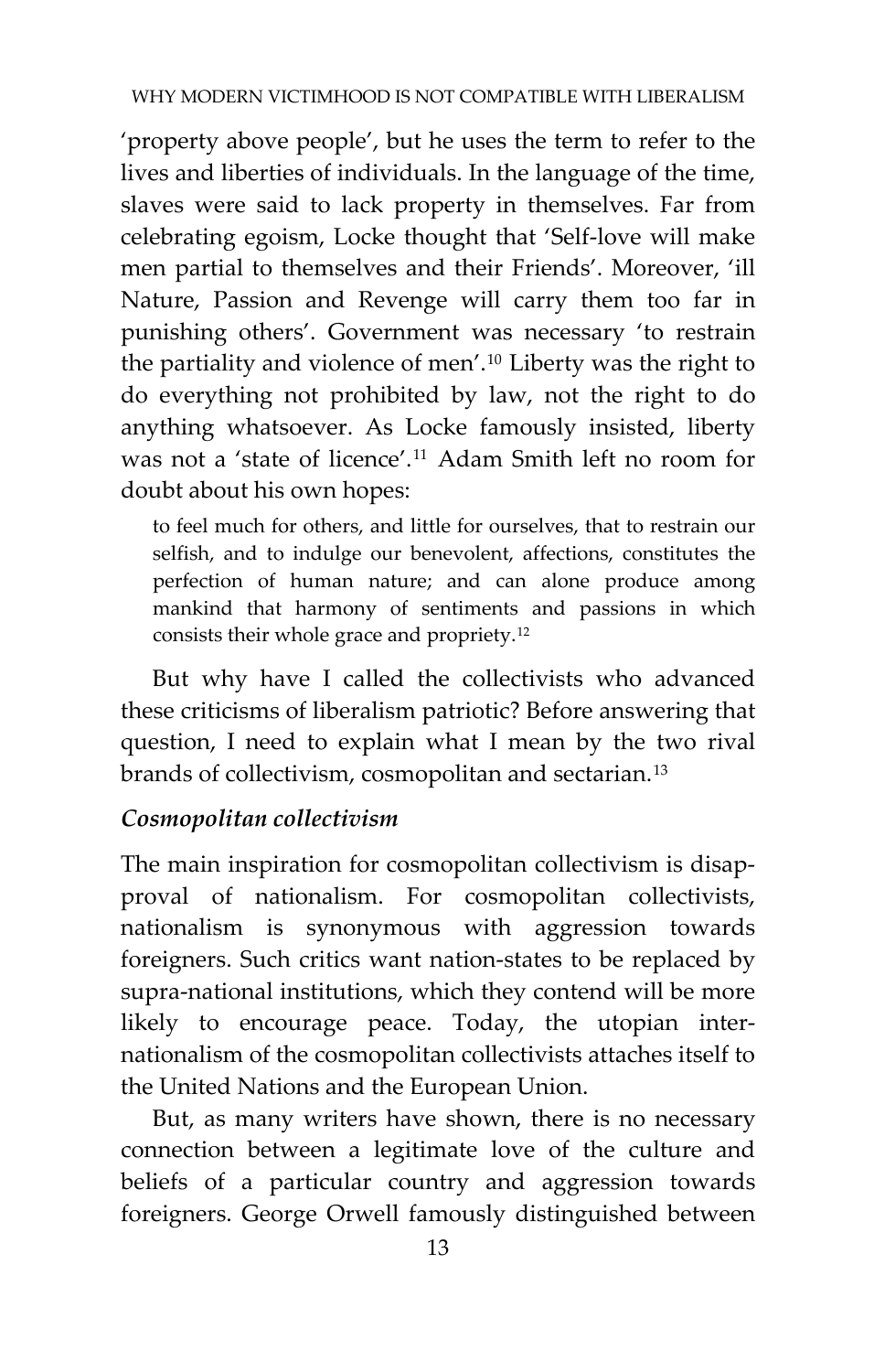love of country (patriotism) and hostility towards other nations (nationalism). More recently, philosophers such as David Miller of the University of Oxford have tried to restore the legitimacy of respect for 'nationality'—the beliefs and institutions that we hold in common and which work to the advantage of all.[14](#page-95-1) In any event, there is no guarantee that a nation that surrenders some of its capacity for self‐ government to a supra‐national agency will be less likely to engage in war than one that retains the ability to make its own laws.

### *Sectarian collectivism*

The third fundamental critique of homeland liberty, sectarian collectivism—the topic of this book–is based on 'identity politics'. According to sectarian collectivists, all hitherto existing societies have been divided between victim and oppressor groups. Ideas such as impartial law or the common good are smokescreens created to conceal the power of oppressor groups. Some groups recognise them‐ selves to be victims. Other groups suffer from a false consciousness of well‐being and justice. In their case, better‐ informed sympathisers have to point out to them that they are oppressed and exploited.

Sectarian collectivism does not consist merely in forming groups to press for improvements or the redress of grievances; rather it demands political recognition for permanent victim status, entitling groups to special pro‐ tection or preferential treatment by deploying the coercive means of the state.

Because their status is based on group membership, and because of the assumption that the politically salient characteristics of members are the same, absurdities and contradictions frequently arise for the reason that group members are not in reality all the same. For example, all members of ethnic minority groups that have successfully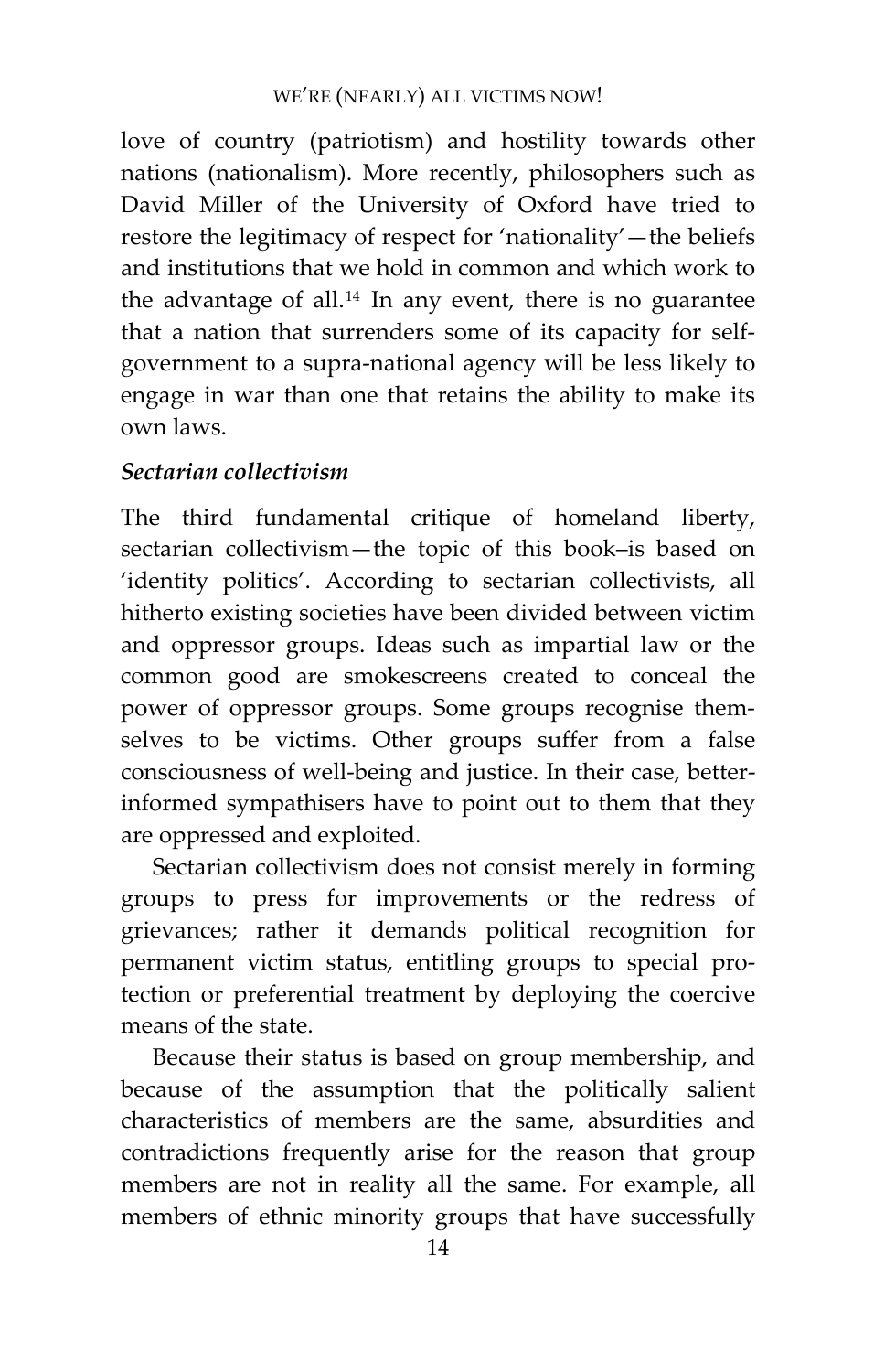established their state‐supported victimhood are taken to be victims and their oppressors are assumed to be whites. In reality, many successful and wealthy members of an ethnic minority can be much better off than many of the white people who are 'oppressing' them.

Multiculturalism is one of the variants of sectarian collectivism, or identity politics. The underlying idea is that all the cultural beliefs and practices associated with ethnic groups must be given equal standing with those of the host community, even if they are illiberal or incompatible with each other and with the culture of the host society. For example, demands are currently being made for political recognition of personal Sharia law, so that Muslim men with up to four wives can have their tax status recognised by Her Majesty's Revenue and Customs.

The underlying problem is treating group membership as the basis for political status. Historically, homeland liberty has been based on individuals. As we have seen, this does not mean 'isolated individuals', but it does mean that each person is in one sense alone as a moral equal. Originally this idea derived from the Christian view that all are the children of God and would one day be judged. Each person, whether rich or poor, therefore faced an obligation to lead a good life. This assumption of moral equality became a powerful argument against slavery, but also against theories attaching importance to fixed or ascribed social status. Liberalism from the time of Milton and Locke held that, regardless of the circumstances into which people are born, all must be free to lead their lives according to their conscience.

Modern identity politics, however, does not treat the individual guided by conscience as the main building block of society, freely entering into, or (more likely) resolving to uphold an already‐existing liberal order for the public benefit. On the contrary, group membership is more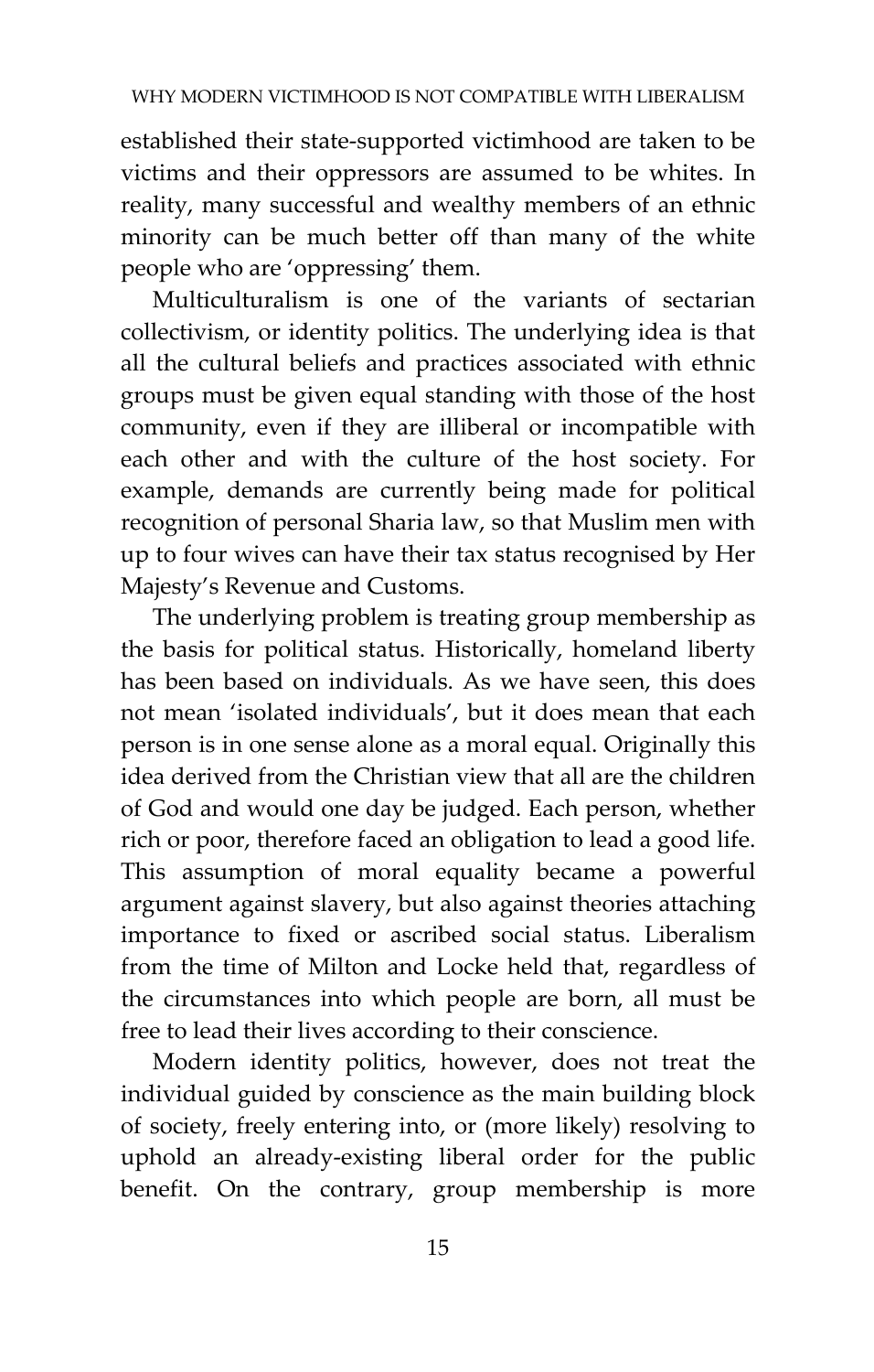important than individual characteristics. And the common good is not sought, but rather group advantage at the expense of others, who are defined as oppressors.

Multiculturalism can sound like a plea for pluralism. Words, of course, change their meanings. But 'multiculturalism' in its current sectarian‐collectivist connotation of the equal status and worth of all cultures, and the desirability of a society being composed of many ethnic groups, is not at all the same as 'pluralism' in the sense established in sociology and politics during the twentieth century. Pluralism in the latter sense meant that, unlike the totalitarian societies of Nazism and Communism, society was not coincident with the state. In political theory, emphasis was placed upon a multi-party system as one of the hallmarks of a pluralistic society. People could move voluntarily from membership of a group when its codes and disciplines no longer corresponded with their own beliefs, preferences or needs. Pluralism meant that the law was silent about the practices of all groups that were acting within the confines of laws that allowed large scope for variety.

Once a measure of imperfect religious toleration was granted during the seventeenth century, for example, Catholics could take the view that the bread and wine were transubstantiated into the body and blood of Christ without fear of persecution and Protestants could treat them as mere symbols. The law neither approved nor disapproved of transubstantiation as a doctrine.[15](#page-95-1) Before toleration, the law had required particular beliefs to be held, with killing the frequent result. During the sixteenth century the official requirements changed several times in quick succession as Henry VIII (who persecuted Catholics for heresy) was followed by Edward VI (who whitewashed churches and destroyed religious art to eliminate Catholic 'idolatry' as he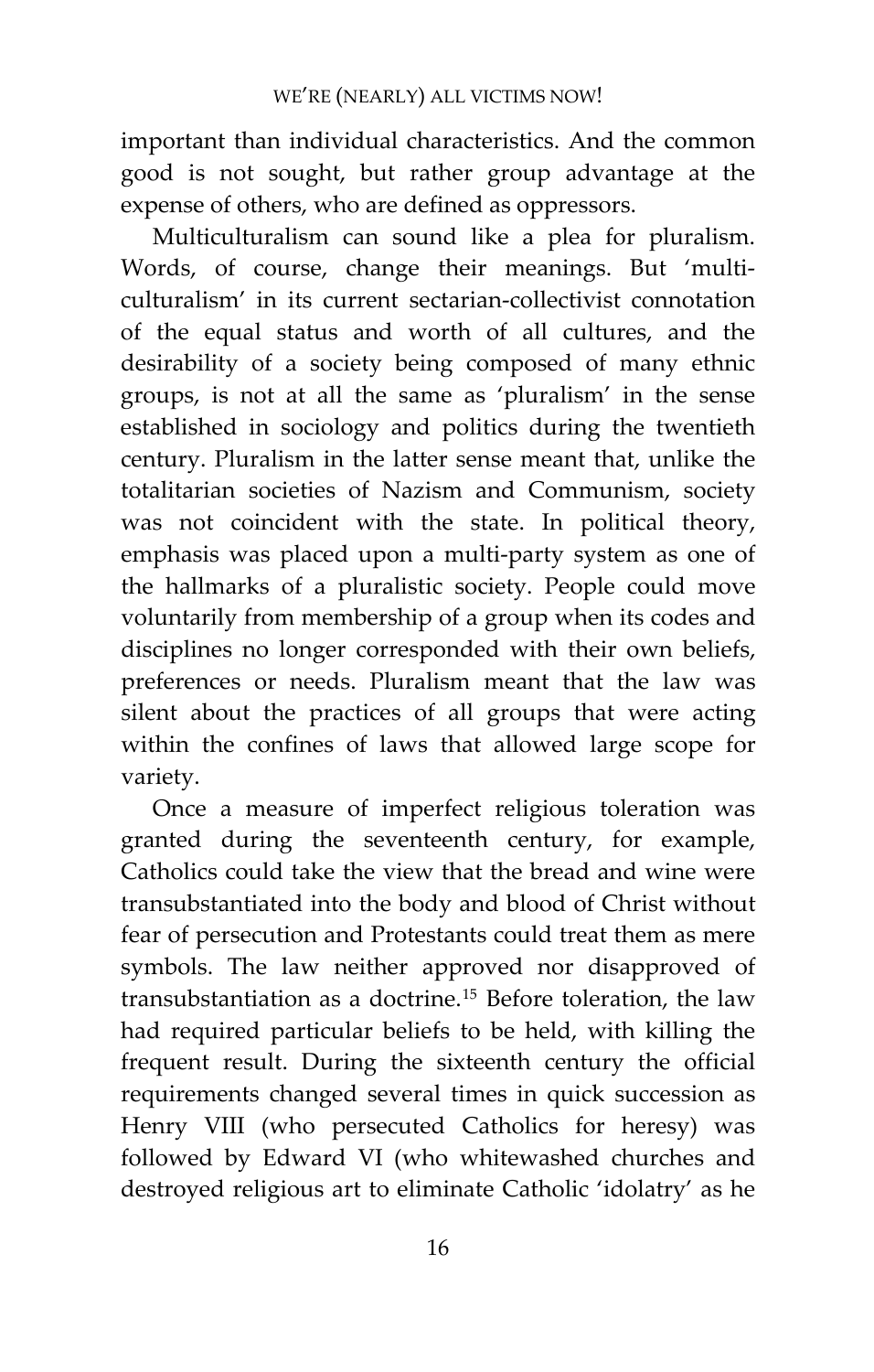saw it), then Mary Tudor (who persecuted Protestants) and then Elizabeth I (who fought against both Catholics and Protestant dissenters).<sup>[16](#page-95-1)</sup>

Our laws have invariably tried to avoid giving a seal of approval to, much less coercive insistence on, particular lifestyles. Our laws largely prohibit harmful practices and otherwise leave us free. Thus, equal recognition until recently meant being left alone by the state—for the law to be silent on a wide range of beliefs and behaviours. Identity politics, by contrast, demands laws that bestow political recognition on certain beliefs and that authorise their state‐ enforced preferential treatment. Recent demands for schools to be legally obliged to allow Muslim girls to wear traditional Islamic costume, but all other pupils to wear school uniform, are but one example.

In the 1970s and 1980s, sectarian collectivism made significant inroads into the hitherto patriotic collectivist Labour party. Today, sectarian collectivism is associated with the left in politics. Sectarian collectivism—identity politics—had one idea in common with statists of the old Labour party who advocated nationalisation, extensive regulation and state welfare—namely antagonism to a liberal society. But until the 1970s mainstream Labour party members and leaders (as writers such as Norman Dennis have argued) were patriotic statists.<sup>[17](#page-95-1)</sup> They thought the government should take the lead in bringing about reform and were inclined to glorify the state as embodying the best in people and to contrast the altruism of the public sector with the selfishness of the market. But, they wanted to change the country they loved—to build Jerusalem in England's green and pleasant land—not to destroy it.

By the 1970s the patriotic collectivists in the Labour party were losing out to elements that were antagonistic to the entire social order. The Trotskyites, an identifiable and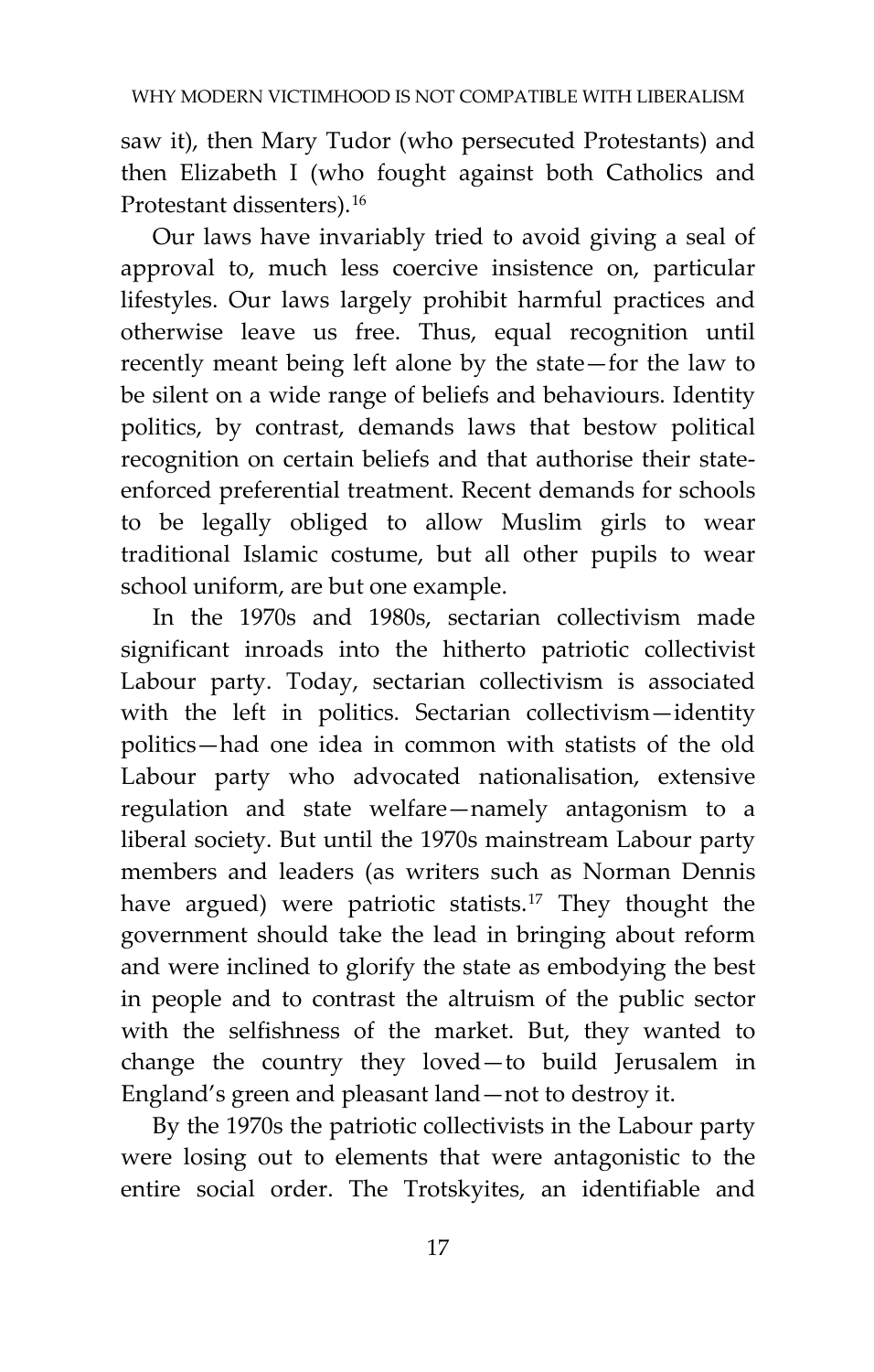familiar group wedded to the violent revolution of the international working class, achieved notoriety in the late 1960s and in the 1970s and 1980s. Their influence continued to grow in the Labour party until they were confronted by Labour leader Neil Kinnock from the mid‐1980s onwards. Their strategy was essentially to inflame any dispute in order to expose what they saw as the hypocrisy of bourgeois society, or liberal-democracy as I have been calling it. Although much weakened by the 1990s, Trotskyites were still able to score occasional victories. Imran Khan, the solicitor representing the Lawrence family before and during the Macpherson inquiry, for example, stood as a candidate for Arthur Scargill's avowedly Trotskyite Socialist Labour Party at the 1997 General Election.<sup>[18](#page-95-1)</sup>

Other beliefs, no‐less hostile to the established liberal order, also took root in the 1970s and 1980s, especially identity politics that went wider than (and sometimes ignored altogether) the identity politics of working‐class solidarity. Because the aim was to use political power to impose particular beliefs hostile to liberalism, it is properly understood as a variety of collectivism, but it was a divisive brand of statism, aiming to use government power to advantage one group over another. Like Marxists before them, these 'post-modernists' interpreted society as divided between oppressors and victims. But the victims and oppressors were no longer the non‐affluent proletarian on the one hand and the capitalist, on the other: they were black versus white; woman versus man; disabled versus able‐ bodied; gay versus straight.

During the 1960s and 1970s Herbert Marcuse was the most influential voice, perhaps displaced now on the shelves of university libraries by Michel Foucault. Many of these pre‐cursors of post‐modernism were Marxists, from Gramsci onwards, who were trying to understand why the western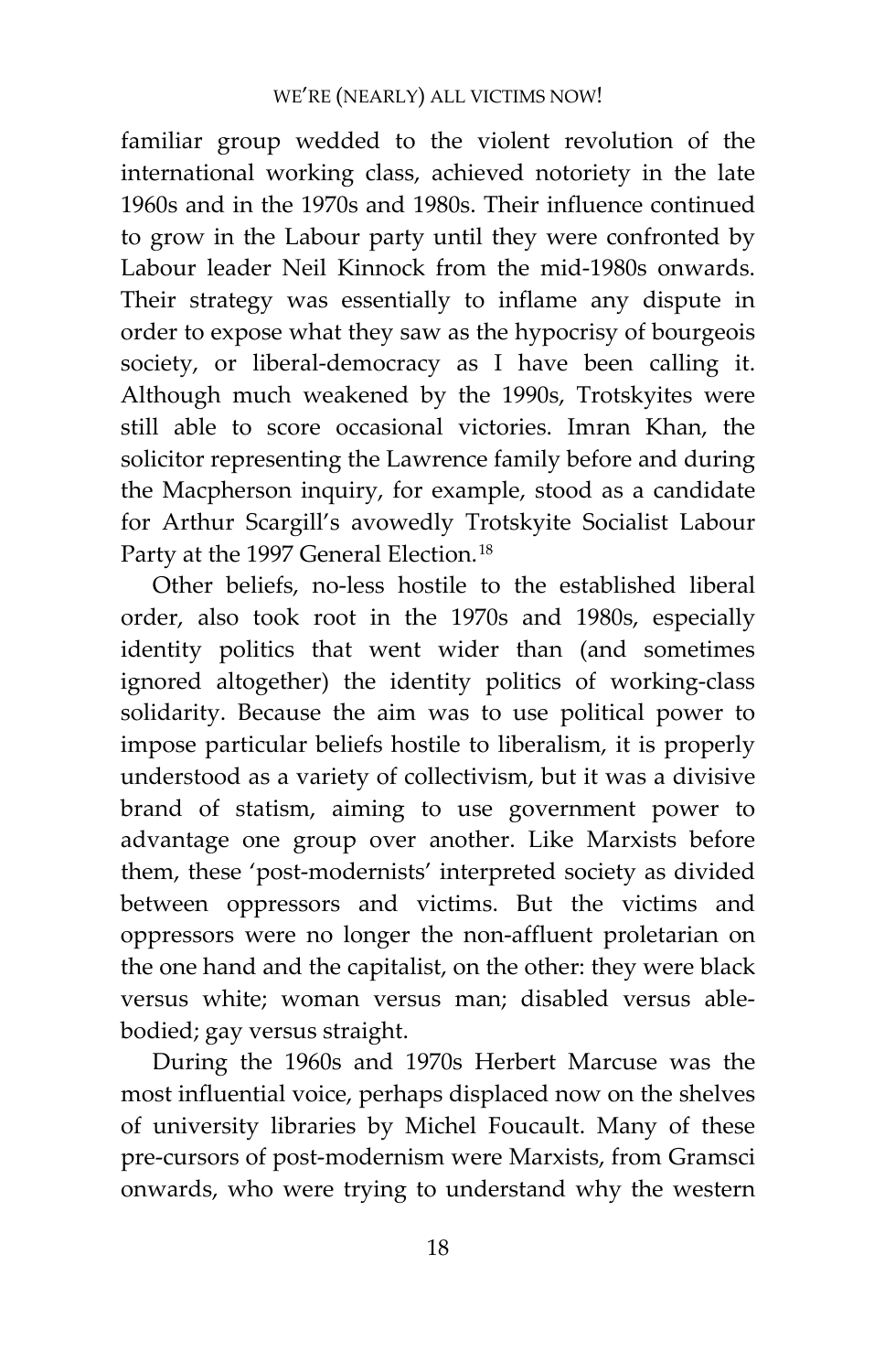#### WHY MODERN VICTIMHOOD IS NOT COMPATIBLE WITH LIBERALISM

white proletariat had failed to fulfil the revolutionary mission ordained to it by historical necessity. Their explanation was partly that the workers had been bought off by riches, but above all, that they had been deceived by the false consciousness their oppressors had succeeded in inculcating into them. Behind the façade of freedom and prosperity was the reality of a ruling elite who ran things to suit themselves. The task was to replace them by undermining the system through which they maintained control. The capitalist's control of the means of material production had not, as Marx had thought, been decisive. Rather the key to capitalist power was control over the means of 'mental production'—the education system, the mass media, and the socialisation of the child within the family of life-long matrimony. Revolutionaries should, therefore, take over the media, the entertainment industry, the arts and the education system. And the bourgeois family had to go. Most children acquired their subservience to the ruling elite from their parents, and so the loyalty of men and women to each other and their children through marriage must be weakened. What better weapon than the possibility of sex with many partners without the responsibility of children (made possible by contraception) or the risk of sexual disease (for a time naively assumed to be possible because of antibiotics)? The first steps of the long march through the institutions need not begin on the factory floor, but in the bedroom. Children brought up in fatherless families would be less sure of themselves, less attached to prevailing ideas, and consequently more vulnerable to the appeals of political activists. And if, in addition, their schools taught them that all ideas are of equal worth, because we have no way of judging the good from the bad, then young people would be far more easily manipulated by the new elitists who wanted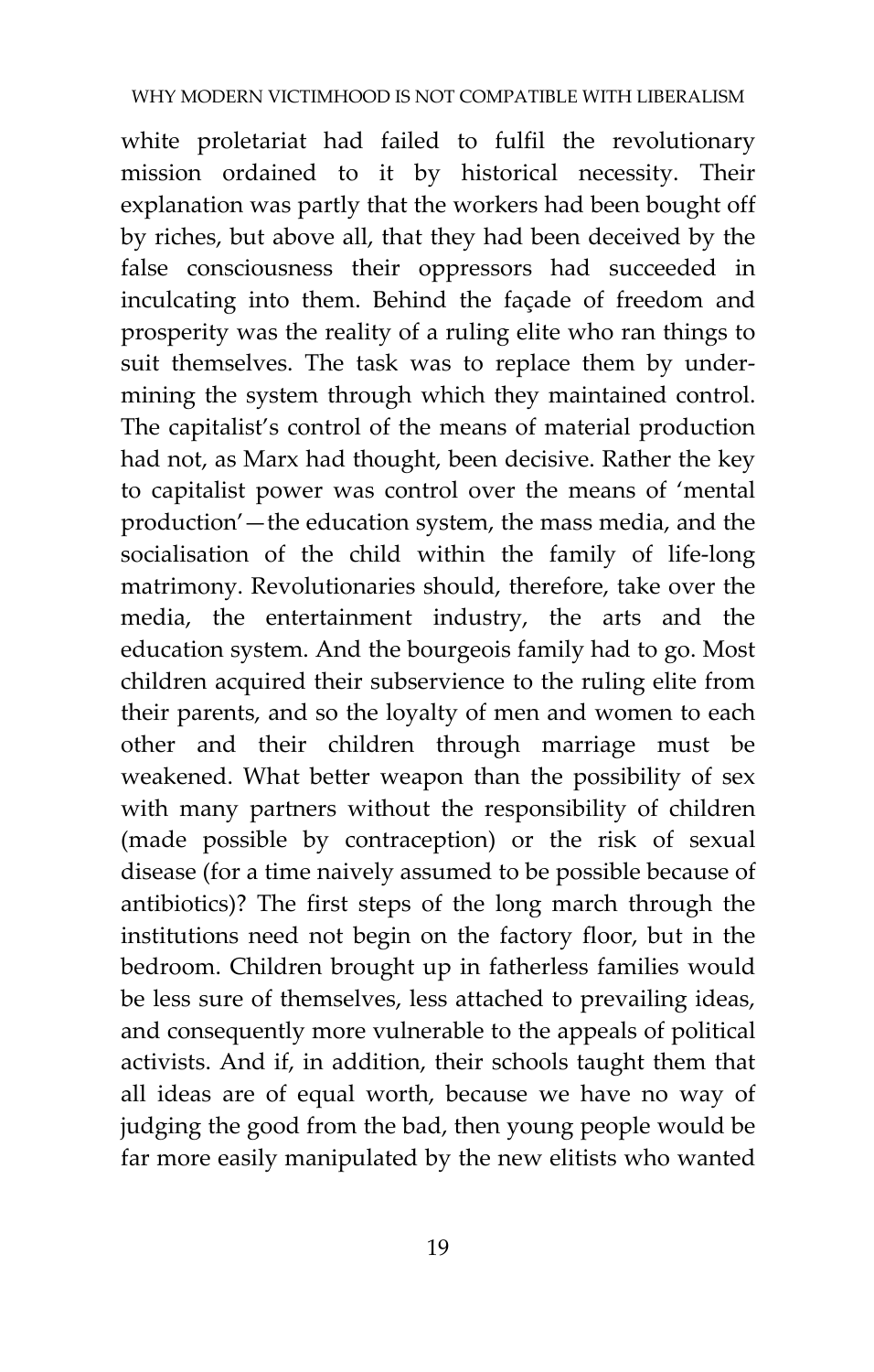to replace the old rulers. For a time these doctrines became the received wisdom of large sections of the intellectual left.

As part of a brilliant 'deconstruction' of the Macpherson report, Norman Dennis has succinctly explained some of the key post-modernist doctrines. According to Marcuse, revolutionaries should search for 'outcasts and outsiders' from 'the exploited and persecuted of other races and colours' as well as 'the victims of law and order' (that is, the criminals).[19](#page-95-1) In the view of others, such as Adorno, they should try to free society from the domination of facts to reveal the truth as seen only by enlightened thinkers. They must fight 'the present triumph of the factual mentality'. For liberals, facts are great levellers that can be used by anyone, whether humble or mighty, to puncture the pretences of elites who think they know best. Yet, many intellectuals from the 1970s onwards were drawn towards the postmodernist critics of 'the factual mentality', who sought, by banishing statistics and other empirical findings from the argument, to make their own elitism impregnable to criticism. As such, their theories were no more than an excuse for their own brand of authoritarianism.[20](#page-95-1)

This sectarian collectivism was sometimes closely allied with what I have called cosmopolitan collectivism, the doctrine of internationalists whose enthusiasm for international agencies over national democracies leaves no legitimate place for love of country. (Roger Scruton, turning the table on the 'phobia' phrasemongers, calls them oiks people afflicted with the mental disease of oikophobia, the pathological fear or hatred of their own home.)<sup>[21](#page-95-1)</sup> Though sectarian collectivism and cosmopolitan collectivism are otherwise distinctly different from one another, they are united in their hostility towards patriotism.

The Labour party is increasingly rediscovering the patriotic collectivism of the post‐war Labour government.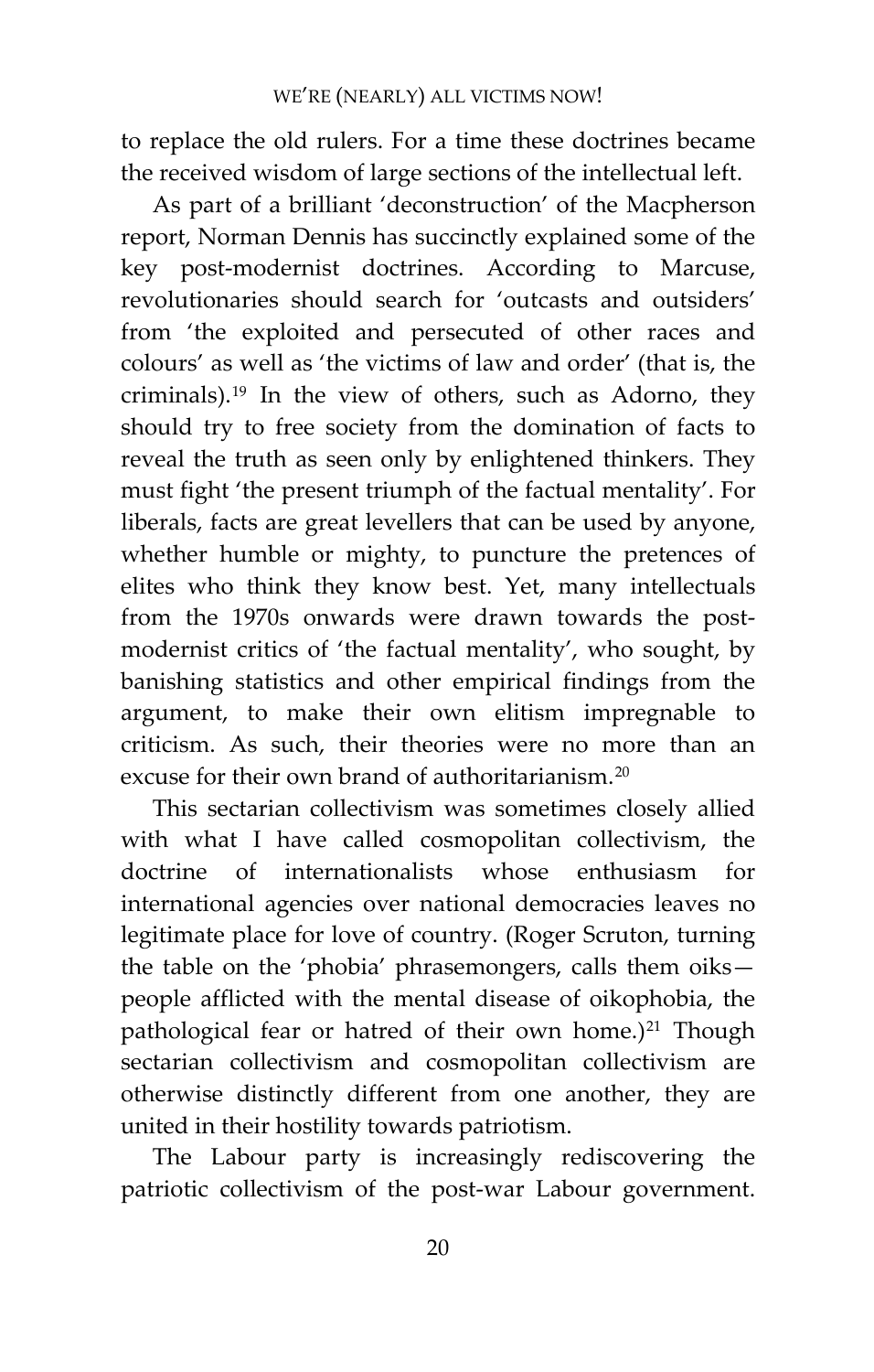This is the heritage with which Gordon Brown in particular seems to identify. Mr Blair's philosophy owes more to cosmopolitan collectivism, hence his support for the Human Rights Act, which treats national citizenship as of little relevance, and his passion for the European Union.

To sum up: the English heritage of liberty is based on the idea of an independent community of people understood as a kind of membership association that has founded a system of self‐government to protect personal security, encourage open and representative government, and provide for individual liberty under the law. Personal security is provided by assigning the government a monopoly of force, which must be deployed according to law understood in a particular sense. There is to be a 'government of laws, not politicians' to prevent the arbitrary use of power; and the law must apply equally to all, to prevent favouritism. Open and democratic government is to be accomplished, not through majoritarian democracy, which implied enforcing fixed opinions, but by encouraging deliberative democracy—listening and reflecting before deciding. Individual liberty means being free to do anything not expressly prohibited by law, including the enjoyment of freedom of expression—and *a fortiori* the enjoyment of freedom of thought and attitude; the freedom to form, join and leave associations without the permission of state officials; and the right to leave the country and to move freely within it.

Sectarian collectivism puts no limits on potential uses of state power and is, therefore, incompatible with the rule of law. Moreover, it undermines equality before the law by supporting (as chapter 3 shows) legal reforms that have increased penalties for 'hate crime' and created ethnic quotas for public sector recruitment.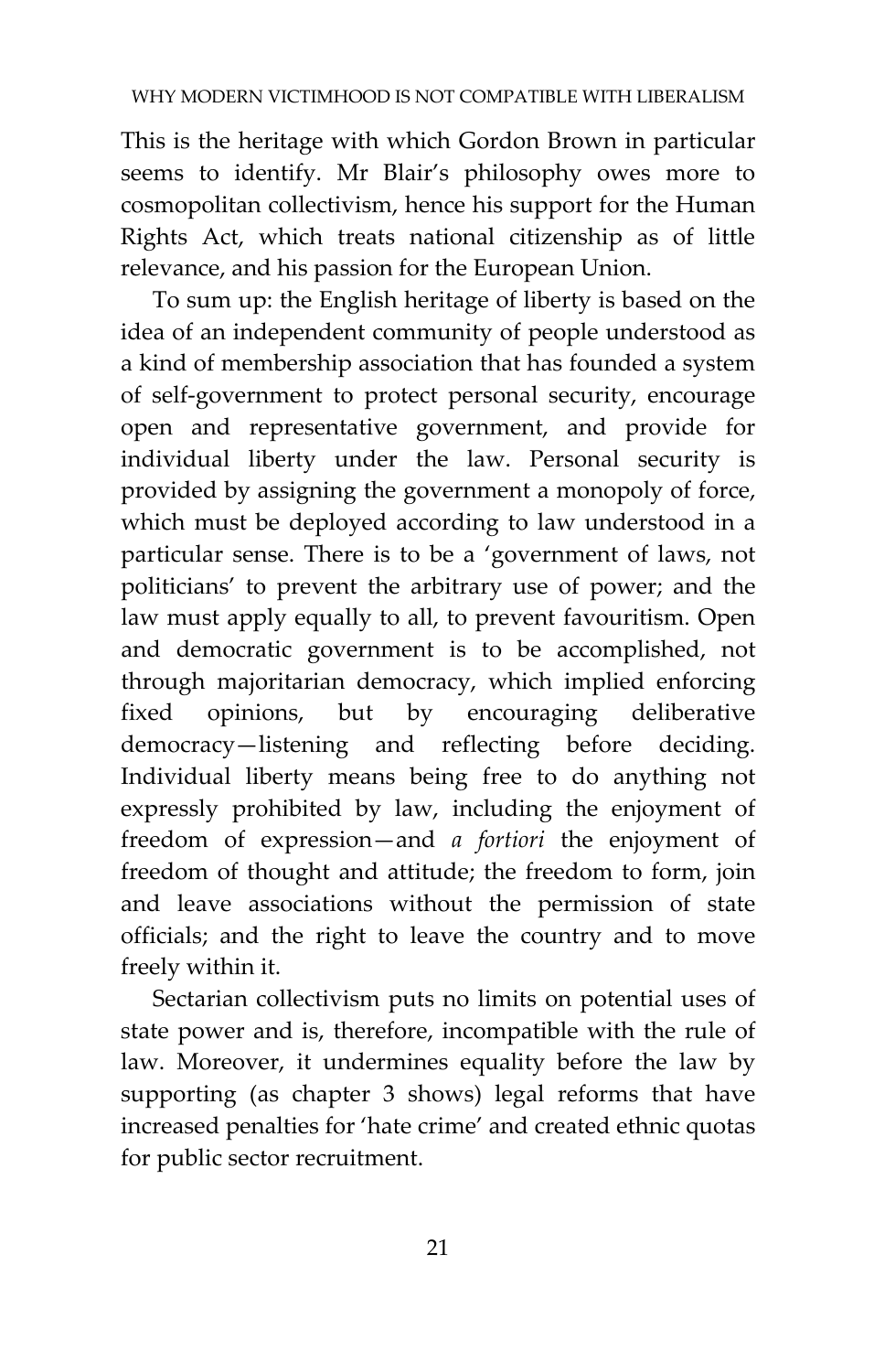# **Victimhood is not compatible with moral equality**

I have already argued that the core value of liberalism is the moral equality of individuals. It underpins the idea of equality before the law. It's easy enough to see why establishing a faction to gain advantage might lead to unfairness, but why claim that liberalism itself is threatened?

As some members of ethnic minorities have noted, seeking victim status can have a harmful effect on the victims themselves. Black American writers such as Shelby Steele have argued that it undermines self-respect.<sup>[22](#page-95-1)</sup> But liberalism has always assumed a certain type of individual and a certain type of society. Individuals have been perceived as capable of bearing responsibility and of being inspired by the ideal of making a positive contribution to the advance of civilisation, perhaps modestly seen as 'doing your bit' or more grandly as aiming to emulate the greatest accomplishments of the human race so far. It was assumed that every facet of life could be improved and that all should play their part. Such individuals were not victims of circumstance, nor content to show obedience, let alone expected to show deference to superiors. They would make their way using their talents to the full, expecting hardships and pain and hoping they would have the strength of character to overcome them. *Pilgrim's Progress*, first published in 1678, and almost as widely read as the Bible until well into the twentieth century, summed up the ideal to aim for.

The tendency of modern victimhood to deny personal responsibility, however, is not the fatalism displayed by some religions. Victims are not said to be powerless in the face of God or nature. On the contrary, their oppressors are to blame for any unwelcome outcomes. Victims are never blamed—it's always someone else. As many writers have acknowledged, including Charles Murray in his impressive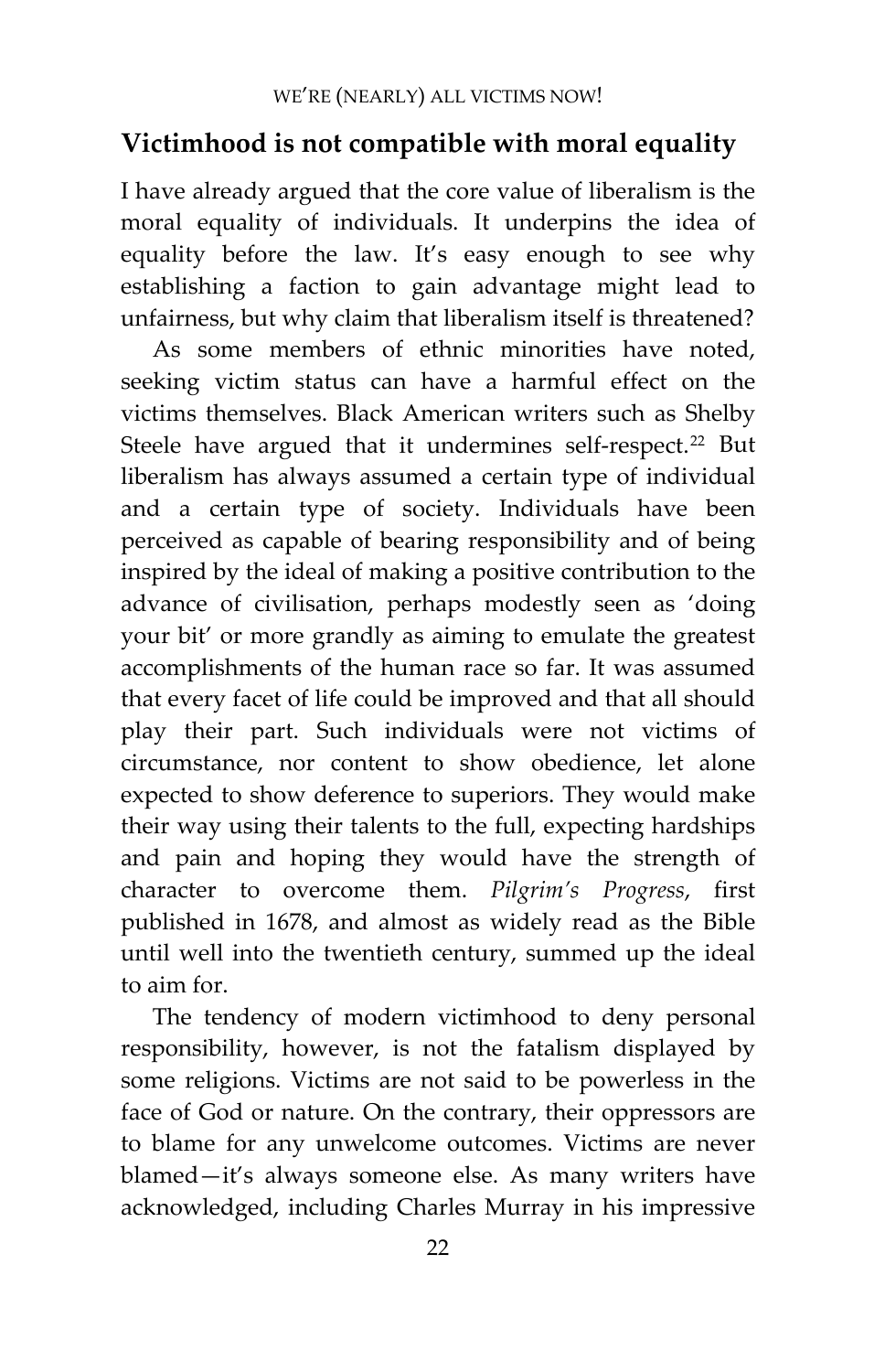survey of *Human Accomplishment*, civilisation has advanced by individuals pushing themselves to the limit—pursuing 'transcendental' values: truth, goodness and beauty—not wallowing in self pity and delighting in blaming others.

The strong focus of liberal writers on the potential of individuals to change draws our eye to the most fundamental of all the building blocks of liberalism, the ideal of moral equality. It is the core value, the gut instinct, the visceral belief, so much so that we often get confused about how far to take it. Sometimes weight is attached to equal *outcomes* when to do so contradicts moral equality—the latter implies being able to make our own unique contribution and since we are all different it leads to different results. To suppress these outcomes is to suppress individuality.

A desire to sympathise with victims has also led us astray, particularly by encouraging a flight from personal responsibility. Victim status is closely allied with the medicalisation of life. Conditions like 'stress' have been re‐ interpreted as states of mind that can only be overcome with expert therapy or counselling. But they are further examples of the escape from personal responsibility. Another example is post-traumatic stress syndrome, previously understood as being upset after a serious incident like an accident. This condition too can only be resolved with help from highly trained counsellors, though financial compensation helps.

The result of this attitude is that genuine victims become less able to handle pain or loss. Instead of coping, they say to themselves, it should not have happened. And instead of digging deep within for strength, or sharing their problem with a friend or relative, the victim asks, 'Who is to blame and who should compensate me?' No one, it seems, should ever have to sacrifice anything, or struggle against adversity.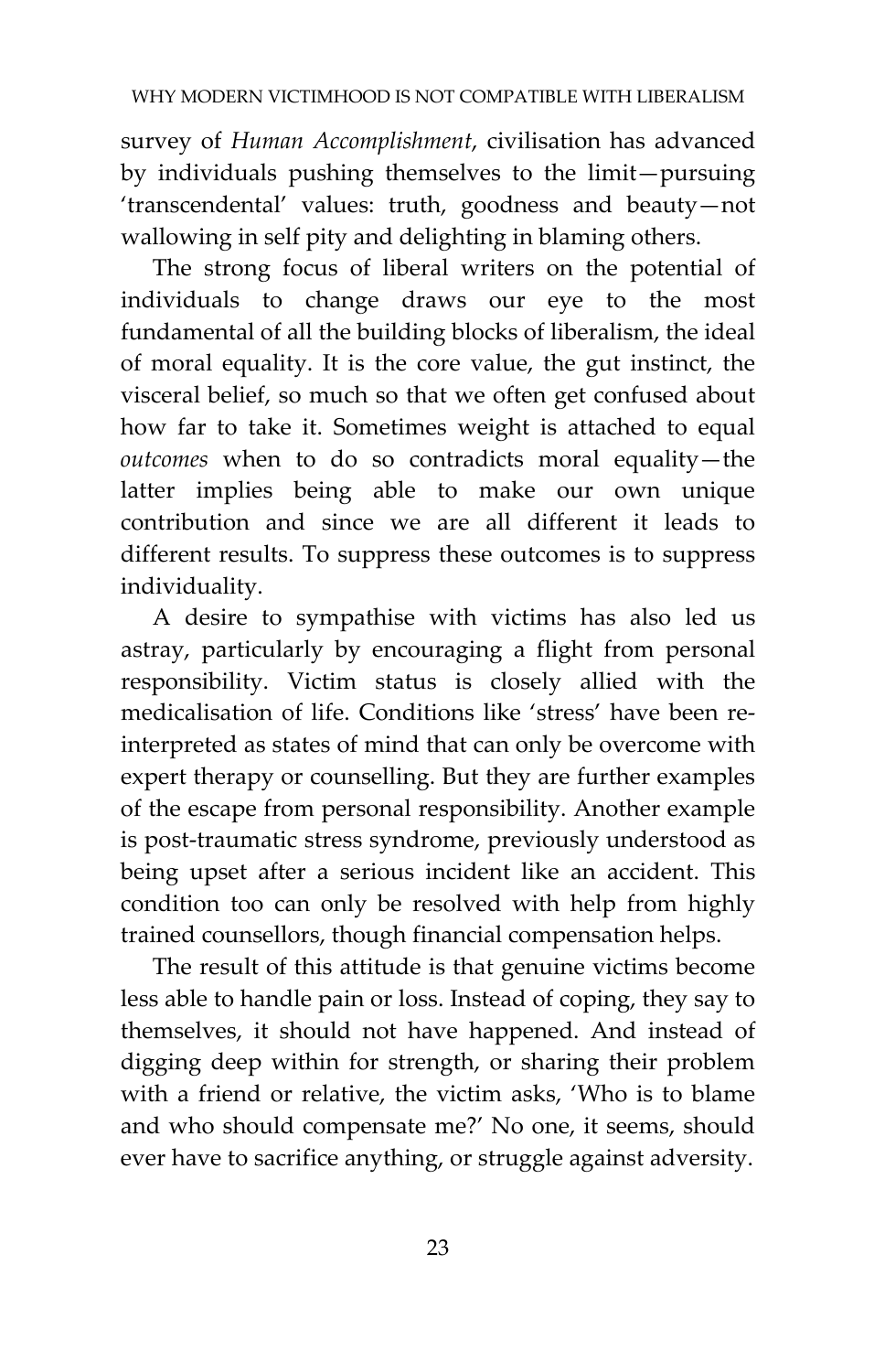In America in the 1970s it became common to define black people as victims, and it was a white academic, William Ryan, whose book *Blaming the Victim*,[23](#page-95-1) first published in 1971, supplied the catch‐phrase still in common use. The new 'blame the victim' ideology, Ryan accepted, was very different from the old racism. Its adherents included sympathetic social scientists with a genuine com‐ mitment to reform, but they had been duped. Old racists believed that blacks were defective because they were 'born that way', but the emphasis on character and personal responsibility was not an improvement because it still located the explanation within the victim rather than in 'the system'.

For Ryan and similar academics, to assign any responsibility to a person was blaming the victim. All human conduct should be explained as the outcome of outside forces—the system. The public policy conclusion was that political power should be used to modify the 'outside forces'. He cites an activist friend of his who tried to do everything he could to generate citizen support for the welfare rights movement, including 'heartbreaking stories of life on welfare'. To Ryan's disgust, most of his listeners seemed 'unable to rid themselves of the ingrained belief that getting money without working for it—no matter how worthy and touching the recipient may be—is illicit, slothful and vaguely criminal'.<sup>[24](#page-95-1)</sup> In Ryan's world-view, there was no place for such misguided qualms of conscience.

Ryan's argument appeals to our sympathy. Many American blacks were mistreated. No reasonable person could fail to condemn lynchings and the systematic denial of civil rights in the Deep South. But as inspirational leaders like Gandhi and Martin Luther King showed, it is how the victim reacts that matters most. They should not be quiescent; they should resist injustice, but in a manner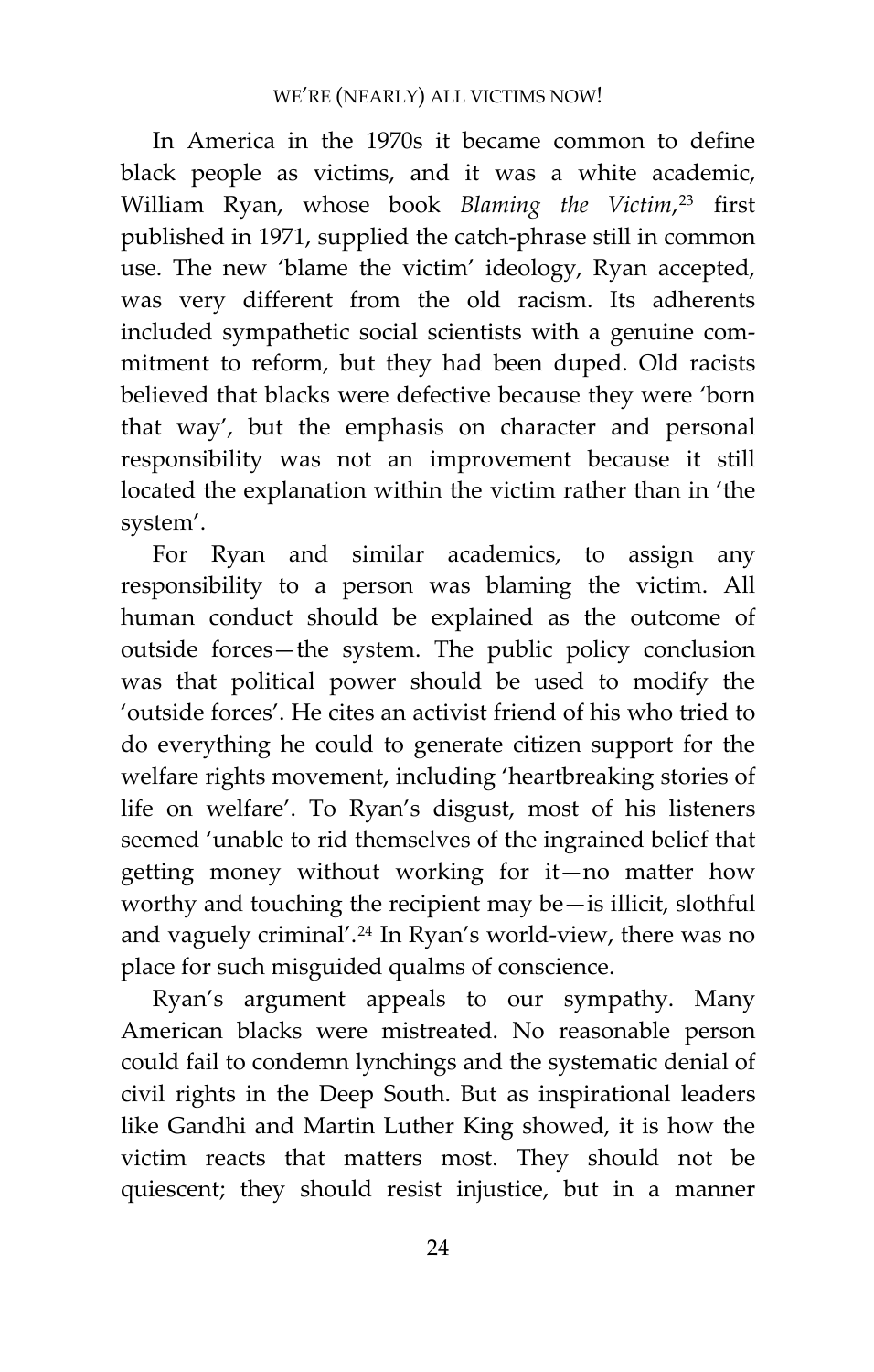compatible with a mutually respectful moral community. They should not replace the white man's hate with their own, but build a better world for all in order to maintain the values which allow diverse peoples to live together in peace. Martin Luther King's views were based on moral principles which could serve as a basis for freedom. He appealed to the best in people. Ryan appealed to the lower human instincts.

Moreover, in reality 'victims' may have contributed to their own predicament. If the remedy does, in practice, lie within the control of the victim then any observer should be free to say so. Traditionally many American blacks reacted to their situation by hard work, good character, thrift, selfsacrifice and family loyalty. As a strategy it worked, as the millions of American blacks who made it to the middle‐class can testify, and as many black writers including Thomas Sowell and Walter Williams have convincingly argued. It also worked for Jews and many other ethnic groups in America.

We can gain greater insight into liberalism by comparing it with societies based on a combination of Islam and a tribal or clan social structure.[25](#page-95-1) Liberalism implies a form of government based on the equal political status of citizens. Moreover, a liberal democracy is made up of individuals and voluntary associations, not clans or great families. It creates a sphere in which individuals govern their own actions. We each are assumed to have a political role in addition to a non‐political, private or family life. Under liberalism, religion and the state are separate, with religion in the private sphere, whereas few Islamic societies separate the two.[26](#page-95-1) Clan or tribal societies generally make no distinction at all between the political and private spheres. Equal status is also unheard of. The word of a woman, for example, counts for half that of a man in a typical Islamic court of law.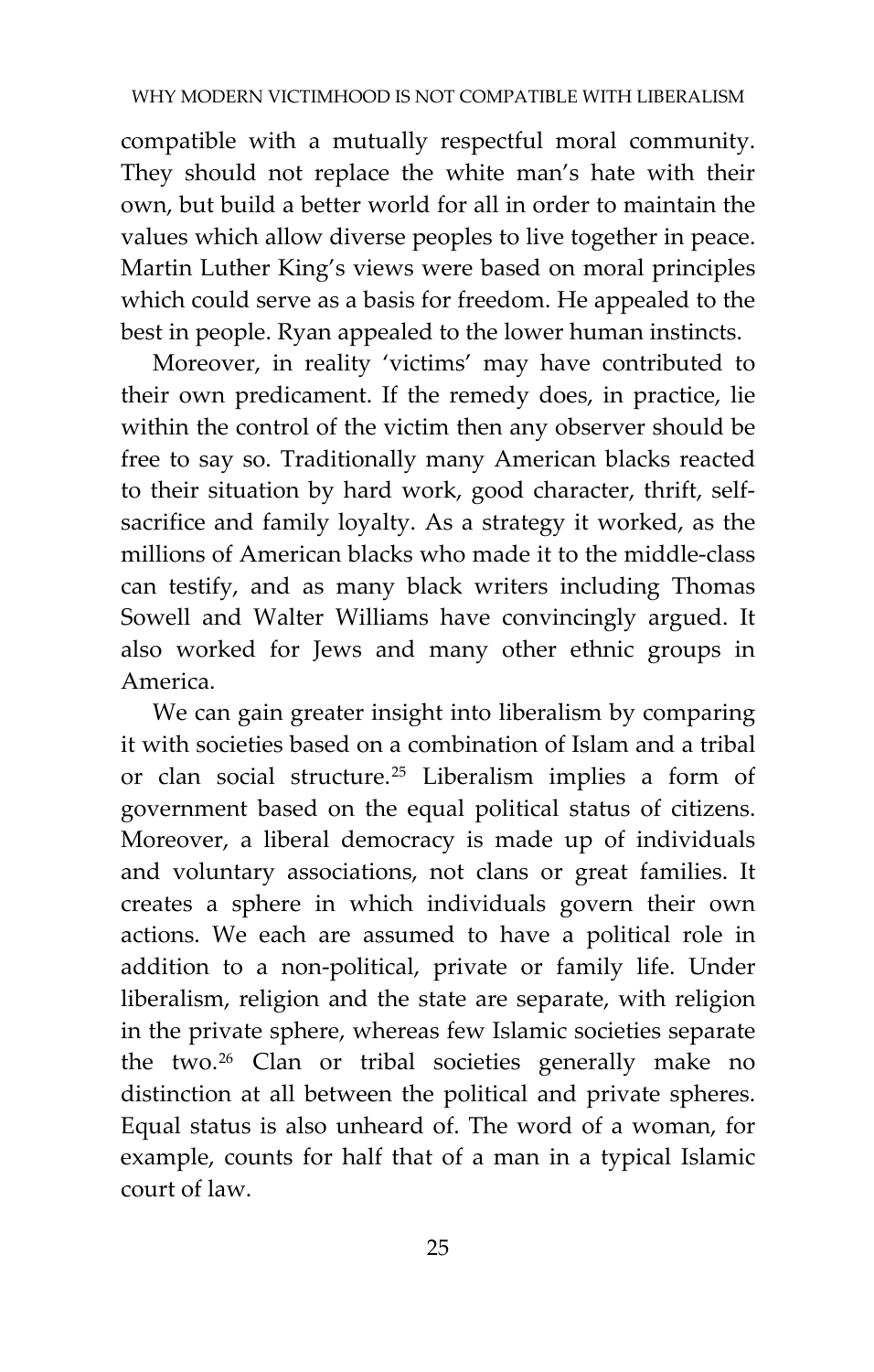In a liberal society the law creates a private sphere where custom and moral pressure may hold sway but only in so far as they are the violence‐free custom and moral pressure of a neighbourhood‐community or voluntary association that individuals are free to leave for another community or association. In a clan or tribal society, however, there is only one sphere of control. Law must be obeyed under both liberal and non‐liberal systems, but in a clan/tribal society customary social rules cannot be ignored either. In a liberal society a person may be born a farmer and become a scientist. There is the assumption, and to a large extent the reality, that individuals can change and improve. In the pure form of societies based on custom there is no such possibility. A daughter who flouts the will of parents may be killed, a practice mis-named 'honour killing' because it is said to uphold the 'honour' of the family. These ties have loosened in many contemporary societies, but they remain a force that cannot be ignored without risk.

As Larry Siedentop, in his neglected book *Democracy in Europe*, has argued, the main reason why Islam is so hostile to Western liberalism is that it senses the presence of Christianity behind it, a feeling that is entirely justified. Kant's universal guiding principle—'Act so that the rule of your conduct can be adopted by all rational agents'—was a secular version of the Christian injunction 'to love your neighbour as yourself'.[27](#page-95-1) In Islamic societies non‐believers are not equal under the law. And there is no question of loving neighbours who have left the faith. Moreover, Christianity emphasises conscience, whereas Islam typically demands submission or obedience.

The Christian claim is ontological—all are believed to be born to exercise judgement and to be guided by their conscience. Inequalities at birth are a fact, but no such status is permanent. No one is born to rule. And no one may be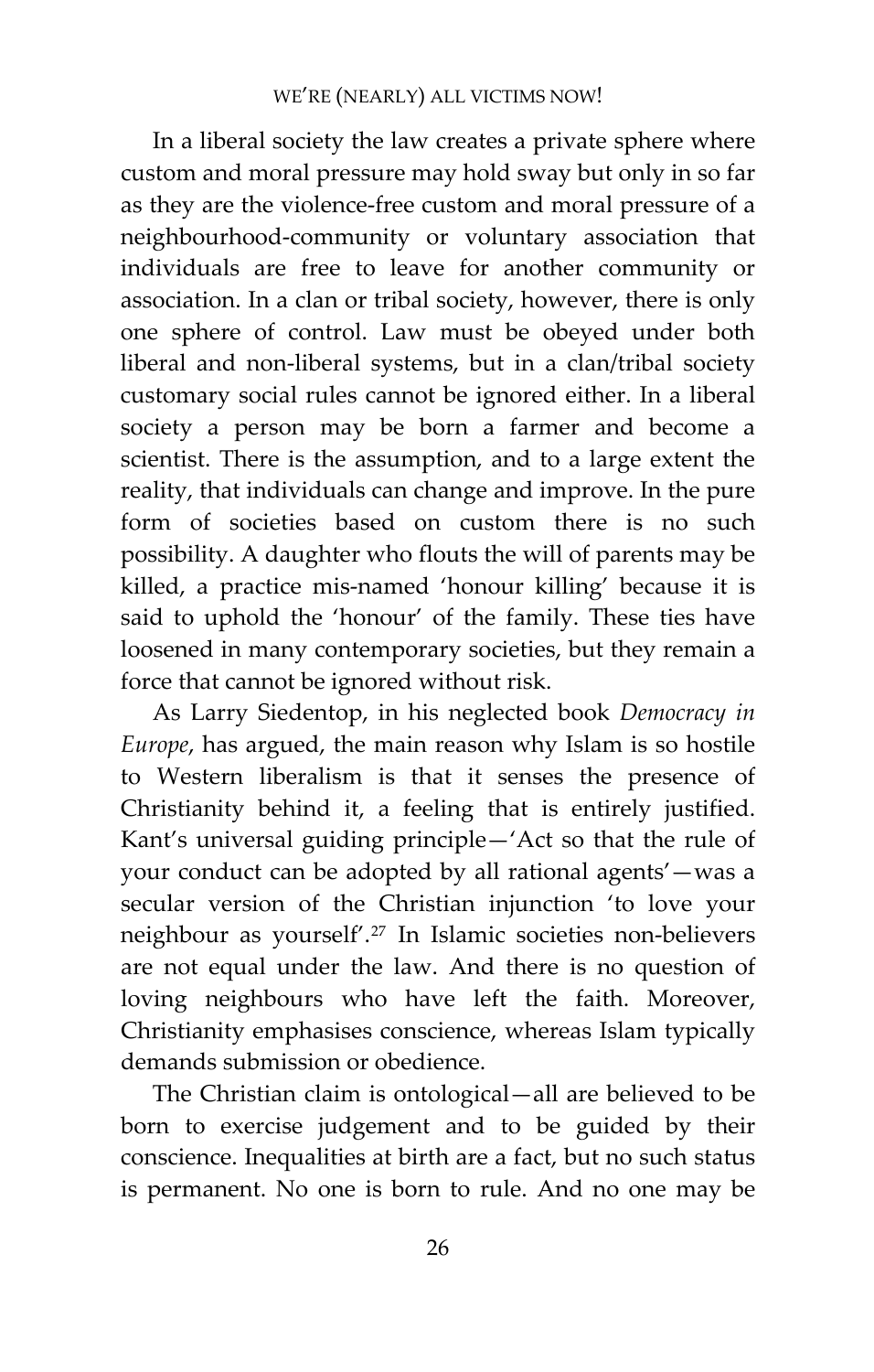assumed to have superior knowledge without their claims being tested. Christianity has always emphasised conscience rather than mere obedience, a doctrine that ultimately led to governments based on liberal constitutionalism, which protected freedom of conscience for all. A government that protected all sects equally was preferable to the hope that your sect might gain control and impose its view by persecution. By the time of the Glorious Revolution in 1688, the lesson of the previous 150 years had been that the other sects were just as likely to take power. For everyone to abandon hope of being the persecutor was in the best interests of all. As Lord Acton claimed in his classic essay 'The History of Freedom in Christianity', the great achievement of the seventeenth century was for all sects to accept that toleration benefited everyone. The desire for freedom of worship was the 'strongest motive' in 1688, said Acton, and earlier struggles had taught that it was only by limiting the power of governments that the freedom of churches could be assured. That great idea, he wrote:

teaching men to treasure the liberties of others as their own, and to defend them for love of justice and charity more than as a claim of right, has been the soul of what is great and good in the progress of the last two hundred years.<sup>[28](#page-95-0)</sup>

The individual freedom offered by liberalism was, however, a demanding taskmaster. To do right an individual must sincerely choose the right course and not merely follow orders or comply out of fear. Slavish obedience without thought has generally been strongly frowned on by the Christian church. This is not to say that it is always unacceptable for an individual to follow the authority of church leaders and to hold beliefs as a matter of faith (that is without proof or the possibility of it), it is only to claim that an individual who is so inclined should accept the authority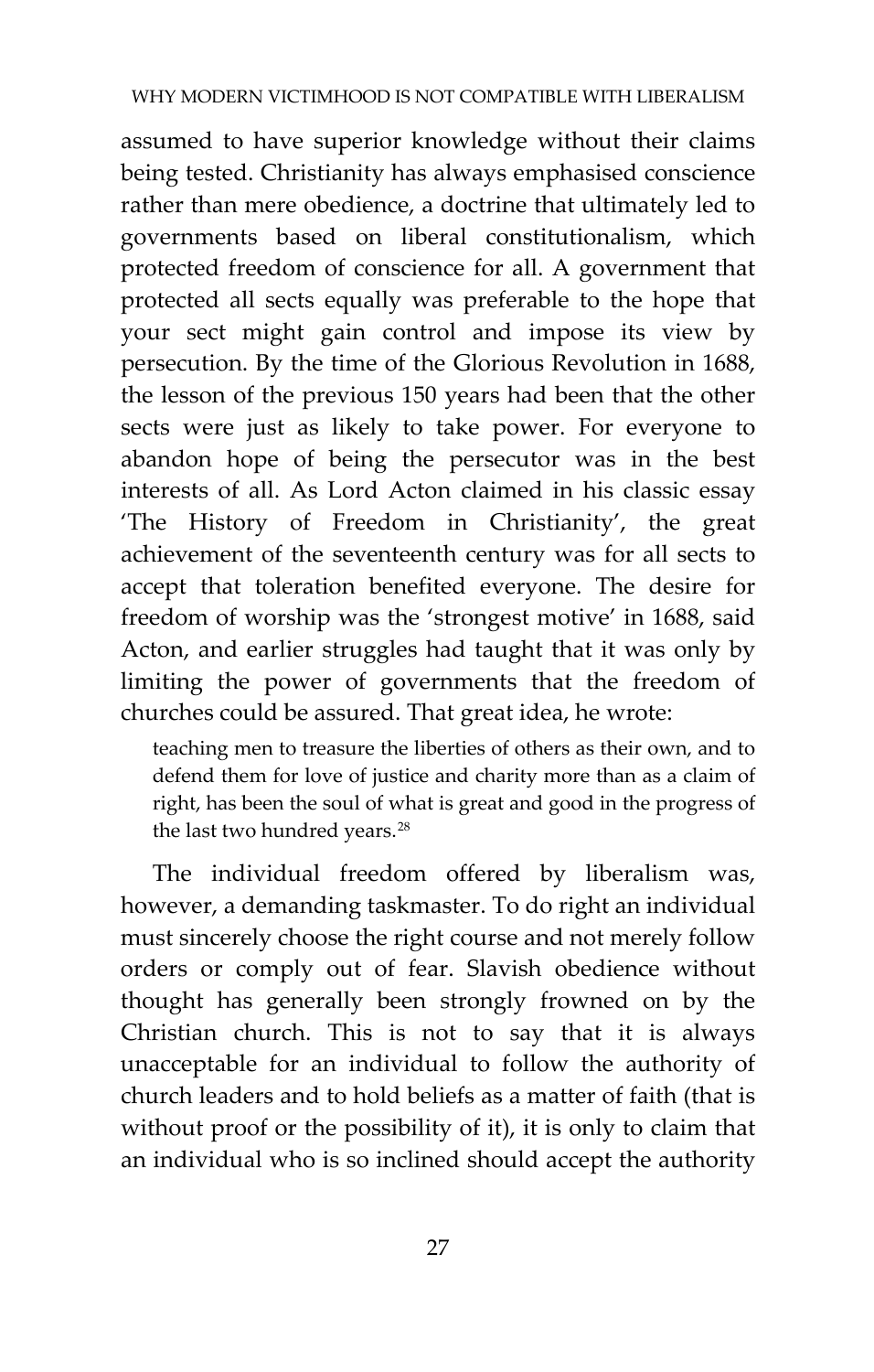of a bishop or adhere to a faith as a conscious individual choice.

This claim, perhaps, requires, a little more defence. The Christian idea of conscience is not based on the idea of the completely autonomous individual, utterly separate from the wider society with its inherited customs and practices. It takes it for granted that there is a moral tradition contained in the Bible and the teachings of religious leaders, which should be taken into account by all believers. The idea of autonomy chiefly meant that unthinking obedience was not enough. Each was expected to conduct a moral struggle in the light of established authority, which was not fixed for all time, but open to interpretation. But just as scientists who hope to advance human knowledge must work with the methods for testing hypotheses recognised by their follow scientists, so religious believers are expected to accept public tests of 'truth for the time being'. In the Catholic church, for example, doctrine could change only by holding a council of bishops, but in more decentralised churches a simple meeting of the congregation might suffice. Moreover, the 'sacred text' also has a different status in Christianity compared with Islam. Under Islam, even modernist reformers regard the Koran as the verbatim word of God, whereas all but a handful of Christian sects regard the Bible as man's interpretation of the word of God, thus allowing for the possibility of earlier mistakes and leaving open the possibility of new interpretations in the light of changing events.

A liberal society permits groups to form for the pursuit of very different lives, including lifestyles based on obedience, but if membership of the group is not voluntary then its existence is not compatible with liberalism. A liberal constitution not only permits pluralism, it protects individuals who pursue a particular life, perhaps of self‐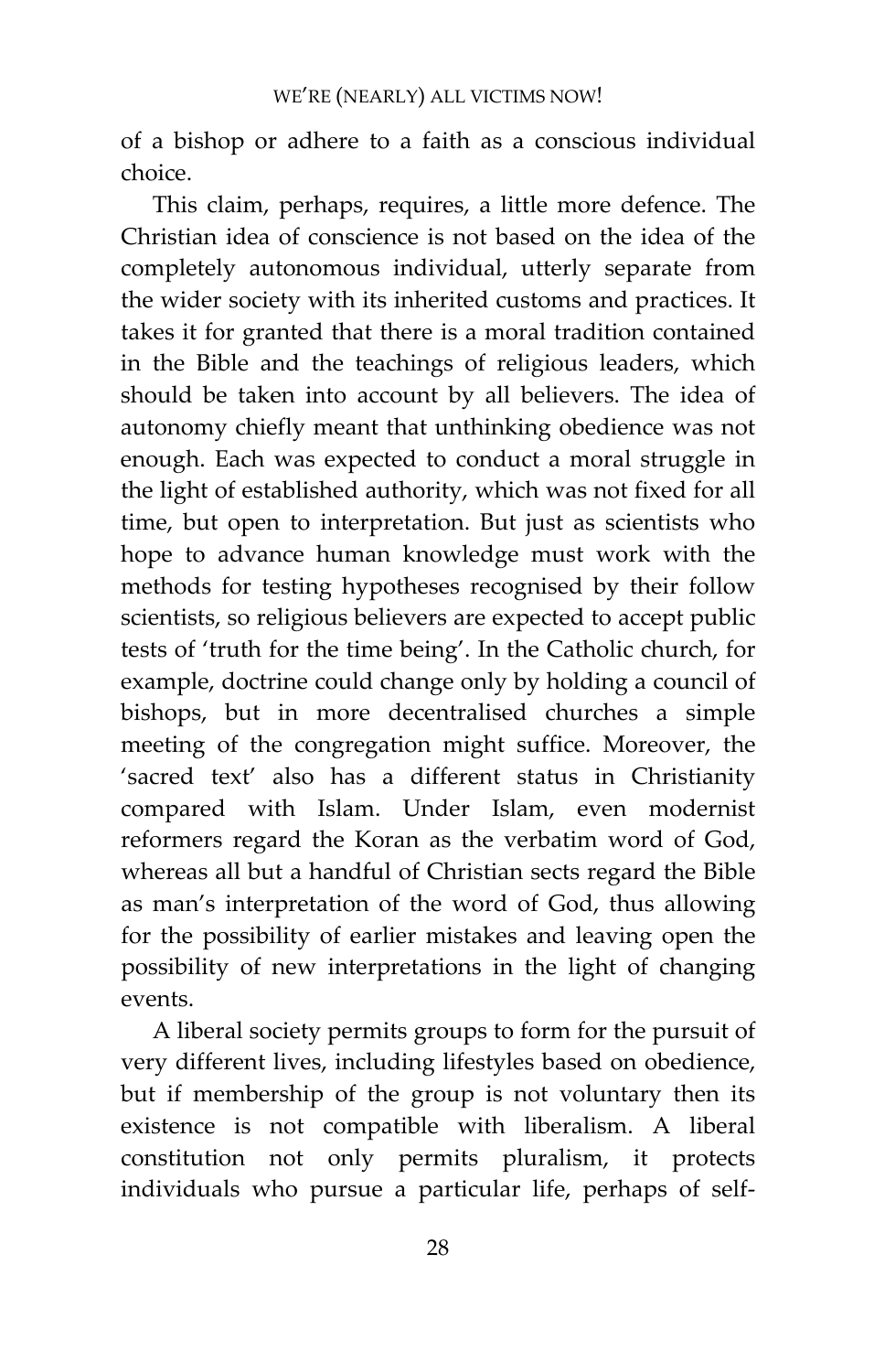transformation. It is taken for granted that no family or private group should be able to stop adults from following their own conscience. In clan societies, however, there is no private sphere in which individuals can go their own way. There is only time-hallowed custom to which obedience is due.

Thus, liberalism protects individuals from the state itself and from private wrongs and pressures, some of which may result from religious or ethnic solidarities. This means that there is a limit to what private groups can do to their members. Marriage, in particular, must be entered into freely. And each must be free to join or to leave their group. Muslims, however, are inclined to believe that people who abandon the faith of their birth are apostates who should be put to death.

Not all the protected identities threaten liberalism to the same extent. The variant usually called multiculturalism is the most dangerous. But by emphasising the group over the individual, all group identities weaken respect for moral equality and the sense of personal responsibility that goes with it.

To summarise: freedom for groups is not the same as freedom for individuals if the group does not respect freedom of conscience. Moral equality is the belief that every individual has the potential for rational autonomy and seeing right from wrong. From this view, it follows that people should not be treated differently solely because of inherited group characteristics—including race and gender, as well as the religion of parents and inherited status and wealth (or the lack of it).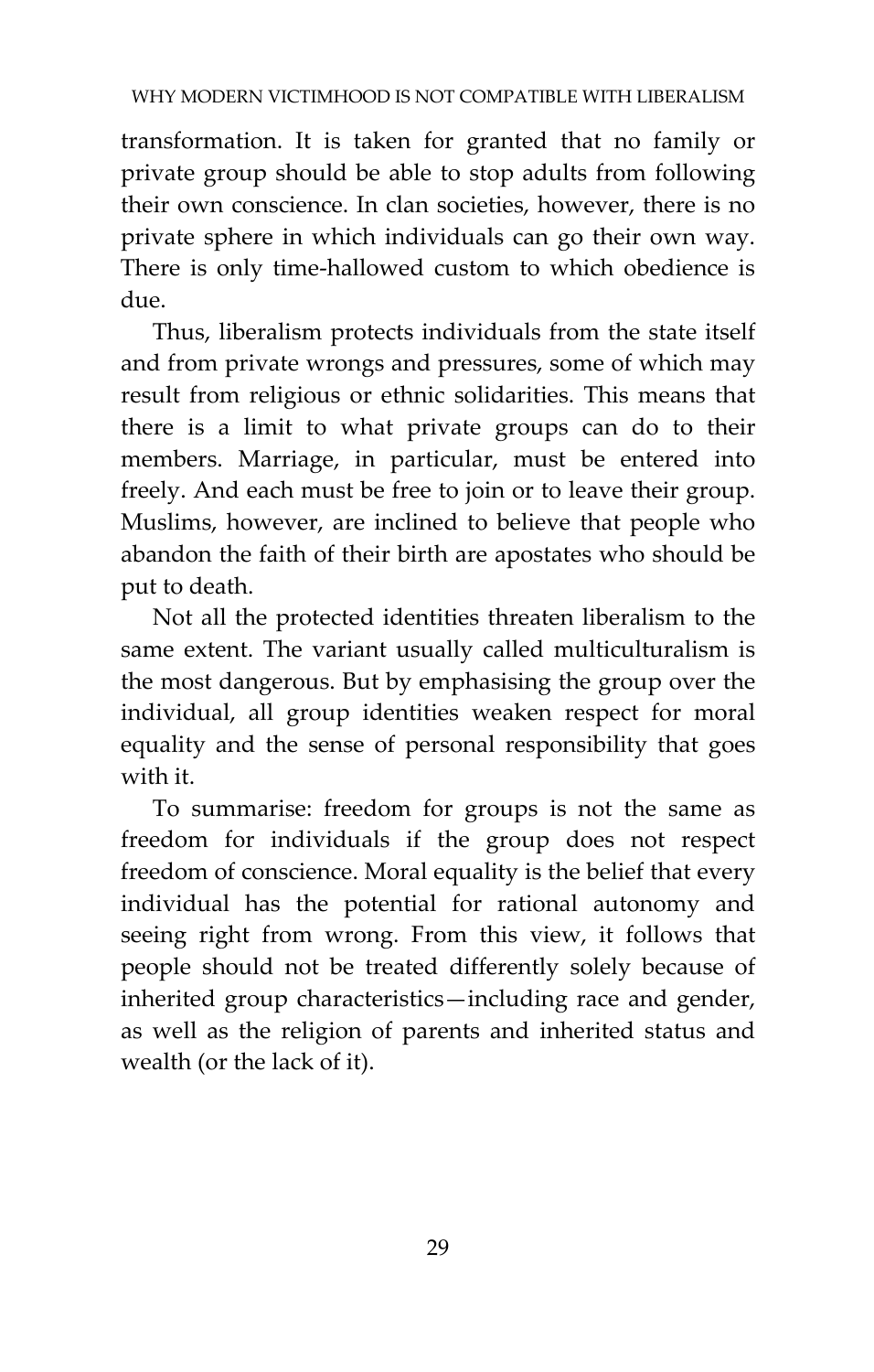# **Impact on democracy**

The term democracy is often used as if it were unambiguous, but there is an important difference between 'majoritarian' and 'deliberative' democracy. In liberal countries constitutions have typically been enacted (or evolved in Britain's case) to both strengthen and limit public decision‐making. We often speak of constitutional safeguards or limits as if the only aim were to curtail the power of government. Such limits have always been fundamental to avoidance of the abuse of power, but constitutions also seek to improve the quality of decision‐making by requiring open discussion and building in delays to ensure that all points of view are heard and hasty decisions avoided. And as chapter 1 mentioned, some emotionally charged issues, especially concerning religious belief, have been kept outside the political domain to make it easier for debate to take place in an atmosphere of mutual learning through discussion and compromise.<sup>[1](#page-95-0)</sup>

Behind the tradition of constitutional government are assumptions about the human condition, particularly the belief that all humans are fallible and that we need the help of others through open discussion to arrive at better judge‐ ments. In particular, liberals have mistrusted entrenched, hereditary power and wanted a constitution to create a sphere of personal security in which individual talent could thrive. Constitutions lock in safeguards against our worst selves to ensure deliberative democracy, that is learning through discussion, limits on power, and the exclusion of issues that can never be resolved by reasoned debate.

Earlier, I argued that modern victimhood is a political status that is sought after because of the advantages it brings. One consequence has been to weaken our democracy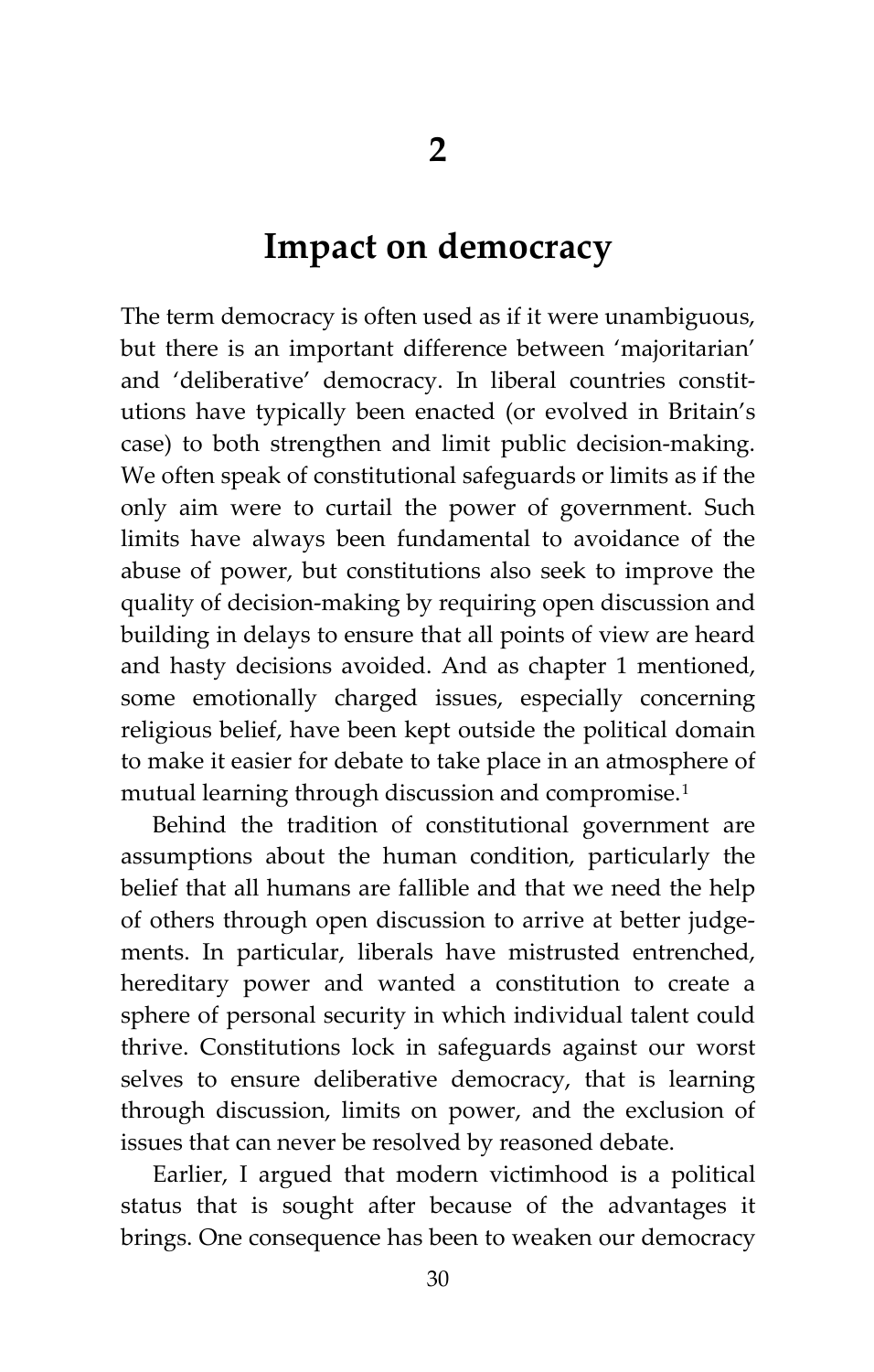by encouraging a self‐serving approach to the political process. Above all, seeking victim status encourages the invention and nursing of grievances. The underlying problem for victim groups is that once they have been given preferential treatment their power increases and, thereby, undermines the case for special treatment. As a result, some groups make strenuous efforts to maintain their victim status by exaggerating their sufferings. Four main strategies for gaining and maintaining victim status may be singled out: highlighting historic grievances; falsely claiming to have been 'insulted'; widening the definition of the group to increase political clout; and putting factual claims about their status beyond rational contradiction.

## *Highlighting historic grievances*

The main criterion for victim status is that an oppressor imposes some kind of hardship. The most attractive hardships are those not experienced at all by the person laying claim to victim status or those suffered by someone else, which explains the appeal of historic grievances suffered by earlier generations. The wrong may have been real at the time, as it was with slavery, but ethnic minorities today may have suffered no direct ill effects from the eighteenth‐century slave trade. Indeed, some will be descendants of the tribes who captured other Africans and sold them as slaves to European and Arab traders.

## *Increasing touchiness*

Another opportunity is created by taking offence at innocent remarks or valid criticisms that are redefined as insults. This phenomenon explains the prevalence of speech codes. Feminists, for example, got away with claiming that words ending in 'man' excluded women. The term 'chairman' proved especially fruitful. It has been the custom for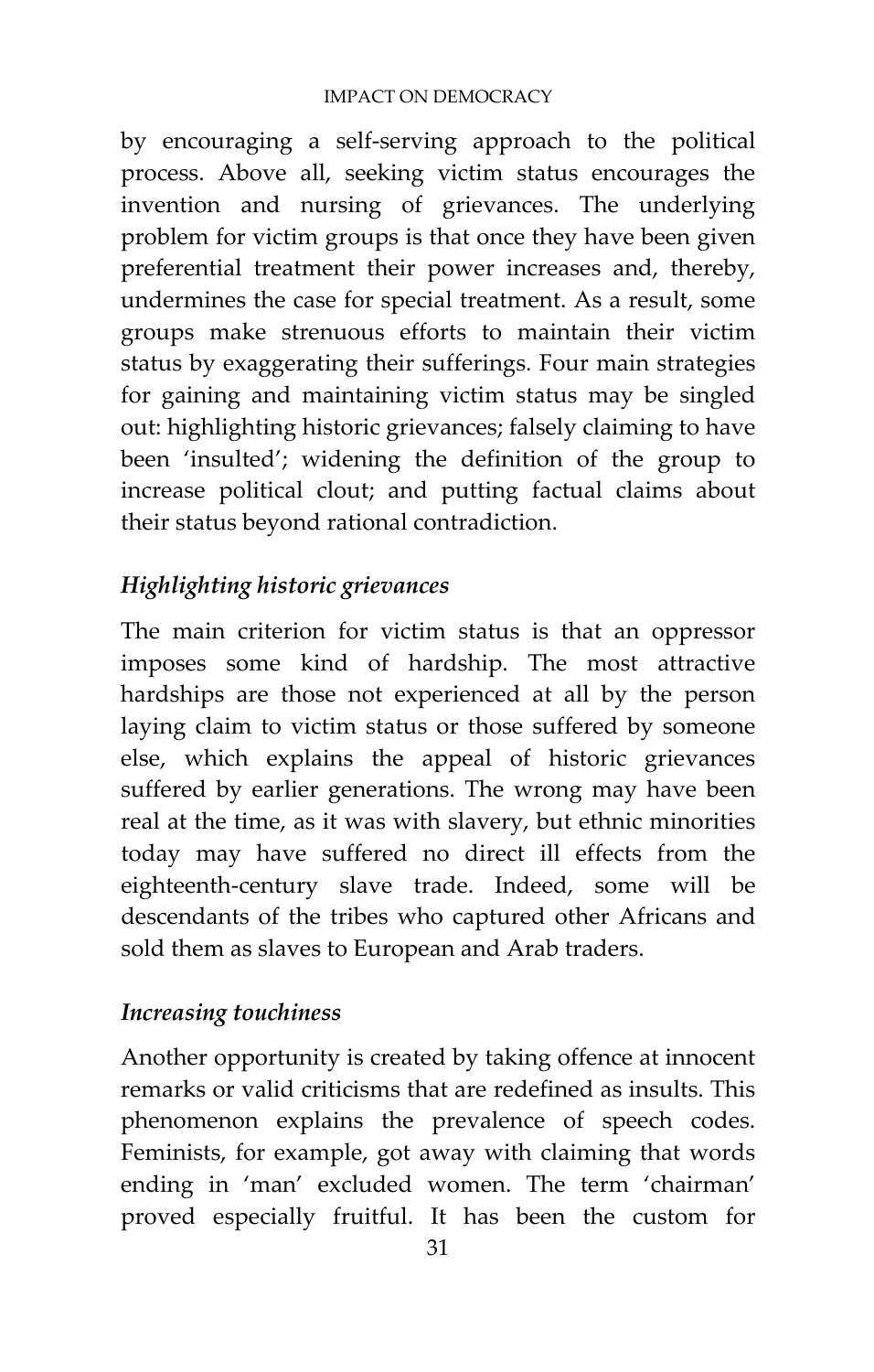hundreds of years to address a male chairman as 'Mr Chairman' and a female as 'Madam Chairman'. The spelling never implied that only men could chair a meeting, but by claiming otherwise a grievance was invented and carefully nursed. The spelling of the word 'chairman' was proof of grievance in its own right and preferential treatment could be demanded without experiencing any real hardship or inconvenience.

One of the more perverse strategies has been to claim that living in a tolerant society is an insult. It takes the form of demanding not merely toleration for group habits, but equal respect. Thus activists among gay men say that they feel insulted if their behaviour in private is merely tolerated. Legal toleration is not enough and gay relationships must be put on an equal footing with heterosexual relations. In some ways the behaviour of such groups resembles that of adolescents in a bad mood. They are not going to be satisfied with anything less than total surrender to their will. An important part of the strategy is to establish that the victim is the sole judge of when language is offensive. To keep oppressors and sympathisers on the hop, every now and then they change the words that cause offence. Recently the use of the term 'mental handicap' has been redefined as insulting.

For many years a distinction was made between mental illness and mental handicap. The former was a condition that could be overcome through therapy and the latter one that could not. A person with a physically damaged brain, for example, will never fully recover. The pressure group the Royal Mencap Society however, prefers to use the term 'learning disability' and criticised the journalist Dominic Lawson for describing his own daughter, who has Down's Syndrome, as mentally handicapped. Mencap alleged that the term stigmatises people and Lord Rix, the president of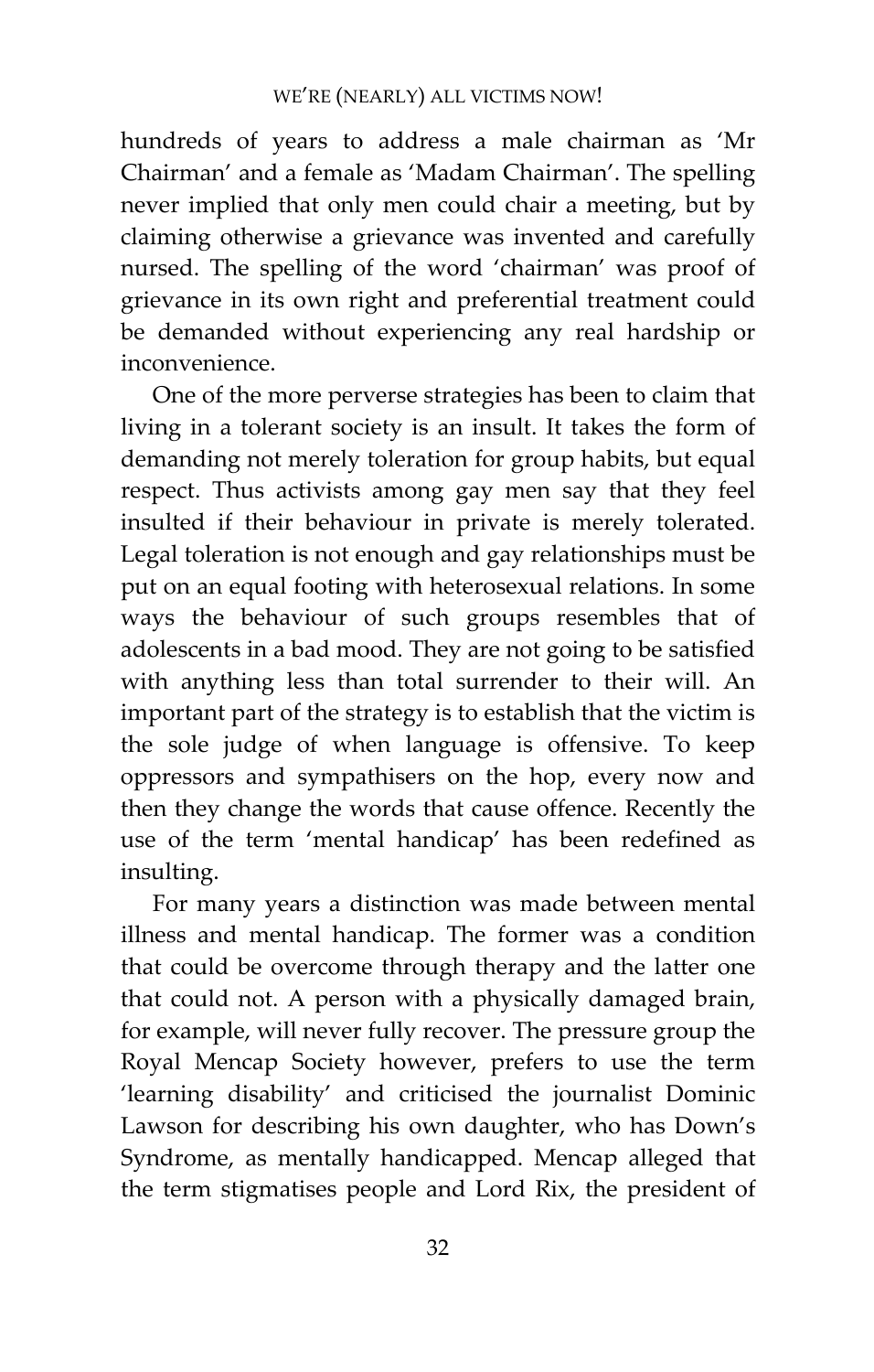the Royal Mencap Society, wrote to the *Independent* claiming that people with a learning disability regarded the term mental handicap with 'horror and disdain'.[2](#page-95-0) The subject stimulated strong feelings and several 'letters to the editor' followed. One parent of a boy with a mental handicap argued that the term 'mental handicap' was 'an accurate and widely understood description'. We should, he said, 'use the correct term and dismiss the fabricated stigma'.[3](#page-95-0)

Some gay activists have redefined the term 'homosexual' as an insult. Stonewall's web page on 'preferred terminology to use in media reporting' gives a list of approved words. The entry for 'homosexual' reads: 'Considered by some in the LGB community to be a derogatory and offensive term. It originates from a medical definition when same‐sex attraction/relationships were construed as mental illness.' Instead, journalists are advised to use: 'gay, lesbian, gay man/woman, bisexual, bisexual man/woman or the acronym LGB (lesbian, gay and bisexual)'.[4](#page-95-0) This criticism led the authors of a report for the Department of Constitutional Affairs to recommend that the term homosexual should be replaced in official documents.[5](#page-95-0) Lord Falconer is reported to have accepted the recommendation.<sup>[6](#page-95-0)</sup>

Stonewall in Wales has decided that the term 'openly gay' is unacceptable. In its web page on hate crime it warns journalists that 'Including phrases in reporting such as "the victim was openly gay" or somehow "flaunted her/his sexuality" suggests to readers that the victim is somehow responsible for the crime'. It suggests they 'brought it on themselves' and can serve to 'endorse some peopleʹs prejudices'.[7](#page-95-0) However, the penchant of victim groups for changing at very short notice the words they find insulting not only traps oppressors, it can also catch out fellow victims. Word had obviously not got through to Stonewall in London, whose website displays the Stonewall manifesto for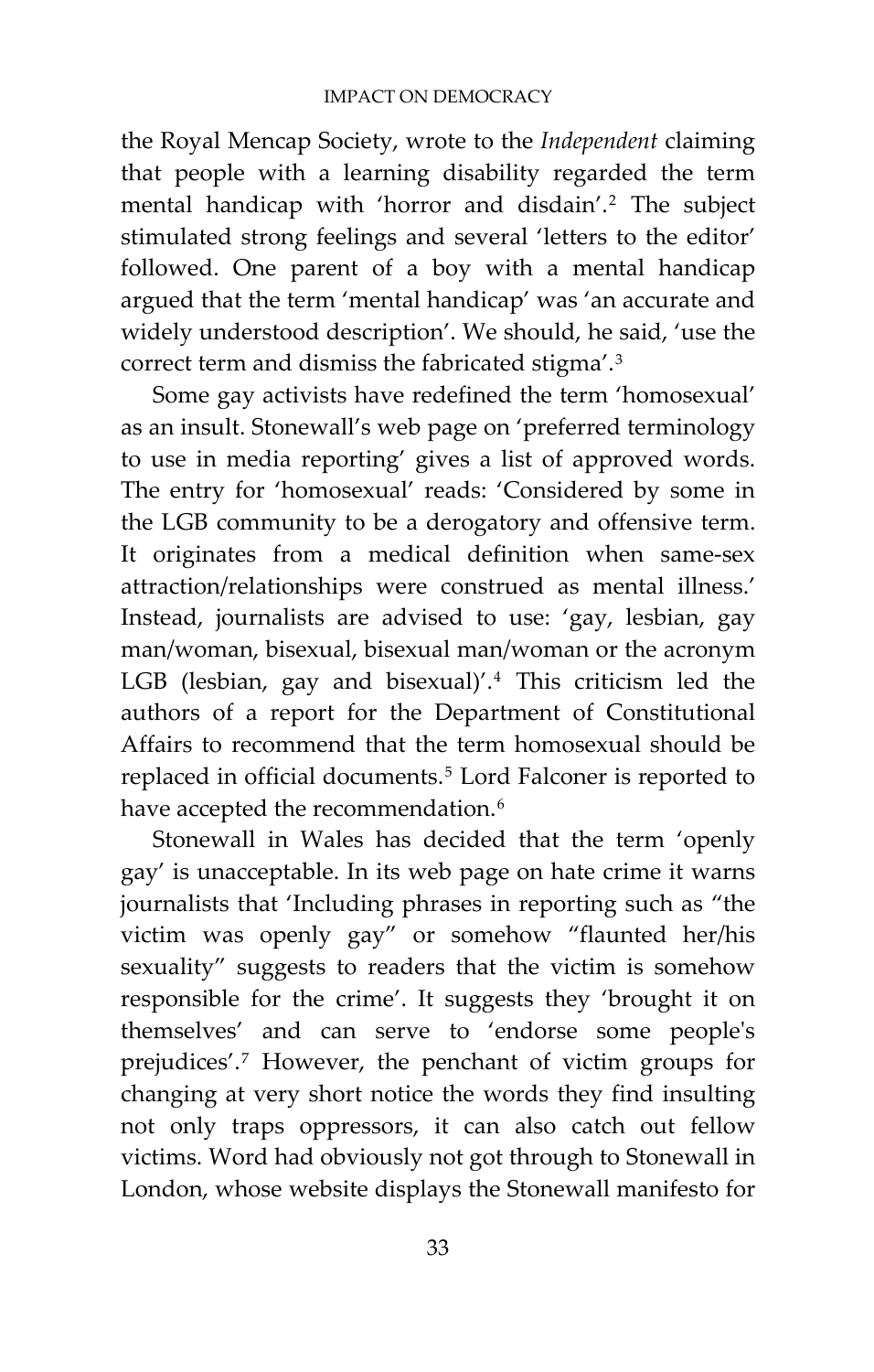the 2005 general election. It regrets the fact that there are still only a 'tiny number of openly‐gay MPs'. And the timeline of gay and lesbian history falls into the same trap when it says that 'Waheed Alli took his place in the House of Lords as the UK's first openly gay life peer'.[8](#page-95-0) The Stonewall workplace equality index also uses the phrase and so does the equivalent web page of Stonewall in Wales, which endorses companies that have 'openly gay staff on their board of directors'.[9](#page-95-0)

In some cases, the 'victims' themselves do not even ask for preferential treatment. Their champions have called upon local authorities, for example, to remove Christmas symbols to avoid insulting Muslims. However, spokesmen for Muslims had not requested any such sensitivity and expressed surprise that a local authority might think that way. In some cases it seems that secularist groups are seizing the opportunity to remove religious symbols from the public sphere, when the both Muslim and Christian leaders have an attitude of mutual tolerance.

Similarly, when a 10‐year‐old boy in Greater Manchester was taken to court by the police for racist abuse, the Muslim Council of Britain (MCB) said it thought it was unnecessary. Tahir Alam, chairman of the MCB education committee, was quoted in the *Daily Mail* as saying: 'With children as young as that we should work around these things so they develop respect for one another. The issue of racism is, of course, very serious but we should educate them, not take them to court.'[10](#page-95-0) The action of the police appears to have been partly the result of a desire to improve the image of the police post-Macpherson.

Victim status can alter the balance of power in the work‐ place by making it more difficult for employers to object to conduct that is open to valid criticism. Ironically Sir Ian Blair, the Metropolitan Police Commissioner who has been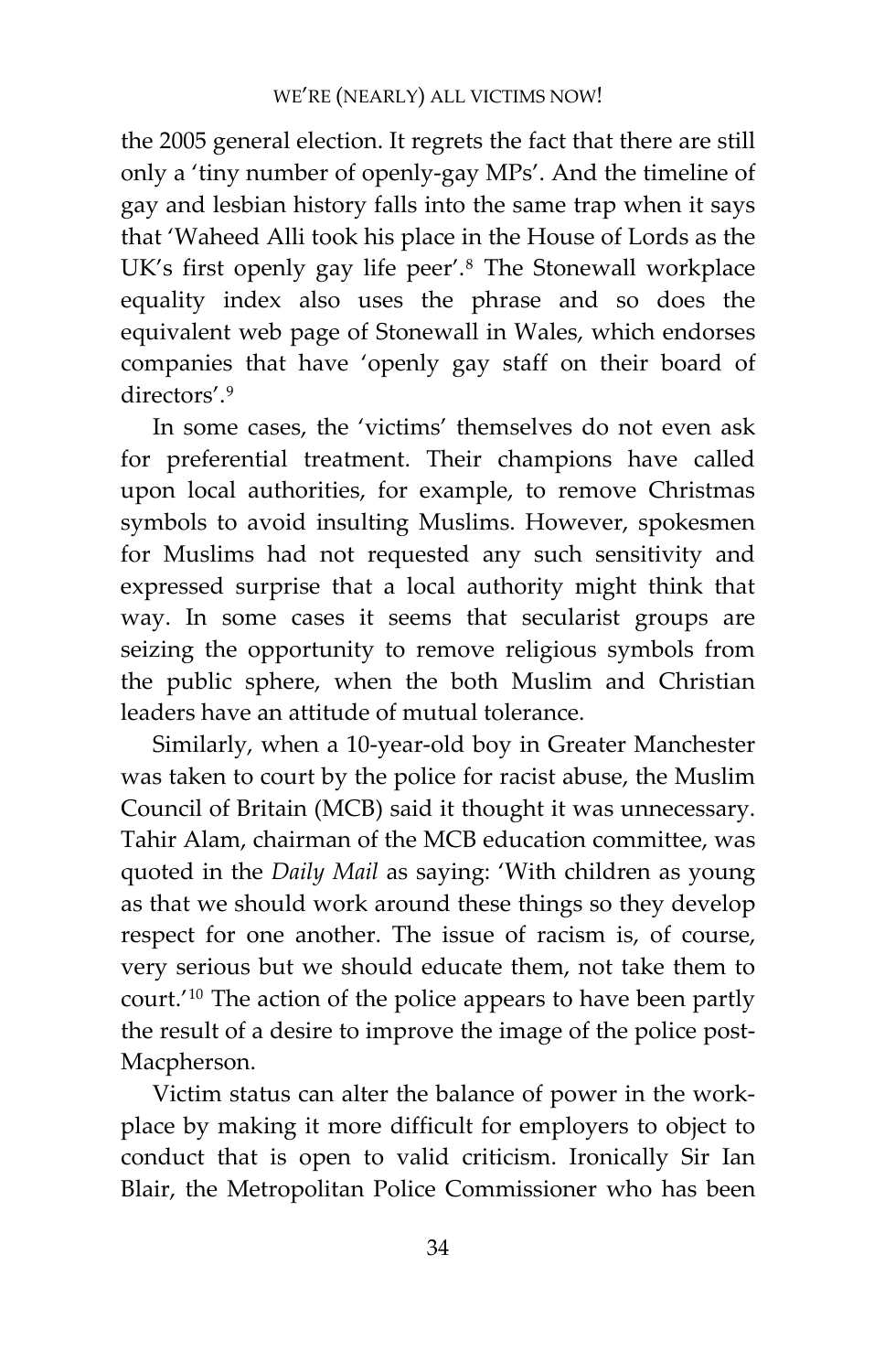#### IMPACT ON DEMOCRACY

one of the champions of political correctness, has found that his ability to manage gay or ethnic minority officers has been weakened. He recently moved Brian Paddick to another position and altered the management responsibilities of Tarique Ghaffur. The *Guardian* remarked that Paddick was the highest ranked openly gay officer and that Ghaffur was the Met's most senior ethnic‐minority officer, and quoted George Rhodes, chairman of the Metropolitan Black Police Association, as saying, 'What message does this send about respect and reflecting diversity in the police service?'[11](#page-95-0)

### *Category creep—getting in on the act*

To gain political recognition it is necessary to build a coalition to put pressure on political parties. This need encourages groups to define themselves as widely as possible, to increase their voting impact. But it is not just that existing groups seek recruits, it is also that individuals who previously did not see themselves as victims change their attitude in order to profit. I recall a successful American business leader telling me about his mixed feelings about using his victim status. He was a Puerto Rican who had been very successful in America without playing the 'race card'. Yet, when his daughter was 18 he learned that he could get her into a better college if he highlighted her race. He believed in 'making it' on your own merits, but admitted that the temptation was too much and he seized the opportunity to benefit his daughter, despite his feelings that it was unjust.

Disability appears to have been most vulnerable to expansion. For many years disabled people, for example, had well-defined problems such as deafness, blindness or being confined to a wheelchair. In America, the process of 'category creep' has gone furthest, such that recovering alcoholics and obese people now claim to be covered by the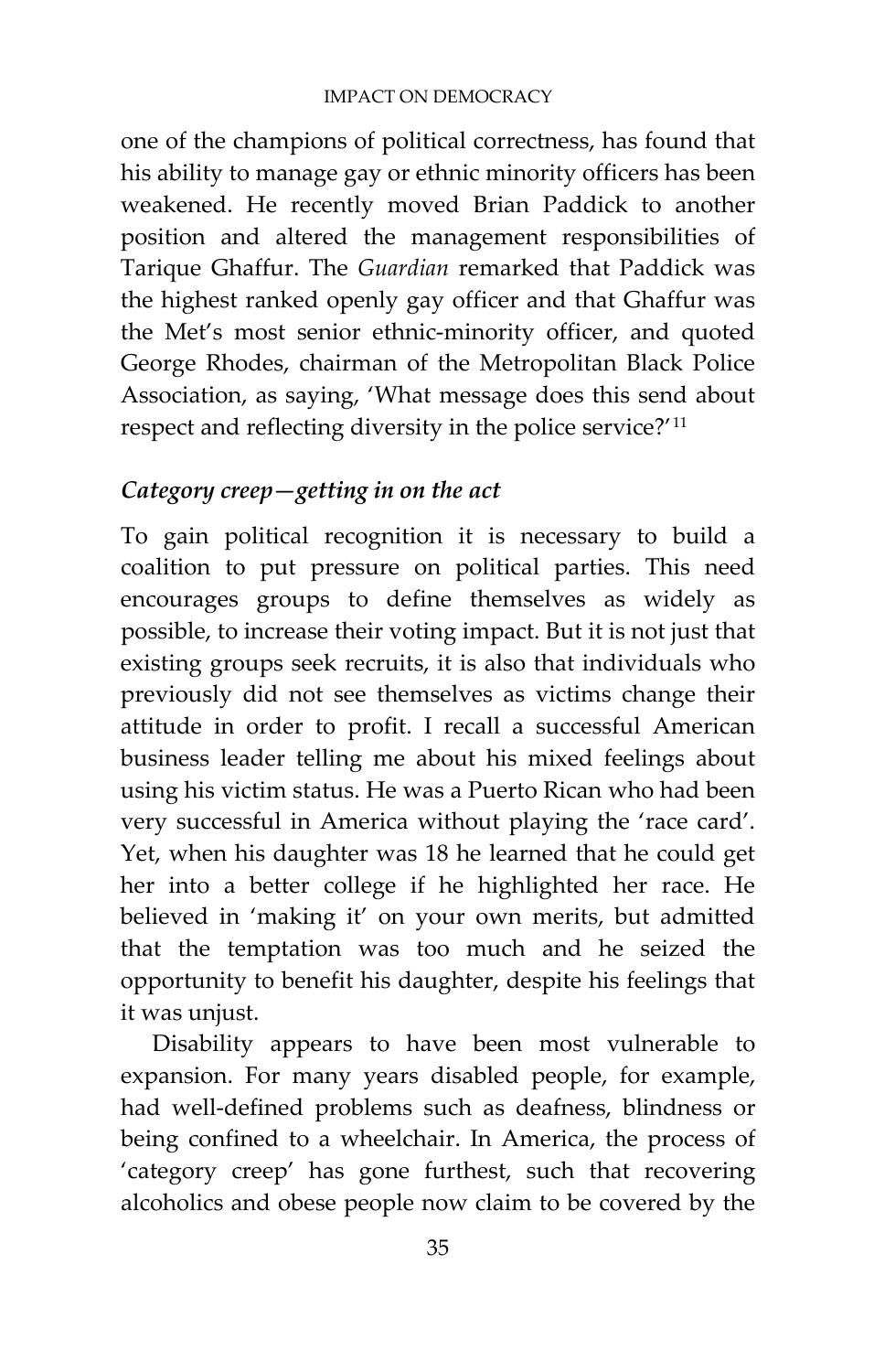#### WE'RE (NEARLY) ALL VICTIMS NOW!

Americans With Disabilities Act. The British government was aware of the danger when the 1995 Disability Discrim‐ ination Act was passed and explicitly excluded by statutory instrument some potential disabilities, including 'a tendency to set fires', just in case arsonists tried to claim to be on a par with paraplegics. This expedient has not prevented recruitment reaching over one-fifth of the population.<sup>[12](#page-95-0)</sup>

### *Putting factual claims beyond rational contradiction*

When a group has a weak evidential case for its demands, it is common to try to downgrade the importance of evidence. One approach is to replace evidence with emotional appeals to distract attention from the lack of supporting facts. The claim that any criticism is 'blaming the victim', described in chapter 1, is one such ploy. In some cases the process resembles the invention of permanent victimhood, captured by words such as islamophobia, homophobia and disablism, which imply that the groups concerned are the constant victims of their oppressors. It takes for granted that someone is a victim when that is the factual claim to be established.

Another approach is to frame supporting arguments in terms that prevent factual contradiction, especially by asserting claims that cannot be tested. To assert the presence of prejudice or bias in human affairs as full proof of discrimination is one such device. But prejudice and bias are attitudes of mind. They are not actions and they may or may not lead to discriminatory actions. Whether or not there has been a discriminatory act in any particular case needs to be established. Unwitting attitudes of mind are even more useful. If the person with the attitude does not know he or she has it, how could anyone else know? And yet, the presence of such unwitting attitudes has been assumed to be a reality. Moreover, the possibility of 'positive' unwitting attitudes is neglected. For example, many people (unwitt‐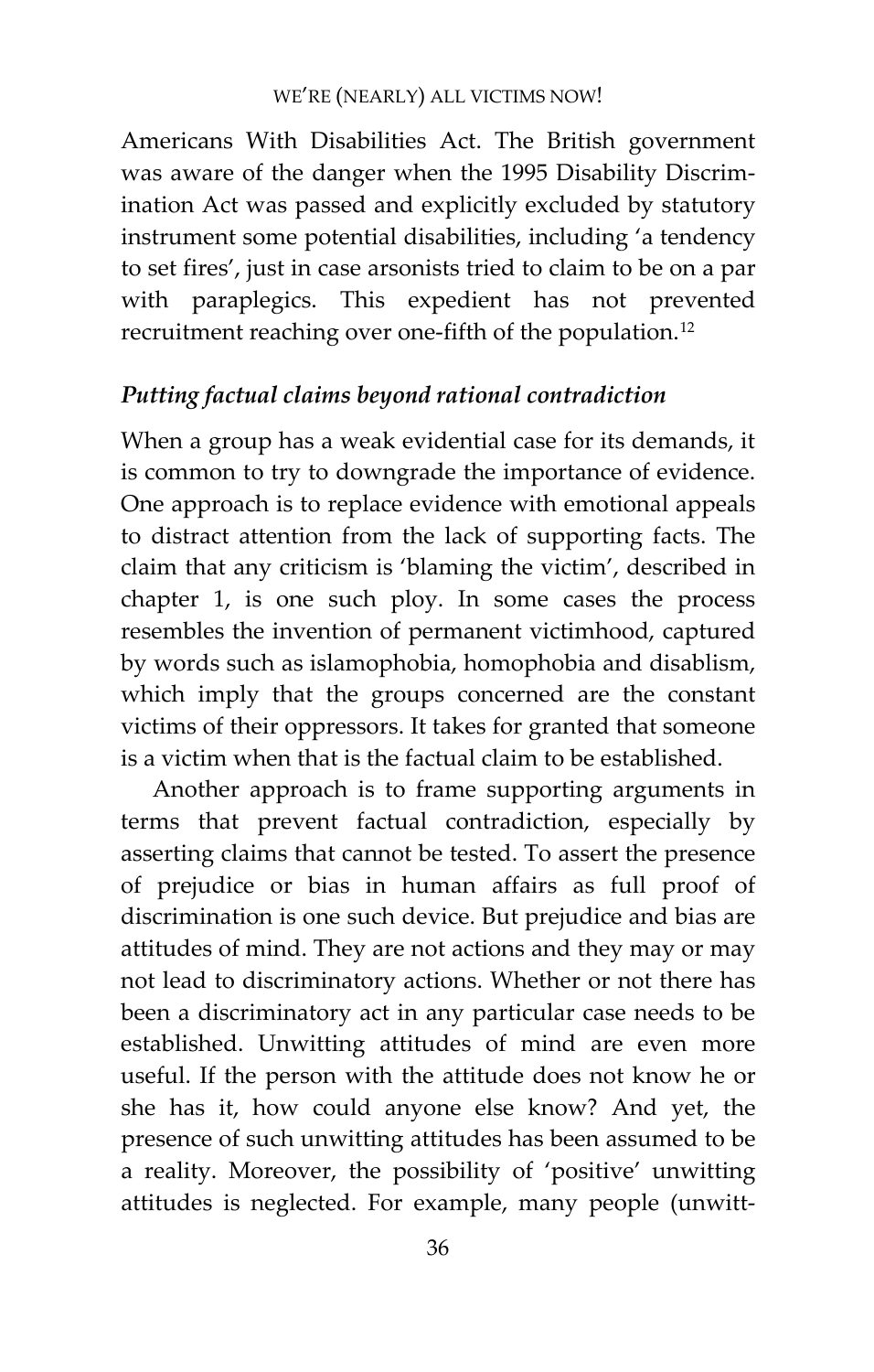ingly) are afraid of being accused of racism and bend over backwards to avoid giving offence. It is precisely this semi‐ conscious sense that is being exploited by protagonists for victim status. But, in any event, the law should always rest on demonstrated facts, not attitudes of mind—witting or unwitting.

The term 'institutional racism', as defined by the Macpherson Inquiry, provides one of the worst examples of putting issues beyond evidence. The Macpherson definition was this:

The collective failure of an organisation to provide an appropriate and professional service to people because of their colour, culture, or ethnic origin. It can be seen or detected in processes, attitudes and behaviour which amount to discrimination through unwitting prejudice, ignorance, thoughtlessness, and racist stereotyping which disadvantage minority ethnic people. It persists because of the failure of the organisation openly and adequately to recognise and address its existence and causes by policy, example and leadership.[13](#page-95-0)

The starting point for the Macpherson concept of 'institutional racism' is an outcome unfavourable to an ethnic minority. However, whether the outcome was *because* of their ethnic status is an empirical question that is assumed by this definition to be an established truth. This inadequacy is further compounded by talking of unwitting prejudice. But there may be prejudice without discrimination and it always remains to be established by investigation whether or not there has been either prejudice or actual discrimination.

It is worth unpacking some of this terminology a little more. The term 'prejudice' has two common meanings. One is to pre‐judge without evidence or experience. The second is to form an adverse judgement about an individual or to treat an individual unjustly based on such pre‐judgement. We inevitably make judgements about individuals based on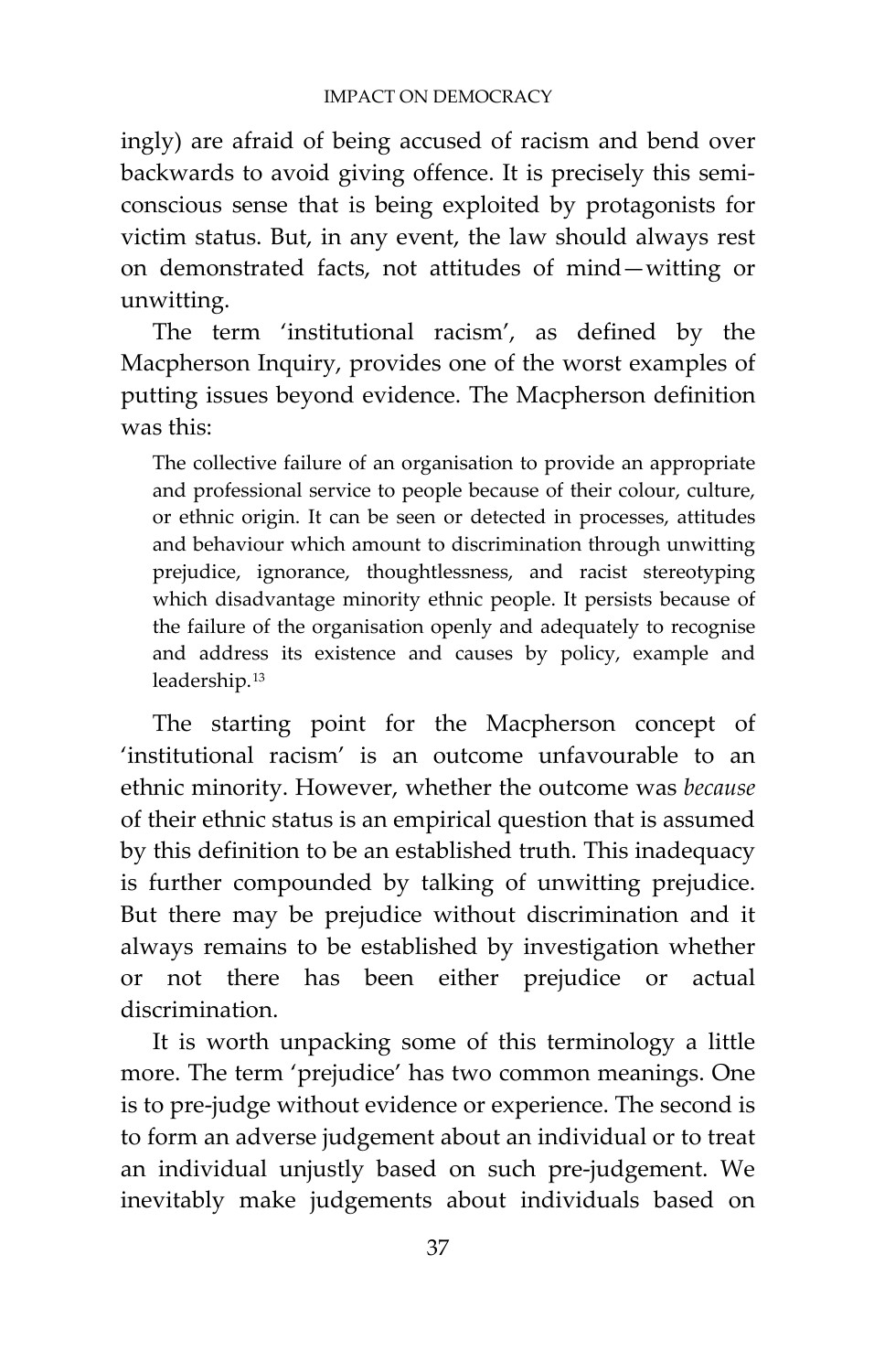their membership of a group, because some qualifications or types of behaviour are more common in such groups. It is a fact of human experience (and therefore not a pre‐ judgement) that group membership tells us something about individuals. Certain qualities are more common among the French than the British. People born to a certain culture are influenced by it. Someone raised as a Catholic in Italy, for example, is more likely to be against abortion than someone raised without religion in Soviet Russia.

As Norman Dennis has shown, such group general‐ isations, sometimes called stereotypes, are a useful and unavoidable part of the human condition. Prejudice, in its pejorative sense, is judging an individual in advance of experience or persisting with a judgement regardless of contrary evidence. For example, one group generalisation about the English might be that they are dry and unemotional. However, it would be an unjustified prejudice to insist that, because William Shakespeare was an Englishman, he must be dry and unemotional.

Stereotyping, says Dennis, is judgement based on 'experience of the *chance* that a person from this group or category is *more likely* to behave in one way than another'.[14](#page-95-0) Such a view might also be called a bias, that is, an inclination towards a point of view or a preference for or against something. For example, we may be inclined to trust people who are well dressed rather than people who are scruffily attired. Our assumption could easily be mistaken but we have many momentary interactions with strangers when we have little option but to rely on such rules of thumb.

Our assumptions about group characteristics are general‐ isations that may or may not be true in particular cases. Moreover, as statistical generalisations they may be true of only a minority of group members. For example, a higher proportion of black Britons compared with white Britons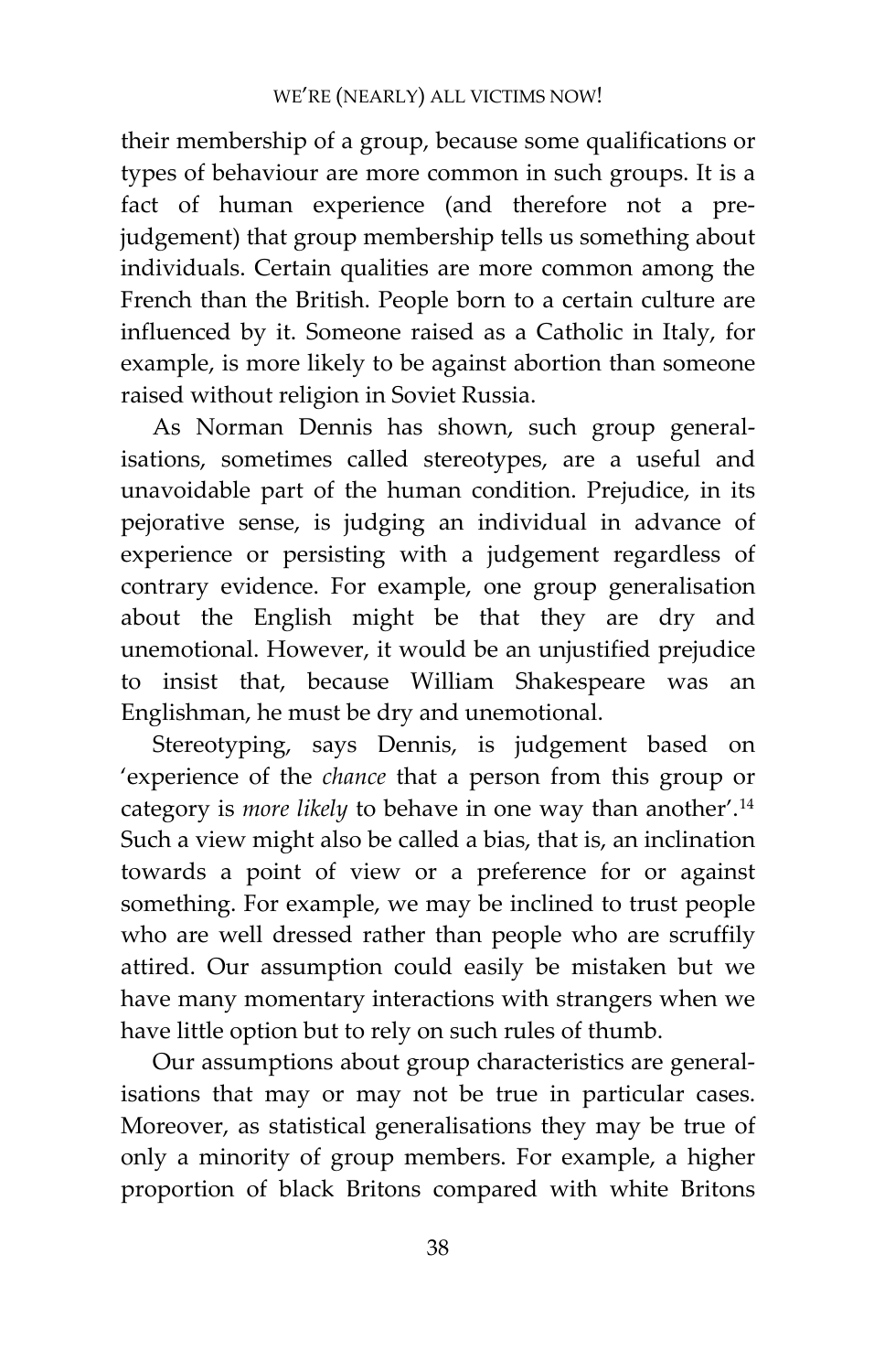have been to jail, but it's still only a minority of black men who have been imprisoned. The same would be true in America, but it did not stop black presidential candidate Jesse Jackson arguing that he had been reasonable when he was relieved to discover, on turning round in the street one dark night, that the footsteps he heard behind him were those of a white man. He had made an estimate of the risk of being attacked based on a group generalisation. He had not made a statement about all black Americans.

Stereotypes and prejudice are part of the human condition. A stereotype (based on a group generalisation) may be justified or not, and a prejudice (pre‐judgement, whether adverse or not) may be unavoidable or not until direct experience can replace it. But both are attitudes of mind and, even when they exist, it still remains to be established whether or not discrimination occurred. Thomas Sowell gives an example from South Africa, where prejudice undoubtedly existed and laws explicitly prohibited the employment of blacks, but where the costs of *not* employing blacks were such that otherwise prejudiced employers hired them. The construction industry would have failed if building companies had not employed black workers. And in the Transvaal clothing industry all blacks were banned from working under apartheid laws, but in 1969 the majority of the workforce was black.[15](#page-95-0) In these cases, then, there was prejudice and *legal* discrimination, but less *actual* discrim‐ ination than the law required.

Moreover, minorities may continue to flourish despite not only prejudice but also discrimination. Malaysia has restricted university access for the Chinese, but has been unable to impede their success. Throughout the 1960s, to give but one example, the Chinese minority were awarded over 400 degrees in engineering whereas the native Malays received only four.[16](#page-95-0)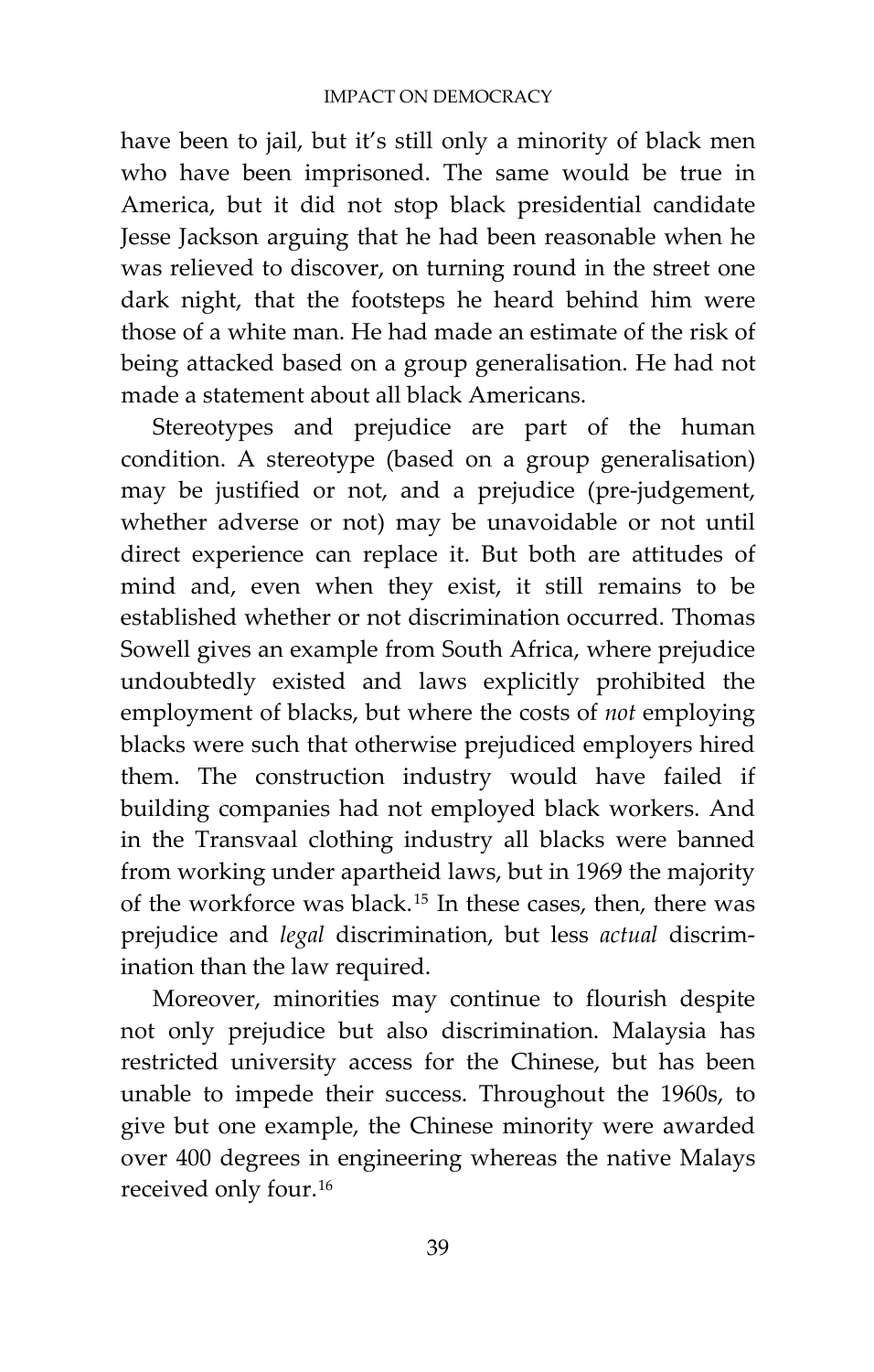The important lesson is that we can avoid mistakes by basing our concern to avoid discrimination on evidence of actual behaviour and demonstrated outcomes. The mere presence of attitudes of mind is not proof of discrimination.

# **The consequences for democracy and constitutionalism**

These stratagems for gaining and keeping victim status and the preferential treatment that goes with it have a harmful effect on our democratic system. Here are three such effects.

## *Weakening the ideal of limited government*

Limited government is useful, not only because it defines the sphere in which the state can use legitimate force, thus leaving people free to improve their lives as they believe best in the remaining private domain, but also because it keeps heated issues, which are not easily resolved through the exchange of views or a spirit of compromise, outside politics. Victim politics tends to draw such contentious issues back into the political process with the result that it becomes more fraught and irrational.

Increasingly victim groups demand that hotly‐disputed issues be made subject to police power. As described in chapter 3, differences of opinion about the best arrange‐ ments for adopting children have led to police action,<sup>[17](#page-95-0)</sup> and so too have claims by Sir Iqbal Sacranie, then head of the Muslim Council of Britain, that homosexuality increases the risk of disease. In both cases, issues best resolved by the clash of opinion and the weight of evidence had been made a matter of force.

Many differences can only be handled, especially in a diverse society, by agreeing to disagree. Large realms of disagreement, especially in matters of faith, are not open to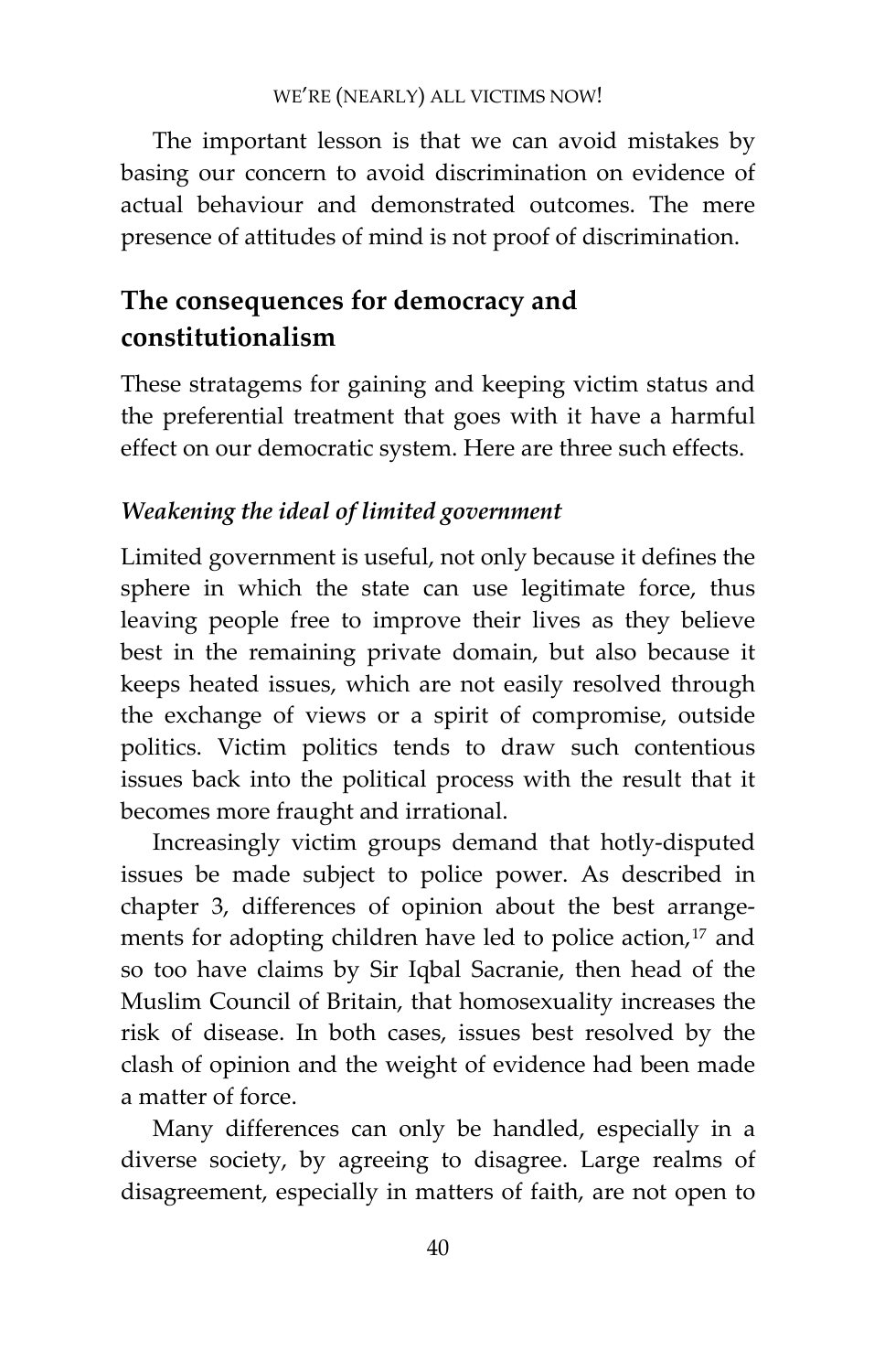rational dispute, and are best kept outside politics. In the past, liberals argued that the best way to respect different points of view was for the law to be silent about them.

### *Undermines reason and mutual understanding*

A further consequence of emphasising mutually exclusive group identities is that the potential to settle differences through reason itself is weakened. This problem is over and above the tendency to assert claims that cannot be tested, as touched upon earlier. I have in mind occasions when the non‐victim is defined as incapable of understanding the plight of the victim: no white can understand the predicament of a black person; no man can comprehend the predicament of a woman. Any comment the outsider makes is unavoidably prejudiced and so the possibility of resolving conflicts by the exchange of views is ruled out.

The sensitivity that requires others to adjust to the self‐ defined sense of grievance of the victim is sharply in contrast with the morality of freedom Kant had in mind when he formulated the 'categorical imperative'. And it is not consistent with the 'golden rule'—do unto others as you would have them do unto you—which also enjoins us to take the feelings of others into account. For centuries, moral systems have urged us to try to see ourselves as others see us; to sympathise with the feelings of other people; and not to exempt ourselves from observing rules which apply to everyone else. But victim status justifies a quite different ethos. Only the victim can judge. This makes the sensitivity required very different from the ordinary civility expected in a typical daily exchange. Victim status is the perfect excuse for self‐exemption from rules that rightly apply to others. It is not compatible with the mutual respect of free and responsible persons. The American lesbian feminist writer Tammy Bruce, who began to see some of the flaws in the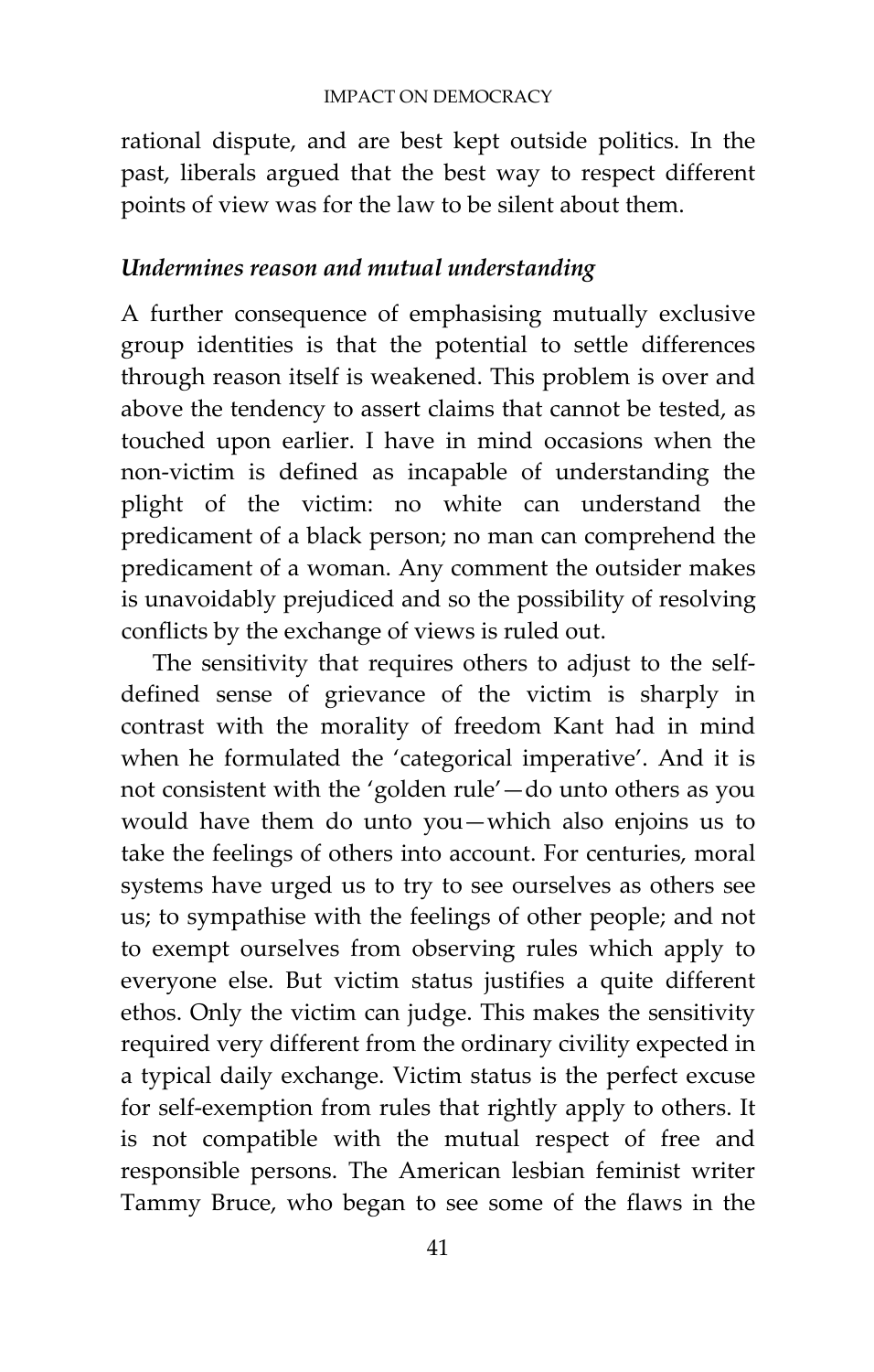intellectual positions she had earlier defended, has shown how many activists were motivated by what she calls 'malignant narcissism'.[18](#page-95-0) That term may strike many as a little too severe, but she is right to emphasise that victimhood often focuses on the imperial self.

## *The wrong people benefit*

A major side effect of victimism is that the wrong people benefit. Victim groups include a spread of different types of people. Some black Americans, for example, are rich and some poor. Because there is a higher concentration of poverty among black Americans compared with white Americans, privileges have been demanded for all blacks, including the rich. For example, quotas guaranteeing ethnic minorities access to universities have been enacted to compensate black Americans, but relatively few of those who have gained university places have come from poor backgrounds.[19](#page-95-0)

Indeed, group privileges have often been harvested by the wrong people, that is the already‐successful members of ethnic groups. For example, one of the mistakes made in America was to give preferential treatment to ethnically owned businesses as a strategy for alleviating poverty. Few consider it to have been a success. If anything, 'contract compliance' has benefited the already‐successful members of minorities. Under the Small Business Act businesses owned by ethnic minorities were entitled to a proportion of government contracts. However, the American minority businessmen who were awarded these contracts were in no sense 'deprived'. They enjoyed a personal 'net worth' above that of all Americans.[20](#page-95-0) Middle‐class feminist women often make similar demands. They claim that women in the past have been discriminated against, and insist upon job promotions today, when they have personally suffered no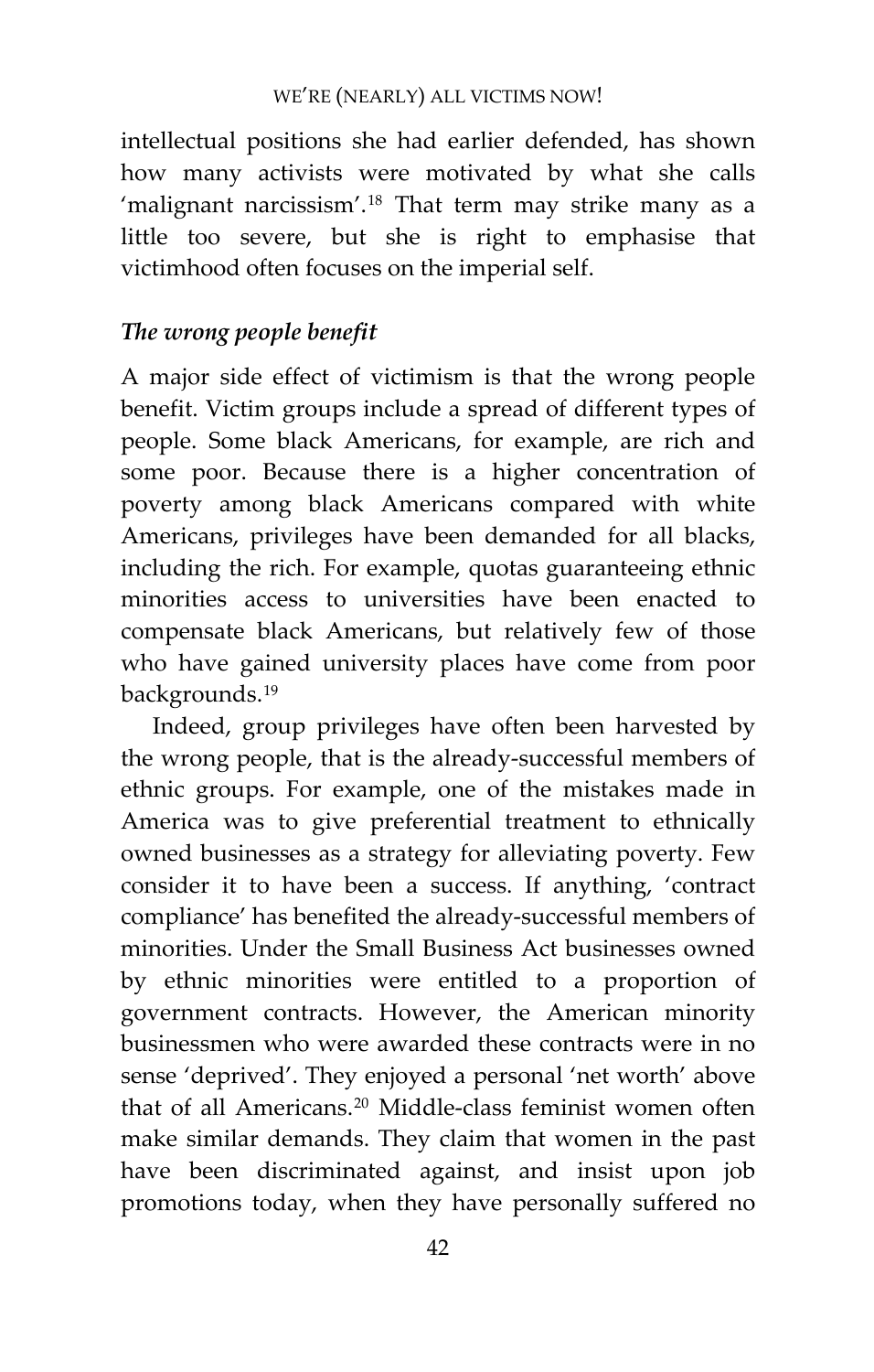loss and may not deserve on merit the job appointment they seek.

The assumption is made that the most important thing about a person is their group membership. Moreover, all group members are assumed to have had shared experiences, when they may not have done so. This assumption is significant because all group members can claim to have suffered hardships experienced by only a few members.

However, awareness that well‐off people are using the political system to advantage themselves weakens confid‐ ence in democracy itself and encourages more people to take a cynical view of the public sphere. They may see it as less the domain for pursuing the common good and more the place to press your own interests—because if you don't others will.

## *Conclusions*

I argued earlier that there is an authoritarian or antidemocratic dimension to the modern quest for victim status. Is this claim justified? Norman Dennis has succinctly described how doctrines that cannot be tested by any member of the public play into the hands of elitists who believe they have unique insights into social realities, sufficient to justify using political power to impose their view when they can. In the face of such claims, reliance on evidence is a great leveller; and the obligation to state factual claims in a way that anyone can test is a great equaliser.<sup>[21](#page-95-0)</sup>

Liberalism emerged precisely as an antidote to groups who believed they had a special insight and a special right to control the 'ignorant' masses. Post-modernists who think they see social realities more clearly are, in this sense, no different from the champions of the divine right of kings, or aristocrats who thought they were born to rule. Author‐ itarians think that the arguments are already settled. The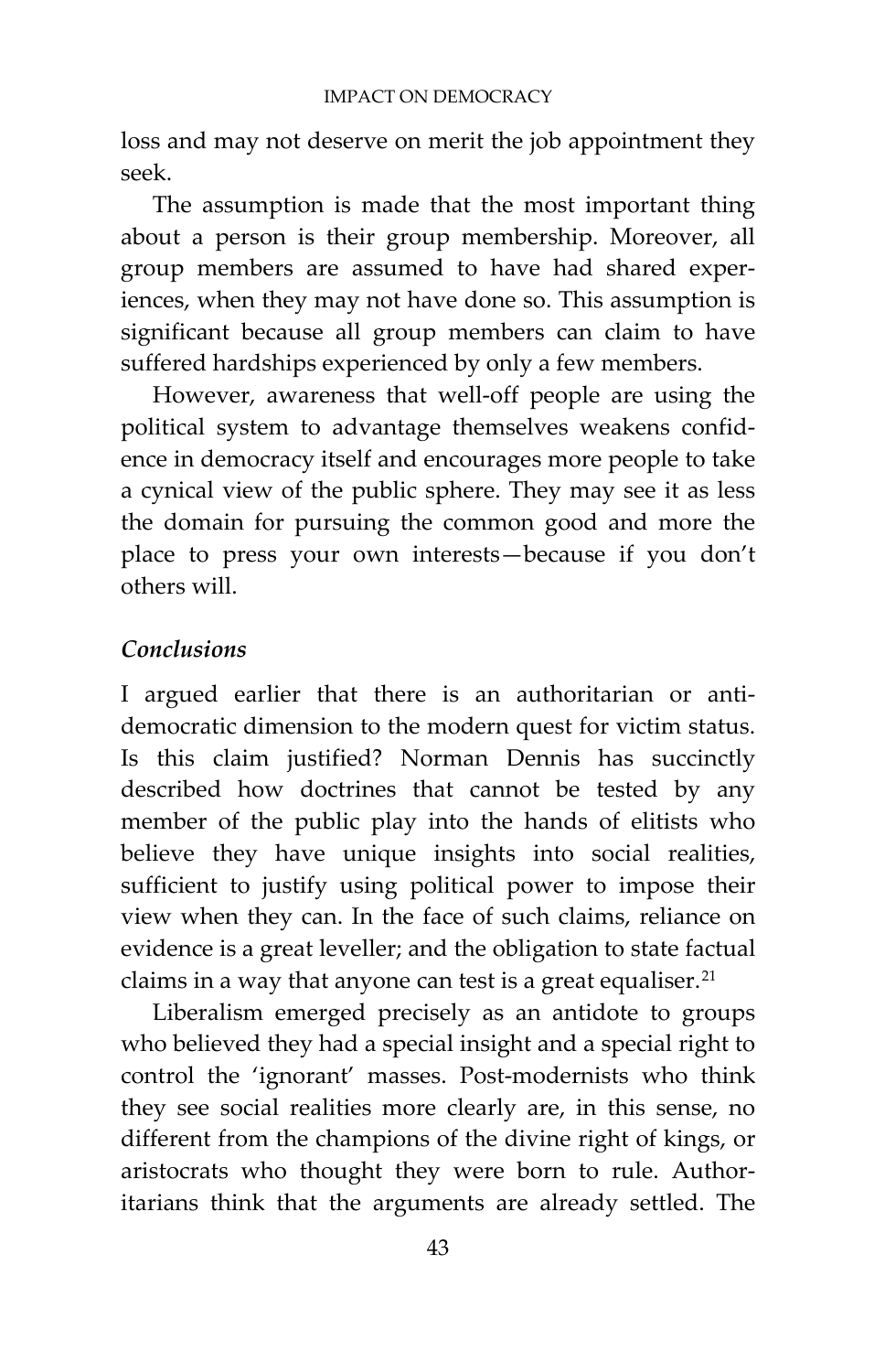task is to act on the superior insight of the few, not to waste time questioning it. People must be moved to action, not given a licence to prevaricate. Liberalism's reply has always been: if you think you know something the rest of us don't, then submit it to the test of public criticism! Or in Popper's more exact vocabulary, state your theory in such a way that it can be refuted by evidence.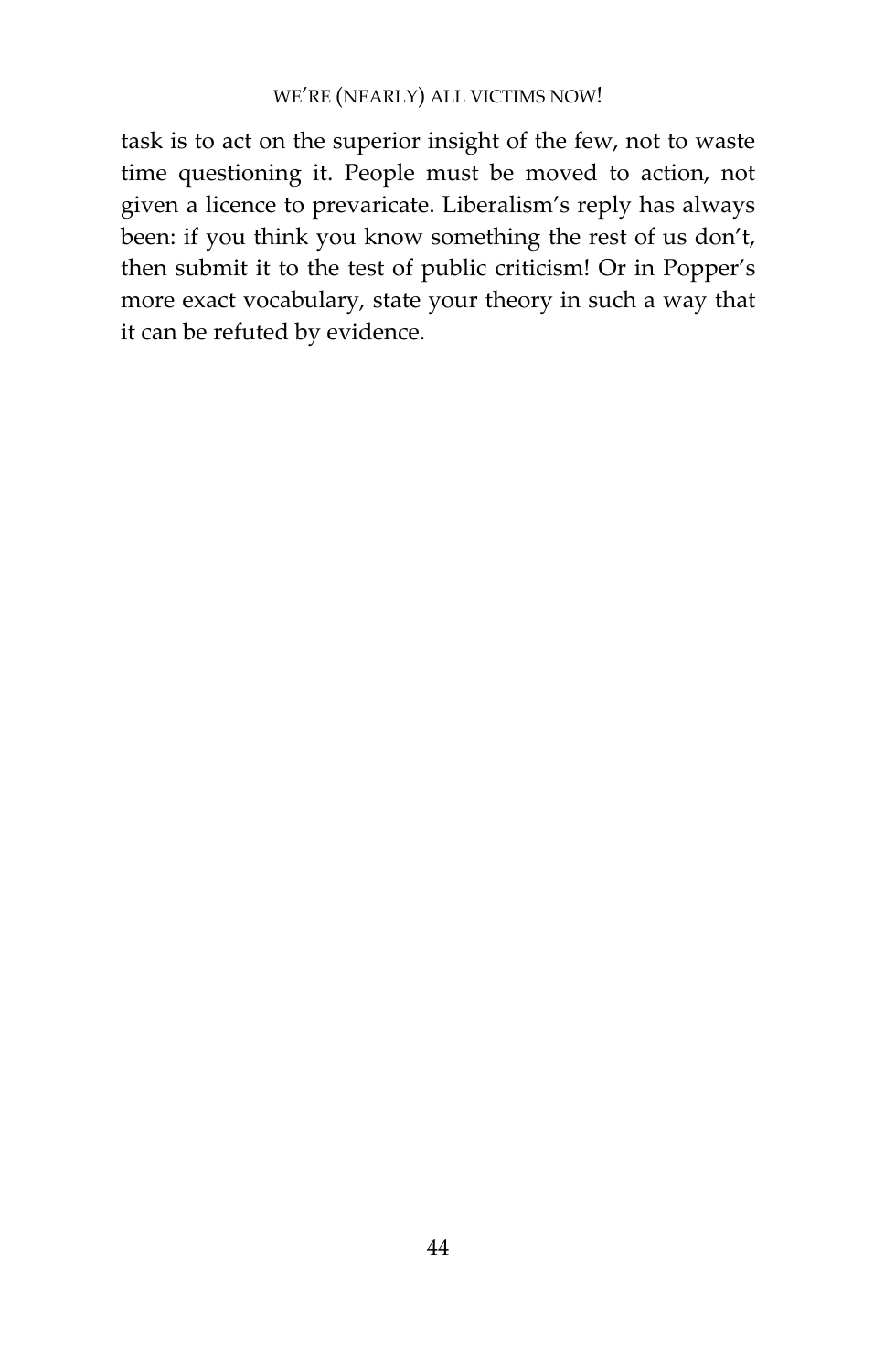# **Victim status and legal equality**

By requiring the consent of Parliament, following open discussion by all who might be subject to proposed laws, and by requiring that laws must apply equally to everyone, the intention of liberals was to reduce the risk that law would be abused to benefit particular groups at the expense of others. As Hume remarked in the eighteenth century, apart from purely personal loyalties three main types of political faction were found: based on affection (such as loyalty to a clan or noble family); principle (such as religious doctrine); or interest (such as a desire for monetary gain). Power had been constantly abused to benefit the favourites of the monarch, the religion favoured by the crown, and the landed or commercial interests with influence at court. The liberal alternative was for all members of society to seek only those laws that were for the good of all.

Historically, we have been accustomed to groups putting forward arguments for laws to be passed in order to give them an advantage. However, the expectation that law should serve the common good has generally made it necessary for anyone seeking private gain to claim that there is some public benefit involved. Manufacturers and traders, for instance, have not usually called for protection from competition so that they can make bigger profits, but to protect jobs and contribute to the prosperity of all. Even though some claims to act in the public interest have been false, nevertheless the idea that law ought to serve the common good has put limits on abuse.

In the modern era, laws privileging trade unions should have alerted us to the dangers of giving preferential treatment to organised groups. In 1901 the Taff Vale Railway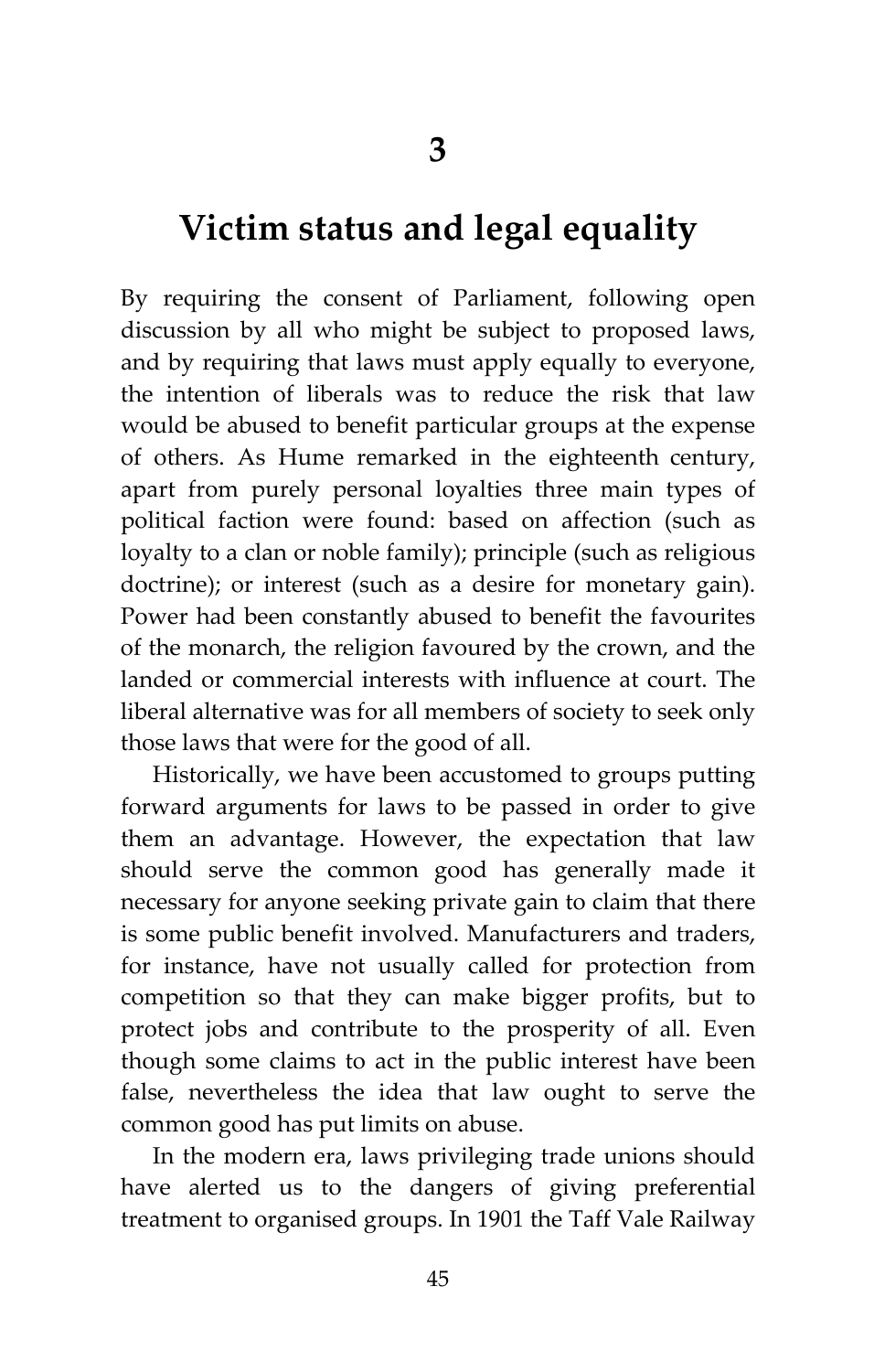Company successfully sued the rail workers' union for losses suffered during a strike. As a result, the Liberal Government passed the Trade Disputes Act in 1906 removing trade union liability during strikes. Unlike everyone else, trade unions were henceforth able to break contracts without legal consequences. By the 1960s and 1970s trade union immunity was being frequently abused and by the late 1970s the legal protections given to trade unions in recognition of their weakness were widely seen as absurd. The victim had become the oppressor and, following a series of strikes in which union power was abused, the laws were repealed in the 1980s.

Despite this experience, preferential policies have been introduced in the UK, threatening the liberal ideal of equality under the law. But victim groups are not just political factions pressing for preferential treatment. They also undermine one of the fundamental building blocks of a free society, the equal legal status of its members. They do so in two main ways. First, laws have been enacted to award preferential treatment to some groups at the expense of others, not least laws setting targets for workplace recruitment. Second, the impartiality of the main criminal justice agencies, the courts and the police, has been weakened. For example, when ethnicity is involved, judges have been officially advised not to be impartial. And the creation of 'hate crimes' has led to the abandonment of the ideal of even‐handedness in policing.

# **Weakening the impartiality of the police and judges**

A booklet produced by the Equal Treatment Advisory Com‐ mittee for the Judicial Studies Board, the official agency for advising judges, begins with the statement that: 'Justice in a modern and diverse society must be "colour conscious", not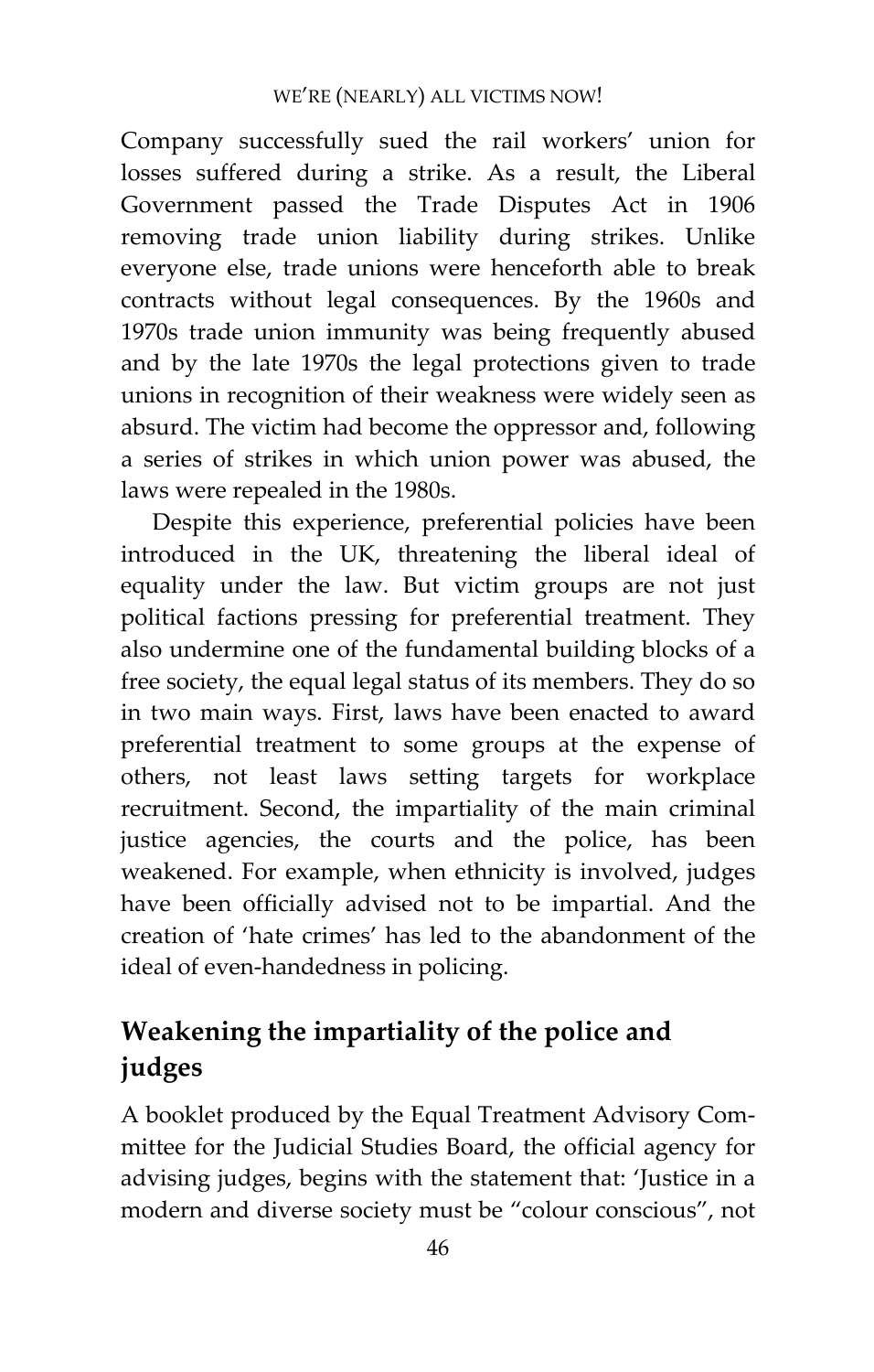"colour‐blind"'. And in order to emphasise the point, a list of nine 'do's and don'ts' includes: 'Be "colour conscious" not "colour blind"'.[1](#page-95-0) But the police have gone the furthest. The laws against alleged 'hate crimes' have become a rationale for using police powers against innocent people who have had the temerity to venture an opinion disliked by a politically‐defined victim.

### *Hate crime*

The most pernicious developments have happened since 1998, when the law began to treat crimes against politically mandated victims as more serious than crimes against other individuals. Initially applied only to race, the number of victims claiming preferential treatment has grown rapidly.

In 1998 the Crime and Disorder Act<sup>[2](#page-95-0)</sup> created the possibility that assault, harassment, criminal damage and public order offences could be racially aggravated. For example, the normal maximum sentence for common assault is six months. If racially aggravated, it is two years. Muslims objected that they were not specifically included (although, because most are Asians, they were covered as members of an ethnic minority) and so under the Anti‐Terrorism, Crime and Security Act 2001, crimes could be 'religiously aggravated'. Moreover, the Powers of Criminal Courts (Sentencing) Act 2000, as amended, requires the courts to consider racial or religious hostility as an aggravating factor when deciding on the sentence for *any* offence that is not specifically racially or religiously aggravated under the 1998 Act. Soon the other organised victim groups were demanding preferential treatment and the Criminal Justice Act 2003 requires courts to consider disability or sexual orientation as aggravating factors when deciding a sentence for any offence[.3](#page-95-0)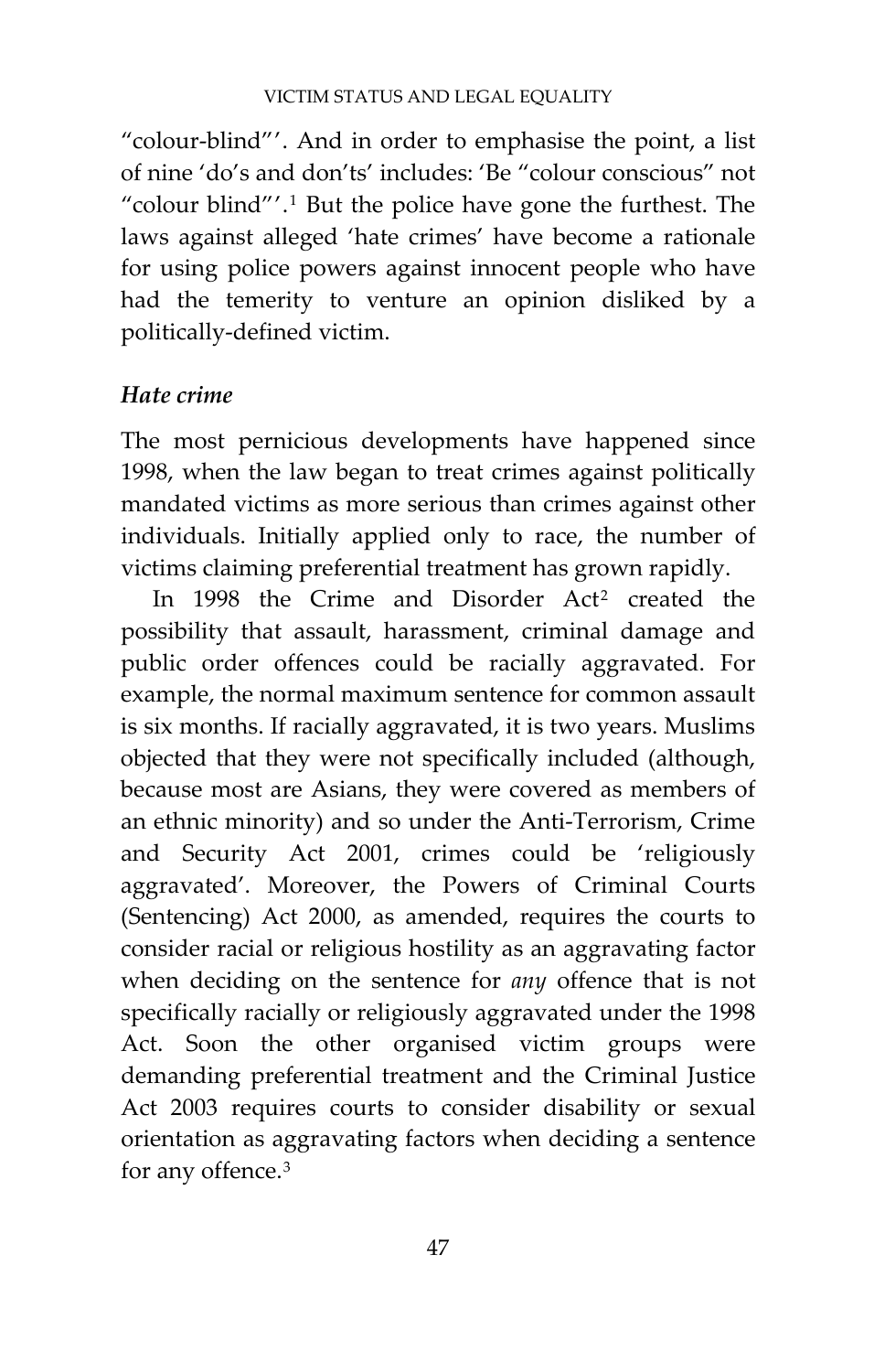What have these legal changes meant in practice? There are two concerns. First, crimes against members of politically recognised victim groups are considered as more serious than those against other people. And second, police power has been used to suppress legitimate public discussion, under the guise of preventing 'hate crime'.

The Preface referred to the disparity in sentencing between a case in which the murder victim had been gay and another in which he had not. A similar disparity occurs when a murder victim has been killed on racial grounds. The 'starting point' for calculating the minimum sentence for a murder is 15 years, but it is 30 years when there is racial aggravation. The inequality was highlighted in summer 2005 when two terrible murders occurred on the same day in July 2005. Richard Whelan, a young white man, was murdered on a bus by a black youth who stabbed him several times because he asked him not to throw chips at other people on the bus. His murderer apparently carried a knife as a matter of course, but the murder was not considered 'racially aggravated'.

In the second case, Anthony Walker, a young black man of exemplary character from Liverpool, was stabbed with an ice‐axe after he had been racially abused while waiting for a bus. The BBC was criticised for giving a great deal of air time to the murder of Anthony Walker and not mentioning the murder of Richard Whelan, so much so that it posted an explanation on its web site conceding that 'we should have mentioned the Whelan murder, however briefly'.[4](#page-95-0) In November 2005 the murderer of Anthony Walker was given 23 years, after discounts.[5](#page-95-0) At the time of writing the murderer of Richard Whelan has yet to be sentenced, but the 'starting point' will be 15 years, not 30. It is difficult to see why a murder on racial grounds should be considered worse than one motivated by sheer malice towards anyone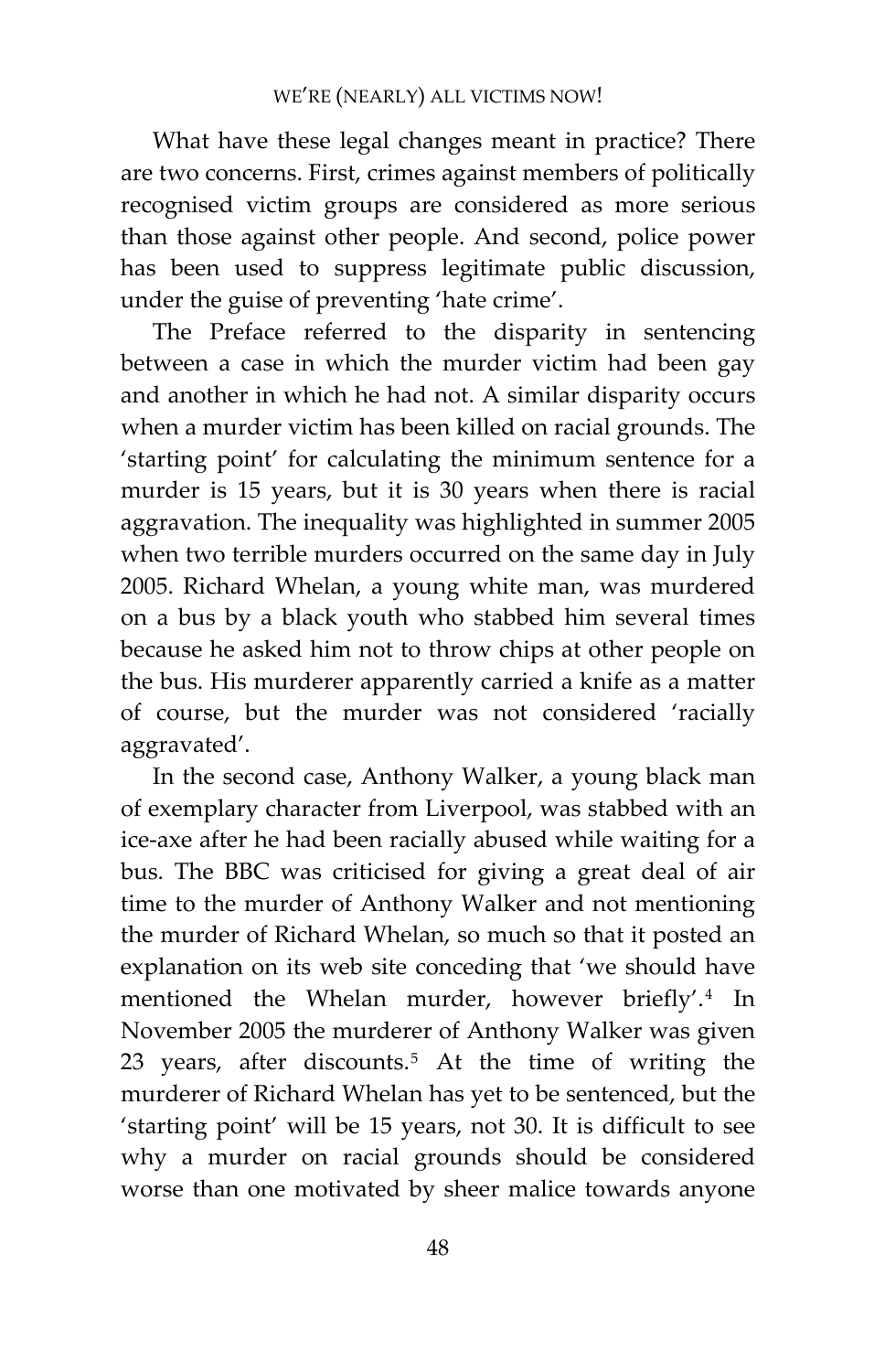who happened to irritate the perpetrator. As Detective Chief Inspector John MacDonald, who carried out the investigation into Richard Whelanʹs murder, said to the BBC: 'This was a totally unprovoked attack by someone who obviously carries a knife as a matter of course. Anybody could have been the victim of this crime.' The disparity is the result of the prevailing culture of victimhood and we urgently need to reinstate our long‐standing commitment to equality under the law.

Of course, we have long recognised that all murders are not exactly the same. Killing in self‐defence, for instance, has always been accepted. And the acceptability of some mitigating or aggravating factors is not in dispute. The problem is that we have weakened our commitment to equality under the law by relating aggravating factors to membership of victim groups, rather than to individual behaviour. We have fallen into the trap foreseen by George Orwell in *Animal Farm*: 'All animals are equal, but some animals are more equal than others'.

But sentencing is not the only problem, and the barrister Francis Bennion has described several cases in which the police have been used to intimidate people. The examples reveal the extent to which the leadership of the police has been captured by special interest groups who hope to use police power against their legitimate critics.<sup>[6](#page-95-0)</sup> Some of the cases involving public figures have attracted press attention. Remarks about the Welsh by Tony Blair<sup>[7](#page-95-0)</sup> and Christina Odone, for example, led to police investigations. When she was a panellist on BBC Question Time, journalist Christina Odone remarked during an exchange about Cardiff possibly hosting the 2012 Olympics instead of London that, from now on, the English 'are not going to be talking about the "leeks", and they are not going to be talking about the "little Welshies"'. A viewer complained about the latter phrase to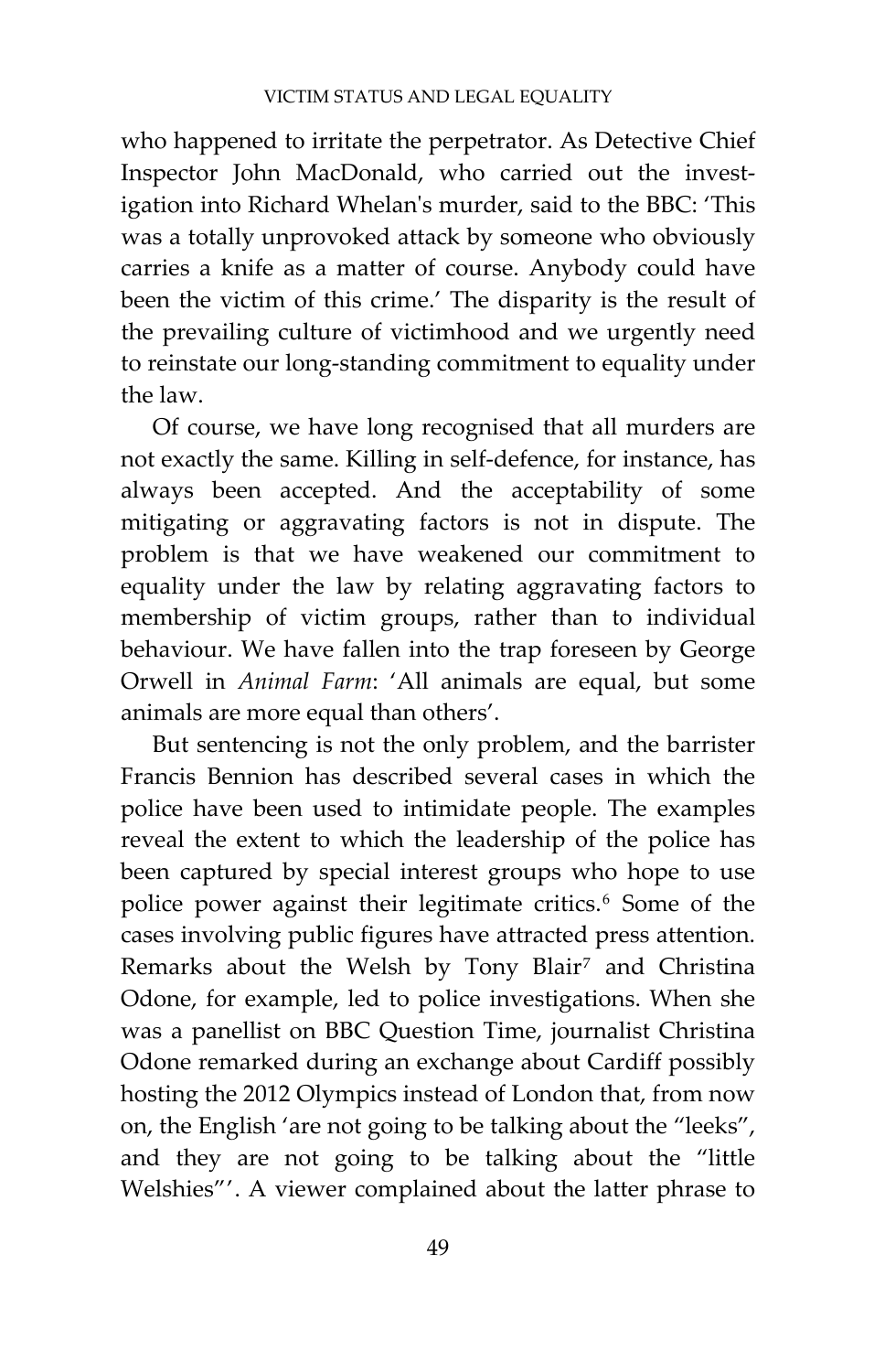the police who told Ms Odone during a telephone conversation that her comments constituted a 'race incident' but not a crime.<sup>[8](#page-95-0)</sup> Although no punishment was meted out, the police had been used to intimidate her.

An even more blatant attempt to use the police to intimidate critics was made by Wyre Borough Council during 2005. Apparently in an effort to win the Navajo Charter Mark for Equality & Diversity, gay rights leaflets had been displayed on council premises. Mr Joe Roberts, aged 73, told the council that this offended his Christian beliefs, and he asked if he could display his Christian literature alongside the gay rights leaflets. The council reported Mr Roberts to the police, who came to his house. According to Mr Roberts:

They warned me that being discriminatory and homophobic is in line with hate crime. The phrase they used was that we were 'walking on eggshells'. I asked the officer, if I phoned the police with a complaint that the council were discriminating against Christians would he go to interview them?<sup>[9](#page-95-0)</sup>

A council spokesman said Mr Roberts and his wife Helen had 'displayed potentially homophobic attitudes' and admitted that the council had referred the matter to the police 'for further investigation with the intention of challenging attitudes and educating and raising awareness of the implications of homophobic behaviour'.[10](#page-95-0) The police said they had given 'words of suitable advice' but, in truth, they had willingly been used to intimidate someone who was merely venturing a legitimate opinion in a free society.

How these events came about can better be understood by glancing at the guidance on hate crime produced by the Association of Chief Police Officers (ACPO). Its manip‐ ulative approach is revealed when the chapter on the legal framework says that it presents 'a number of legislative options to be used in combating hate crime'.[11](#page-95-0) And later it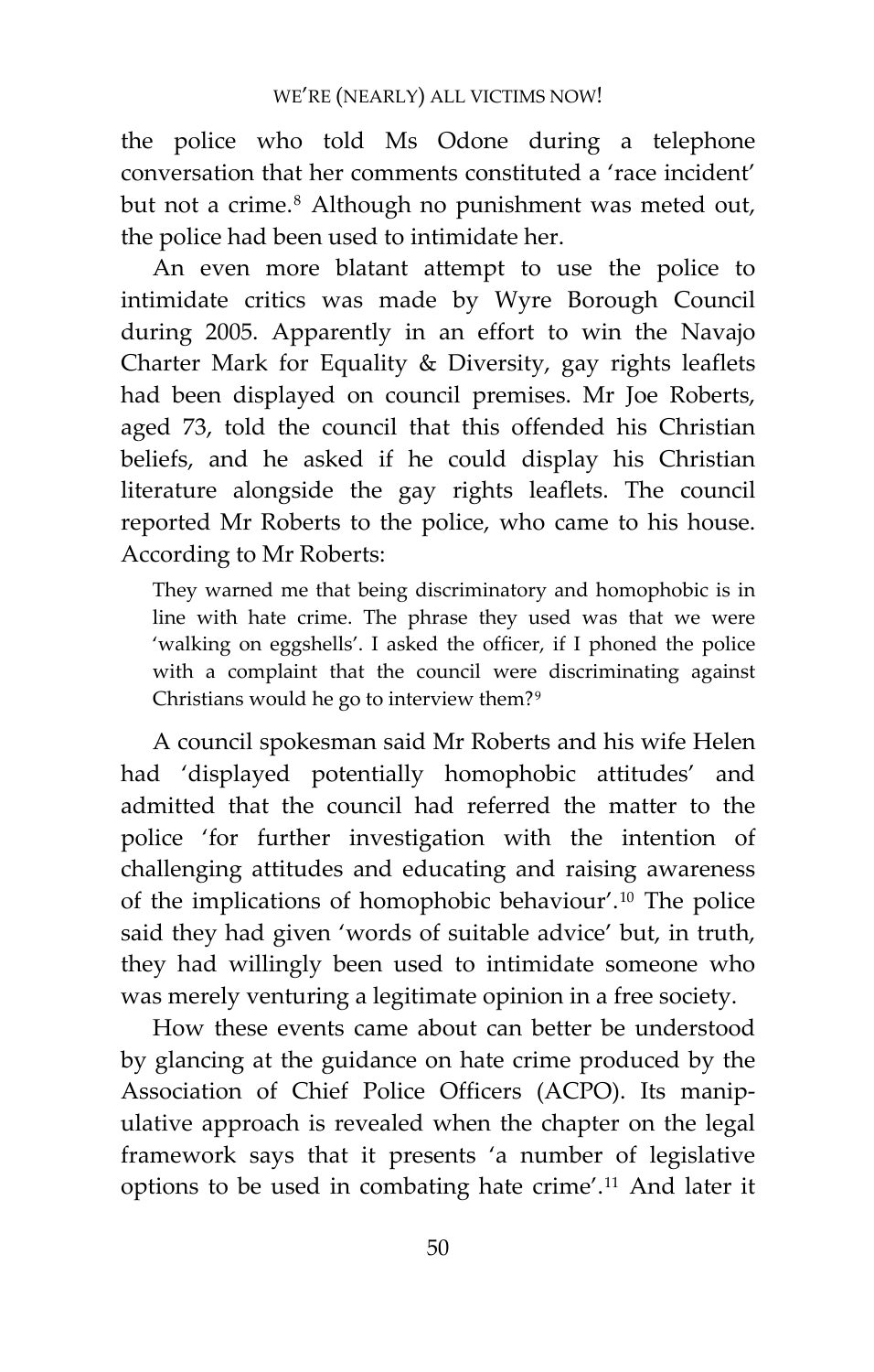gives links to 'legislative tools, which must be considered'.[12](#page-95-0) A defender of liberty such as Locke (above) would never have called a law an 'option' or a 'tool'.

According to Peter Fahy, chairman of the ACPO Race and Diversity Working Group, writing in the foreword:

Hate crime scars its victims beyond the legacy of any physical injury. If it is not professionally and successfully countered by the agencies of social control, its pervasive effect is to create alarm and fear as it chips away the mortar of social cohesion.

In a second foreword, Paul Evans of the Police Standards Unit, based in the Home Office, says:

I would recommend Forces revisit their policies and tactical options particularly in relation to Repeat Victimisation with a clear emphasis on enforcement prevention and intervention at the earliest stages.

This plea for 'early intervention' seems to explain the police investigations that have increasingly hit the headlines. Among these, the 'gay horse' case is revealing.

Sam Brown was an Oxford undergraduate who went out in May 2005 to celebrate the end of exams. Emboldened by a drink or two he had said to a mounted police officer: 'Excuse me, do you realise your horse is gay'. Two squad cars were sent to arrest him. He was detained in a police cell overnight and given a fixed penalty notice for £80, which he refused to pay. The case came to court in January 2006 and the Crown Prosecution Service dropped the case at the last minute because there was not enough evidence to prove that his behaviour had been disorderly. The police disagreed and insisted that he had made 'homophobic comments that were deemed offensive to people passing by'.[13](#page-95-0)

The police claim that the remarks were 'deemed' offensive had led them to charge him under section 5 of the Public Order Act with behaviour 'likely to cause harassment, alarm or distress'. The case reveals the major difficulty with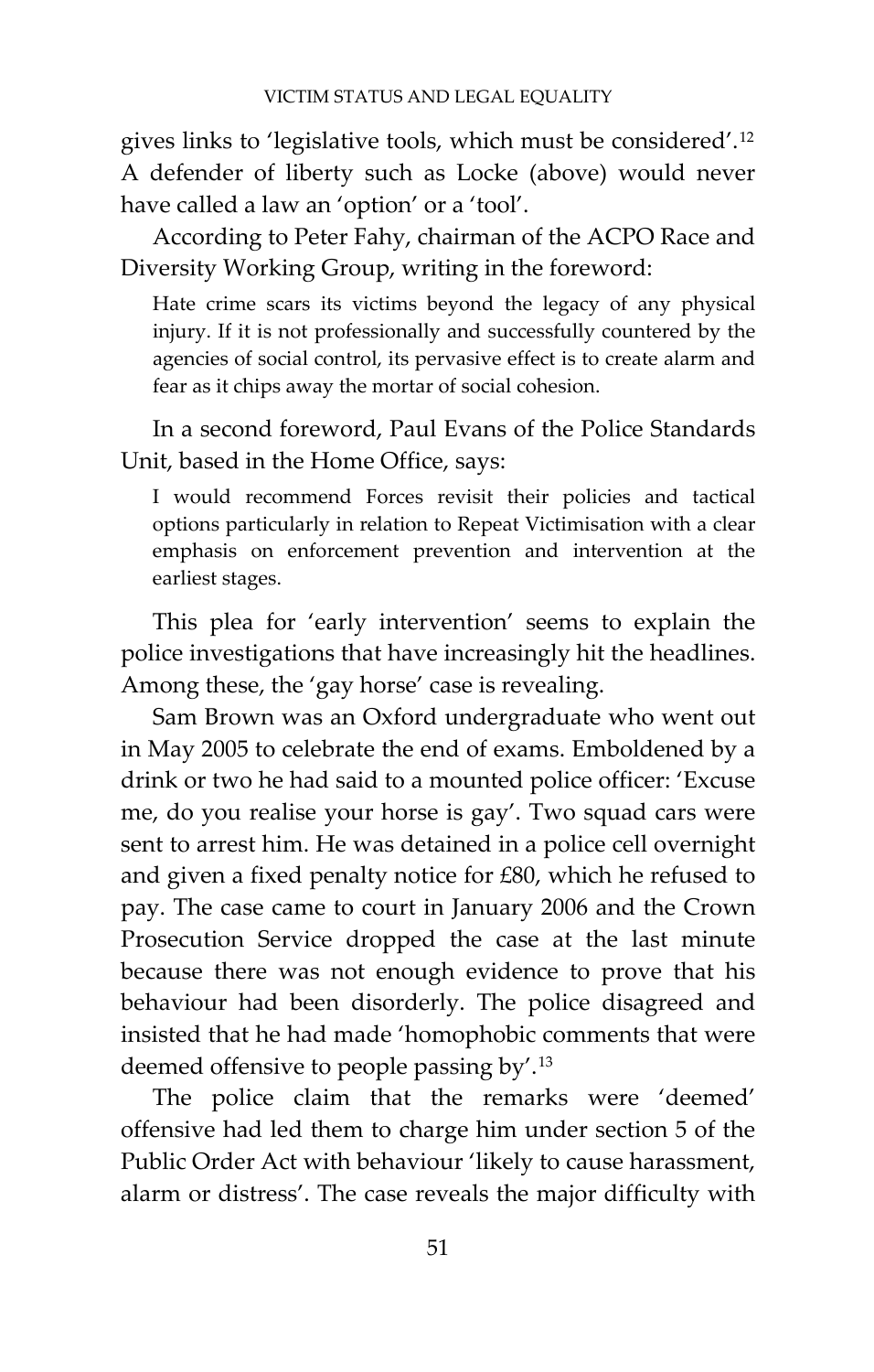hate crime, namely that facts do not matter. Ambiguity initially crept in when 'racist incidents' were said to be racist if somebody thought they were, whether their claim was true or not. The ACPO hate‐crime document repeatedly states that the facts are immaterial. When speaking of secondary victimisation (when a person is dissatisfied with the police service) it says this:

If, as victims of hate crimes or incidents, individuals experience indifference or rejection from the police this in effect victimises them a second time. Secondary victimisation takes place whether or not the police are indifferent or reject the victims if that is how the victim feels about the interaction. Whether or not it is reasonable for them to feel that way is immaterial. *The onus falls entirely on the police to manage the interaction to ensure that the victim has no residual feelings of secondary victimisation*.[14](#page-95-0) (Emphasis in original.)

This mentality is not new and nor did it begin with the Macpherson report on the murder of Stephen Lawrence, as some have argued. Macpherson reported in February 1999 that the ACPO definition of a racist incident was as follows:

A racial incident is any incident in which it appears to the reporting or investigating officer that the complaint involves an element of racial motivation, or any incident which includes an allegation of racial motivation made by any person.

Macpherson recommended replacement by a simpler form of words:

A racist incident is any incident which is perceived to be racist by the victim or any other person.[15](#page-95-0)

As Francis Bennion has shown, ACPO policy, reinforced by Macpherson, has removed the test that the law should expect conduct considered appropriate by a reasonable person. Bennion quotes the distinguished judge, Lord Macmillan:

In the daily contacts of social and business life human beings are thrown into, or place themselves in, an infinite variety of relations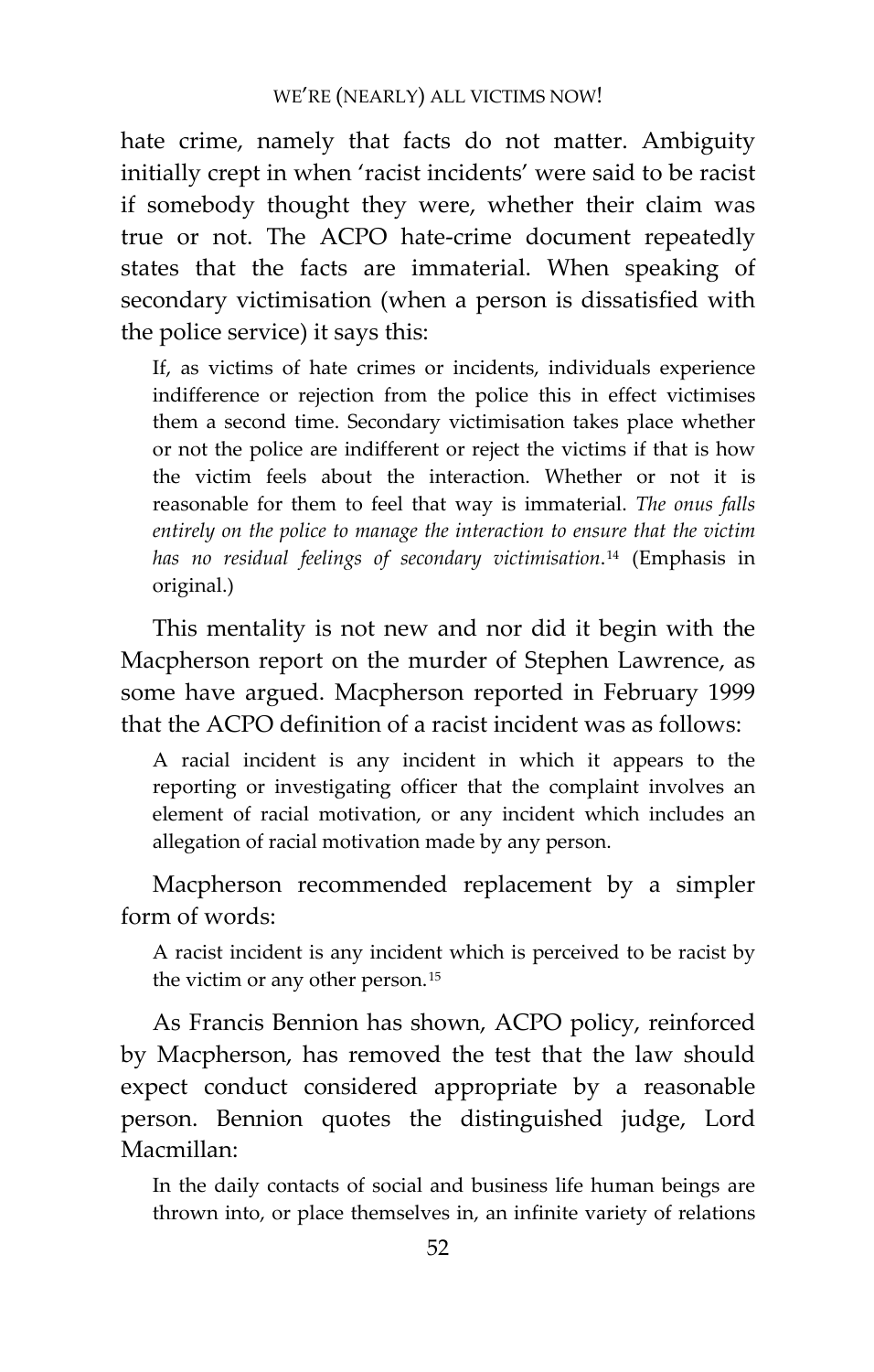#### VICTIM STATUS AND LEGAL EQUALITY

with their fellows; and the law can refer only to the standards of the reasonable man...<sup>[16](#page-95-0)</sup>

Of course, these days a judge would refer to the reasonable 'person' not 'man', but the vital point is clear enough. By pandering to the desires of victim groups with an axe to grind, the police have stopped being the representatives of the 'reasonable person' and become the playthings of political activists or petty‐minded members of the public.

There is now a considerable gulf between the rank and file of the police and their sociology-inspired senior ranks. Gradually, however, the recruitment strategy is replacing officers trained in the tradition of impartiality with those who have learnt how to demonstrate their gender or race awareness (or rather their 'diversity' awareness). In one recent case a 19‐year‐old female candidate for the police service had passed to the interview stage and was asked what she would do if she needed advice. She replied, 'I would go to my sergeant and ask him for help'. She failed the interview for saying 'him', thus revealing her lack of gender awareness.

Her treatment was the common experience of longserving officers who began their careers in a service that upheld the view that the police should be even-handed $$ that justice was blind—but who now find they are treated like misfits in need of 'retraining' in diversity awareness. The new atmosphere was highlighted in 2002 at the annual conference of the Police Federation, when John Denham, the police minister, said that it was time to 'get down to the nitty gritty' on training of officers. His comment provoked a rebuke from PC Chris Jefford of the Met's training directorate. He told the minister that, if he used the term nitty gritty, he would face a discipline charge because the term was considered racist. PC Jefford said police had been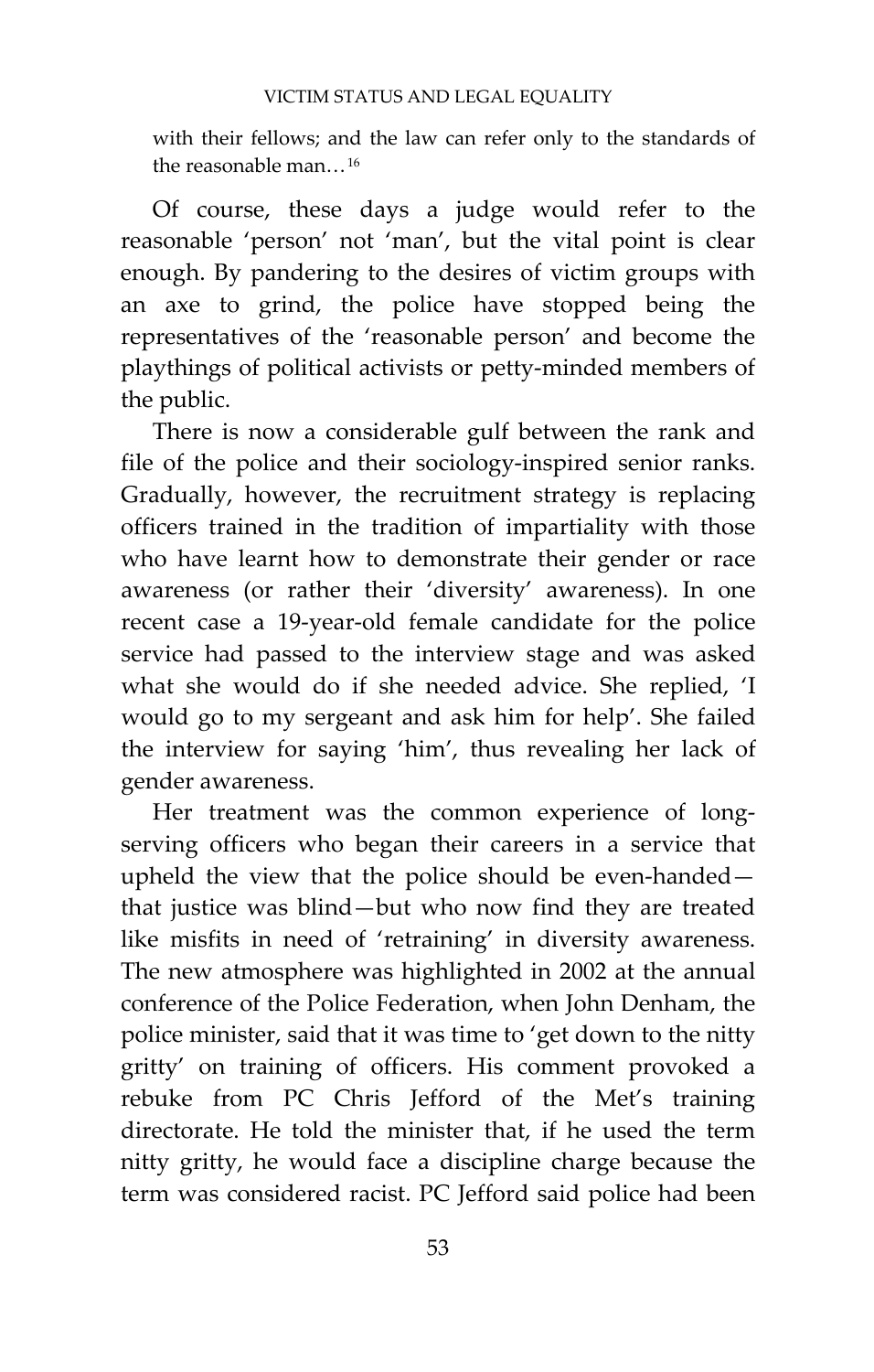told 'nitty gritty' was thought to have been a term used to describe slaves in the lowest reaches of slave ships.[17](#page-95-0) The BBC subsequently included the term in its online ecyclopedia, concluding that the origin of the term was obscure and citing experts who thought it had little, if any, connection with slavery.[18](#page-95-0) But that had not prevented it from becoming a prohibited term in police circles.

### *The Racial and Religious Hatred Act 2006*

The Racial and Religious Hatred Act was given royal assent in February 2006, but fortunately it was in a much weaker form than originally planned by the Government. Before its amendment in the House of Lords, the Government intended to enact a law that would have allowed the police to be sent in to silence individuals who criticised a religion, much as police power has been used to suppress critics of same-sex adoption or Islamic critics of homosexuality.

Our own history should have warned us of the dangers. The slaughter and disruption of Britain's own civil war, which ended with the execution of the King in 1649, turned the minds of many to the discovery of a political philosophy that would allow people who disagreed strongly neverthe‐ less to live together in the same country. Among the main threats to this ideal of a free society were autocrats and theocrats. David Hume was among the most severe critics of religious leaders:

We may observe, that, in all ages of the world, priests have been enemies to liberty; and it is certain, that this steady conduct of theirs must have been founded on fixed reasons of interest and ambition. Liberty of thinking, and of expressing our thoughts, is always fatal to priestly power, and to those pious frauds, on which it is commonly founded.[19](#page-95-0)

Democracy has encouraged efforts to see the other personʹs point of view, to seek agreement rather than to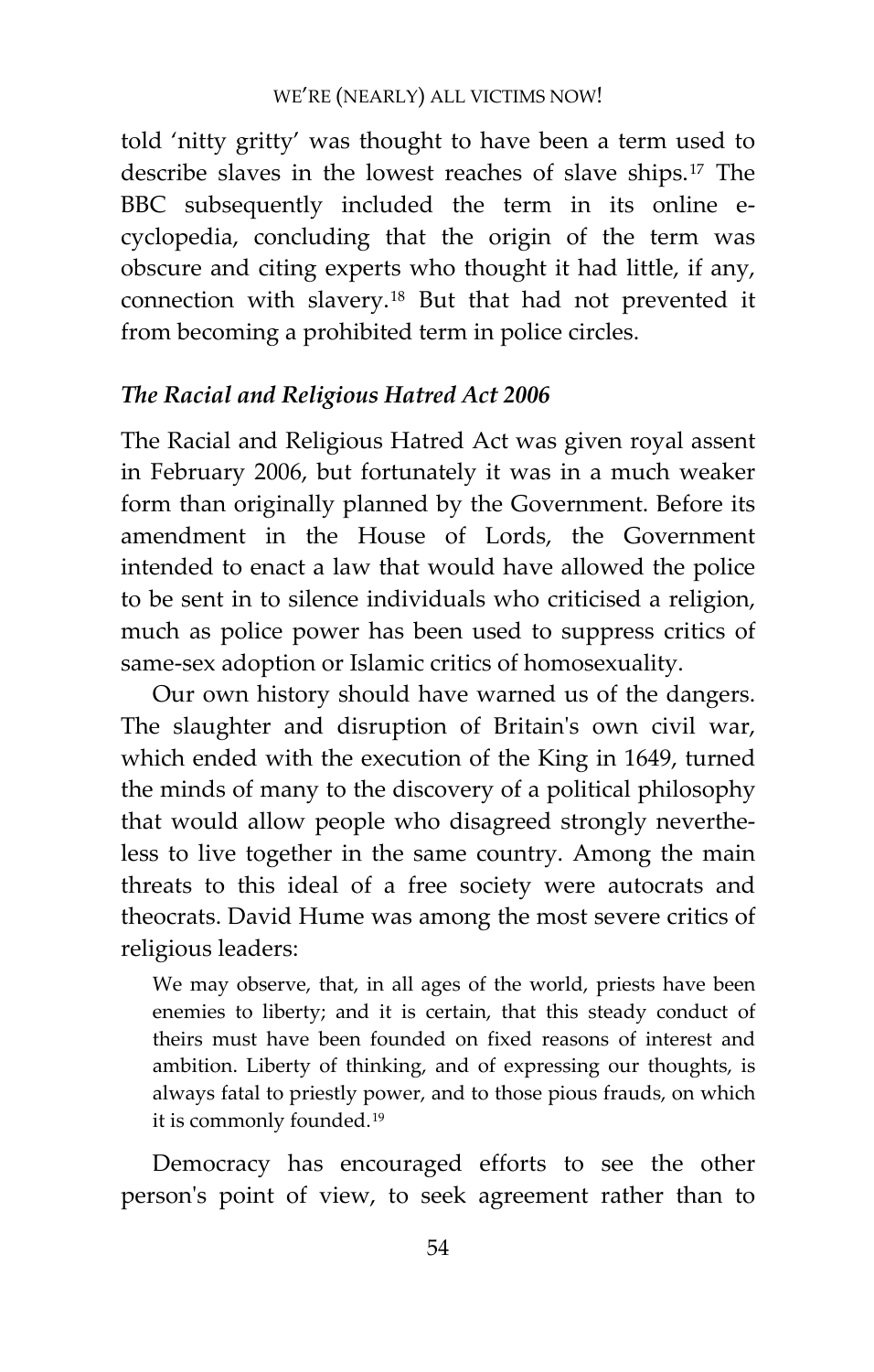quibble, and where possible, to compromise. For all groups to be subject to open criticism, including mockery and ridicule, has been a great leveller. In its original form the new law could have been used to persecute non‐believers by dragging them through the courts, or to allow valid criticisms to be interpreted as incitement of hatred.

Due to the determined efforts of many members of the House of Lords, the Act was weakened, chiefly by requiring proof of intent to cause religious hatred and by inserting a clause protecting freedom of speech as follows:

Nothing in this Part shall be read or given effect in a way which prohibits or restricts discussion, criticism or expressions of antipathy, dislike, ridicule, insult or abuse of particular religions or the beliefs or practices of their adherents, or of any other belief system or the beliefs or practices of its adherents, or proselytising or urging adherents of a different religion or belief system to cease practising their religion or belief system. (Clause 29J)

Given the willingness of the police leadership to allow politically‐defined victim groups to deploy police power against their critics, clause 29J was a lucky escape.

## **Laws granting preferential status**

### *The evolution of modern anti‐discrimination laws*

Modern anti‐discrimination law began in the 1960s with America's policies to combat racial discrimination. The Civil Rights Act of 1964 was designed to prohibit preferential treatment of individuals according to race. It meant that individuals could not be advantaged or disadvantaged because of their group membership. Each must be treated as an individual, on his or her own merits.

However, the initial intention of preventing overt discrimination against blacks was soon being subverted. Like everyone else, black Americans experience some disadvantages not to their liking but wholly unconnected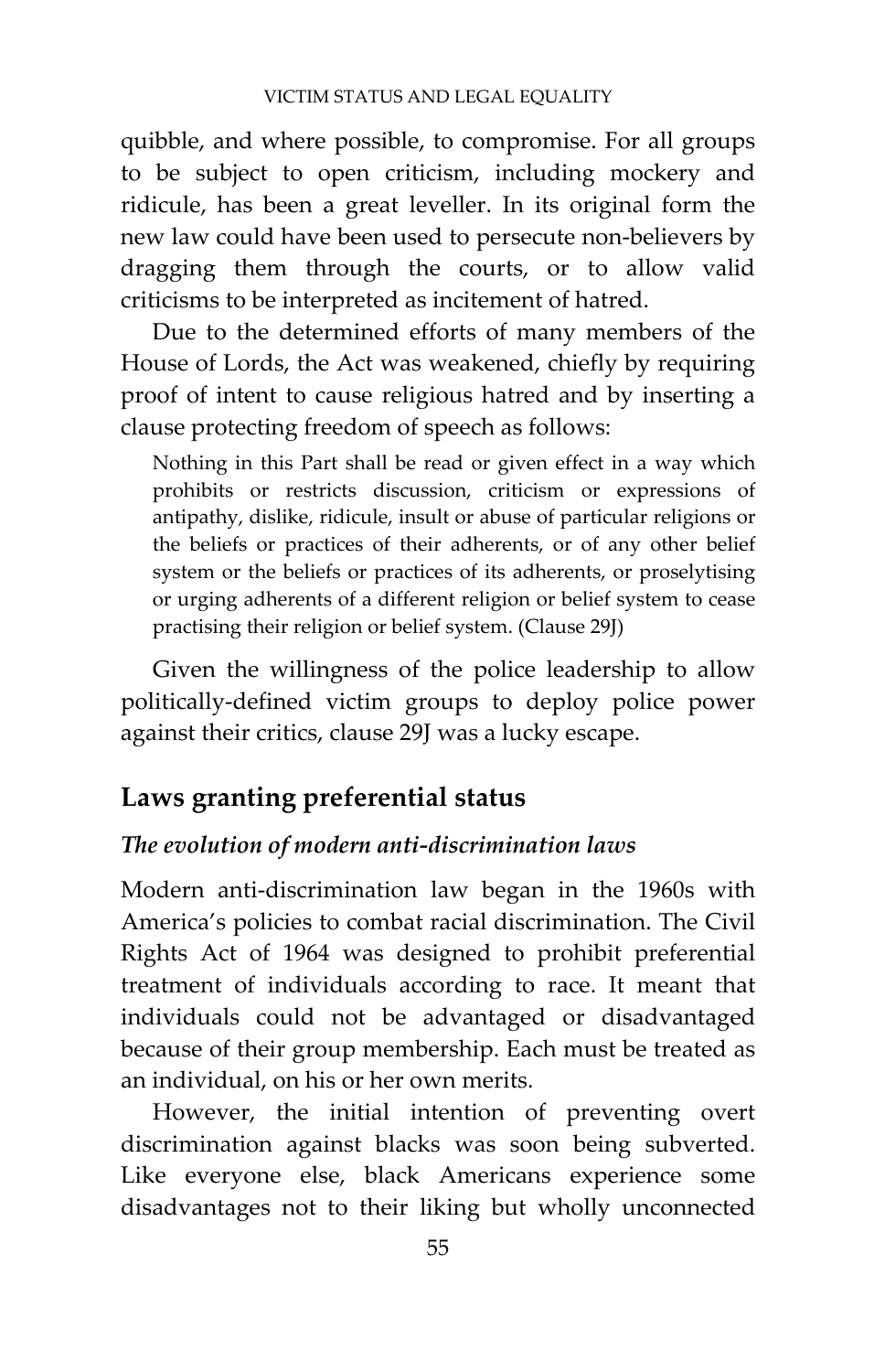with their ethnic status. The most damaging change occurred when public policies assumed *a priori* that every such disadvantage suffered by a black American was due to discrimination, regardless of other possible explanations. In particular, courts began to take it for granted that 'disparate impact' was evidence of discrimination. The underlying assumption was that if blacks were not represented, for example, in a workplace in the same proportion as in the locality in which the workforce lived, then it must be due to discrimination. The same reasoning was applied to other areas of life, such as university admissions and representation in senior management positions.

There are, however, many reasons why the representation of an ethnic group in a national or regional population would not be replicated in any given sub‐ division of society. From the beginning, fears were voiced that the law would be used to justify discrimination in *favour* of black Americans, rather than to prevent discrimination *against* them, but at the time of the Congressional debates about the 1964 Act such fears were dismissed. There had been an Executive Order passed by John F. Kennedy in 1961 using the term 'affirmative action' but it had been interpreted to mean that employers must be active rather than passive to ensure that job applicants and employees were treated in the same manner, that is 'without regard to their race, creed, color, or national origin'.[20](#page-95-0) Alarm bells were sounded by a decision of the Fair Employment Practices Commission in Illinois early in 1964, which found that Motorola had discriminated against a black employee by requiring him to take the same test as other applicants for a job. When the case was raised during the debate about the Civil Rights Act, defenders denied that the new law would be interpreted to justify similar measures. Nevertheless, subsequent court decisions, including some by the Supreme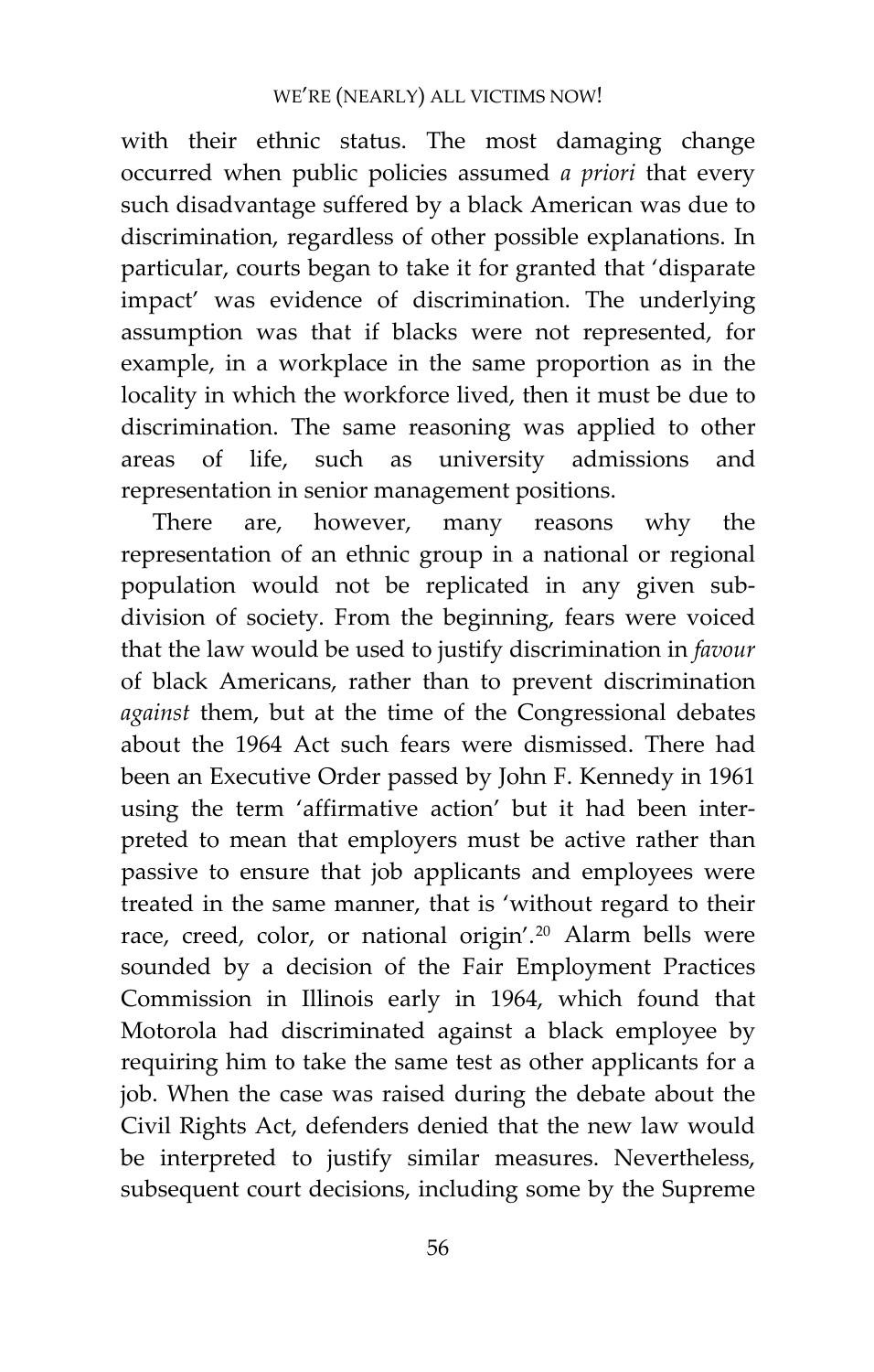Court, did just that and accepted that discrimination had occurred if a measure, such as a test of ability to do a job, had a 'disparate impact' on minority groups. Similar developments have occurred in the UK, where the practice has been to describe 'disparate impact' as 'indirect dis‐ crimination'.

In one landmark American case in 1978, *Regents of the University of California v. Bakke*, Justice Harry Blackmun remarked: 'In order to get beyond racism, we must first take account of race,' and, he concluded that 'in order to treat some persons equally, we must treat them differently'.<sup>[21](#page-95-0)</sup>

President Lyndon Johnson issued an executive order in 1965 that created the Office of Federal Contract Compliance. Nevertheless, it was not until 1971 that it issued guidelines laying down 'goals and timetables' to 'increase materially the utilization of minorities and women' with under‐ utilization defined as having fewer in a particular job type 'than would reasonably be expected by their availability'.<sup>[22](#page-95-0)</sup> The idea has now been incorporated into British employ‐ ment law. As well as prohibiting race discrimination in many public functions not covered by the original British 1976 Act, the Race Relations (Amendment) Act of 2000 placed public bodies under a duty to promote race equality. Listed bodies, in carrying out their functions, must have '*due regard to eliminate unlawful racial discrimination and to promote equality of opportunity and good relations between persons of different racial groups'.* [23](#page-95-0) As the Office for National Statistics states:

The duty means that, in everything they do, public authorities should aim to: eliminate unlawful racial discrimination; promote equality of opportunity; and promote good relations between people of different racial groups… The general duty does not say explicitly that you must monitor policy and service delivery. However, you will find it difficult to show that you have met your duty (to eliminate unlawful racial discrimination, and promote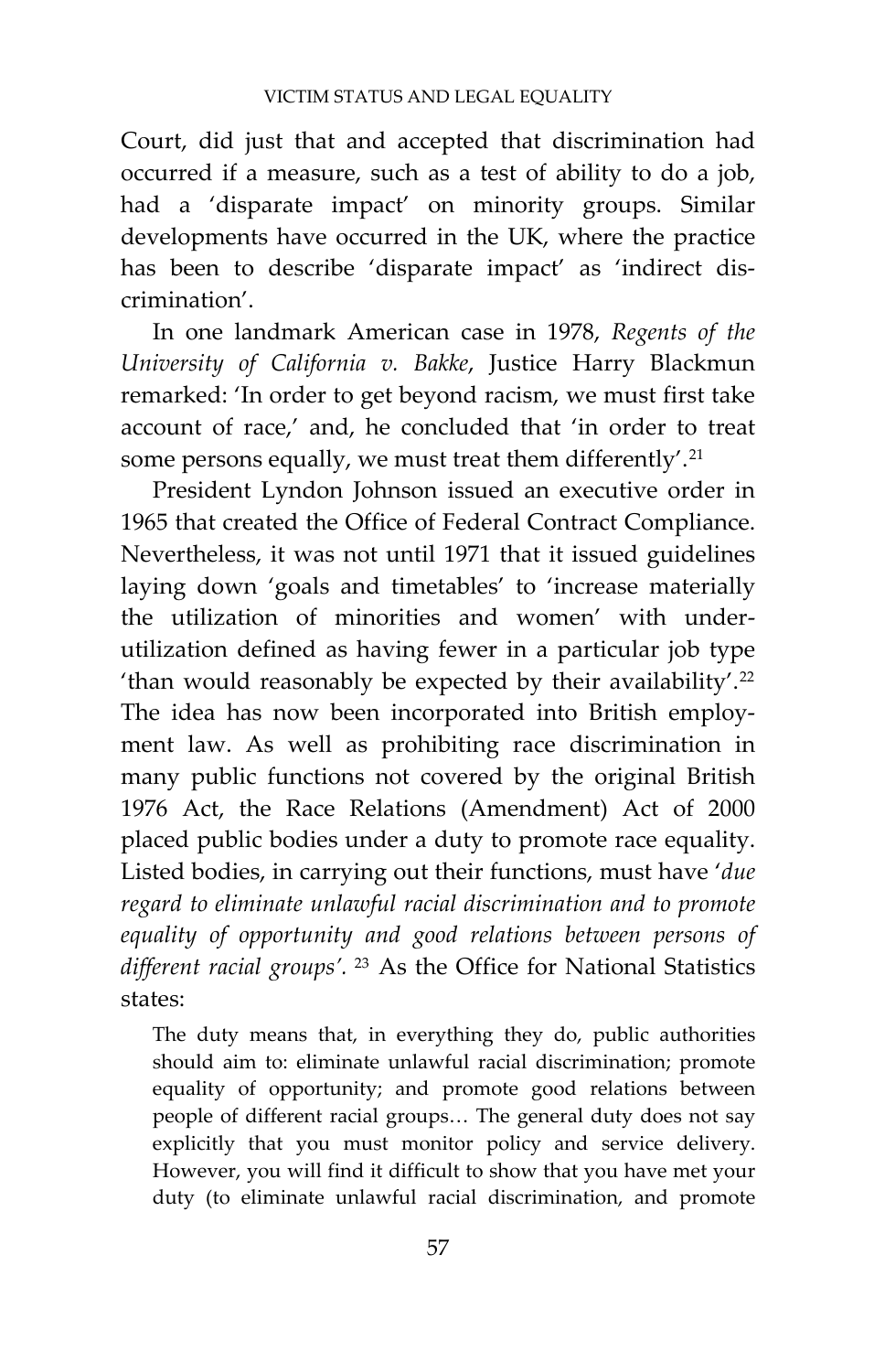#### WE'RE (NEARLY) ALL VICTIMS NOW!

equality of opportunity and good race relations) if you do not have any monitoring data… you should not assume that monitoring is something that you do not need to worry about.<sup>[24](#page-95-0)</sup>

Much of the literature about public duties and targets is threatening in its tone but avoids watchwords like 'quota'. There are reasons for this linguistic ambiguity. Modood concedes that treating minority candidates 'differently from white candidates can be difficult to justify in any particular case, let alone to institutionalise through policies and pro‐ cedures and to build the necessary consensus amongst managers, staff, etc.'. He is also aware that multiculturalism contradicts our basic 'intuition of fairness'. Both concerns mean that it will, therefore, be 'very difficult to get public support for differential policies that are not merely about tolerating difference but involve large-scale resource commitments'.[25](#page-95-0)

In an effort to impose preferential policies while trying to make it look as if they are not doing so, the British Government has resorted to sheer doubletalk. Mike O'Brien, when he was Parliamentary Under Secretary of State at the Home Office, claimed that there was a substantive difference between 'targets' and 'quotas'. Following the findings of the Macpherson report, he wrote:

… these are targets rather than quotas. Quotas are illegal and are opposed by most of the minority ethnic communities. People are not looking for privileges or favouritism, merely an equal chance. Targets are about fairness, rewarding talent and putting an end to glass ceilings. Managers will have to deliver the targets or justify not hitting them in the same way as any other management target. They will be judged on their ability to deliver.<sup>[26](#page-95-0)</sup>

But, if targets constrain the behaviour of managers, there is a clear departure from the ideal of recruitment solely according to ability to do the job.[27](#page-95-0)

From 1999 the Government has set recruitment 'targets' for the Home Office to be achieved by 2009, with half‐way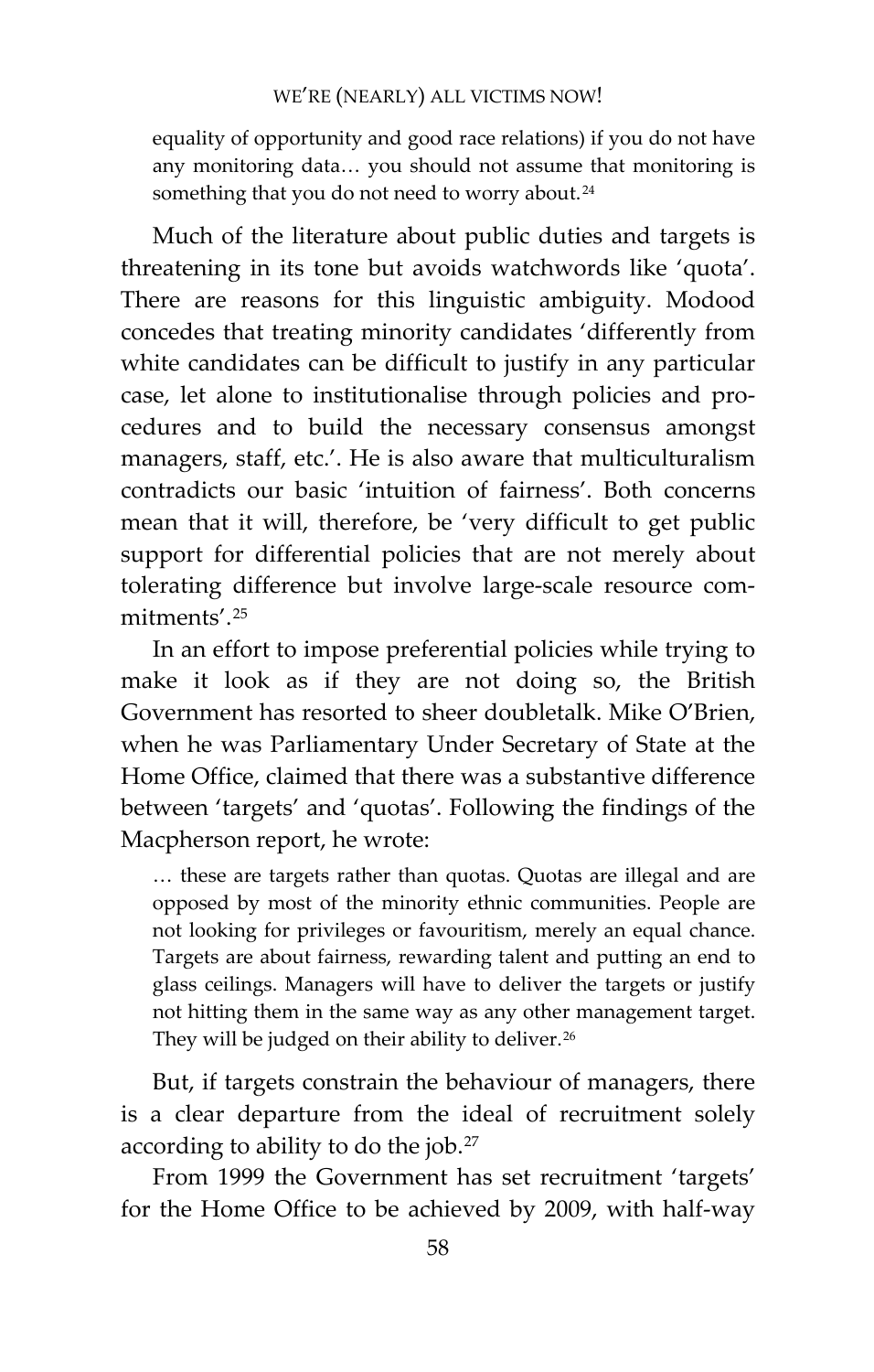targets by 2004. The Prison, Probation, UK Passport, and Immigration Services all exceeded their 2004 'milestones'. Office staff in London and Croydon were 38.3 per cent from ethnic minorities, well in excess of the 2009 target of 25 per cent. In 2005 the police achieved their 2004 milestone of 4.6 per cent and were progressing towards their 2009 target of seven per cent.<sup>[28](#page-95-0)</sup>

### *Life chances, disaggregation and outcomes*

Before focusing more fully on fallacious statistical reasoning, one further background assumption should be challenged: the idea that past outcomes for ethnic groups are reliable predictors of future prospects. We are used to the financial services industry warning us that past performance is no guarantee of future returns, but it is common to calculate the 'life chances' of individuals based on past experience. For example, what are the chances of someone from an ethnic minority working as a doctor in the NHS? A common approach would be to compare the number of ethnic minority doctors with the number of white doctors and to calculate the ratio. But this ratio is the result of past performance and may have no bearing on future opportunities. Nevertheless, it does not prevent commen‐ tators saying that if 33 per cent of NHS doctors were from an ethnic minority in a given year, the chances of future members joining the NHS are one in three. Such a statement disregards numerous factors that influence the outcome.

As shown below, there are many reasons for outcomes and we cannot assume that the causes of past occupational representation will remain the same. Whether or not there has been discrimination is an empirical question. Moreover, to speak of 'life chances' implies factors beyond the control of individuals, whereas some influences are under individual control and some are not. If the current pattern of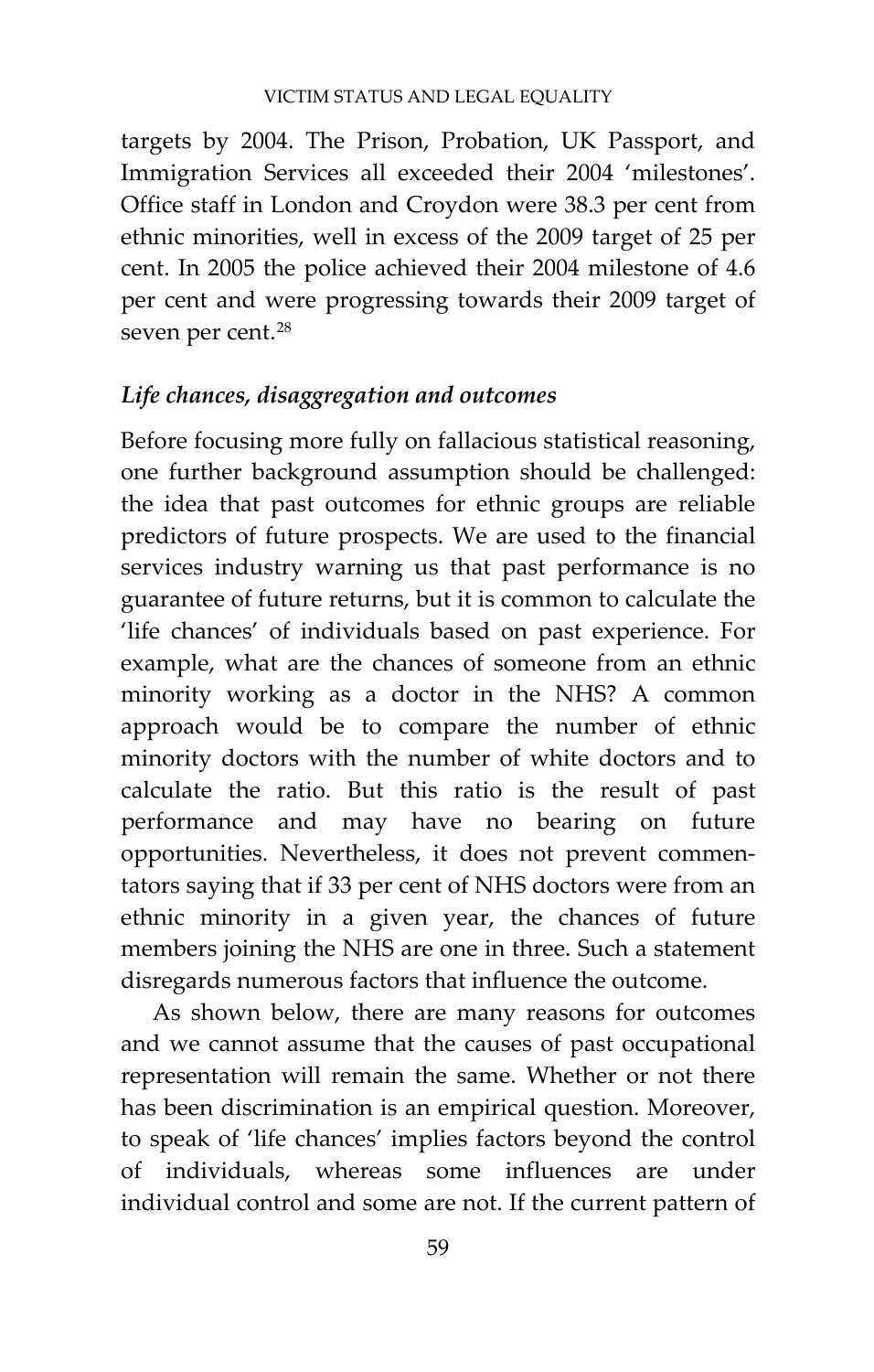representation were caused partly by factors under the control of individuals, then a change of attitude on their part —leading to greater imagination, energy, or determination could make a difference to future outcomes. Their 'life chances', therefore, cannot be calculated by simply assuming them to be powerless.

Moreover, when comparing outcomes, it is important to compare like with like. Sowell shows that average black incomes in the US have been lower than for white Americans, but as far back as 1969, if blacks from homes with newspapers, magazines and library cards were compared, then they earned the same as whites from the same backgrounds and with the same educational attainments.[29](#page-95-0) Similarly black professors earned more than whites in 1970 before affirmative action began, so long as variables such as published articles, ranking of the university that awarded their PhD and years of academic experience were held constant.<sup>[30](#page-95-0)</sup>

These are examples of the importance of disaggregating groups so that the relevant causes of outcomes can be iden‐ tified. The failures to disaggregate encourages sweeping generalisations about victim groups and makes testing factual claims difficult, if not impossible. But let's return to our main concern.

## **Statistical disparity is not proof of discrimination**

Deliberate attempts to discriminate in favour of ethnic minorities are justified by pointing to the presence of disparities between the representation of ethnic groups in the total population and their representation in particular occupations. I argued earlier that such disparities are not proof of discrimination, but what are the reasons for doubting this common assumption?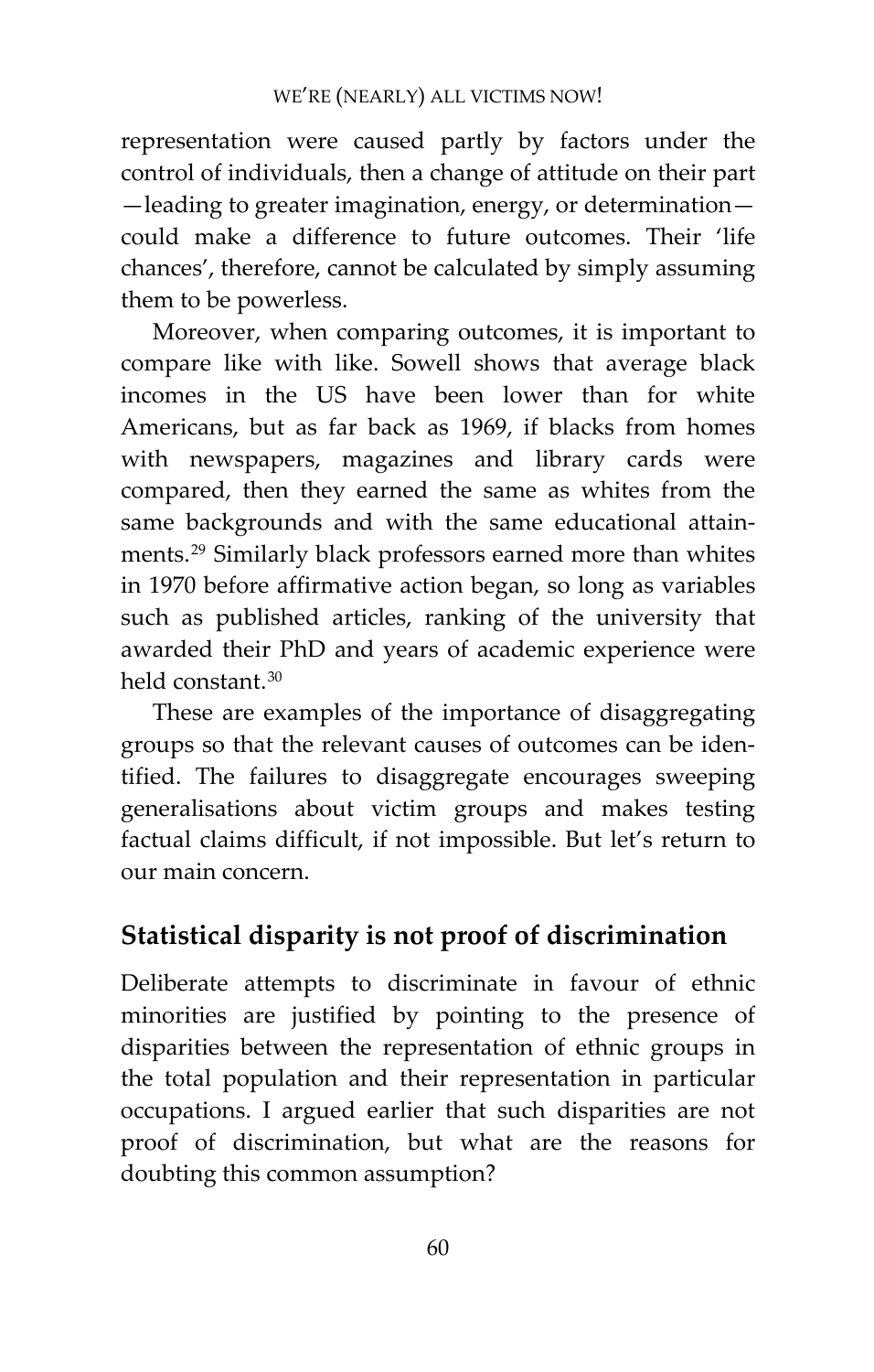The Prime Minister's Strategy Unit published a report in 2003 entitled *Ethnic Minorities in the Labour Market*, which looked at the role of 'human capital'—defined as the sum of skills, knowledge, experience and educational qualifications  $-$ in labour market outcomes.<sup>[31](#page-95-0)</sup> The Strategy Unit found that some minority individuals possessed lower levels of human capital than their white counterparts, which harmed their employment opportunities. However, the Strategy Unit also discovered that, even when measurable factors such as levels of human capital and living in a deprived area were taken into account, people from minority ethnic groups continued to suffer an employment disadvantage:

There are important and worrying disparities in the labour market performance … that are not attributable to different levels of education and skills. The persistence of workplace discrimination is an important reason for this.[32](#page-95-0)

In that last sentence the authors of *Ethnic Minorities in the Labour Market* fell into the trap of assuming that unexplained disparities must be the result of discrimination. No such conclusion is justified.

The underlying assumption is that the qualities and inclinations that make people suitable for an occupation are equally distributed between ethnic and cultural groups so that large statistical disparities would not arise without discrimination. Tarique Ghaffur, the assistant commissioner of the Metropolitan Police, for example, recently insisted that because there were 1.6 million Muslims in the country, 'there should be at least 20 Muslims in the House of Commons—not four'.[33](#page-95-0) It is further assumed that statistical disparities are measures of such discrimination.<sup>[34](#page-95-0)</sup>

Thomas Sowell has shown the weakness of this 'assumption about numbers'. 'Even in a random world of identical things,' he explains, 'to say that something happens a certain way *on the average* is not to say that it happens that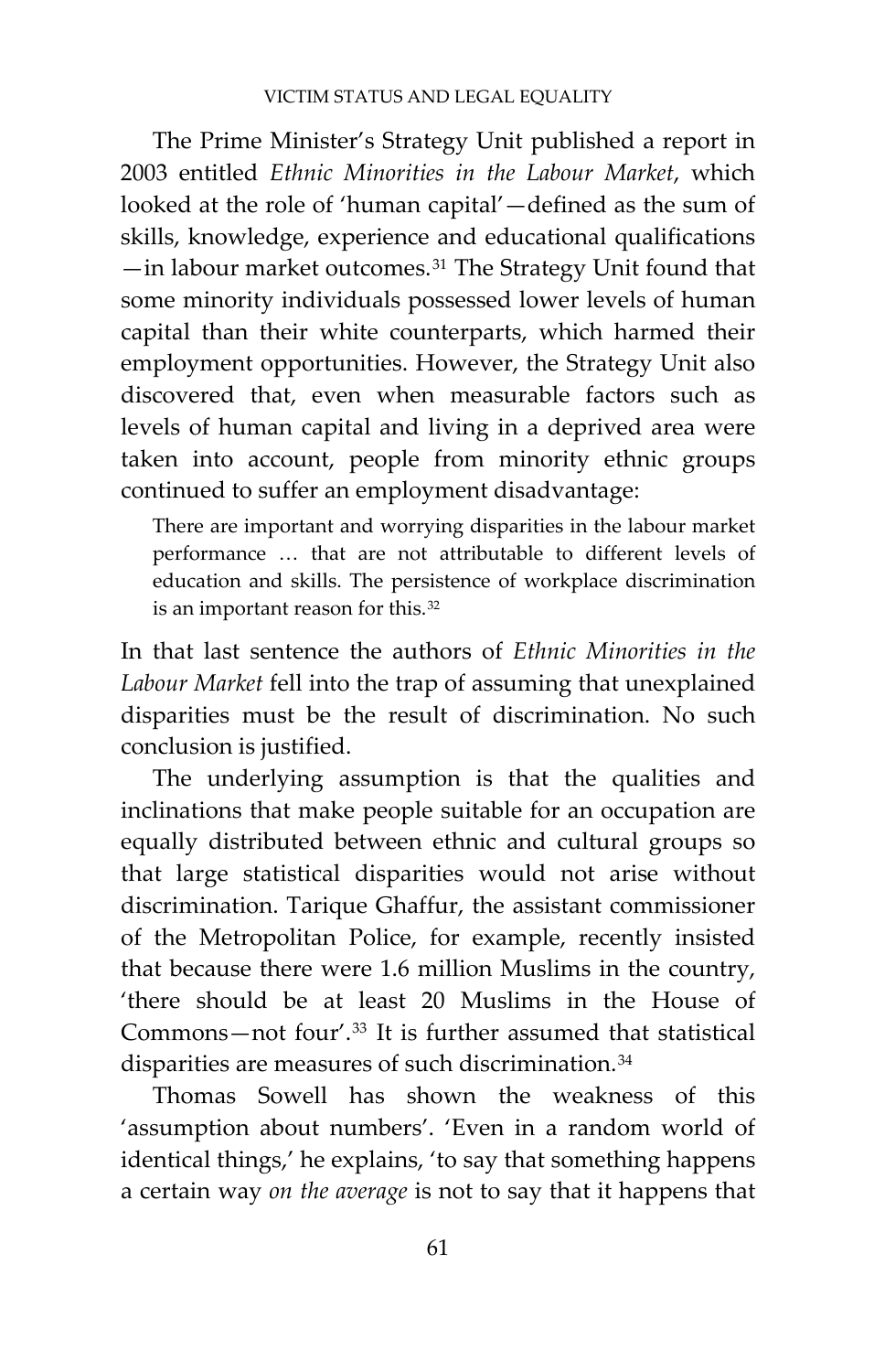way *every time*. But affirmative action deals with averages almost as if there were no variance.'[35](#page-95-0) Moreover, the statistical methods unavoidably used to study ethnic representation leave much room for doubt. If the CRE, for example, were to survey 100 workplaces to test whether their workforce included eight per cent from ethnic minorities, it would have to ensure that its results were not purely random. Typically social scientists use significance testing to determine whether or not a result would have happened anyway, with or without discrimination. A common approach is to declare a 'confidence interval' such as 95 per cent. In such a case the result is assumed to be random in one in every 20 cases, so that if 100 workplaces were surveyed, there would be under-representation of ethnic minorities in five of them due to random chance, and quite apart from any other considerations. Sowell remarks ironically that you may be convicted of 'discrimination, even if you have only been guilty of statistical variance'.[36](#page-95-0)

But in any event, it is not only that statistical methods are prone to error; when we consider the unequal distribution of personal characteristics within society as a whole, and within the ethnic groups that make it up, there are very good reasons to expect disparate outcomes. Dispro‐ portionate representation may be accounted for by many factors other than discrimination, including geographic distribution, personal choice, age, newcomer status, language, and cultural differences affecting the role of women and family structure.

## *Geographic distribution*

Ethnic minorities now tend to live in Britain's major cities and conurbations. London is significant in that a tenth of all white people in the UK lived there in 2001 compared to almost half (45 per cent) of all ethnic minority people. A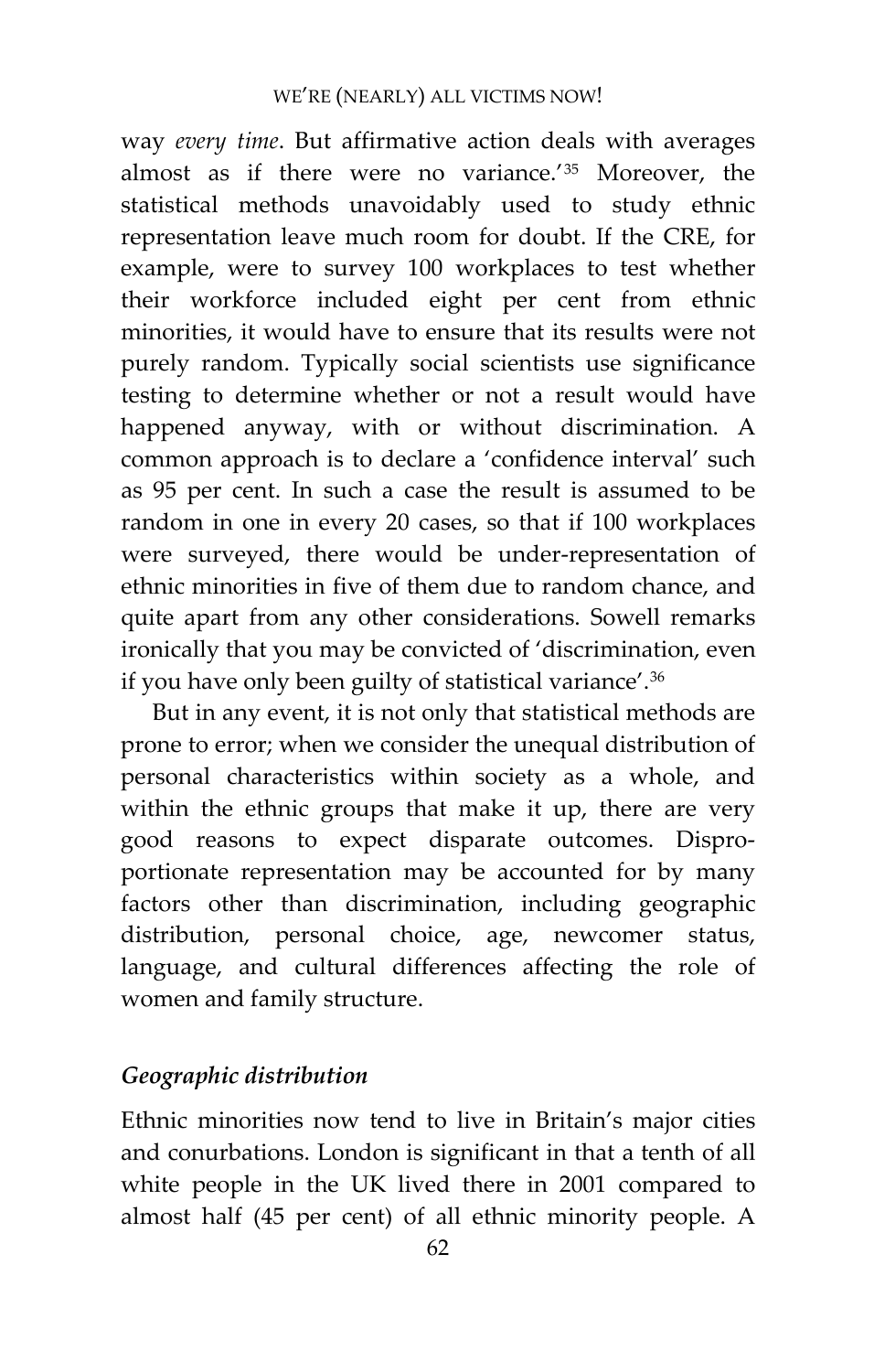third of the population of inner London and a quarter of the population of outer London were from ethnic minority groups, after which the regions with the highest concentrations were the West Midlands at 11 per cent, followed by seven per cent each in Yorkshire and Humberside and the East Midlands.<sup>[37](#page-95-0)</sup> Seventy per cent of black Africans and 61 per cent of black Caribbeans lived in London in 2001. More than half of the Bangladeshi group (54 per cent) also lived in London, while 21 per cent lived in the West Midlands, 20 per cent in Yorkshire and Humberside, and 16 per cent in the North West.<sup>[38](#page-95-0)</sup> It is inevitable that the representation of minorities in particular workplaces (or leisure activities) will reflect this pattern. This reality, however, did not discourage claims in 2005 that under‐ representation of ethnic groups among visitors to the Lake District was evidence of discrimination.

# *Personal choice*

There may be different attitudes in different ethnic groups towards what kind of employment is desirable. In 2002‐03 some 16‐18 per cent of Indian, Chinese, white Irish, and other non‐British white groups were found in professional occupations. The proportion of Indian men working as doctors—a well-remunerated profession—is, at five per cent, almost ten times higher than the rate for all white British men. The groups with the lowest proportions of professionals were the black groups, Bangladeshis, and Pakistanis, all with less than ten per cent. White British people also had relatively low rates of representation in professional occupations (11 per cent).

In 2002/03, 23 per cent of Pakistani and 18 per cent of Chinese people in employment in Great Britain were self‐ employed. This compares with around one in ten white British and fewer than one in ten black people.<sup>[39](#page-95-0)</sup> Certain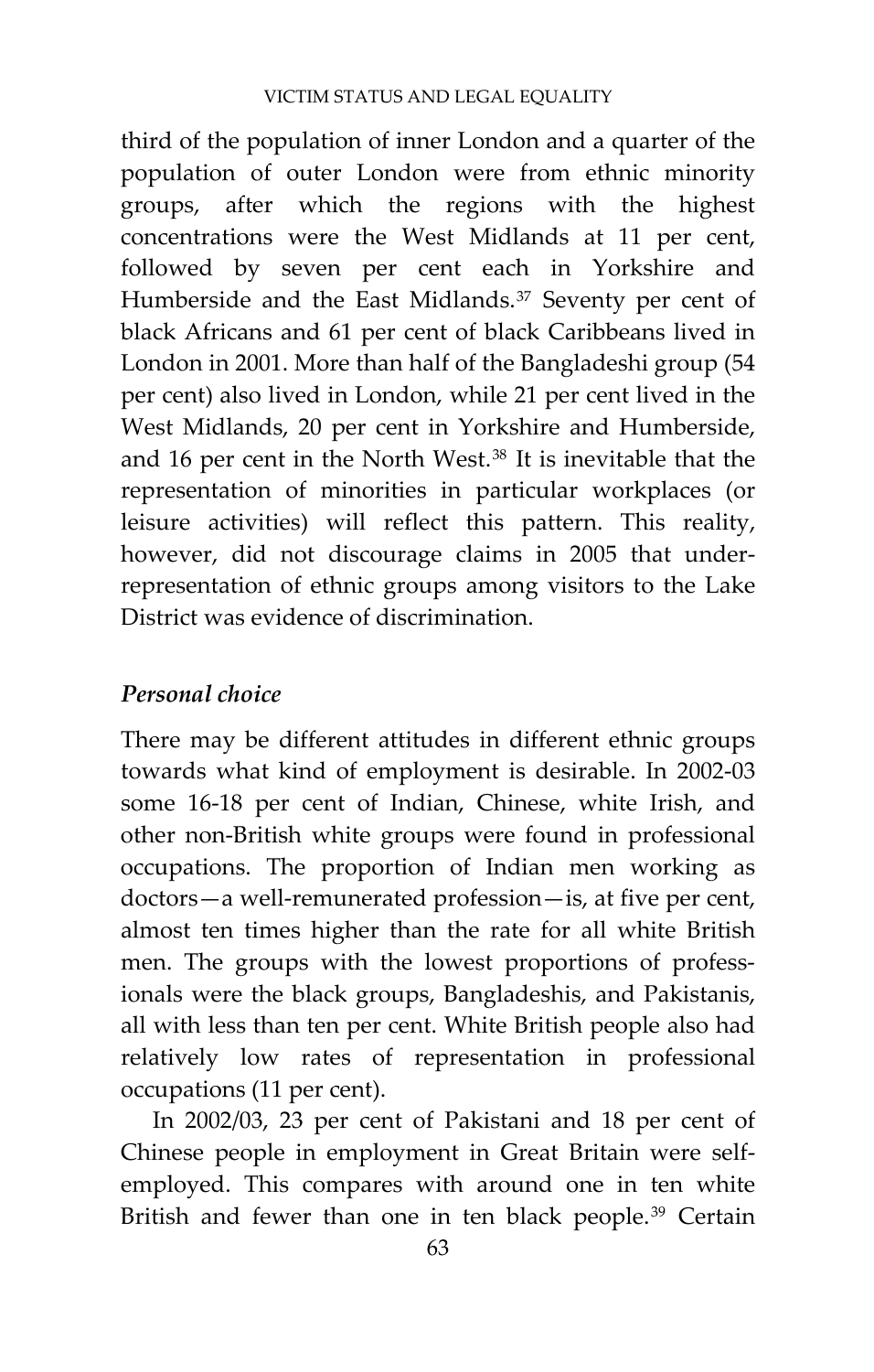ethnic groups are concentrated in particular industries. In 2002/03, three fifths of Bangladeshi men and two fifths of Chinese men in employment worked in the distribution, hotel and restaurant industry, compared with one sixth of their white British counterparts. Pakistani men were the most likely to work in the transport and communication industry—25 per cent worked in this sector compared with ten per cent of employed men overall. Half of black Caribbean and black African women (52 per cent and 51 per cent respectively) worked in the public administration, education or health sectors.

These patterns have implications for career progression. It is often claimed that groups whose members on average occupy less favourable positions in the workplace have suffered discrimination. However, the Strategy Unit found that patterns of 'workplace progression reflect in part the nature of the industries in which certain ethnic minority groups are typically found'. [40](#page-95-0) So the fact that 52 per cent of male Bangladeshi workers in Britain are in the restaurant industry, and a similarly high proportion of Pakistani workers are taxi drivers or chauffeurs, contrasts with the relatively high proportion of Indian medical practitioners. The first two occupations offer little or no opportunities for progression, whereas the reverse is true for the medical profession. This fact 'will influence, in very different ways, the career trajectories of Bangladeshi and Pakistani men on the one hand, and Indians on the other'.<sup>[41](#page-95-0)</sup>

# *Age*

One explanation for the low number of ethnic minorities in senior management is that people in such positions tend to be older. White groups have an older age structure than other ethnic groups, reflecting past immigration and fertility patterns. According to the 2001 Census, the UK has an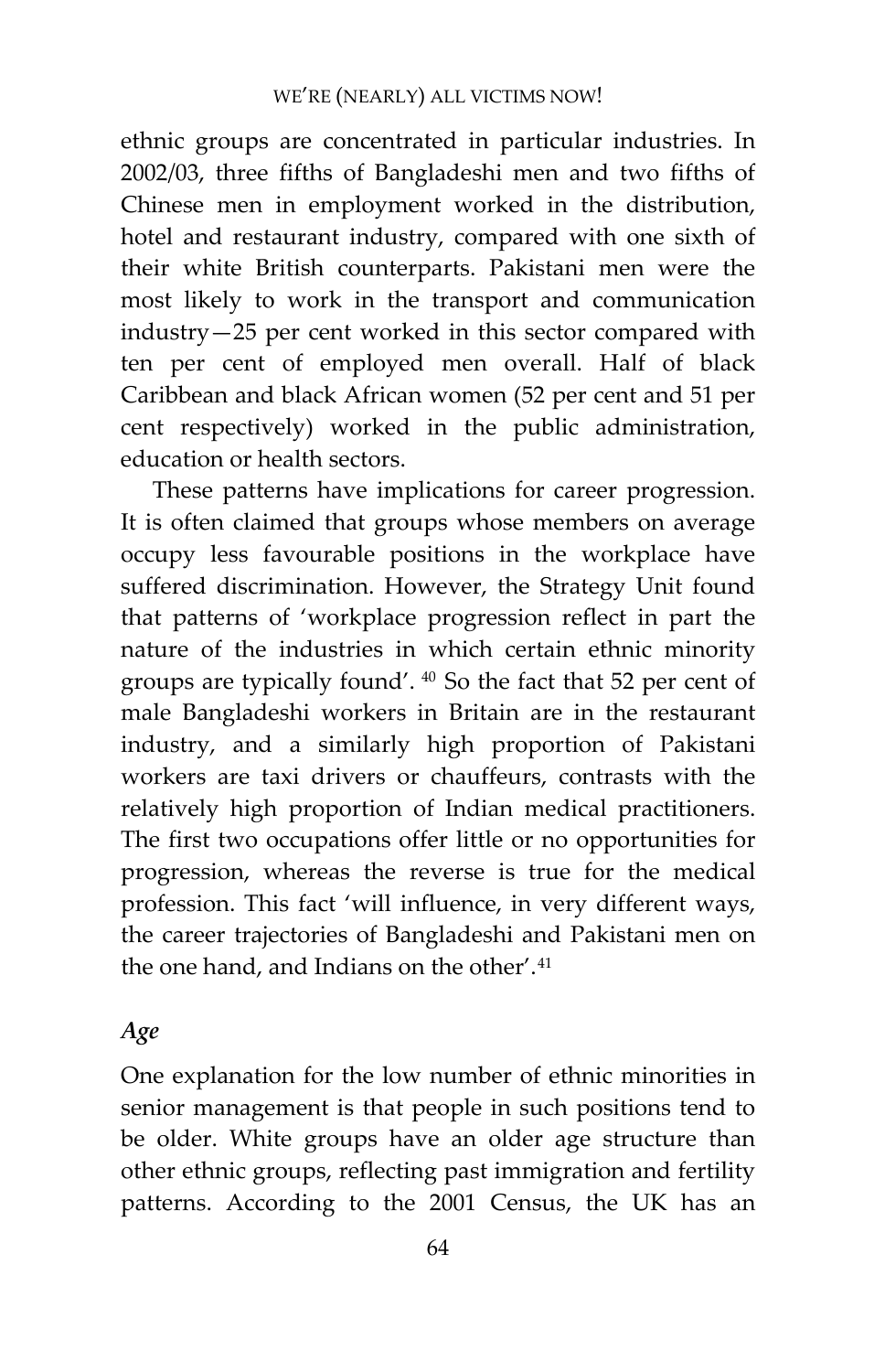ageing population. Taken as a whole, between 1971 and 2003 the number of people aged 65 or over rose by 28 per cent while the number of under-16s fell by 18 per cent.<sup>[42](#page-95-0)</sup> The white Irish and white British groups had the oldest age structures of all in 2001, with almost one in four aged 65 or over.

As the Equal Opportunities Commission has observed, the relatively recent immigration patterns of some ethnic minorities mean that they are relatively young: for example, 38 per cent of the Bangladeshi population were under 16, double the figure for the white population.<sup>[43](#page-95-0)</sup> As a function of natural growth rates, the Strategy Unit has projected that ethnic minorities will, between 1999 and 2009, account for half the growth in the working-age population.<sup>[44](#page-95-0)</sup>

# *Newcomer status*

Some ethnic groups include newcomers to Britain, who are likely to be at a disadvantage simply because the system is unfamiliar. Race may in this respect be irrelevant, since anyone arriving in a new country will find that many things—such as the customs, laws, or the endless form‐ filling—take some time to get used to. Among people living in the UK, the proportion born in the UK varied markedly by ethnic group. Other than the white British group, those most likely to be born in the UK were people from the mixed ethnic group and from the 'other black' group, 79 per cent in each. This reflects their younger age structure. A substantial proportion of the 'other black' group were young people who were born in Britain and who chose to describe their ethnicity as 'other black' and wrote in 'black British' as their Census answer. Black Caribbeans were the next most likely group to be born in the UK. Among the non‐white ethnic groups, the older generations were less likely to have been born in the UK. For example, 83 per cent of black Caribbeans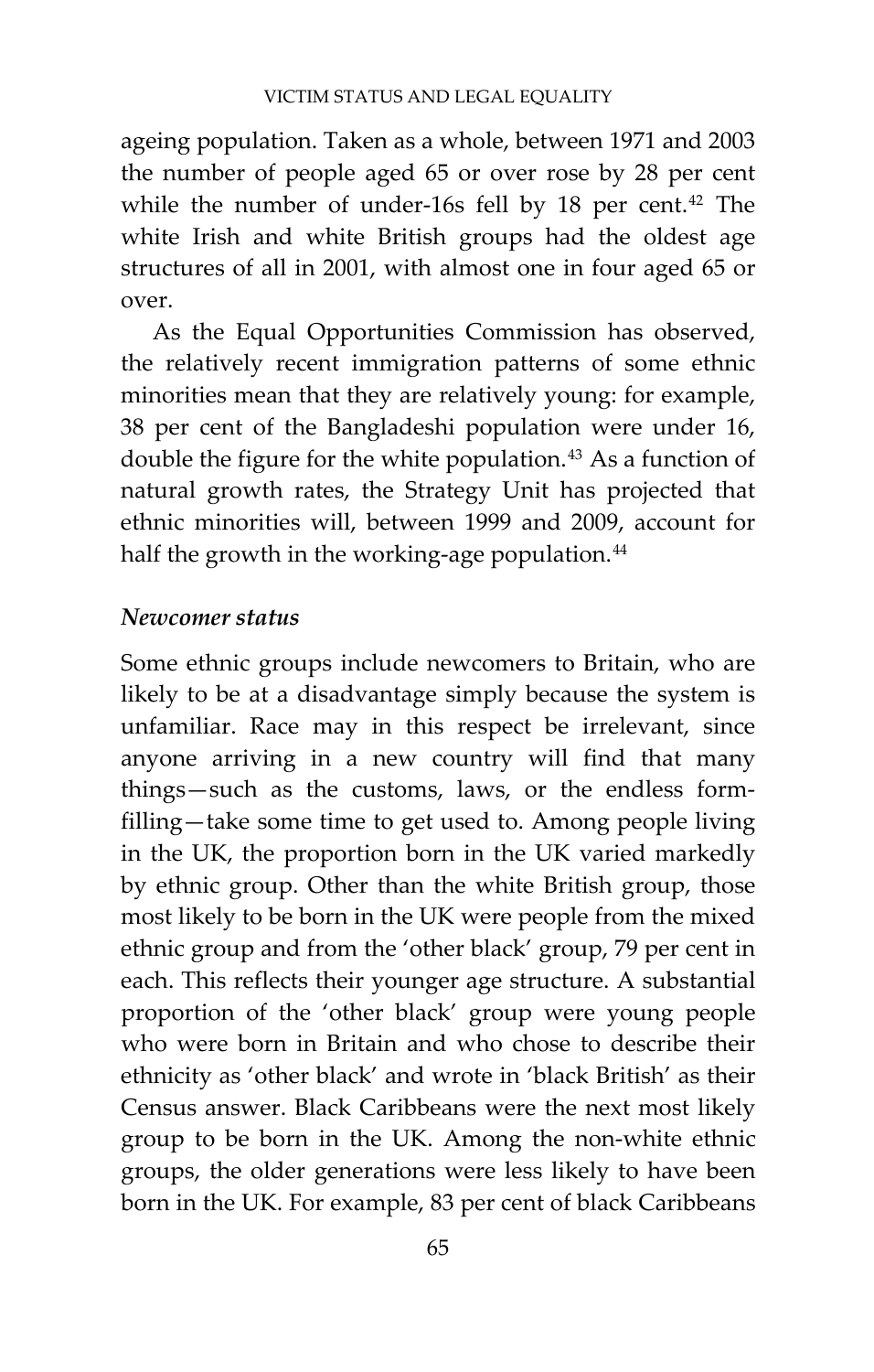aged 25 to 34 were born in the UK, but only five per cent of those aged 45 to 64 were born in the UK.[45](#page-95-0)

# *Language*

The standard of a person's English is relevant to their success in jobs. It has an impact on the ability to fill out a job application form, and people without good spoken and/or written English are likely to find themselves at an initial disadvantage in interviews. The Policy Studies Institute (PSI) interviewed sample groups in the mid‐1990s and found that 91 per cent of African Asians had a good command of English, compared with only 75 per cent of Bangladeshis and 76 per cent of Chinese. The fact is that while some ethnic minorities have higher qualifications than white people, 'some groups have significant groups who cannot speak English'. The PSI identified several factors, including sex, age on arrival, and the proportion of one's own ethnic group in one's neighbourhood, that 'have a bearing on fluency in English', and concluded, for example, 'that women of Pakistani and Bangladeshi origin, aged between 45 and 64, who have been resident in the UK less than 25 years and live in communities where more than ten per cent of residents are from a similar background, are the least likely of all ethnic minority groups to be fluent in English'.[46](#page-95-0)

Perhaps a more definitive and up-to-date measure of linguistic aptitude is the one employed by the Home Office. It has found that 'in terms of educational attainment, irrespective of ethnicity, all pupils with EAL [English as an additional language] perform less well than those who have English as their first language'. There is a loose correlation between EAL children and those likely to come from low‐ income families, but for some minority ethnic groups the majority of pupils are registered EAL: over 90 per cent of Bangladeshi and Pakistani pupils, 82 per cent of Indians, 75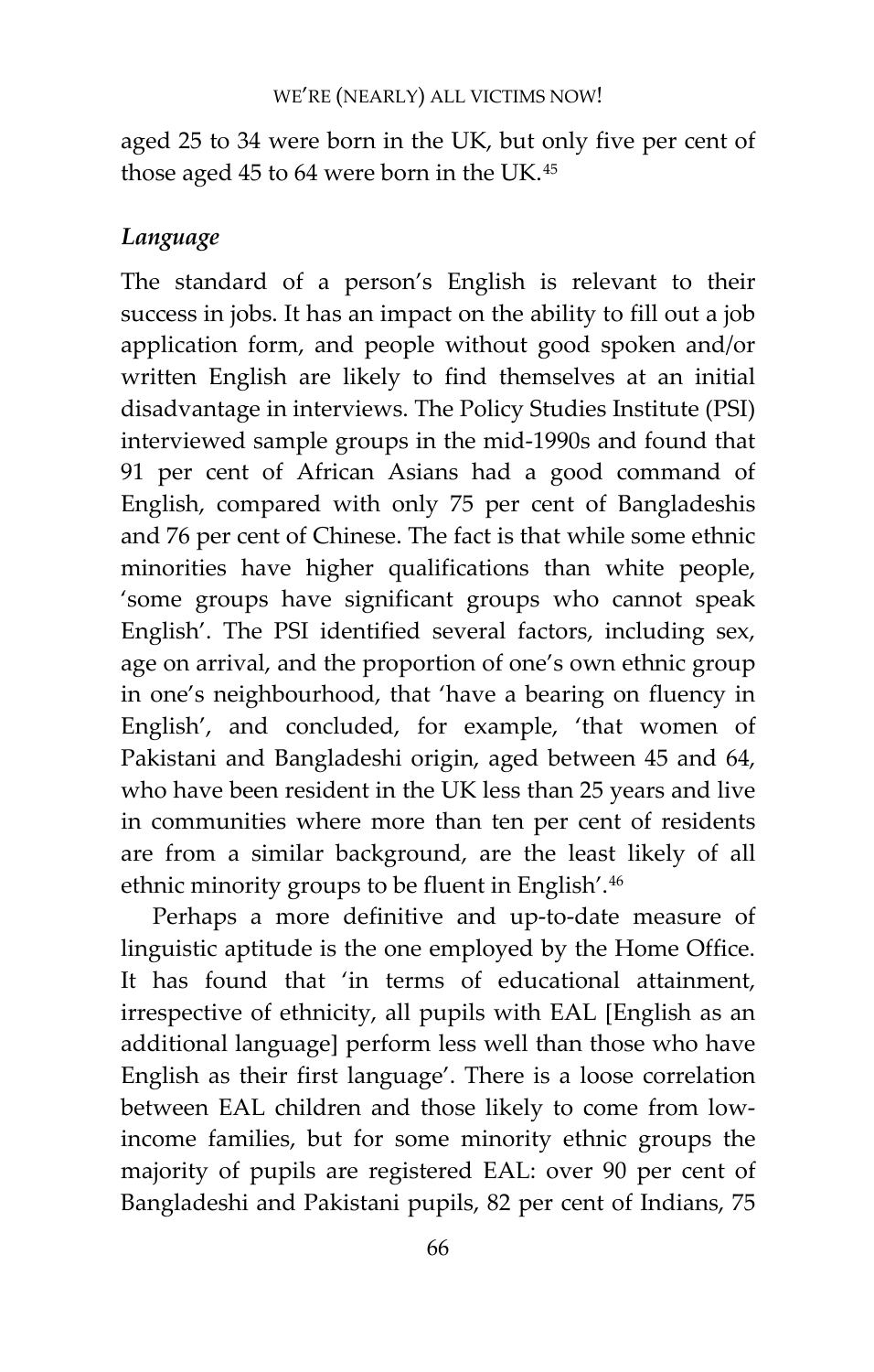per cent of Chinese and 65 per cent of black Africans.[47](#page-95-0) Many, however, do well in school despite this disadvantage.

## *Cultural differences*

To what extent do cultural factors influence outcomes in schools and workplaces across the country? Tariq Modood, professor of sociology at the University of Bristol, blurs the boundaries between a fixed and unchanging ascribed status and a belief (chosen and open to challenge). He says that there are 'colour/phenotype racisms' and there are also 'cultural racisms' that 'build on "colour" a set of antagonistic or demeaning stereotypes based on alleged or real cultural traits'. The most important cultural racism today, he says, is Islamophobia.[48](#page-95-0)

The American writer Orlando Patterson has exposed the inconsistency of writers who have tried to de‐legitimise the importance of culture—but only when it suits their agenda:

While Afro‐American intellectual leaders, and all those who take a sympathetic interest in the plight of Afro‐Americans, are quick to point to cultural factors in the defence of Afro‐Americans against the onslaught of hereditarians, as well as nonracist conservatives, these very same leaders are equally quick to traduce, in other contexts, anyone who dares to point to the subcultural problems of the group in trying to explain their condition. It is now wholly incorrect politically even to utter the word *culture* as an explanation in any other context than counterattacks against hereditarians. Indeed, so far has this politically correct position gone that it is not uncommon for people who even tentatively point to social and cultural problems to be labelled and condemned as racists… We cannot have it both ways. If culture is a major intellectual weapon against the hereditarian racists, culture must contain the answers as we seek to explain the skill gap, the competence gap, and the wage gap, as well as the pathological social sink into which nearly a million Afro‐Americans have fallen.[49](#page-95-0)

Whenever we speak of race as a distinct characteristic of a person, it must involve some kind of genetic inheritance,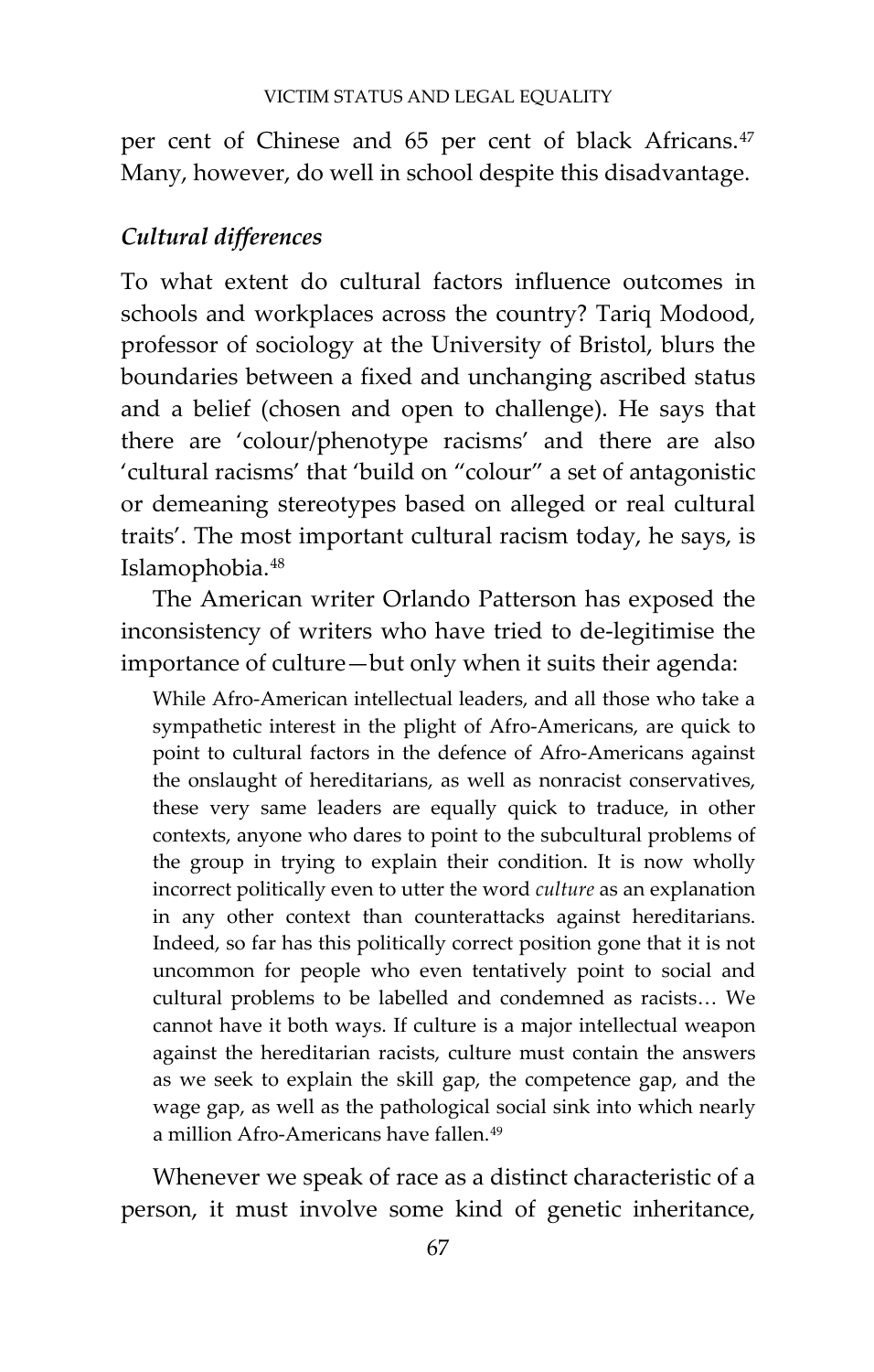whereas culture is the huge area of human activity—values, beliefs, customs, languages, habits, institutions—that is not genetically derived and has to be learnt. Anthropology has long accepted that a human baby taken from any community and placed in any other at an early age will learn the language, customs, and mores of the new family, regardless of racial characteristics. A liberal political culture is something that can be learnt by anyone, which implies that an individual can choose another culture. Those who blur the distinction between race and culture tend to assume that politics is or should be about promoting the interests of different racial groups, since there is no chance of different groups compromising by joining a common public culture. This is something that sectarian collectivists have in common with 'blood and soil' racists like the Nazis: they are hostile to a constitutional system based on a shared political culture, and want to replace it with a system based on loyalty to racial or sectarian identity. Modood falls into precisely this trap. He dismisses the argument of Trevor Phillips that we should nurture a British culture common to all races. Referring to the key elements of the common culture suggested by Phillips—the rule of law, democracy and fairness—he only says, 'yes, these things are great but we all know they can mean very different things. Democracy is a highly contested term.'[50](#page-95-0)

Cultural differences between groups have an undoubted bearing on how likely the members of different groups are, on average, to succeed at school or in the workplace. As the Strategy Unit has acknowledged, 'the labour market successes of the Indians and Chinese show that the old picture of White success and ethnic minority under‐ performance is now out of date'.<sup>[51](#page-95-0)</sup> For in reality, 'there are wide variations in the labour market achievements of different minority groups. Indians and Chinese are, on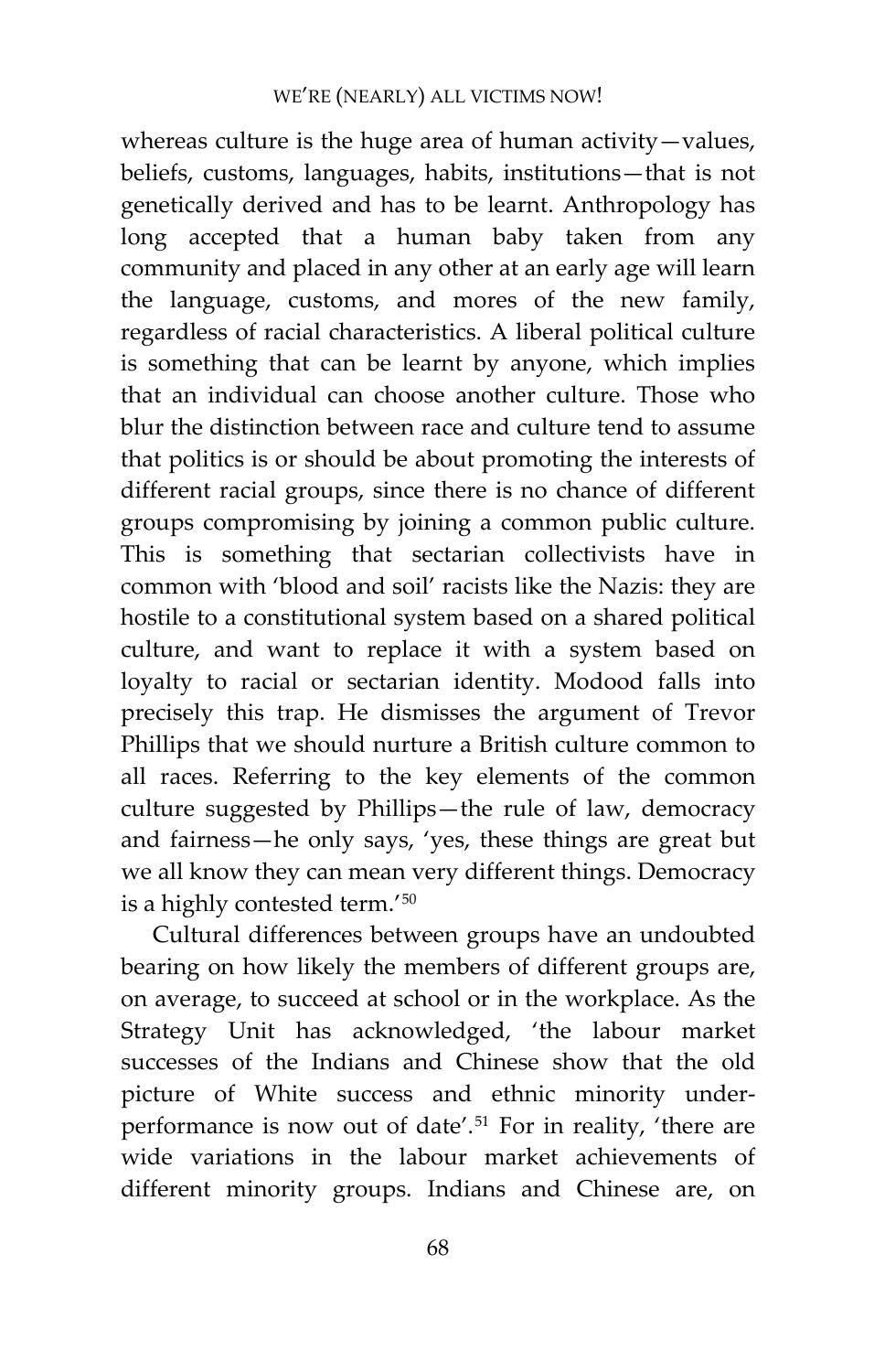average, doing well and out‐performing Whites in schools and in the labour market. Their success shows that there are no insuperable barriers to successful economic and social integration.'[52](#page-95-0)

Gender roles and family structure are among the most important factors.

*Gender roles:* Gender differences reflect the culture of each group. For example, there is an enormous gap between the highest smoking group in society, Bangladeshi men (44 per cent), and the lowest, Bangladeshi women (one per cent), which is suggestive of the different roles played by men and women in that community.[53](#page-95-0) Suicide rates are also revealing. Young South Asian women (the term is not differentiated enough, but is all we have), the Fawcett Society discovered, are particularly at risk of committing suicide, accounting for a proportion of suicides almost double their proportion in the population: 'It has been suggested that these women are likely to be experiencing problems which they do not feel able to discuss either within or outside the family'.<sup>[54](#page-95-0)</sup>

By looking at the correlation between unemployment rates and economic inactivity (those not available for work and/or not actively seeking work), we see that Bangladeshi and Pakistani women had the highest unemployment rates; but Bangladeshi and Pakistani women also had the highest female economic inactivity rates at 77 per cent and 68 per cent respectively.[55](#page-95-0) 'When asked the main reason for not being in the labour market', the Fawcett Society has found that the majority of Pakistani and Bangladeshi women replied 'looking after the family or home'.[56](#page-95-0)

However, girls in every ethnic group, on average, perform better than boys at school. 'In each ethnic group, a higher percentage of 16‐year‐old girls than boys gained five or more A\*‐C passes at GCSE. Whilst 79 per cent of Chinese girls compared with 71 per cent of Chinese boys gained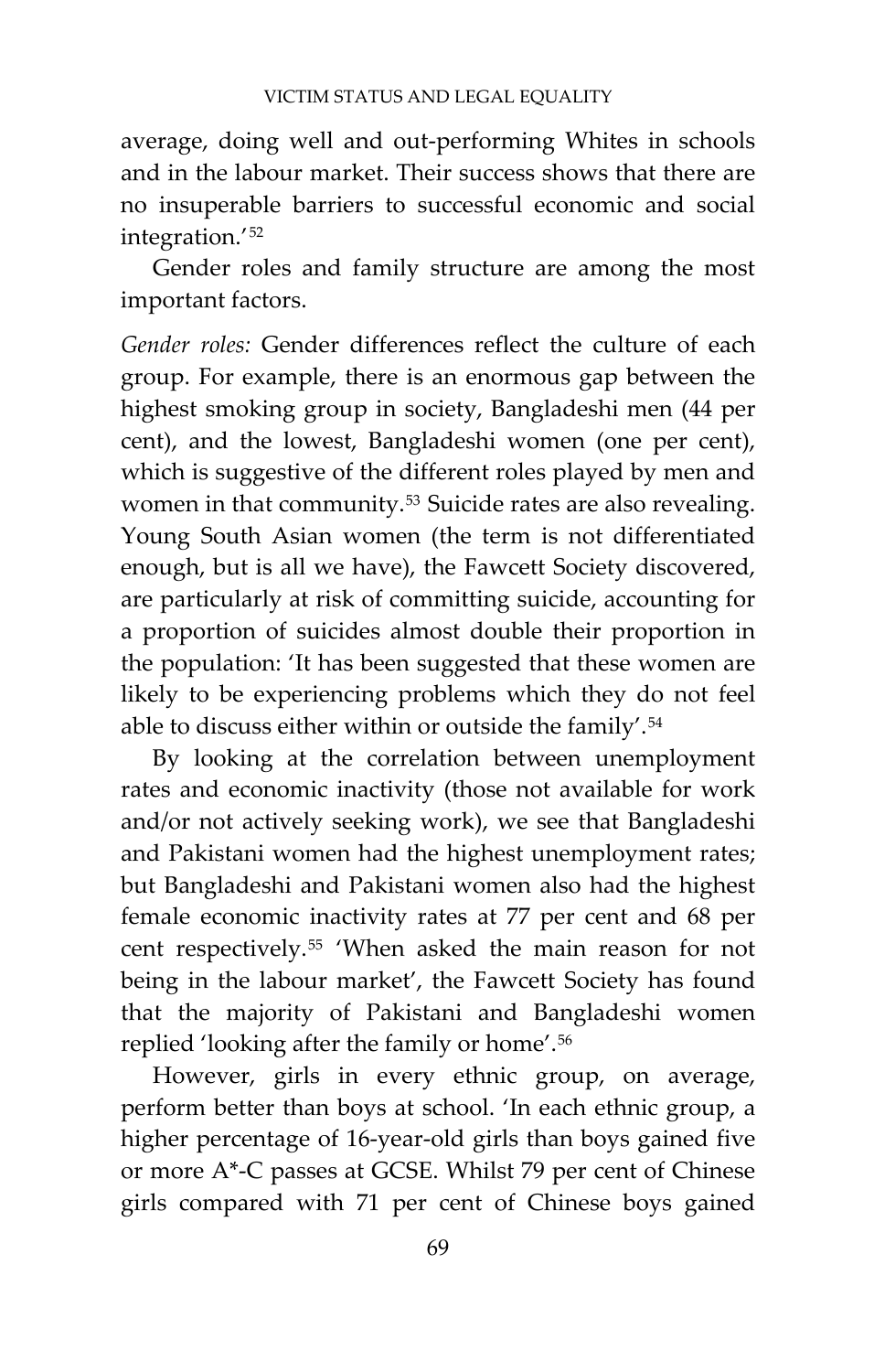these qualifications, giving a difference of eight percentage points, for the lowest achieving group there was a larger gap of 15 percentage points between black Caribbean girls (40 per cent) and boys (25 per cent).'[57](#page-95-0) While in the white population, the gender differences between men and women have been attenuated, it would be hard to argue the same for black Caribbean men and women—'the unemployment rate for men was high (15 per cent), the rate for women was much lower (eight per cent)'. The same can be said of Bangladeshi men and women—women's employment was very low at only 17 per cent, whilst nearly half of Bangladeshi men were in employment.[58](#page-95-0) It must be possible that the relative status of the sexes within ethnic minorities may not have anything at all to do with discrimination by the majority white population.

*Family structure:* There are differences in the types of households different ethnic groups live in. Three quarters (74 per cent) of Bangladeshi households contained at least one dependent child in 2001. This was the highest proportion for any ethnic group and was nearly three times that of white British households (28 per cent). Households headed by a Pakistani or Indian person were also more likely than non‐Asian households to contain at least one dependent child—66 per cent of Pakistani and 50 per cent of Indian households did so. White Irish households were least likely to contain dependent children.[59](#page-95-0) Almost one fifth of Bangladeshi women in the UK have three or more children under 16, as do 16 per cent of Pakistani women, and nearly ten per cent of black African women. For all other women, including white women and black Caribbean women, the figure is 3-4 per cent.<sup>[60](#page-95-0)</sup> Asians were more likely to have complex family structures, one measure of which is the number of households containing three or more adults with or without children. Such household structures make a large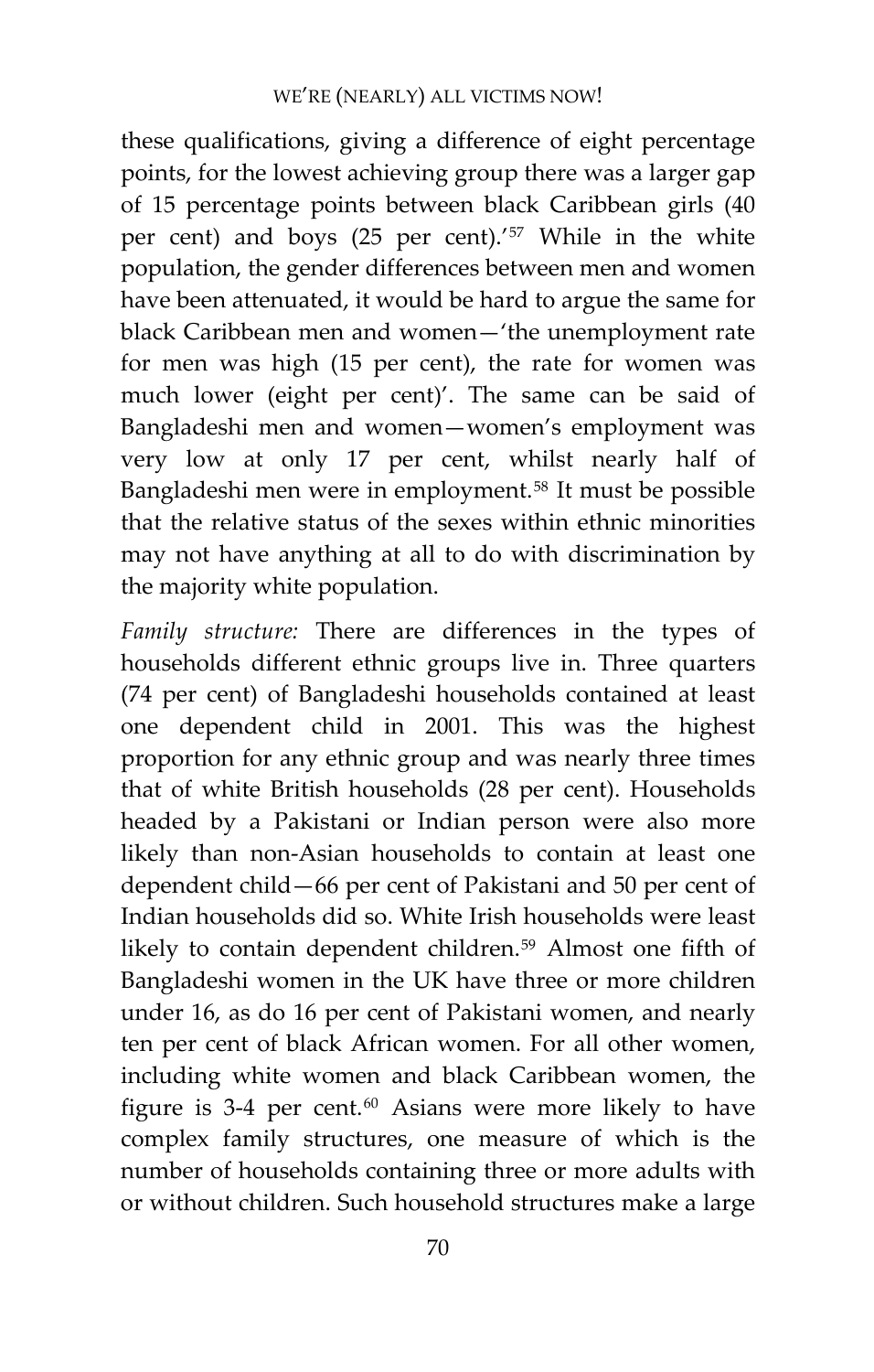difference to the ability and willingness of members to work outside the family home. Some 17 per cent of white households were of this type compared with 49 per cent of those from Pakistan or Bangladesh.<sup>[61](#page-95-0)</sup>

Family breakdown has an impact on the ability to get jobs. Not only is the ability of women to choose to combine employment and childrearing a significant issue, $62$  it would not be easy for anyone, irrespective of background, to work, for example, as a full-time teacher or civil servant, while being a lone parent. At 45 per cent, the largest proportion of one‐parent families is found among Caribbeans, compared with 21 per cent among whites and eight per cent among South Asians.<sup>[63](#page-95-0)</sup>

Both Trevor Phillips and Tony Sewell of the Learning Trust, which runs the London borough of Hackney's education service, subscribe to a version of the 'cultural deficit theory', which says that African-Caribbean boys perform badly because of their domestic, social and cultural situation.<sup>[64](#page-95-0)</sup> For Trevor Phillips, 'black children need role models and ideally parents, especially fathers, should play a more active role in their children's education'.[65](#page-95-0) Dr Sewell has agreed with Mr Phillips that black men need to play an active role in the upbringing of their sons, since once boys hit puberty it is imperative that a father provides proper boundaries and guidance to counter under‐achievement. As Dr Sewell has written, 'for too long in the fragmented family lives that prevail in black communities, a large number of black fathers have been allowed to evade this essential duty to their offspring. One central reason why Chinese and Indian children generally come top of school league tables is because they enjoy far more stable backgrounds than most white and African-Caribbean children.' It is, he goes on to say, substantially as a consequence of the absence of paternal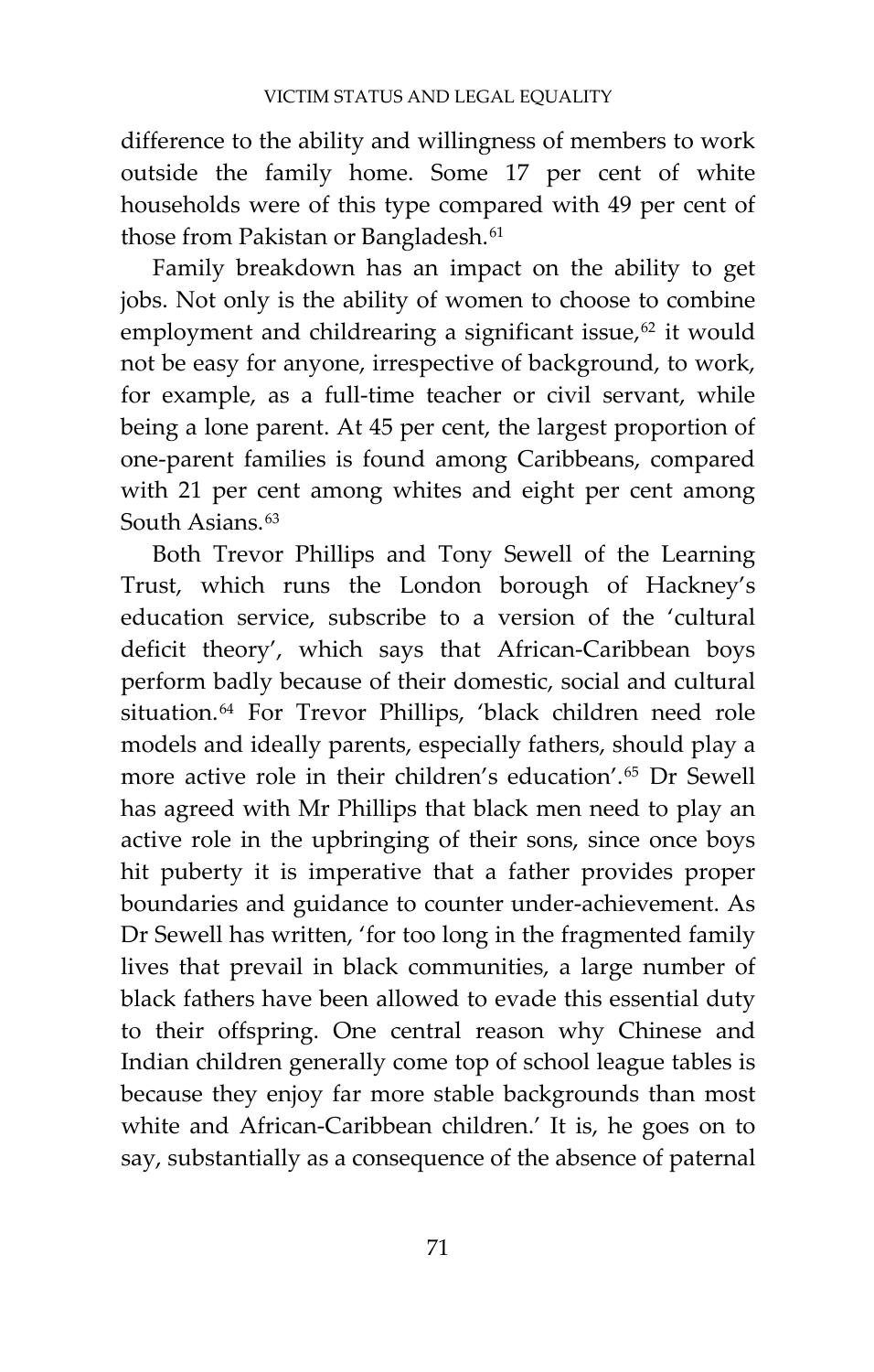role models that young black boys turn to gangland culture for a sense of male identity:

Through its imagery and the lyrics of rap music, it has helped to create a nihilistic black youth culture that is anti‐education and anti‐achievement. There should be little surprise then that, in some classes, cleverness is not seen as cool. Successive ministers have failed to address these issues, preferring to hide behind the blanket pledge to tackle 'institutionalised racism'. This failure has been disastrous.<sup>[66](#page-95-0)</sup>

To claim that the over‐ or under‐representation of ethnic minorities must be caused by white discrimination is to ignore the impact of all these cultural factors.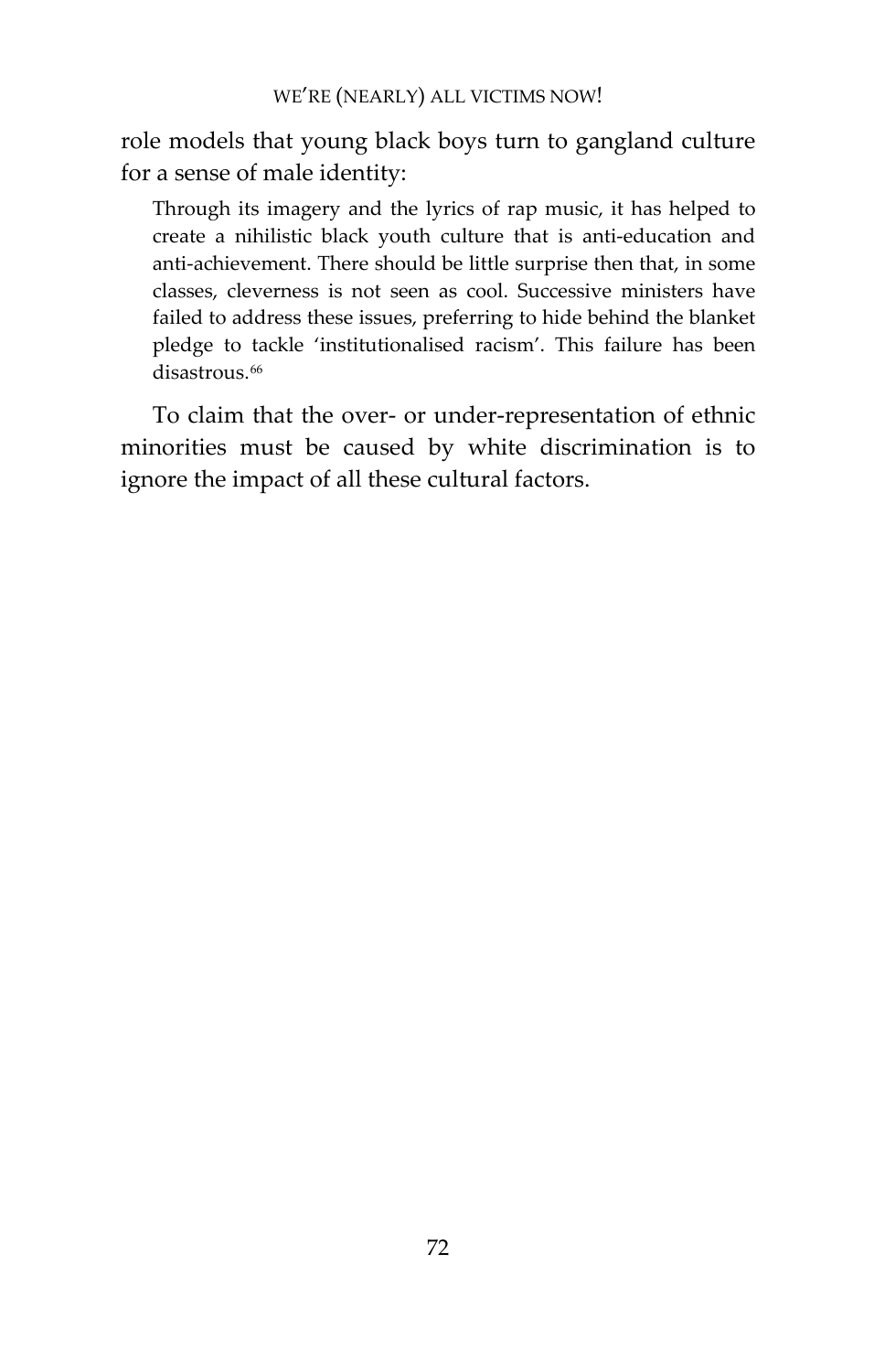# **Conclusions**

So far I have argued that policies of preferential treatment for groups are incompatible with Britain's heritage of liberal democracy for three main reasons. First, because it undermines the bedrock principle of liberalism, personal responsibility grounded on the equal moral status of all. Second, because it encourages majoritarian rather than deliberative democracy. And third, because it infringes the ideal of equality before the law. But what are the underlying causes of politically mandated victimhood? Three can be discerned: group self‐interest; misguided compassion; and political authoritarianism.

Is it right to think of victim groups as coalitions for the advancement of their own interests at the expense of other people? There have been, and are, real victims. American blacks, in particular, were badly treated historically. Has there been a multiplication of victims today because more people can genuinely claim to be oppressed? A diligent search produces little such evidence. And victim status undeniably brings sought‐after advantages. Group self‐ interest includes not only material benefits but also emotional pleasures such as righteous indignation and exerting power over others. Demands to be able to subject opponents to police action are perhaps the strongest examples of the latter: 'I'll get the police onto you for saying that'. It may also be possible to demand compensation; it can justify preferential treatment in the jobs market; and it can put victims above criticism, a status especially useful to people who have laid themselves open to counter‐argument. But there is a difference between victim groups and old‐ fashioned political coalitions for advancing private interests. Most such groups, including industry trade associations,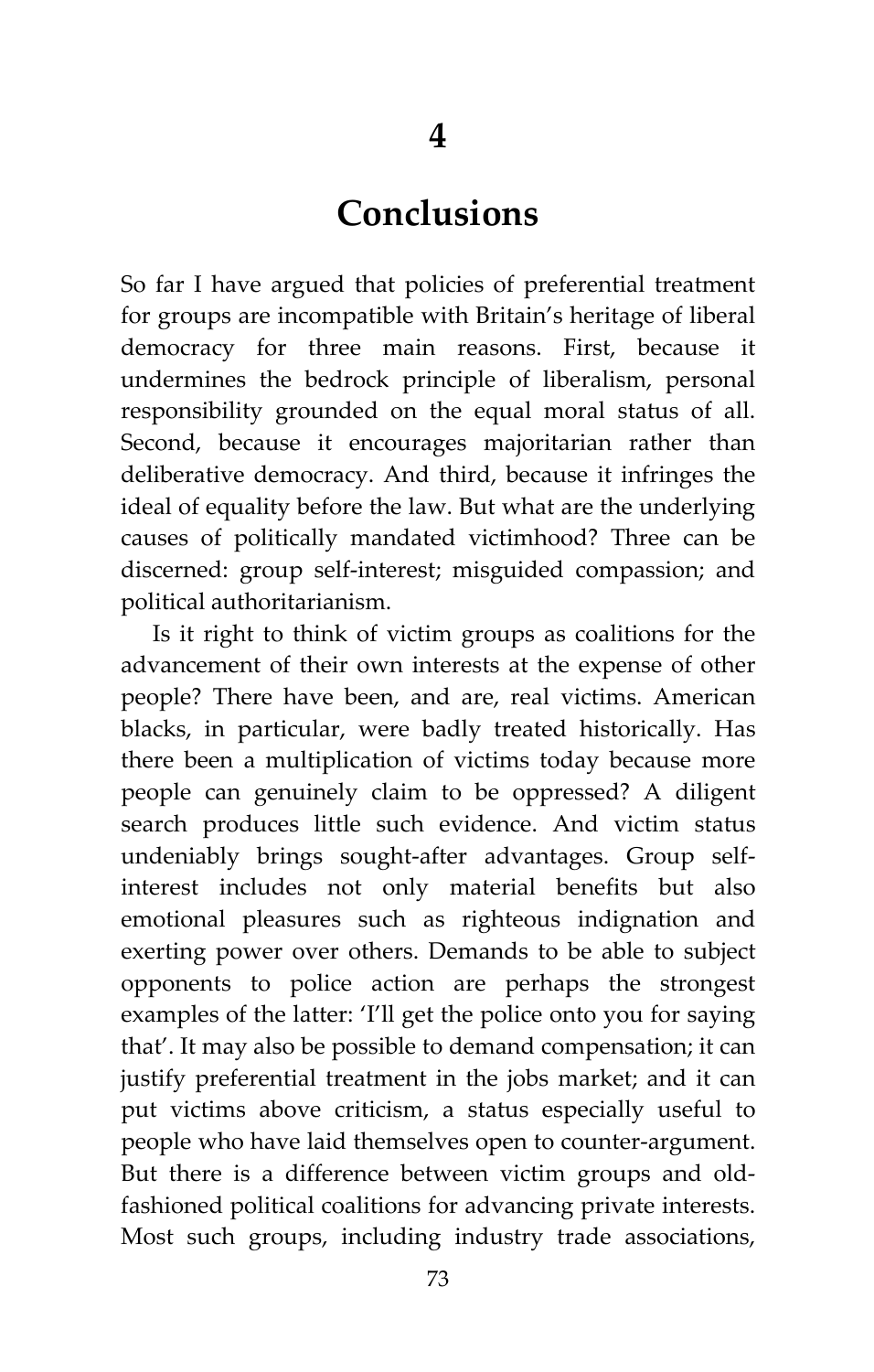### WE'RE (NEARLY) ALL VICTIMS NOW!

seek protection or preferential treatment through lobbying and information campaigns, but they do not claim to be the victims of an oppressor. This linking of calls for preferential political action in favour of victims at the expense of their oppressors is a significant departure from normal interest‐ group lobbying because the sharp contrast between victim and oppressor deepens social divisions.

A second significant underlying cause of growing modern victimhood is misguided compassion—misguided because it neglects the harmful impact on the behaviour of victims and the wider consequences for society. Some people in society want to do good, partly reflecting their sheer good intentions, but also an element of self-interest. Public recognition of concern brings emotional rewards, which partly accounts for the prevalence of public displays of compassion, such as wearing ribbons in sympathy with this or that group. In some cases such displays can amount to a kind of personal therapy.

Nirpal Singh Dhaliwal has described the well‐intentioned harm inflicted by teachers of black and Asian boys at an allboys comprehensive in Ealing in the late 1980s. He was one of the boys:

We'd often get a fresh‐faced, idealistic teacher who had no doubt read Marx and Malcolm  $X$  and done an elective in post-colonial theory at polytechnic. We ate those suckers alive… Desperate to empathise with our persecution, they were knocked dead by our indifference and rampant misbehaviour. At the first sniff of guiltridden middle‐class weakness, the feral instincts of teenage boys were unleashed and the class descended into anarchy. They thought we'd been crazed by oppression, so didn't want to come down too hard on us. They wanted to understand instead. When it did get too much for them and they threatened to march one of us to the headmaster's office, our immediate protest would be: 'You're a racist!'[1](#page-95-1)

The boys despised the teachers who took the line that ethnic minorities had been oppressed and who concluded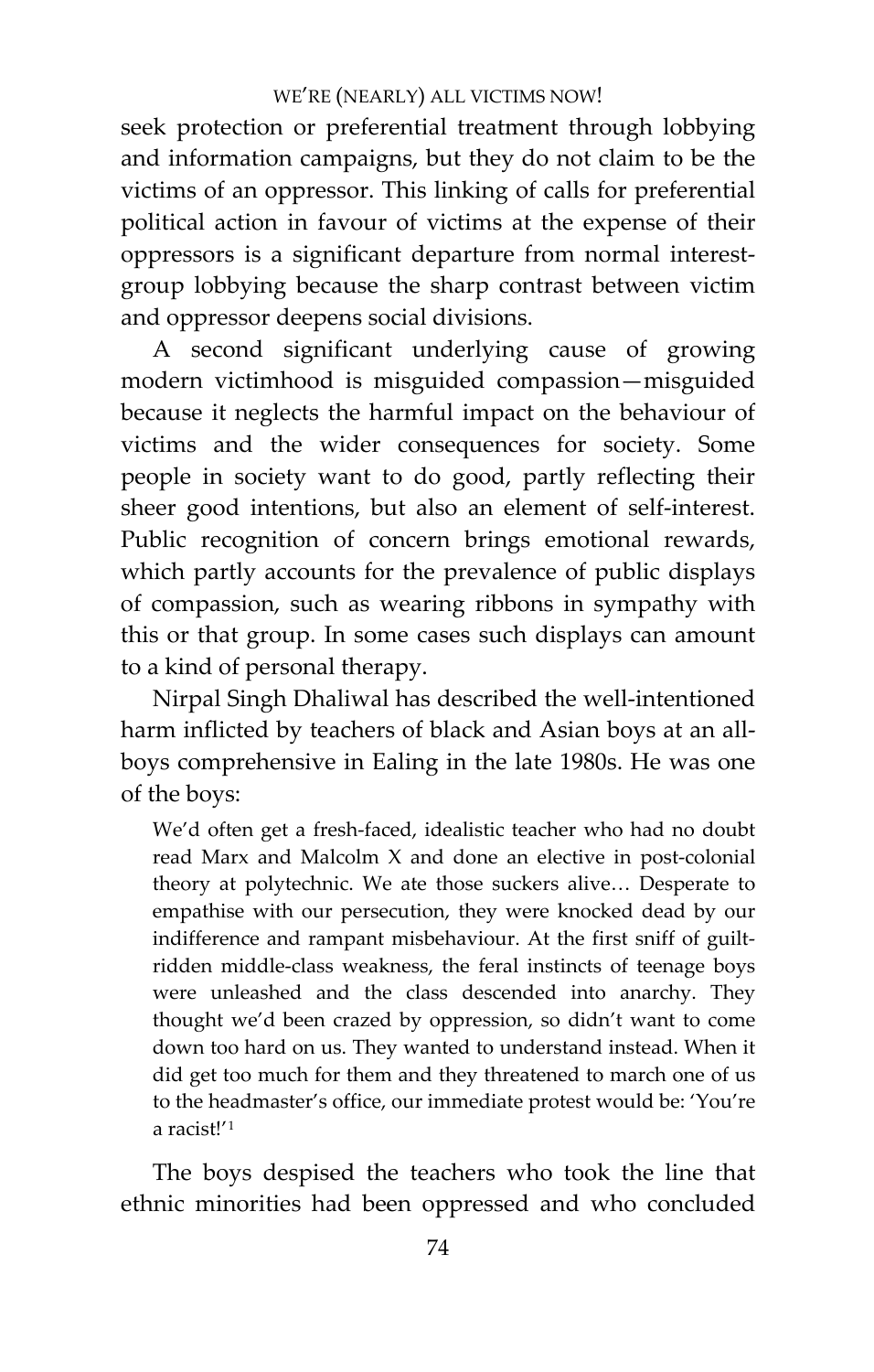#### **CONCLUSIONS**

that wrongful behaviour in class should not, therefore, be challenged. Dhaliwal goes on to say that the teachers they respected most were strict, expected them to work hard, and ignored ethnic status. The author speculates that there are fewer such teachers today and that it is normal for teachers 'not to reprimand badly behaved black kids' because 'they suffer enough oppression as it is'.

The French writer de Tocqueville noticed the rise of misguided compassion as early as the 1830s. It happens when a kindly people become rich. Many people flourished under Britain's free constitution, but some did not, and the successful wanted to help the less fortunate. As a result, when Britain was the wealthiest country in Europe in the 1830s, it had the largest number of people on poor relief. In the end this misguided concern did more harm than good and reform of the poor laws followed, but the tendency continues to this day.

Not all rich countries have reacted with kindness towards disadvantaged members of their society. There is tremendous wealth in Saudi Arabia, but only a little reaches the poor, and so too in Russia, where wealthy oligarchs are more noted for prestigious spending on Western football clubs than for their philanthropy. But in Britain and other English‐speaking countries, the supply of compassion has outstripped demand—we might say that there is a surplus of successful people looking for compassion outlets. It is a sign of the innate decency of the British people, but this social concern can be exploited. At the time de Tocqueville was writing about the poor law, and throughout the nineteenth century, there was a virtual industry of people who specialised in writing letters appealing for donations by inspiring pity. As a result, the term 'begging letter' took on the pejorative meaning that it retains today. In the nineteenth century kindness could be exploited because potential donors had little direct knowledge of the recipients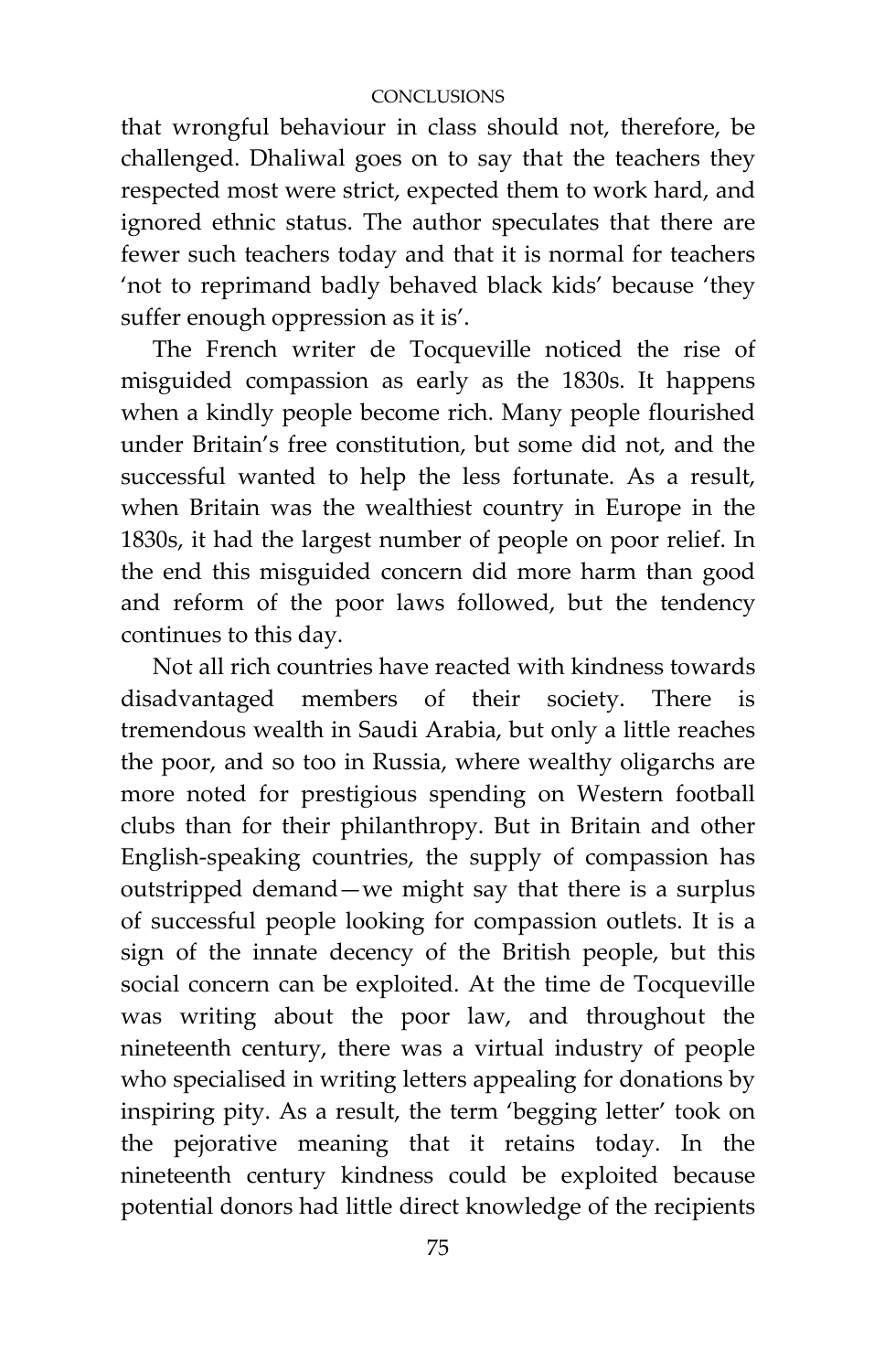of their charity. Modern efforts to seek victim status as a group appeal to the same cultural tradition, and rely on the same lack of direct knowledge and its replacement by 'sympathy', often at a safe distance and without thought for the real consequences.

Ironically, in their anxiety to prove their hostility to prejudice, especially racial prejudice, sympathisers end up by increasing its importance. In this country there has long been strong cultural disapproval of prejudice. We dislike being judged by our origins or other ascribed category. We like to be seen for what we really are, not judged according to some accident of birth. But paradoxically, despite the outward appearance of hostility to pre‐judgement according to ascribed status, victimhood asserts that group membership is the primary identity of individuals. As Dhaliwal showed earlier, the 'racially sensitive' teachers of Ealing were more guilty of pre‐judgement and stereotyping than the teachers who expected the whole class to work hard, regardless of race.

To suggest roles for self‐interest and misguided compassion is probably less controversial than accusing some activists of authoritarianism, by which I mean hostility to liberal democracy. Is it not possible that they have failed to realise the consequences of their actions? Perhaps so, but if they persist in calling for the re‐assertion of group identities and denying moral equality, and if they continue to undermine the legal equality of all, even after the consequences have been pointed out, we must credit them with knowing what they are doing. An earlier generation of socialists managed to combine a demand for equal outcomes with animosity to moral equality. Their calls for equalisation gave the impression of concern for the common person, but their real attitude was contempt. George Bernard Shaw, for example, said in *The Intelligent Woman's Guide to Socialism and Capitalism* that 'For my part I hate the poor and look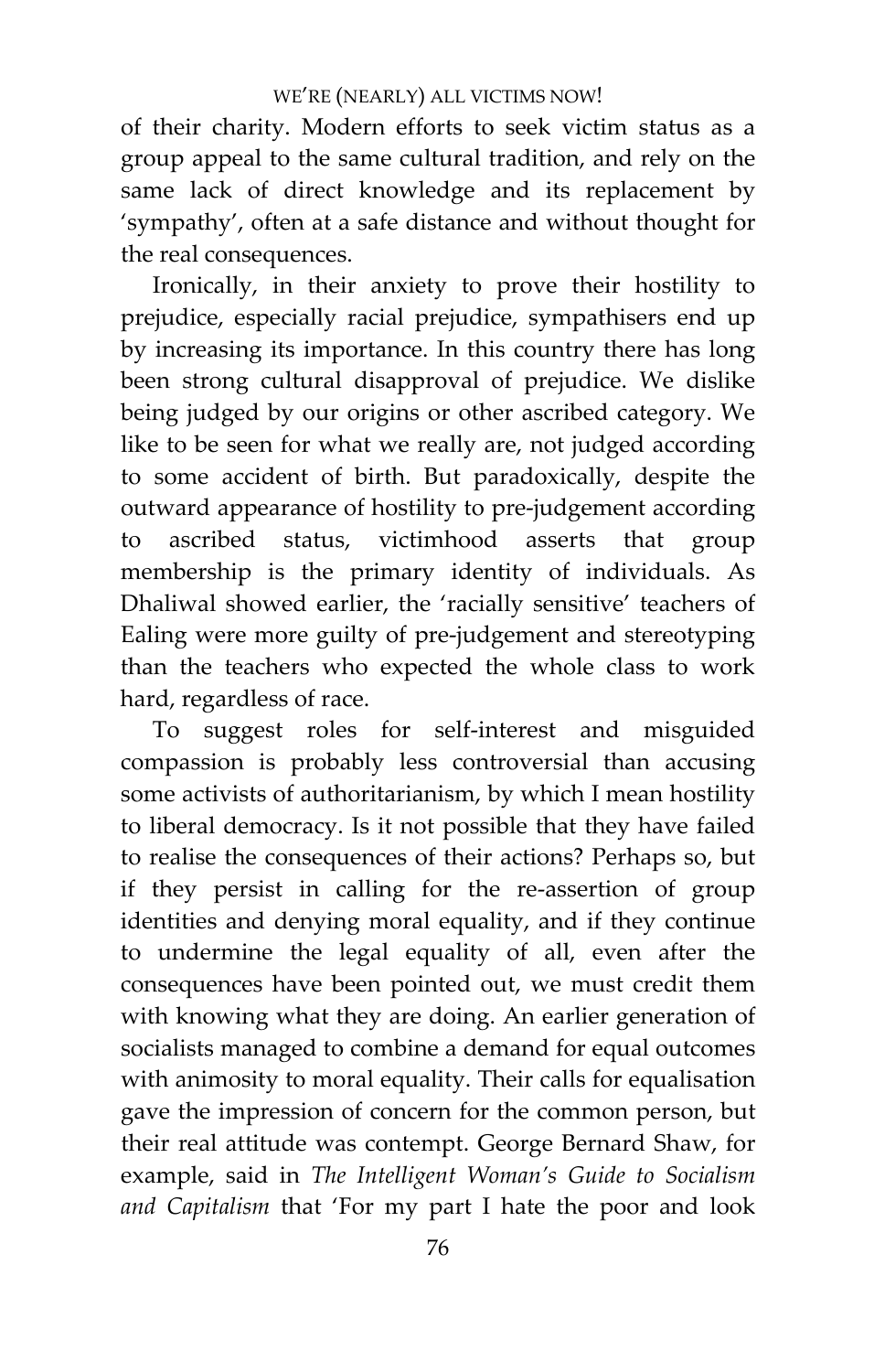### **CONCLUSIONS**

forward eagerly to their extermination. I pity the rich a little, but I am equally bent on their extermination.' All classes including the working classes had 'no right to live: I should despair if I did not know that they will all die presently, and that there is no need on earth why they should be replaced by people like themselves'.[2](#page-95-1) He was an unashamed elitist, and his attitudes did not die with him. No doubt there are many naïve champions of victim groups who think they are simply being 'nice', but it is no coincidence that many activists of the hard left who previously tried to inflame class divisions have switched their attention to victim groups as potentially more promising sources of hostility to liberalism. Their core belief is that they possess superior insights into the human condition and, consequently, are entitled to impose their will on others.

There is special danger in the variety of victimhood that demands equal respect for all group beliefs, as if none threaten the foundations of liberal democracy. But some beliefs, particularly Islamic precepts such as death for apostates or the inferior legal status of women, are not compatible with liberal democracy. If the core belief of liberalism is moral equality, then it assumes autonomous individuals guided by conscience and not merely obedient to authority. It contends that moral choice is only worthy of the name if it is a free choice, and that everyone, of any rank, must be considered capable of judging right from wrong. This is very different from the way that Islam is understood in many communities. According to a common interpretation of Islam, the first obligation is obedience. Many Muslims say that no interpretation of the sacred texts is permitted. Individuals can be punished for heretical opinions. Membership of the group is not voluntary and leavers may receive death threats. Individuals are not equal.

We urgently need to remind ourselves of the essential features of liberty so that we can defend it against subtle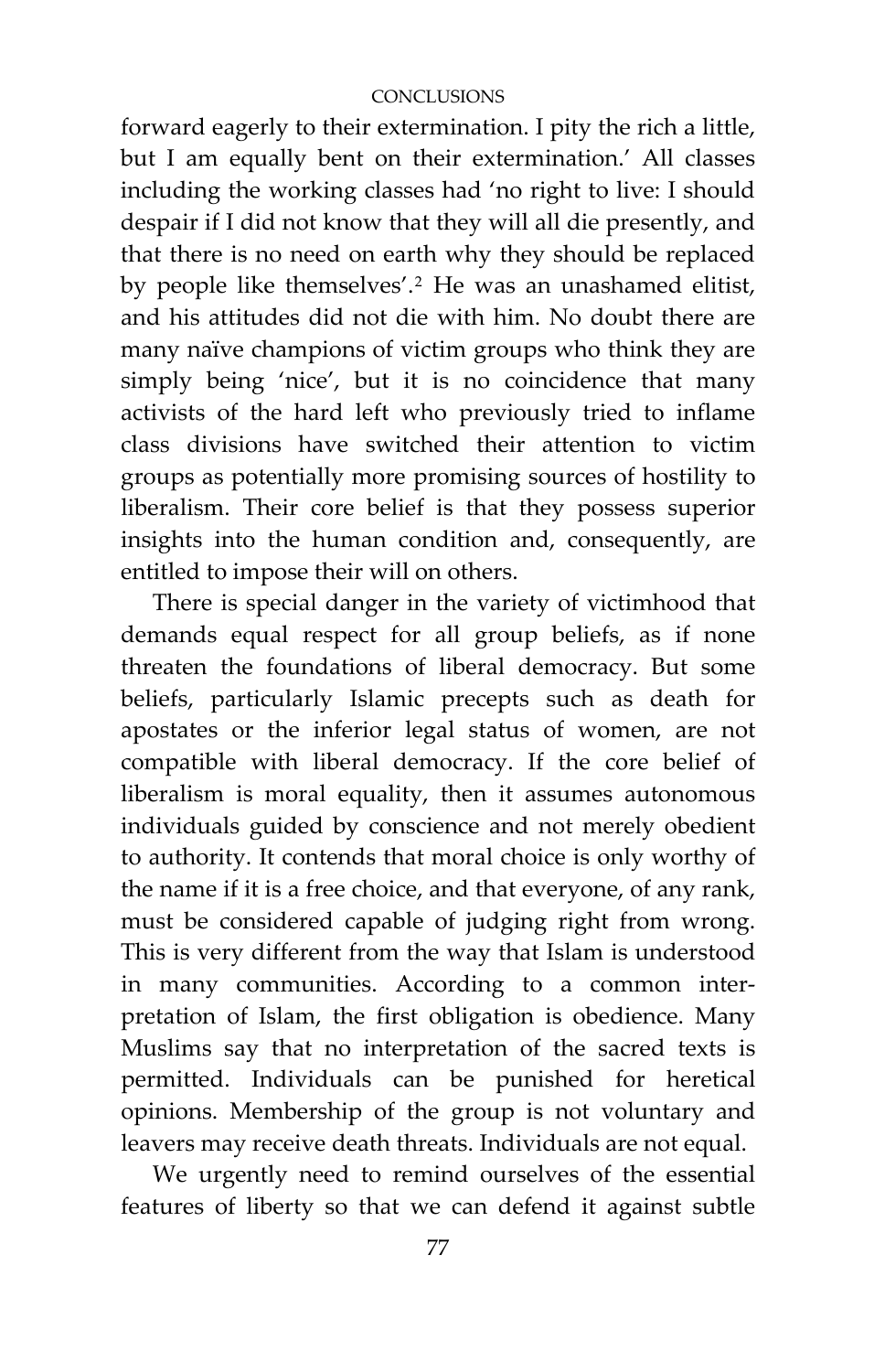### WE'RE (NEARLY) ALL VICTIMS NOW!

enemies. Liberty means living under equal laws intended to create the security to take personal responsibility for our own affairs. To be free is to be equal under law and to enjoy personal responsibility—the chance to follow your own plan of life. The founders of liberalism thought they were freeing every admirable human motivation. And they thought they were replacing the prejudice and bigotry that flourishes when knowledge is controlled from on high with open discussion to which anyone could contribute. They did not think all opinions were equally worth hearing, but that everyone should be heard so that the merits of their views could be judged impartially.

Victimocracy, as we see it emerging today, is not compatible with either liberty or democracy.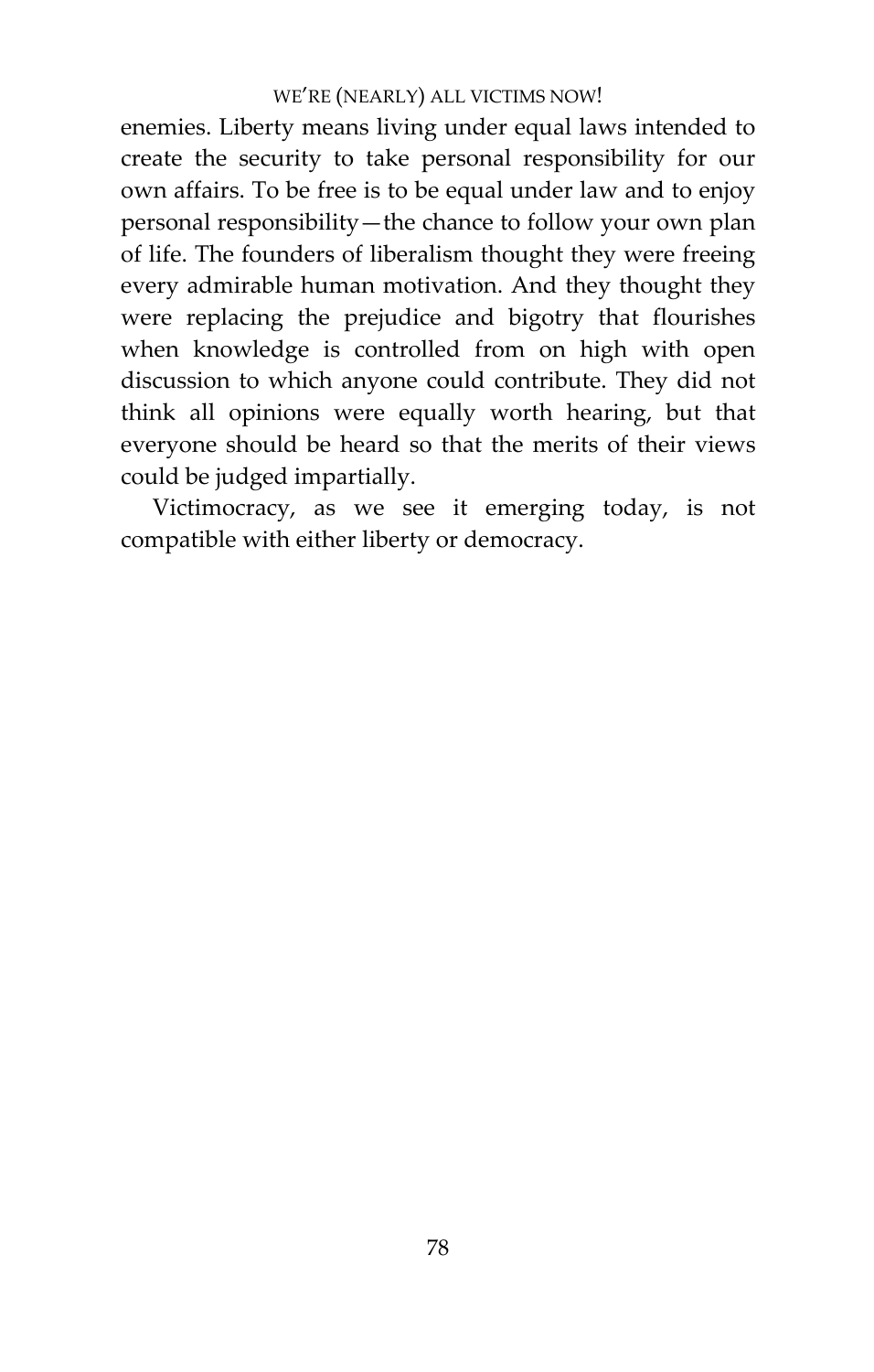# *Notes*

### **Introduction**

- 1 Milton, J., *Areopagitica and Other Political Writings*, Indianapolis: Liberty Fund, 1999, p. 45.
- 2 DRC, *Disability Briefing*, June 2005.
- 3 DTI, *Fairness For All: A New Commission for Equality and Human Rights*, Cm 6185, May 2004, p. 14.
- 4 *Annual Abstract of Statistics* 2005, Table 5.3. About 22 per cent of people of pension age reported a long‐term health condition or chronic illness. *Living in Britain 2000*, General Household Survey 2000, Table 7.13. London: TSO, 2001.
- 5 Wellings, K., *et al*., *Sexual Behaviour in Britain*. London: Penguin, 1994.
- 6 www.stonewall.org.uk. Downloaded: 2 February 2006.
- 7 DTI, *Fairness For All: A New Commission for Equality and Human Rights*, Cm 6185, May 2004, p. 13.

# **1: Why modern victimhood is not compatible with liberalism**

- 1 Locke, J., *Second Treatise of Government*, s. 133.
- 2 *Second Treatise*, s. 22.
- 3 For a discussion of our legal system see Scruton, R., *England: An Elegy*, London: Chatto & Windus, 2000, Chapter 6.
- 4 Locke, *Second Treatise*, s. 4.
- 5 Smith, A., *The Theory of Moral Sentiments*, Indianapolis: Liberty Fund, 1976, p. 167.
- 6 *Theory of Moral Sentiments*, p. 269.
- 7 Locke, *Second Treatise*, s. 22.
- 8 Milton, J., 'Second Defence of the People of England' (1652) in *Areopagitica and Other Political Writings*, Indianapolis: Liberty Fund, 1999
- 9 Blackstone, W., *Commentaries on the Laws of England*, vol. 3 , p. 4.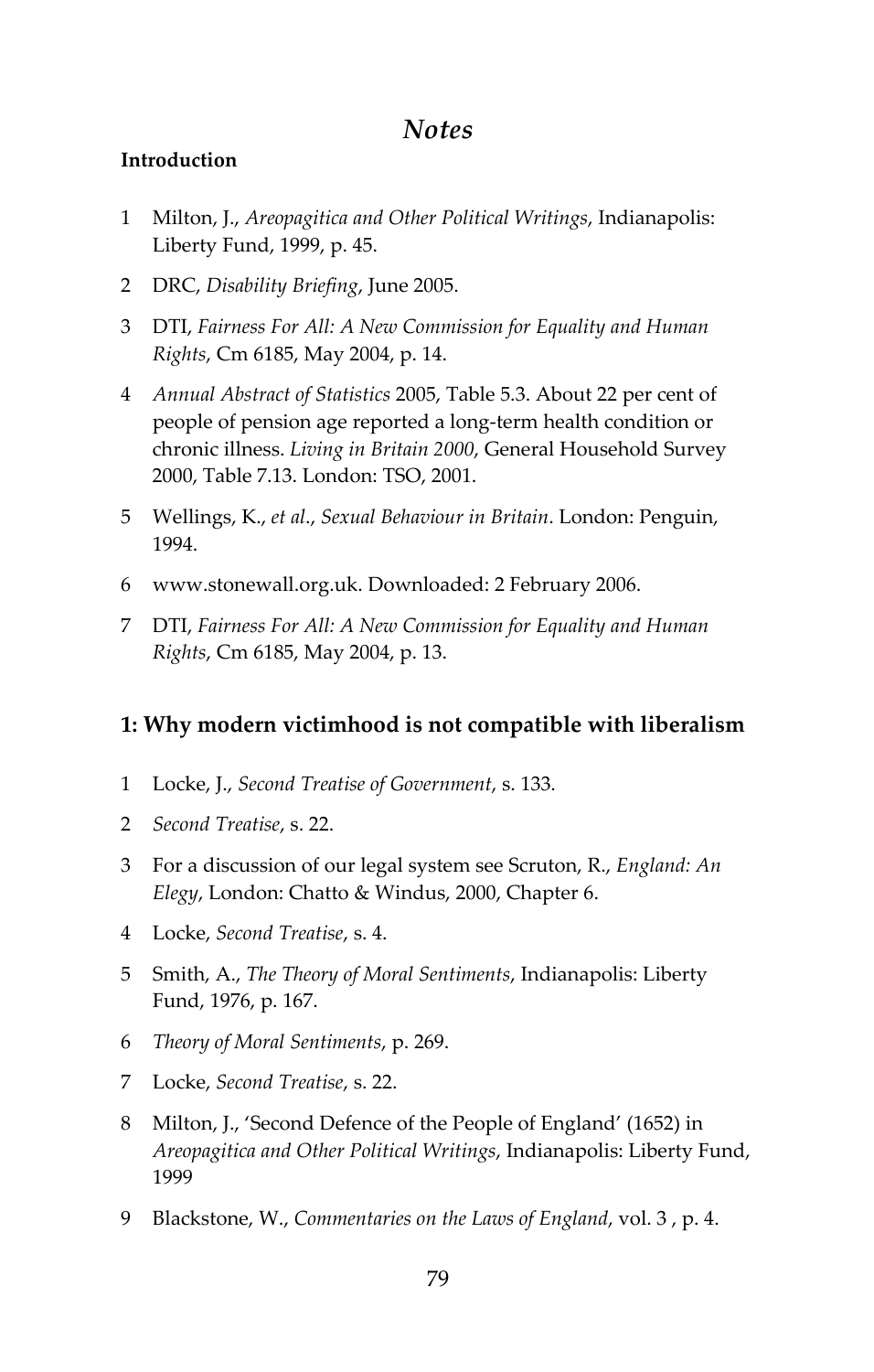- 10 Locke, *Second Treatise*, s.13.
- 11 Locke, *Second Treatise*, s. 6.
- 12 Smith, *Theory of Moral Sentiments*, pp. 71‐72.
- 13 For an excellent discussion see Conway, D., *In Defence of the Realm*. Aldershot: Ashgate, 2004.
- 14 Miller, D., *On Nationality*, Oxford: Clarendon Press, 1995.
- 15 Catholics remained under various legal disabilities until 1829, but did not need to fear for life and limb from the Glorious Revolution onwards.
- 16 During the seventeenth century before 1688, James I, Charles I and the Commonwealth struggled against Catholics and Protestant dissenters. During the Commonwealth Puritans destroyed religious art as Edward VI had done, to eliminate what they saw as physical distractions from purity of heart.
- 17 Dennis, N. and Halsey A., *English Ethical Socialism*. Oxford: Clarendon Press, 1988.
- 18 See below for discussion of the Macpherson report.
- 19 Marcuse, quoted in Dennis, N., *Racist Murder and Pressure Group Politics*, London: Civitas, 2000, p. 130.
- 20 Horkheimer and Adorno, quoted in Dennis, *Racist Murder*, p. 130.
- 21 Scruton, S., *England and the Need for Nations*, London: Civitas, 2006, Chapter 8.
- 22 Steele, S., *The Content of Our Character*, New York: St. Martin's Press, 1990.
- 23 Ryan, W., *Blaming the Victim*, 2nd Edn, New York: Vintage Books, 1976.
- 24 Ryan, pp. 284‐85.
- 25 This is not intended to be a description of all Islamic societies. There is considerable variety, but it is a description of some such societies, for the sake of comparison.
- 26 England is bit of a misfit because the Church of England is the established church and, therefore belongs in the political domain.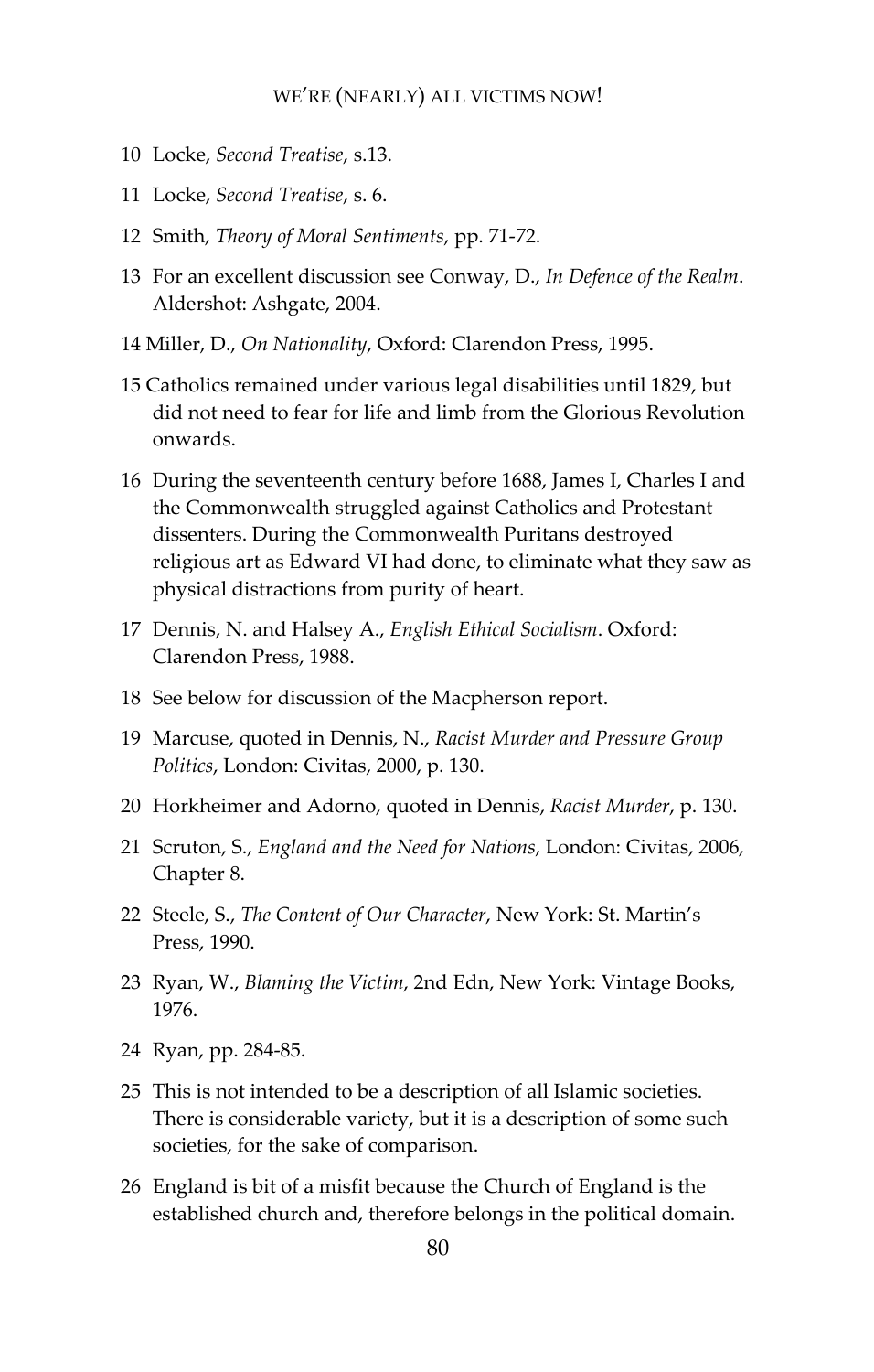#### **NOTES**

However, being the established church has very little practical significance, and if the Church of England were disestablished tomorrow, few people would notice. Turkey, whose population is overwhelmingly Muslim, is also an exception because the state is secular. However, in practice the Turkish government exerts control over religious leaders when necessary.

- 27 Siedentop, *Democracy in Europe*. New York: Columbia Press, 2001, p. 191.
- 28 Acton, J., *The History of Freedom and Other Essays*, London: Macmillan, 1907, p. 52.

### **2: Impact on democracy**

- 1 For an excellent discussion, see Holmes, S., *The Anatomy of Antiliberalism*. Cambridge, Mass: Harvard University Press, 1993.
- 2 *Independent*, 24 January 2006.

http://comment.independent.co.uk/letters/article340593.ece

- 3 *Independent*, 30 January 2006.
- 4 http://www.stonewall.org.uk/cymru/english/look\_out/ resources\_for\_journalists/dictionary\_of\_equality\_language/455.asp (Downloaded: 7 June 2006).
- 5 Healy, G. *et al*., *Assessment Centres for Judicial Appointments and Diversity*, Report for the Department for Constitutional Affairs, March 2006, p. 54.
- 6 *Daily Mail*, 22 April 2006.
- 7 http://www.stonewall.org.uk/cymru/english/look\_out/ resources\_for\_journalists/briefing\_notes/471.asp (Downloaded: 7 June 2006).
- 8 http://www.stonewall.org.uk/information\_bank/ history\_\_lesbian\_\_gay/89.asp (Downloaded: 7 June 2006).
- 9 http://www.stonewall.org.uk/cymru/english/workplace/ 642.asp (Downloaded: 7 June 2006).
- 10 *Daily Mail*, 8 April 2006.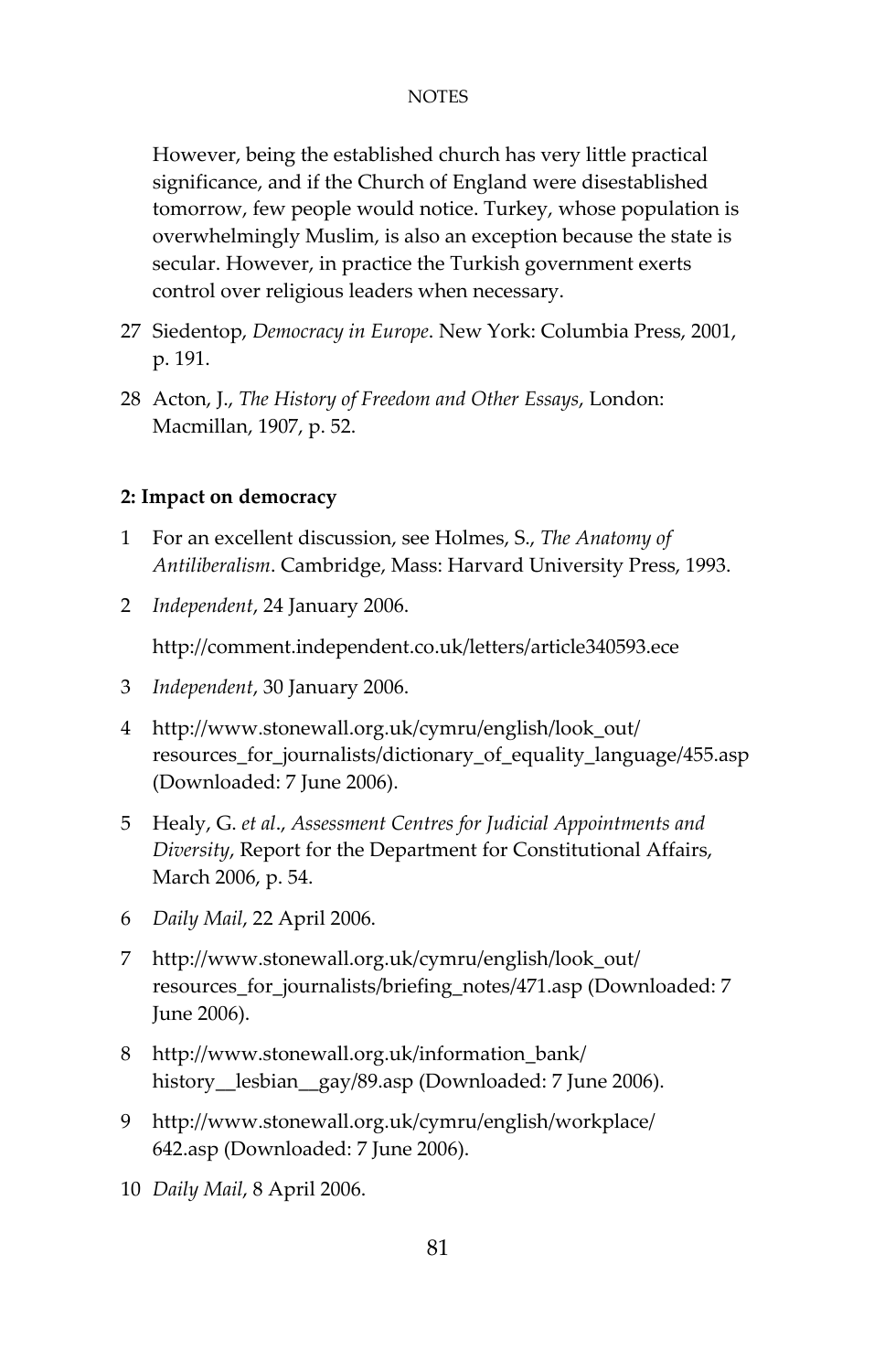#### WE'RE (NEARLY) ALL VICTIMS NOW!

- 11 *Guardian*, 2 June 2006.
- 12 DTI, *Fairness For All: A New Commission for Equality and Human Rights*, Cm 6185, May 2004.
- 13 Macpherson, W., *The Stephen Lawrence Inquiry*, Cm 4262‐I, London: TSO, 1999, vol. 1, p. 28.
- 14 Dennis, *Racist Murder and Pressure Group Politics*, 2000, p. 140.
- 15 Sowell, *Applied Economics*, New York: Basic Books, 2004, pp. 175‐76.
- 16 Sowell, *Applied Economics*, p. 185.
- 17 Bennion, F.A.R., 'New police law abolishes the reasonable man (and woman)', 170 JP (21 January 2006) 27.
- 18 Bruce, T., *The Death of Right and Wrong*, New York: Three Rivers Press, 2003.
- 19 See, for example, Sowell, T., *Civil Rights: Rhetoric or Reality?*, New York: Morrow, 1984, pp. 50‐53.
- 20 Sowell, T., *Preferential Policies*, New York: Morrow, 1990, p. 158
- 21 Dennis, 2000, p. 131.

#### **3: Victim status and legal equality**

- 1 *Race and the Courts: A Short Practical Guide for Judges*, Judicial Studies Board, 1999. Cited in Green, D.G. (ed.), *Institutional Racism and the Police: Fact or Fiction?*, London: Civitas, 2000, p. 38.
- 2 Sections 29‐32.
- 3 S. 146. Disability means any physical or mental impairment.
- 4 http://news.bbc.co.uk/newswatch/ukfs/hi/newsid\_4730000/ newsid\_4739300/4739389.stm
- 5 An accomplice received 17 years.
- 6 Bennion, F.A.R., 'New police law abolishes the reasonable man (and woman)', 170 JP (21 January 2006) 27.
- 7 His alleged insult of the Welsh was investigated by the police: http://news.bbc.co.uk/1/hi/wales/5167090.stm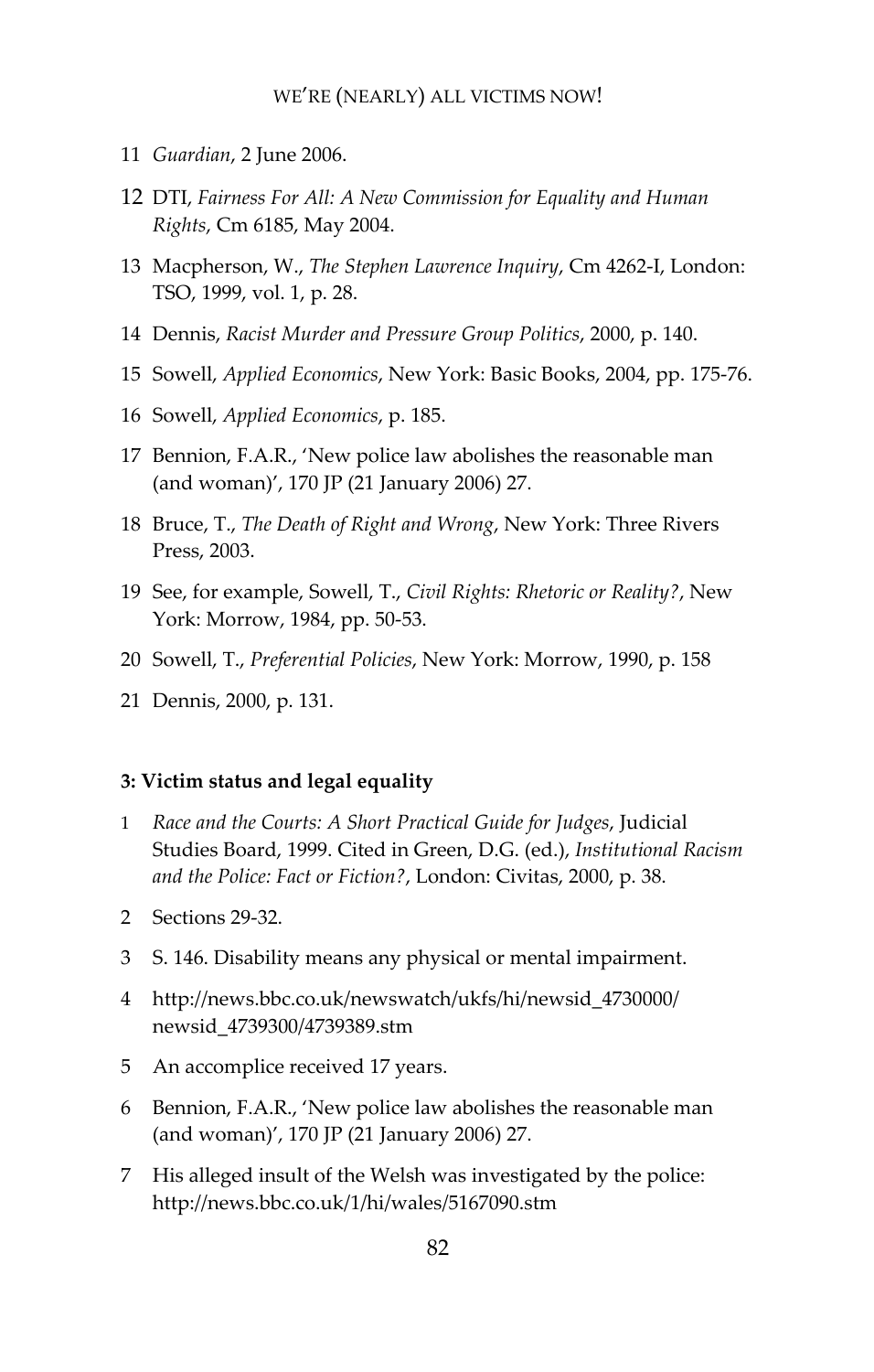#### **NOTES**

- *Sunday Times*, 9 April 2006.
- 9 Quoted in Bennion, 2006, p. 2.
- Bennion, 2006, p. 2.
- ACPO, *Hate Crime: Delivering a Quality Service*, March 2005, p. 12.
- ACPO, 2005, p. 14.
- *The Times*, 13 January 2006. Web: http://www.timesonline.co.uk/article/0,,2‐1982656,00.html
- ACPO, 2005, p. 11.
- Macpherson, 1999, vol. 1, pp. 313‐14.
- Donoghue v Stevenson [1932] AC 562 at 619; quoted in Bennion, 2006, p. 1.
- *Daily Telegraph*, 15 May 2002.
- http://news.bbc.co.uk/1/hi/uk/1988776.stm
- Hume, D., *Essays, Moral, Political and Literary*, Indianapolis: Liberty Fund, 1985, pp. 65‐66.
- Sowell, T., *Applied Economics*, New York: Basic Books, 2004, p. 187.
- Cited in Bolick, C., *The Affirmative Action Fraud*, Washington: Cato Institute, 1996, p. 46.
- Sowell, T., *Civil Rights: Rhetoric or Reality?*, New York: William Morrow, 1984, p. 41.
- Race Equality Unit, *Race Equality in Public Services*, London: Home Office, 2002, p. 6. Hereafter: '*Race Equality* (2002)'.
- ONS, Ethnic Group Statistics, pp. 16‐17.
- Modood, T., *Racial Equality: Colour, Culture and Justice*, London: IPPR, 1994, pp. 13‐14.
- O'Brien, M., 'The Macpherson Report and Institutional Racism,' in Green (2000), pp. 33‐34.
- Green, D.G., 'Racial Preferences Are Not the Best Way to Create Racial Harmony', http://www.civitas.org.uk/pubs/racialPreference.php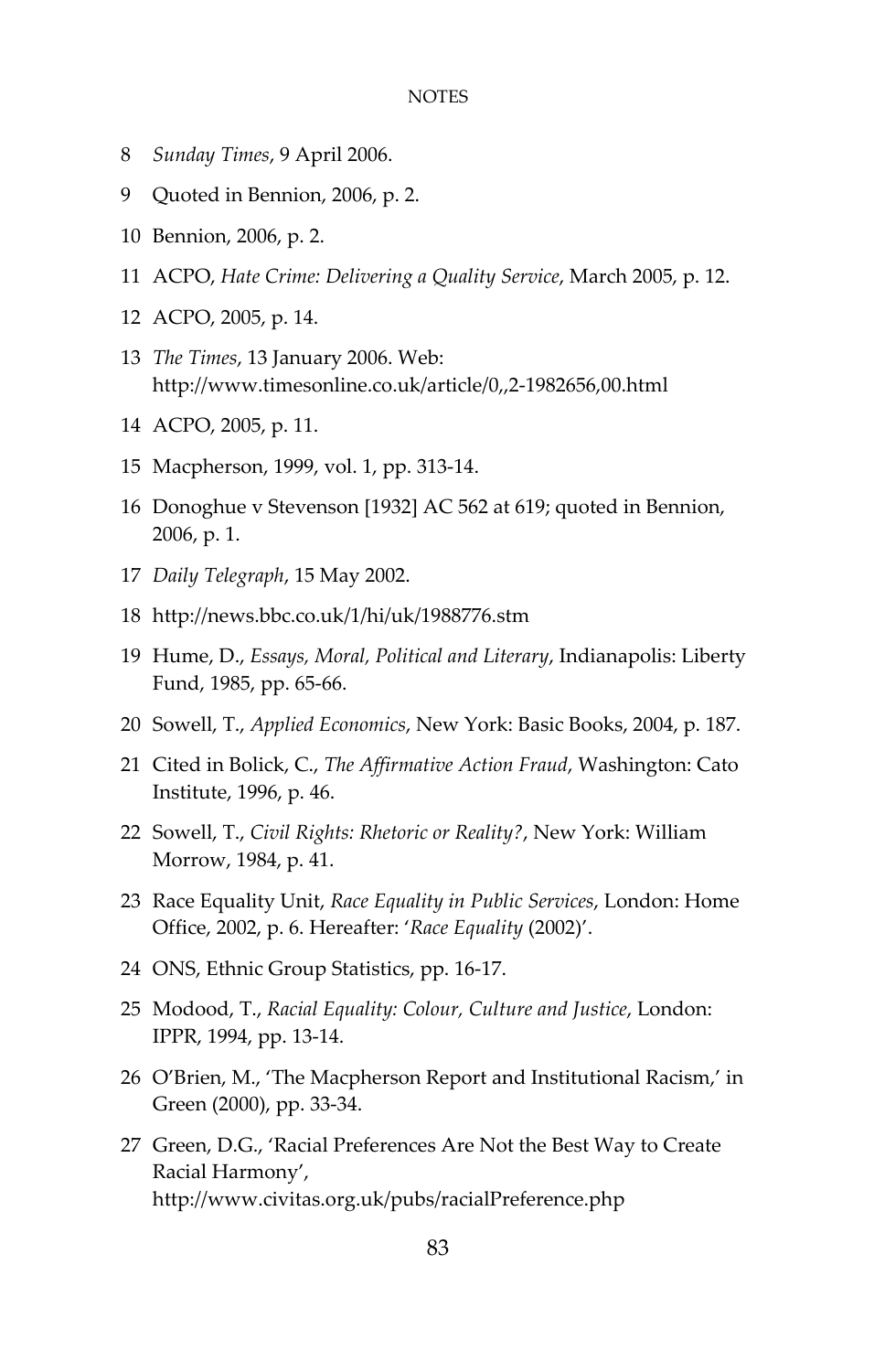- 28 Home Office, *Race Equality: the Home Secretary's Employment Targets*, sixth annual report, March 2006, p. 6; Race Equality Unit, *Race Equality: The Home Secretary's Employment Targets*, Milestone Report 2004, London: Home Office, 2005, p. iii.
- 29 Sowell, *Applied Economics*, p. 180.
- 30 Sowell, *Applied Economics*, p. 183.
- 31 Strategy Unit, *Ethnic Minorities and the Labour Market*, London: Cabinet Office, 2003, p. 27. Hereafter: '*Ethnic Minorities and the Labour Market*'.
- 32 *Ethnic Minorities and the Labour Market*, p. 4.
- 33 *Sunday Times*, 2 July 2006.
- 34 David G. Green, 'Liberal Anti‐Racism', *Prospect Magazine*, October 2001. http://www.civitas.org.uk/pubs/prospectOct01.php
- 35 Sowell, T., *Civil Rights: Rhetoric or Reality?*, New York: William Morrow, 1984, pp. 53‐54. Hereafter: 'Sowell (1984)'.
- 36 Sowell (1984), pp. 54‐56.
- 37 Botcherby, S. and Hurrell, K., *Ethnic minority women and men*, London: Equal Opportunities Commission, 2004, p. 4. Hereafter: '*Ethnic minority women and men*'.
- 38 Summerfield, C. and Gill, B. (eds), *Social Trends*, No. 35, London: Palgrave Macmillan, 2005, p. 10. Hereafter: '*Social Trends* (2005)'.
- 39 Labour Force Survey, 2002/03. Hereafter: 'LFS (2002/03). http://www.statistics.gov.uk/cci/nugget.asp?id=463
- 40 *Ethnic Minorities and the Labour Market*, p. 24.
- 41 *Ethnic Minorities and the Labour Market*, p. 24.
- 42 *Social Trends* (2005), p. 7.
- 43 *Ethnic minority women and men*, p. 4. In fact, among ethnic minorities, the Mixed group had the youngest age structure, with 50 per cent under the age of 16.
- 44 *Ethnic Minorities and the Labour Market*, p. 4.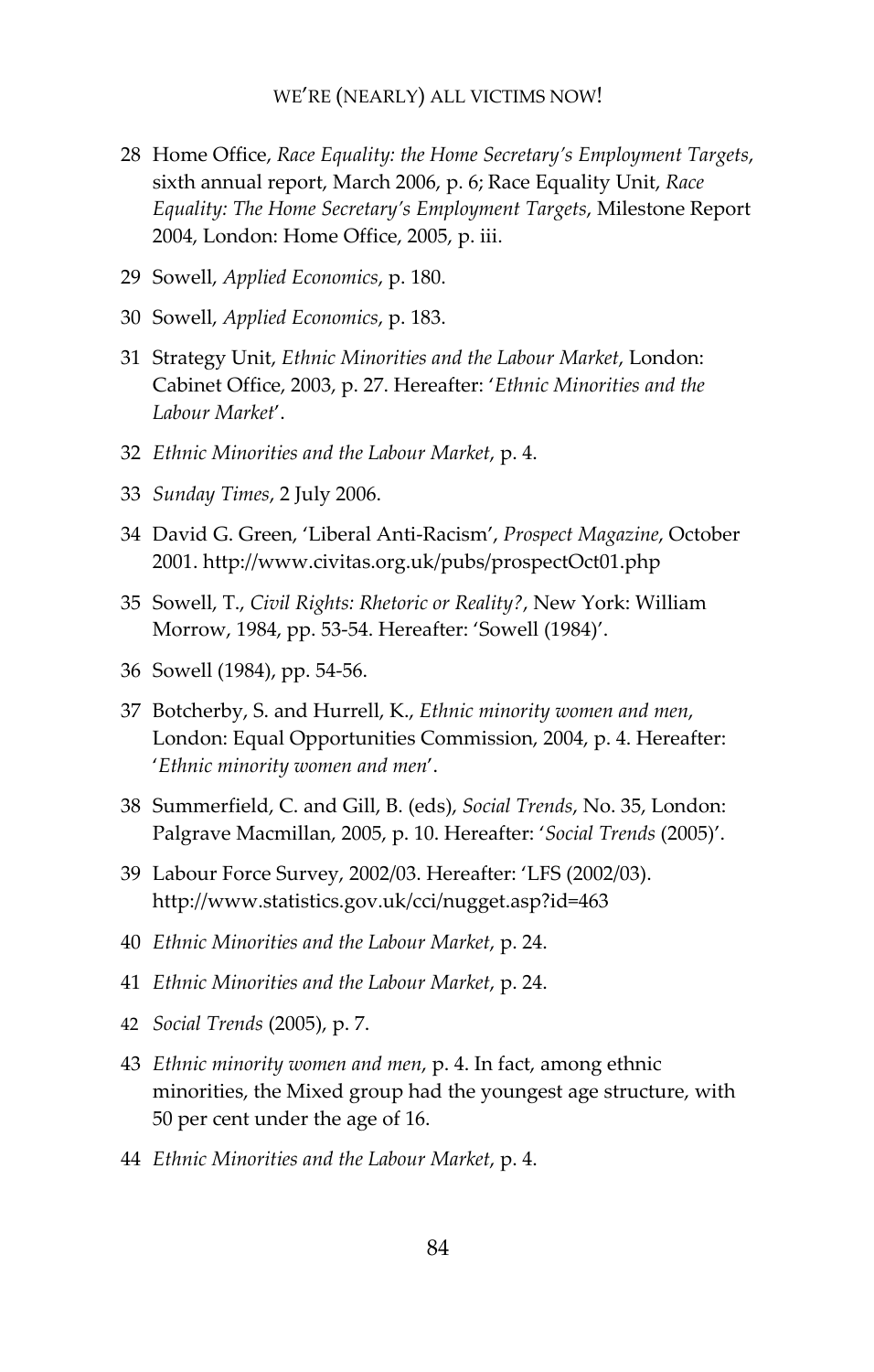- 45 This is from the Office for National Statistics, *Focus on Ethnicity and Identity*. http://www.statistics.gov.uk/cci/nugget.asp?id=459 The sources are the Annual Local Area Labour Force Survey 2002/03; Census, 2001, ONS; Census, 2001, General Register Office for Scotland.
- 46 Modood, T., Berthoud, R. *et al.* (eds), *Ethnic Minorities in Britain*, London: Policy Studies Institute, 1997. Hereafter: 'Modood (1997).' See also *Ethnic Minorities in Britain*, London: Commission for Racial Equality, 1999, p. 2.
- 47 *Race Equality* (2005), p. 28.
- 48 'Multiculturalism or Britishness: a false debate', *Connections,* Winter 2004/05, p. 9. *Connections* is the Quarterly Journal of the Commission for Racial Equality.
- 49 Patterson, O., *The Ordeal of Integration: Progress and Resentment in America's 'Racial' Crisis*, New York: Civitas, 1998, pp. 144‐45.
- 50 Modood, *Connections* Winter 2004/05, p. 9.
- 51 *Ethnic Minorities and the Labour Market*, p. 13.
- 52 *Ethnic Minorities and the Labour Market*, p. 4.
- 53 *The Health Survey for England*, London: Department for Health, 1999.
- 54 Fawcett, p. 14.
- 55 LFS (2002/03). ONS: http://www.statistics.gov.uk/cci/nugget.asp?id=462). See also Emily Brittain, *et al.*, *Black Minority and Ethnic Women in the UK*, London: The Fawcett Society, 2005, p. 18. Hereafter: 'Fawcett'.
- 56 Fawcett, pp. 19‐20.
- 57 *Ethnic minority women and men*, p. 1.
- 58 *Ethnic minority women and men*, p. 14.
- 59 *Social Trends* (2005), pp. 21‐22.
- 60 Fawcett, p. 4.
- 61 Modood (1997), p. 46.